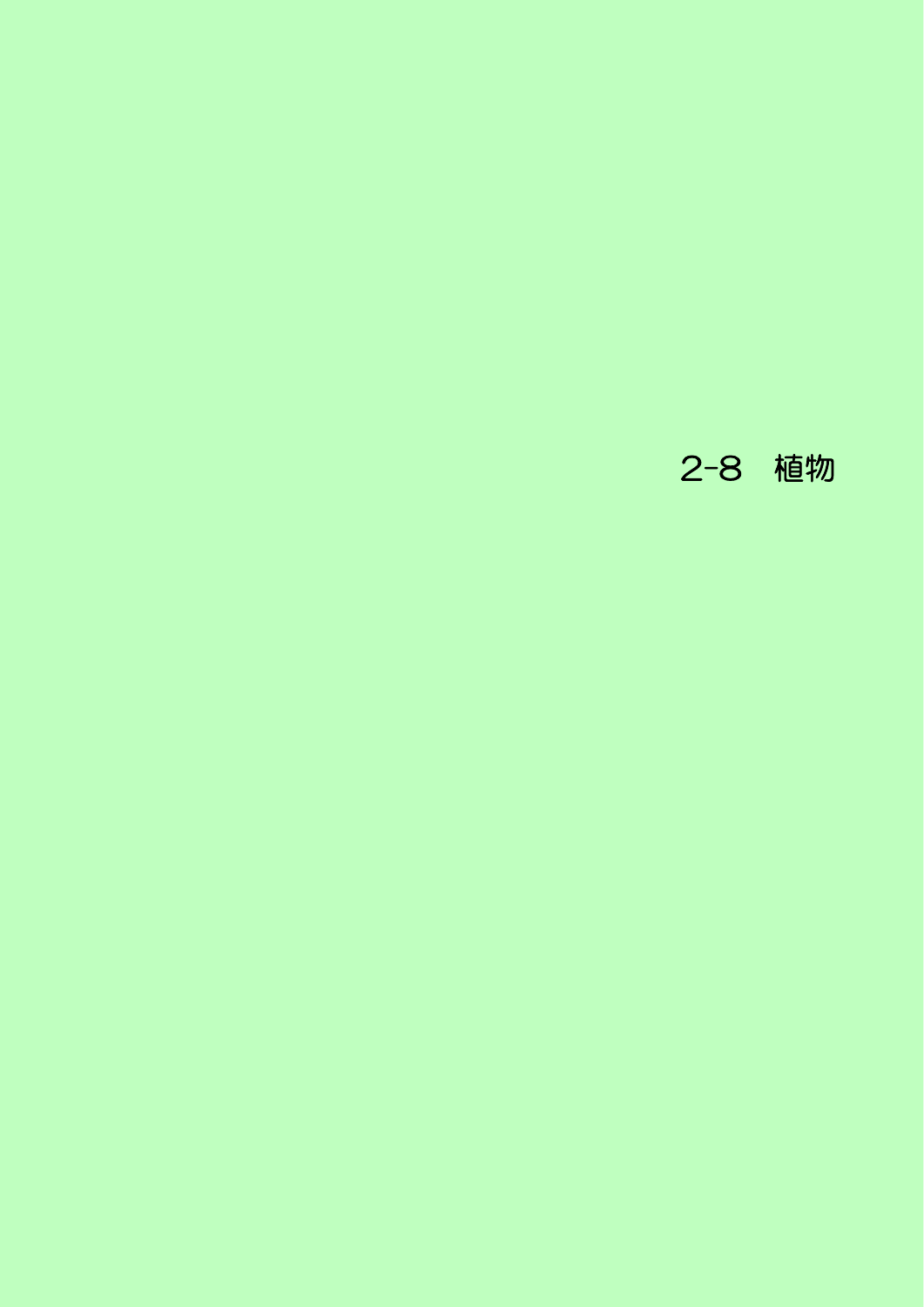# 2-8 植物

2-8-1 現地調査

1)植物相

植物確認種目録を次ページ以降に示す。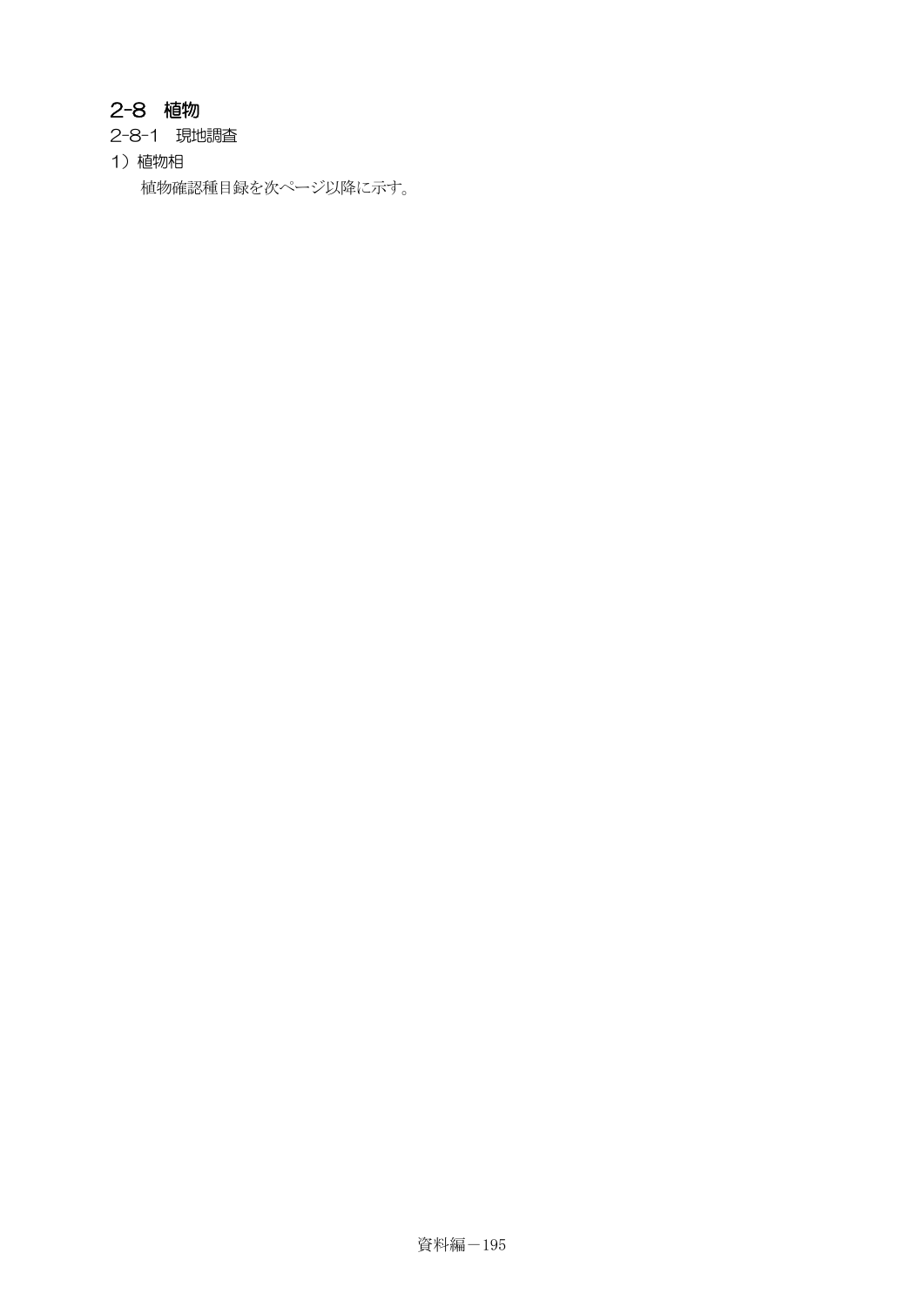### 表2-8-1(1) 植物確認種目録(1)

| 【維管束植物、シダ類目録】 |                 |                       |                                                         |   |             |             |
|---------------|-----------------|-----------------------|---------------------------------------------------------|---|-------------|-------------|
| 分類群           | 科名              | 種和名                   | 学名                                                      |   | 改変区域内 改変区域外 | 備考注) 1      |
| シダ植物          | ヒカゲノカズラ         | トウゲシバ                 | Lycopodium serratum                                     |   |             |             |
|               | イワヒバー           | ヒメクラマゴケ               | Selaginella heterostachys                               |   |             |             |
|               | トクサ             | スギナ                   | Equisetum arvense                                       |   | ●           |             |
|               | ハナヤスリ<br>ゼンマイ   | フユノハナワラビ<br>ゼンマイ      | Botrychium ternatum<br>Osmunda japonica                 |   | $\bullet$   |             |
|               | キジノオシダ          | タカサゴキジノオ              | Plagiogyria adnata                                      |   |             |             |
|               |                 | オオキジノオ                | Plagiogyria euphlebia                                   |   |             |             |
|               |                 | キジノオシダ                | Plagiogyria japonica                                    |   |             |             |
|               | ウラジロ            | コシダ                   | Dicranopteris linearis                                  |   |             |             |
|               | フサシダ            | ウラジロ<br>カニクサ          | Gleichenia japonica<br>Lygodium japonicum               |   |             |             |
|               |                 | コバノイシカグマ イワヒメワラビ      | Hypolepis punctata                                      |   |             |             |
|               |                 | フモトシダ                 | Microlepia marginata                                    |   |             |             |
|               |                 | ワラビ                   | Pteridium aquilinum var. latiusculum                    |   |             |             |
|               | ホングウシダ<br>ミズワラビ | ホラシノブ<br>イワガネゼンマイ     | Sphenomeris chinensis<br>Coniogramme intermedia         |   |             |             |
|               |                 | イワガネソウ                | Coniogramme japonica                                    |   |             |             |
|               |                 | タチシノブ                 | Onychium japonicum                                      |   |             |             |
|               | イノモトソウ          | イノモトソウ                | Pteris multifida                                        |   |             |             |
|               | チャセンシダ          | トラノオシダ                | Asplenium incisum                                       |   |             |             |
|               | シシガシラ<br>オシダ    | シシガシラ<br>ハカタシダ        | Struthiopteris niponica<br>Arachniodes simplicior       |   |             |             |
|               |                 | オニカナワラビ               | Arachniodes simplicior var. major                       |   |             |             |
|               |                 | リョウメンシダ               | Arachniodes standishii                                  |   |             |             |
|               |                 | キヨスミヒメワラビ             | Ctenitis maximowicziana                                 |   |             |             |
|               |                 | ヤブソテツ                 | Cyrtomium fortunei                                      |   |             |             |
|               |                 | ヤマヤブソテツ               | Cyrtomium fortunei var. clivicola                       |   |             |             |
|               |                 | イワヘゴ<br>サイゴクベニシダ      | Dryopteris atrata<br>Dryopteris championii              |   |             |             |
|               |                 | オオクジャクシダ              | Dryopteris dickinsii                                    |   |             |             |
|               |                 | ベニシダー                 | Dryopteris erythrosora                                  |   |             |             |
|               |                 | オオベニシダ                | Dryopteris hondoensis                                   |   |             |             |
|               |                 | クマワラビ                 | Dryopteris lacera                                       |   |             |             |
|               |                 | タニヘゴ<br>オクマワラビ        | Dryopteris tokyoensis<br>Dryopteris uniformis           |   |             |             |
|               |                 | オオイタチシダ               | Dryopteris varia var. hikonensis                        |   |             |             |
|               |                 | ヒメイタチシダ               | Dryopteris varia var. sacrosancta                       |   |             |             |
|               |                 | ヤマイタチシダ               | Dryopteris varia var. setosa                            |   | ●           |             |
|               |                 | イノデ                   | Polystichum polyblepharum                               |   |             |             |
|               |                 | サイゴクイノデ               | Polystichum pseudo-makinoi                              |   |             |             |
|               | ヒメシダ            | ジュウモンジシダ<br>ホシダ       | Polystichum tripteron<br>Cyclogramma acuminatus         |   |             |             |
|               |                 | ゲジゲジシダ                | Phegopteris decursive-pinnata                           |   |             |             |
|               |                 | ミゾシダ                  | Stegnogramma pozoi ssp. mollissima                      |   |             |             |
|               |                 | ハシゴシダ                 | Thelypteris glanduligera                                |   |             |             |
|               |                 | ハリガネワラビ               | Thelypteris japonica                                    |   |             |             |
|               |                 | ヤワラシダ<br>ヒメワラビ        | Thelypteris laxa<br>Thelypteris torresiana var. calvata |   |             |             |
|               |                 | ミドリヒメワラビ              | Thelypteris viridifrons                                 |   |             |             |
|               | メシダ             | サトメシダ                 | Athyrium deltoidofrons                                  |   |             |             |
|               |                 | ホソバイヌワラビ              | Athyrium iseanum                                        |   |             |             |
|               |                 | イヌワラビ                 | Athyrium niponicum                                      |   |             |             |
|               |                 | タニイヌワラビ               | Athyrium otophorum                                      |   |             |             |
|               |                 | ウラボシノコギリシダ<br>ヤマイヌワラビ | Athyrium sheareri<br>Athyrium vidalii                   |   |             |             |
|               |                 | ヒロハイヌワラビ              | Athvrium wardii                                         |   |             |             |
|               |                 | シケチシダ                 | Cornopteris decurrenti-alata                            |   |             |             |
|               |                 | ホソバシケシダ               | Deparia conilii                                         |   |             |             |
|               |                 | シケシダ                  | Deparia japonica                                        |   |             |             |
|               |                 | ハクモウイノデ               | Deparia pycnosora var. albosquamata                     |   |             |             |
|               |                 | オニヒカゲワラビ<br>ヘラシダ      | Diplazium nipponicum<br>Diplazium subsinuatum           |   |             |             |
|               | ウラボシ            | ミツデウラボシ               | Crypsinus hastatus                                      |   |             |             |
|               |                 | マメヅタ                  | Lemmaphyllum microphyllum                               |   |             |             |
|               |                 | ノキシノブ                 | Lepisorus thunbergianus                                 |   |             |             |
| 種子植物          | イチョウ<br>マツ      | イチョウ                  | Ginkgo biloba                                           |   |             | 植栽          |
| 裸子植物          |                 | モミ<br>アカマツ            | Abies firma<br>Pinus densiflora                         |   |             | 植栽          |
|               | スギ              | スギ                    | Cryptomeria japonica                                    |   |             | 植栽          |
|               | ヒノキ             | ヒノキ                   | Chamaecyparis obtusa                                    |   |             | 植栽          |
|               |                 | ネズー                   | Juniperus rigida                                        |   |             |             |
|               | マキ              | イヌマキ                  | Podocarpus macrophyllus                                 | œ |             | 逸出          |
| 種子植物          | イヌガヤ<br>クルミ     | イヌガヤ<br>ノグルミ          | Cephalotaxus harringtonia                               |   |             |             |
| 被子植物          | ヤナギ             | ネコヤナギ                 | Platycarya strobilacea<br>Salix gracilistyla            |   |             |             |
| 双子葉植物         |                 | イヌコリヤナギ               | Salix integra                                           |   |             | 逸出          |
| 離弁花類          | カバノキ            | ヤシャブシ                 | Alnus firma                                             |   | с           | 逸出          |
|               |                 | ケヤマハンノキ               | Alnus hirsuta                                           |   |             |             |
|               |                 | ハンノキ                  | Alnus japonica                                          |   |             |             |
|               |                 | ヒメヤシャブシ<br>オオバヤシャブシ   | Alnus pendula<br>Alnus sieboldiana                      |   |             | 逸出<br>植栽、逸出 |
|               |                 | アカシデ                  | Carpinus laxiflora                                      |   |             |             |
|               | ブナ              | クリ                    | Castanea crenata                                        |   |             | −部植栽        |
|               |                 | ツブラジイ                 | Castanopsis cuspidata                                   | 0 |             |             |
|               |                 | シリブカガシ                | Lithocarpus glabra                                      |   |             |             |
|               |                 | アラカシ                  | Quercus glauca                                          |   |             |             |
|               |                 | ウラジロガシ<br>コナラ         | Quercus salicina<br>Quercus serrata                     |   |             |             |
|               |                 | アベマキ                  | Quercus variabilis                                      |   |             |             |
|               | $=$ $\vee$      | ムクノキ                  | Aphananthe aspera                                       |   |             |             |
|               |                 |                       |                                                         |   |             |             |
|               | クワ              | エノキ<br>ヒメコウゾ          | Celtis sinensis var. japonica<br>Broussonetia kazinoki  |   |             |             |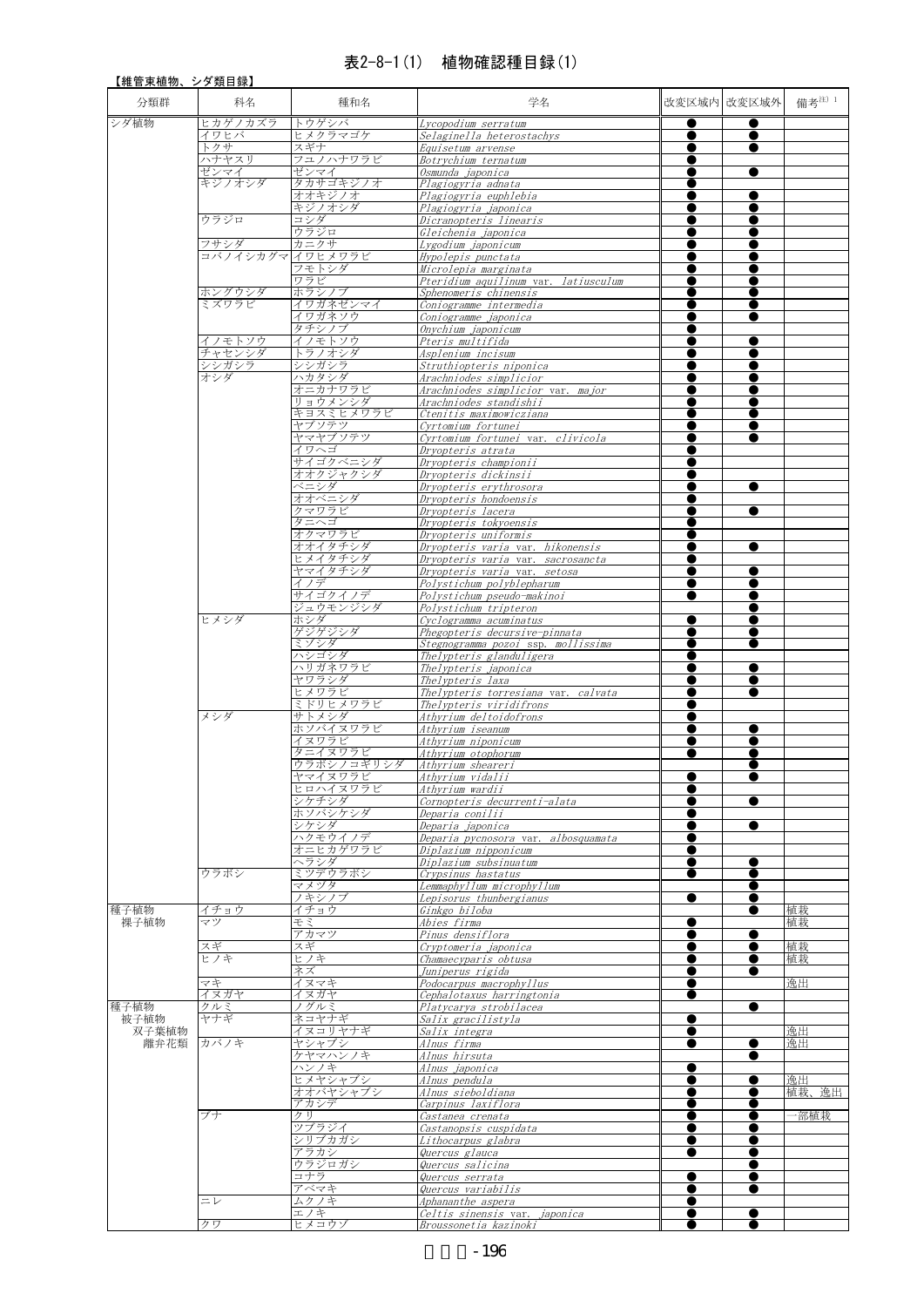## 表2-8-1(2) 植物確認種目録(2)

| 【維管束植物、シダ類目録】 |         |                      |                                                            |           |             |        |
|---------------|---------|----------------------|------------------------------------------------------------|-----------|-------------|--------|
| 分類群           | 科名      | 種和名                  | 学名                                                         |           | 改変区域内 改変区域外 | 備考注) 1 |
|               |         |                      |                                                            |           |             |        |
|               | クワ      | クワクサ                 | Fatoua villosa                                             |           |             |        |
|               |         | イヌビワ<br>イタビカズラ       | Ficus erecta<br>Ficus oxyphylla                            | $\bullet$ |             |        |
|               |         | マグワ                  | Morus alba                                                 |           |             | 逸出     |
|               |         | ヤマグワ                 | Morus australis                                            |           | ●           |        |
|               | イラクサ    | ヤブマオ                 | Boehmeria japonica var. longispica                         |           | ●           |        |
|               |         | カラムシ                 | Boehmeria nivea ssp. nipononivea                           |           |             |        |
|               |         | アオカラムシ               | Boehmeria nipononivea f. concolor                          |           |             |        |
|               |         | メヤブマオ                | Boehmeria platanifolia                                     | 0         |             |        |
|               |         | コアカソ<br>カテンソウ        | Boehmeria spicata<br>Nanocnide japonica                    |           |             |        |
|               |         | サンショウソウ              | Pellionia minima                                           |           |             |        |
|               |         | オオサンショウソウ            | Pellionia radicans                                         |           |             |        |
|               |         | アオミズ                 | Pilea pumila                                               |           |             |        |
|               | タデ      | ミズヒキ                 | Antenoron filiforme                                        |           |             |        |
|               |         | ヤナギタデ                | Persicaria hydropiper                                      |           | $\bullet$   |        |
|               |         | シロバナサクラタデ            | Persicaria japonica                                        |           |             |        |
|               |         | オオイヌタデ               | Persicaria lapathifolia                                    |           |             |        |
|               |         | イヌタデ<br>ヤノネグサ        | Persicaria longiseta<br>Persicaria nipponensis             |           |             |        |
|               |         | イシミカワ                | Persicaria perfoliata                                      |           |             |        |
|               |         | ハナタデ                 | Persicaria posumbu var. laxiflora                          |           |             |        |
|               |         | ボントクタデ               | Persicaria pubescens                                       |           |             |        |
|               |         | ママコノシリヌグイ            | Persicaria senticosa                                       |           |             |        |
|               |         | アキノウナギツカミ            | Persicaria sieboldii                                       |           |             |        |
|               |         | ミゾソバ                 | Persicaria thunbergii                                      |           | $\bullet$   |        |
|               |         | ミチヤナギ                | Polygonum aviculare                                        |           |             |        |
|               |         | イタドリ<br>スイバ          | Reynoutria japonica                                        |           | $\bullet$   |        |
|               |         | ギシギシ                 | Rumex acetosa<br>Rumex japonicus                           |           |             |        |
|               |         | エゾノギシギシ              | Rumex obtusifolius                                         |           |             | 帰化     |
|               | ヤマゴボウ   | ヨウシュヤマゴボウ            | Phytolacca americana                                       |           |             | 帰化     |
|               | スベリヒユ   | スベリヒユ                | Portulaca oleracea                                         |           |             |        |
|               | ナデシコ    | ノミノツヅリ               | Arenaria serpyllifolia                                     |           |             |        |
|               |         | オランダミミナグサ            | Cerastium glomeratum                                       |           |             | 帰化     |
|               |         | イヌコモチナデシコ            | Petrorhagia nantenuilii                                    |           | O           | 帰化     |
|               |         | マンテマ<br>フミノフスマ       | Silene gallica var. quinquevulnera                         |           |             | 帰化     |
|               |         | ウシハコベ                | Stellaria alsine var. undulata<br>Stellaria aquatica       |           | ●           |        |
|               |         | コハコベ                 | Stellaria media                                            |           |             |        |
|               |         | ミドリハコベ               | Stellaria neglecta                                         |           |             |        |
|               | アカザ     | シロザ                  | Chenopodium album                                          |           |             |        |
|               |         | アカザ                  | Chenopodium album var. centrorubrum                        |           |             |        |
|               |         | アリタソウ                | Chenopodium ambrosioides                                   |           |             | 帰化     |
|               |         | ケアリタソウ               | Chenopodium ambrosioides var. pubescens                    |           |             | 帰化     |
|               | ヒユ      | ヒカゲイノコズチ<br>ヒナタイノコズチ | Achyranthes bidentata var. japonica                        |           |             |        |
|               | モクレン    | ホオノキ                 | Achyranthes bidentata var. tomentosa<br>Magnolia hypoleuca |           | ●           |        |
|               | マツブサ    | サネカズラ                | Kadsura japonica                                           |           |             |        |
|               | シキミ     | シキミ                  | Illicium anisatum                                          |           |             |        |
|               | クスノキ    | クスノキ                 | Cinnamomum camphora                                        |           |             |        |
|               |         | ヤブニッケイ               | Cinnamomum japonicum                                       |           |             |        |
|               |         | カナクギノキ               | Lindera erythrocarpa                                       |           |             |        |
|               |         | ヤマコウバシ               | Lindera glauca                                             |           |             |        |
|               |         | クロモジ<br>ホソバタフ        | Lindera umbellata                                          | $\bullet$ | 0           |        |
|               |         | タブノキ                 | Machilus japonica<br>Machilus thunbergii                   |           |             |        |
|               |         | シロダモ                 | Neolitsea sericea                                          |           |             |        |
|               | キンポウゲ   | ヒメウズ                 | Aquilegia adoxoides                                        |           |             |        |
|               |         | ボタンヅル                | Clematis apiifolia                                         |           |             |        |
|               |         | ハンショウヅル              | Clematis japonica                                          |           |             |        |
|               |         | センニンソウ               | Clematis terniflora                                        |           | $\bullet$   |        |
|               |         | ケキツネノボタン             | Ranunculus cantoniensis                                    |           |             |        |
|               |         | ウマノアシガタ              | Ranunculus <i>iaponicus</i>                                |           |             |        |
|               | メギ      | キツネノボタン<br>ヒイラギナンテン  | Ranunculus silerifolius<br>Mahonia japonica                |           |             | 逸出     |
|               |         | ナンテン                 | Nandina domestica                                          |           |             | 逸出     |
|               | アケビ     | アケビ                  | Akebia quinata                                             |           |             |        |
|               |         | ミツバアケビ               | Akebia trifoliata                                          |           |             |        |
|               |         | ムベ                   | Stauntonia hexaphylla                                      |           |             |        |
|               | ツヅラフジ   | アオツヅラフジ              | Cocculus orbiculatus                                       |           |             |        |
|               | ドクダミ    | ドクダミ                 | Houttuynia cordata                                         |           |             |        |
|               |         | ハンゲショウ<br>フタリシズカ     | Saururus chinensis                                         |           |             |        |
|               | センリョウ   | センリョウ                | Chloranthus serratus<br>Sarcandra glabra                   |           | $\bullet$   | 植栽、逸出  |
|               |         | サンヨウアオイ              | Heterotropa hexaloba                                       |           |             |        |
|               | ウマノスズクサ | (カンアオイ属の一種)          | (Heterotropa sp.)                                          |           |             |        |
|               | マタタビ    | マタタビ                 | Actinidia polygama                                         |           |             |        |
|               | ツバキ     | ヤブツバキ                | Camellia japonica                                          |           |             |        |
|               |         | サカキ                  | Cleyera japonica                                           |           |             |        |
|               |         | ヒサカキ                 | Eurya japonica                                             |           |             |        |
|               |         | チャノキ<br>オトギリソウ       | Thea sinensis                                              |           |             | 逸出     |
|               | オトギリソウ  | サワオトギリ               | Hypericum erectum<br>Hypericum pseudopetiolatum            |           |             |        |
|               |         | ミズオトギリ               | Triadenum japonicum                                        |           |             |        |
|               | ケシ      | タケニグサ                | Macleava cordata                                           |           |             |        |
|               |         | ナガミヒナゲシ              | Papaver dubium                                             |           |             | 帰化     |
|               | アブラナ    | ナズナ                  | Capsella bursa-pastoris                                    |           |             |        |
|               |         | タネツケバナ               | Cardamine flexuosa                                         |           |             |        |
|               |         | オオバタネツケバナ            | Cardamine scutata                                          |           |             |        |
|               |         | イヌナズナ                | Draba nemorosa                                             |           |             |        |
|               |         | ワサビ                  | Eutrema japonica                                           |           |             | 逸出     |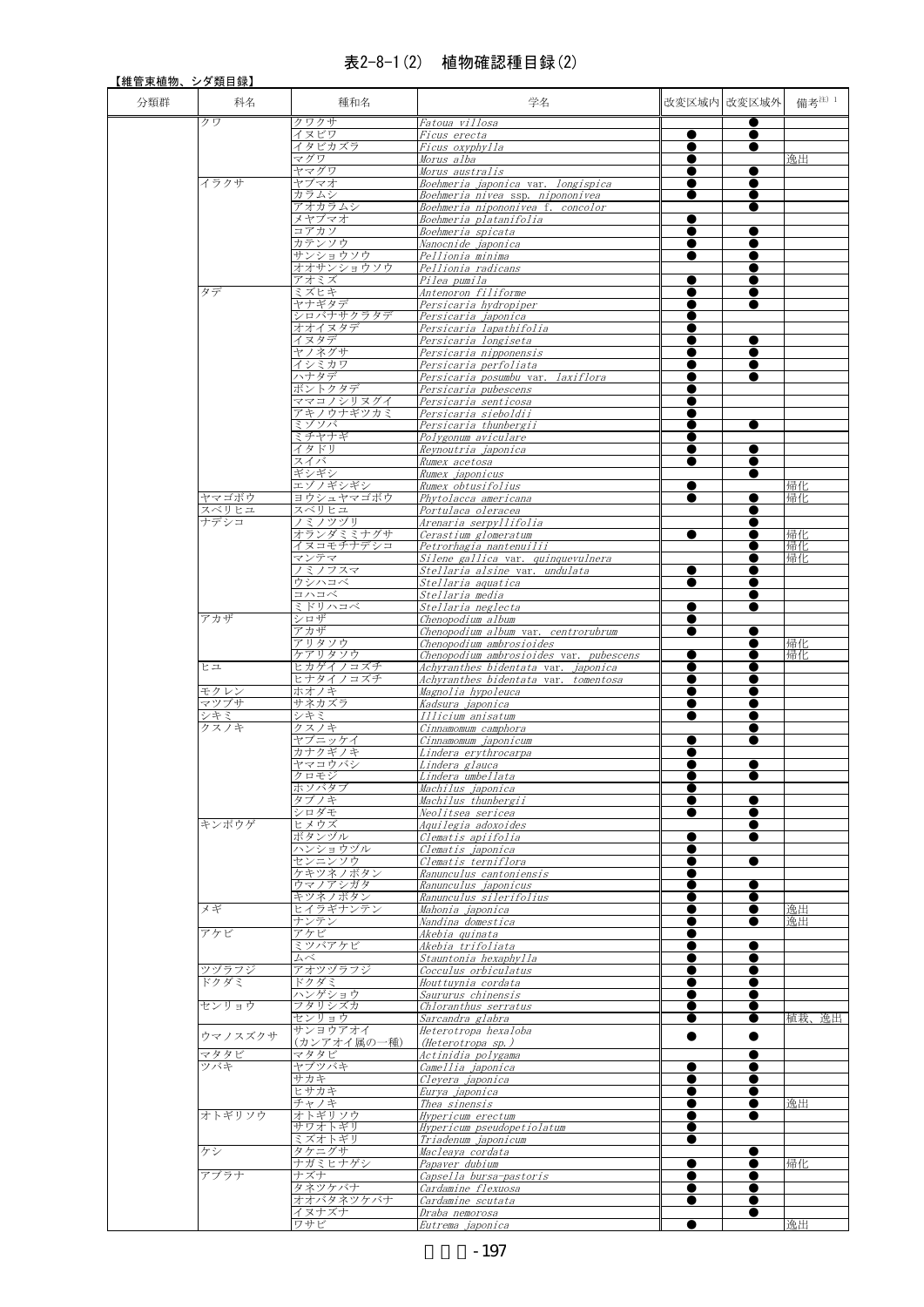## 表2-8-1(3) 植物確認種目録(3)

| 【維管束植物、シダ類目録】 |             |                    |                                                      |           |             |        |
|---------------|-------------|--------------------|------------------------------------------------------|-----------|-------------|--------|
| 分類群           | 科名          | 種和名                | 学名                                                   |           | 改変区域内 改変区域外 | 備考注) 1 |
|               |             |                    |                                                      |           |             |        |
|               | アブラナ        | マメグンバイナズナ          | Lepidium virginicum                                  | $\bullet$ |             | 帰化     |
|               |             | オランダガラシ<br>イヌガラシ   | Nasturtium officinale<br>Rorippa indica              |           | ●           | 帰化     |
|               |             | スカシタゴボウ            | Rorippa islandica                                    |           |             |        |
|               | ベンケイソウ      | コモチマンネングサ          | Sedum bulbiferum                                     |           |             |        |
|               |             | メノマンネングサ           | Sedum japonicum                                      |           |             | 逸出     |
|               | ユキノシタ       | ツルマンネングサ<br>チダケサシ  | Sedum sarmentosum<br>Astilbe microphvlla             |           | ●           | 逸出     |
|               |             | ネコノメソウ             | Chrysosplenium grayanum                              |           |             |        |
|               |             | ウツギ                | Deutzia crenata                                      |           |             |        |
|               |             | コアジサイ              | Hydrangea hirta                                      | $\bullet$ | 0           |        |
|               |             | コガクウツギ             | Hydrangea luteo-venosa                               |           |             |        |
|               |             | チャルメルソウ            | Mitella furusei var. subramosa                       |           | œ           | 逸出     |
|               |             | ユキノシタ<br>イワガラミ     | Saxifraga stolonifera<br>Schizophragma hydrangeoides |           |             |        |
|               | バラ          | キンミズヒキ             | Agrimonia japonica                                   |           | ●           |        |
|               |             | ザイフリボク             | Amelanchier asiatica                                 |           |             |        |
|               |             | ボケ                 | Chaenomeles speciosa                                 |           |             | 植栽     |
|               |             | ヘビイチゴ<br>ヤブヘビイチゴ   | Duchesnea chrysantha                                 |           |             |        |
|               |             | ビワ                 | Duchesnea indica<br>Eriobotrya japonica              |           | $\bullet$   | 逸出     |
|               |             | ダイコンソウ             | Geum japonicum                                       | ●         |             |        |
|               |             | ヤエヤマブキ             | Kerria japonica f. plena                             |           |             | 植栽     |
|               |             | オヘビイチゴ             | Potentilla sundaica var. robusta                     | -         |             |        |
|               |             | カマツカ<br>ウワミズザクラ    | Pourthiaea villosa var. laevis                       |           |             |        |
|               |             | ヤマザクラ              | Prunus gravana<br>Prunus jamasakura                  |           | ●           |        |
|               |             | リンボク               | Prunus spinulosa                                     |           |             |        |
|               |             | ノイバラ               | Rosa multiflora                                      |           |             |        |
|               |             | ミヤコイバラ             | Rosa paniculigera                                    |           |             |        |
|               |             | テリハノイバラ            | Rosa wichuraiana                                     |           |             |        |
|               |             | フユイチゴ<br>ビロードイチゴ   | Rubus buergeri<br>Rubus corchorifolius               |           |             |        |
|               |             | クサイチゴ              | Rubus hirsutus                                       |           |             |        |
|               |             | ナガバモミジイチゴ          | Rubus palmatus                                       |           |             |        |
|               |             | ナワシロイチゴ            | Rubus parvifolius                                    |           |             |        |
|               |             | コジキイチゴ             | Rubus sumatranus                                     |           |             |        |
|               |             | ウラジロノキ<br>ユキヤナギ    | Sorbus japonica<br>Spiraea thunbergii                |           | œ           | 逸出     |
|               | マメ          | クサネム               | Aeschynomene indica                                  |           |             |        |
|               |             | ネムノキ               | Albizia julibrissin                                  | 0         | $\bullet$   |        |
|               |             | イタチハギ              | Amorpha fruticosa                                    |           |             | 逸出     |
|               |             | ヤブマメ               | Amphicarpaea bracteata ssp. edgeworthii              |           |             |        |
|               |             | ゲンゲ                | var. <i>japonica</i><br>Astragalus sinicus           |           |             | 帰化     |
|               |             | ジャケツイバラ            | Caesalpinia decapetala var. japonica                 |           |             |        |
|               |             | ヌスビトハギ             | Desmodium podocarpum ssp. oxyphyllum                 |           |             |        |
|               |             | ノササゲ               | Dumasia truncata                                     |           |             |        |
|               |             | コマツナギ              | Indigofera pseudotinctoria                           |           |             |        |
|               |             | ヤハズソウ<br>メドハギ      | Kummerowia striata<br>Lespedeza cuneata              |           |             |        |
|               |             | マルバハギ              | Lespedeza cyrtobotrya                                |           |             |        |
|               |             | ツクシハギ              | Lespedeza homoloba                                   |           |             |        |
|               |             | ネコハギ               | Lespedeza pilosa                                     |           |             |        |
|               |             | ハネミイヌエンジュ          | Maackia floribunda                                   | 0         |             |        |
|               |             | クズ<br>オオバタンキリマメ    | Pueraria lobata<br>Rhynchosia acuminatifolia         |           | $\bullet$   |        |
|               |             | ハリエンジュ             | Robinia pseudoacacia                                 |           |             | 逸出     |
|               |             | コメツブツメクサ           | Trifolium dubium                                     |           |             | 帰化     |
|               |             | シロツメクサ             | Trifolium repens                                     |           |             | 帰化     |
|               |             | ヤハズエンドウ            | Vicia angustifolia<br>Vicia hirsuta                  |           |             |        |
|               |             | スズメノエンドウ<br>ヤマフジ   | Wisteria brachybotrys                                |           |             |        |
|               |             | フジ                 | Wisteria floribunda                                  |           |             |        |
|               | カタバミ        | カタバミ               | Oxalis corniculata                                   |           |             |        |
|               |             | オッタチカタバミ           | Oxalis stricta                                       |           |             | 帰化     |
|               | フウロソウ       | アメリカフウロ<br>ゲンノショウコ | Geranium carolinianum<br>Geranium thunbergii         |           |             | 帰化     |
|               | トウダイグサ      | エノキグサ              | Acalypha australis                                   |           |             |        |
|               |             | オオニシキソウ            | Euphorbia maculata                                   |           |             | 帰化     |
|               |             | ニシキソウ              | Euphorbia pseudochamaesyce                           |           |             |        |
|               |             | コニシキソウ             | Euphorbia supina                                     |           |             | 帰化     |
|               |             | アカメガシワ<br>ナンキンハゼ   | Mallotus japonicus<br>Sapium sebiferum               |           | e           | 逸出     |
|               |             | ユズリハ               | Daphniphyllum macropodum                             |           |             |        |
|               | ユズリハ<br>ミカン | マツカゼソウ             | Boenninghausenia japonica                            |           |             |        |
|               |             | カラスザンショウ           | Zanthoxylum ailanthoides                             |           |             |        |
|               |             | サンショウ<br>イヌザンショウ   | Zanthoxylum piperitum<br>Zanthoxylum schinifolium    | e         |             |        |
|               | ヒメハギ        | ヒメハギ               | Polygala japonica                                    |           |             |        |
|               |             | ヌルデ                | Rhus javanica var. roxburghii                        |           | 0           |        |
|               | ウルシ         |                    |                                                      |           |             |        |
|               |             | ハゼノキ               | Rhus succedanea                                      |           |             |        |
|               |             | ヤマハゼ               | Rhus sylvestris                                      |           |             |        |
|               |             | ヤマウルシ              | Rhus trichocarpa                                     |           |             |        |
|               | カエデ         | ウリカエデ              | Acer crataegifolium                                  |           |             |        |
|               |             | イロハモミジ<br>ウリハダカエデ  | Acer palmatum                                        | 0         | 0           |        |
|               |             | コハウチワカエデ           | Acer rufinerve<br>Acer sieboldianum                  |           |             |        |
|               | ツリフネソウ      | ツリフネソウ             | Impatiens textori                                    |           |             |        |
|               | モチノキ        | ナナミノキ<br>イヌツゲ      | Ilex chinensis<br>Ilex crenata                       |           |             |        |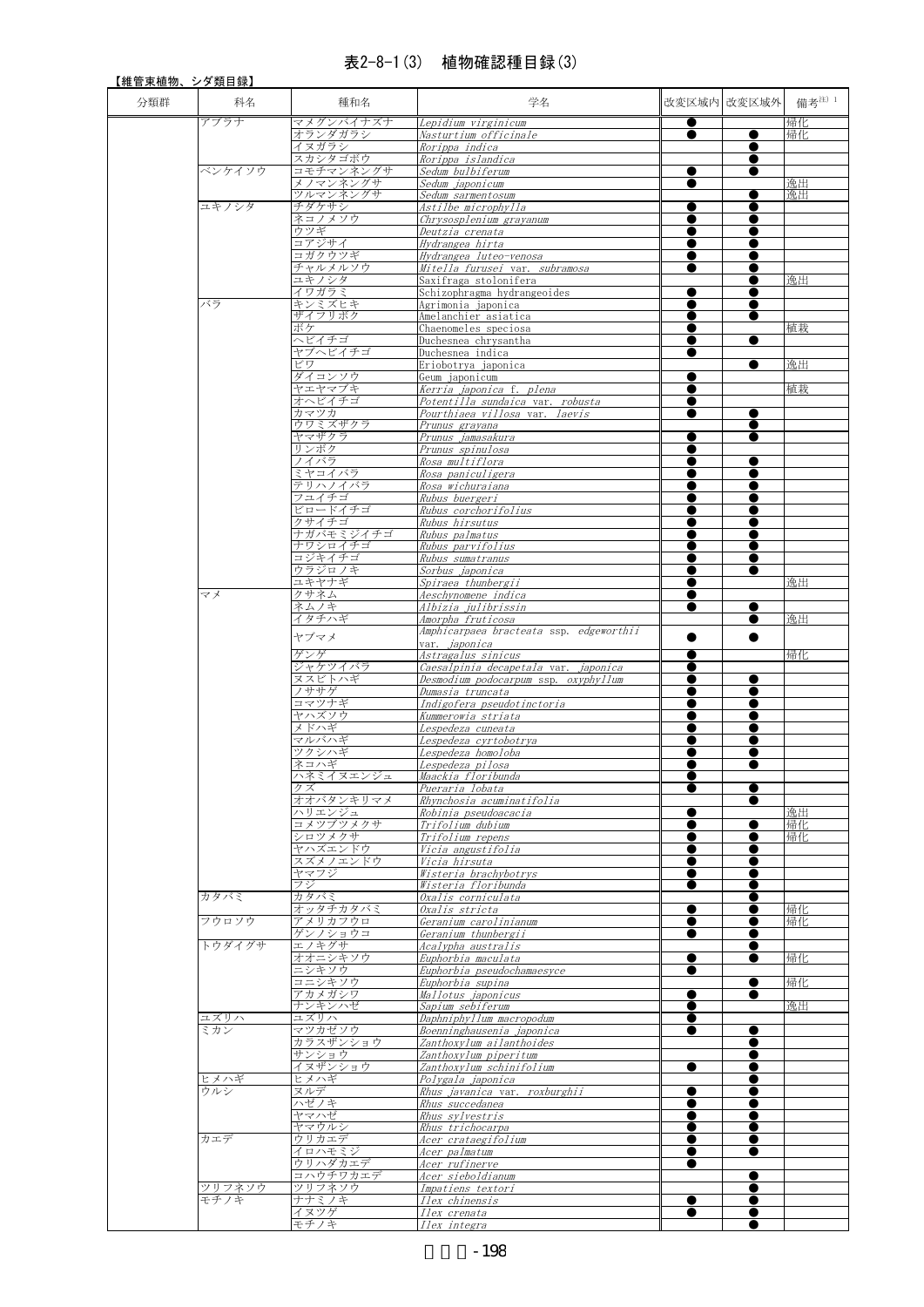### 表2-8-1(4) 植物確認種目録(4)

| 【維管束植物、シダ類目録】 |                   |                       |                                                                   |           |                        |          |
|---------------|-------------------|-----------------------|-------------------------------------------------------------------|-----------|------------------------|----------|
| 分類群           | 科名                | 種和名                   | 学名                                                                |           | 改変区域内 改変区域外            | 備考注) 1   |
|               | モチノキ              | タラヨウ                  | Ilex latifolia                                                    |           |                        |          |
|               |                   | アオハダ                  | Ilex macropoda                                                    | $\bullet$ |                        |          |
|               |                   | タマミズキ<br>ソヨゴ          | Ilex micrococca<br>Ilex pedunculosa                               |           |                        |          |
|               | ニシキギ              | ツルウメモドキ               | Celastrus orbiculatus                                             |           |                        |          |
|               |                   | コマユミ                  | Euonymus alatus f. ciliato-dentatus                               |           |                        |          |
|               | ミツバウツギ<br>クロウメモドキ | ゴンズイ<br>クマヤナギ         | Euscaphis japonica<br>Berchemia racemosa                          |           |                        |          |
|               |                   | イソノキ                  | Frangula crenata                                                  |           |                        |          |
|               | ブドウ               | ノブドウ                  | Ampelopsis glandulosa var. heterophylla                           |           |                        |          |
|               |                   | ヤブガラシ<br>ツタ           | Cayratia japonica<br>Parthenocissus tricuspidata                  | ●         |                        |          |
|               |                   | エビヅル                  | Vitis ficifolia var. lobata                                       |           |                        |          |
|               | アオギリ<br>ジンチョウゲ    | アオギリ<br>ミツマタ          | Firmiana simplex                                                  |           |                        | 逸出       |
|               |                   | ナワシログミ                | Edgeworthia chrysantha<br>Elaeagnus pungens                       |           |                        | 逸出       |
|               | <u>グミー</u><br>スミレ | タチツボスミレ               | Viola grypoceras                                                  |           |                        |          |
|               |                   | コタチツボスミレ<br>スミレ       | Viola grypoceras var. exilis<br>Viola mandshurica                 |           |                        |          |
|               |                   | ナガバタチツボスミレ            | Viola ovato-oblonga                                               |           |                        |          |
|               |                   | ツボスミレ                 | Viola verecunda                                                   | $\bullet$ |                        |          |
|               |                   | ヒメアギスミレ<br>シハイスミレ     | Viola verecunda var. subaequiloba<br>Viola violacea               |           |                        |          |
|               |                   | キブシ                   | Stachyurus praecox                                                | ●         |                        |          |
|               | <u>キブシ</u><br>ウリ  | アマチャヅル                | Gynostemma pentaphyllum                                           |           |                        |          |
|               |                   | スズメウリ<br>キカラスウリ       | Melothria japonica<br>Trichosanthes kirilowii var.                | 0         |                        |          |
|               | ミソハギ              | サルスベリ                 | japonica<br>Lagerstroemia indica                                  |           |                        | 植栽       |
|               |                   | ミソハギ                  | Lythrum anceps                                                    |           |                        |          |
|               | アカバナ              | ミズタマソウ<br>チョウジタデ      | Circaea mollis<br>Ludwigia epilobioides                           |           |                        |          |
|               |                   | メマツヨイグサ               | Oenothera biennis                                                 |           |                        | 帰化       |
|               |                   | コマツヨイグサ               | Oenothera laciniata                                               |           |                        | 帰化       |
|               |                   | ユウゲショウ<br>マツヨイグサ      | Oenothera rosea<br>Oenothera stricta                              |           |                        | 帰化<br>帰化 |
|               | アリノトウグサ           | アリノトウグサ               | Haloragis micrantha                                               |           |                        |          |
|               | ミズキ               | アオキ                   | Aucuba japonica                                                   |           |                        |          |
|               |                   | ヤマボウシ<br>クマノミズキ       | Benthamidia japonica<br>Cornus macrophylla                        |           | ●                      |          |
|               |                   | ハナイカダ                 | Helwingia japonica                                                |           |                        |          |
|               | ウコギ               | コシアブラ                 | Acanthopanax sciadophylloides                                     |           |                        |          |
|               |                   | ウド<br>タラノキ            | Aralia cordata<br>Aralia elata                                    |           |                        |          |
|               |                   | カクレミノ                 | Dendropanax trifidus                                              |           |                        |          |
|               |                   | タカノツメ                 | Evodiopanax innovans                                              |           |                        |          |
|               |                   | ヤツデ<br>キヅタ            | Fatsia japonica<br>Hedera rhombea                                 |           | ●                      | 逸出       |
|               | セリ                | ツボクサ                  | Centella asiatica                                                 |           |                        |          |
|               |                   | ミツバ                   | Cryptotaenia japonica                                             |           |                        |          |
|               |                   | ノチドメ<br>チドメグサ         | Hydrocotyle maritima<br>Hydrocotyle sibthorpioides                | ●         |                        |          |
|               |                   | セリ                    | Oenanthe javanica                                                 |           |                        |          |
|               |                   | ウマノミツバ<br>ヤブジラミ       | Sanicula chinensis                                                |           |                        |          |
|               |                   | オヤブジラミ                | Torilis japonica<br>Torilis scabra                                | $\bullet$ | $\bullet$              |          |
| 種子植物          | リョウブ              | リョウブ                  | Clethra barbinervis                                               |           |                        |          |
| 被子植物          | イチヤクソウ<br>ツツジ     | イチヤクソウ                | Pyrola japonica                                                   |           |                        |          |
| 双子葉植物<br>合弁花類 |                   | ネジキ<br>アセビ            | Lyonia ovalifolia var. elliptica<br>Pieris japonica               |           | $\bullet$<br>$\bullet$ |          |
|               |                   | ダイセンミツバツツジ            | Rhododendron nudipes ssp. niphophilum var.                        |           |                        |          |
|               |                   | ヤマツツジ                 | lagopus<br>Rhododendron obtusum var. kaempferi                    | $\bullet$ |                        |          |
|               |                   | ヒメヤマツツジ               | Rhododendron obtusum var. tubiflorum                              |           |                        |          |
|               |                   | コバノミツバツツジ             | Rhododendron reticulatum                                          |           |                        |          |
|               |                   | セトウチウンゼンツツジ<br>シャシャンボ | Rhododendron serpyllifolium f. albiflorum<br>Vaccinium bracteatum |           |                        |          |
|               |                   | ナツハゼ                  | Vaccinium oldhamii                                                |           |                        |          |
|               |                   | カンサイスノキ               | Vaccinium smallii var. versicolor                                 |           |                        |          |
|               | ヤブコウジ             | マンリョウ<br>ヤブコウジ        | Ardisia crenata<br>Ardisia japonica                               |           | $\bullet$              |          |
|               | サクラソウ             | オカトラノオ                | Lysimachia clethroides                                            |           |                        |          |
|               |                   | ヌマトラノオ                | Lysimachia fortunei                                               |           |                        |          |
|               | カキノキ              | コナスビ<br>カキノキ          | Lysimachia japonica f. subsessilis<br>Diospyros kaki              |           |                        | 逸出       |
|               | エゴノキ              | エゴノキ                  | Styrax japonicus                                                  |           |                        |          |
|               | ハイノキ              | クロキ<br>クロバイ           | Symplocos lucida                                                  |           |                        |          |
|               | モクセイ              | チョウセンレンギョウ            | Symplocos prunifolia<br>Forsythia viridissima var. koreana        |           |                        | 植栽       |
|               |                   | マルバアオダモ               | Fraxinus sieboldiana                                              |           |                        |          |
|               |                   | ネズミモチ                 | Ligustrum japonicum                                               |           |                        |          |
|               |                   | トウネズミモチ<br>イボタノキ      | Ligustrum lucidum<br>Ligustrum obtusifolium                       |           |                        | 逸出       |
|               |                   | ヒイラギ                  | Osmanthus heterophyllus                                           |           | e                      |          |
|               |                   | ヒイラギモクセイ              | Osmanthus × fortunei                                              |           |                        | 逸出       |
|               | リンドウ              | リンドウ<br>アケボノソウ        | Gentiana scabra var. buergeri<br>Swertia bimaculata               |           |                        |          |
|               |                   | センブリ                  | Swertia japonica                                                  |           |                        |          |
|               |                   | ツルリンドウ                | Tripterospermum japonicum                                         |           |                        |          |
|               | キョウチクトウ           | テイカカズラ<br>ツルニチニチソウ    | Trachelospermum asiaticum f. intermedium<br>Vinca major           |           | ●                      | 逸出       |
|               | ガガイモ              | ガガイモ                  | Metaplexis japonica                                               |           |                        |          |
|               | アカネ               | アリドオシ                 | Damnacanthus indicus                                              |           |                        |          |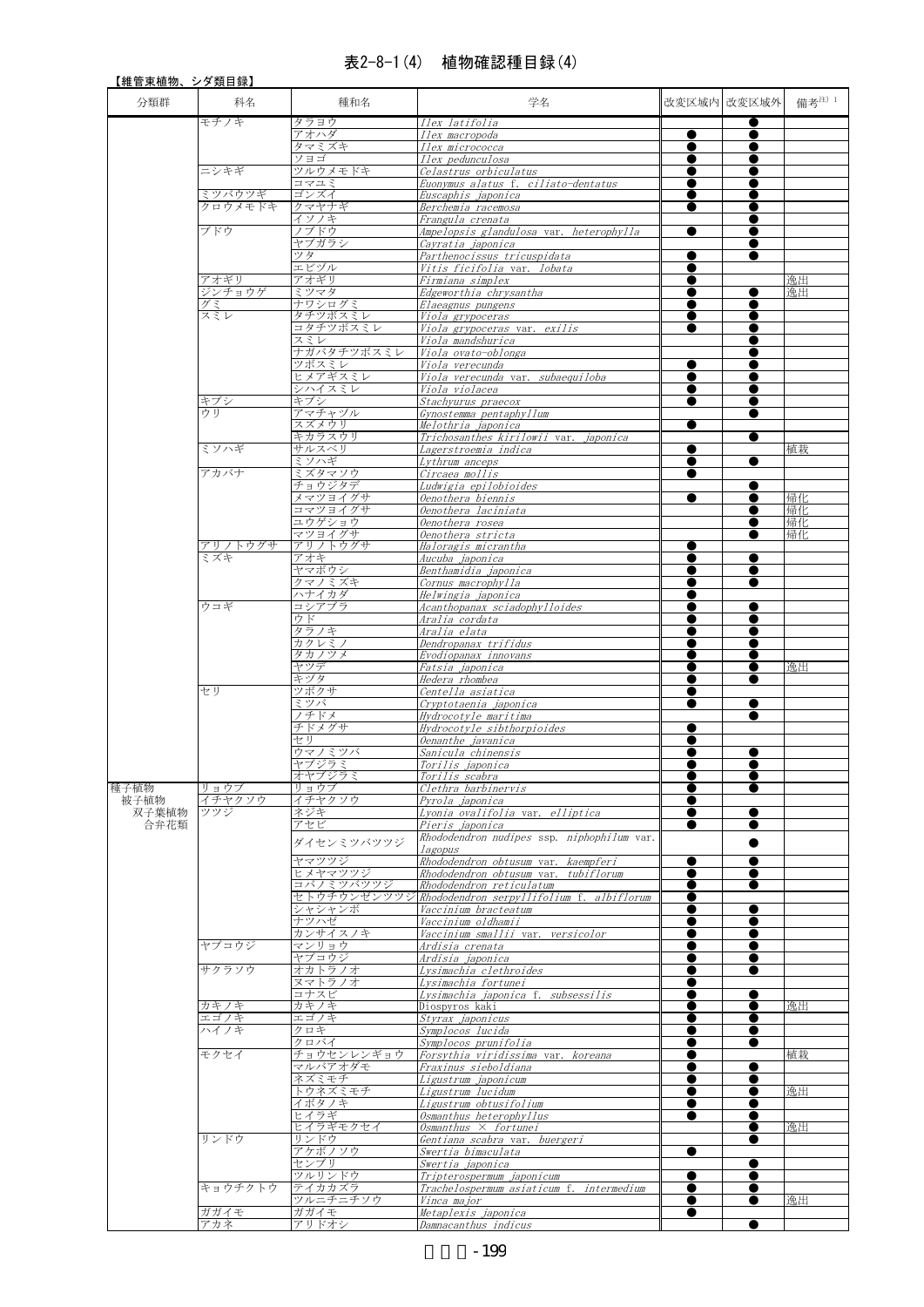### 表2-8-1(5) 植物確認種目録(5)

| 【維管束植物、シダ類目録】 |         |                         |                                                                |           |             |          |
|---------------|---------|-------------------------|----------------------------------------------------------------|-----------|-------------|----------|
| 分類群           | 科名      | 種和名                     | 学名                                                             |           | 改変区域内 改変区域外 | 備考注) 1   |
|               | アカネ     | オオバノヤエムグラ               | Galium pseudo-asprellum                                        |           | $\bullet$   |          |
|               |         | ヤエムグラ                   | Galium spurium var. echinospermon                              | $\bullet$ | $\bullet$   |          |
|               |         | ヨツバムグラ                  | Galium trachyspermum                                           |           |             |          |
|               |         | ハシカグサ<br>ツルアリドオシ        | Hedyotis lindleyana var. hirsuta<br>Mitchella undulata         |           | $\bullet$   |          |
|               |         | ヘクソカズラ                  | Paederia scandens                                              |           |             |          |
|               |         | アカネ                     | Rubia argyi                                                    |           |             |          |
|               | ヒルガオ    | ヒルガオ<br>マメアサガオ          | Calystegia japonica<br>Ipomoea lacunosa                        |           |             | 帰化       |
|               | ムラサキ    | ハナイバナ                   | Bothriospermum tenellum                                        |           |             |          |
|               |         | ミズタビラコ                  | Trigonotis brevipes                                            | 0         | 0           |          |
|               | クマツヅラ   | キュウリグサ<br>ムラサキシキブ       | Trigonotis peduncularis<br>Callicarpa japonica                 |           |             |          |
|               |         | ヤブムラサキ                  | Callicarpa mollis                                              |           |             |          |
|               |         | クサギ                     | Clerodendrum trichotomum                                       |           |             |          |
|               | アワゴケ    | アワゴケ<br>ミズハコベ           | Callitriche japonica<br>Callitriche verna                      |           |             |          |
|               | シソ      | キランソウ                   | Ajuga decumbens                                                |           | $\bullet$   |          |
|               |         | トウバナ                    | Clinopodium gracile                                            |           |             |          |
|               |         | カキドオシ<br>ホトケノザ          | Glechoma hederacea var. grandis                                |           |             |          |
|               |         | メハジキ                    | Lamium amplexicaule<br>Leonurus japonicus                      |           |             |          |
|               |         | コシロネ                    | Lycopus ramosissimus var. japonicus                            |           | ●           |          |
|               |         | ヒメジソ                    | Mosla dianthera                                                |           |             |          |
|               |         | イヌコウジュ<br>シソー           | Mosla punctulata<br>Perilla frutescens var. acuta              |           |             | 逸出       |
|               |         | アキノタムラソウ                | Salvia japonica                                                |           |             |          |
|               |         | タツナミソウ                  | Scutellaria indica                                             |           |             |          |
|               | ナス      | シソバタツナミソウ<br>アメリカイヌホオズキ | Scutellaria laeteviolacea<br>Solanum americanum                |           |             | 帰化       |
|               |         | ヒヨドリジョウゴ                | Solanum lyratum                                                |           |             |          |
|               |         | イヌホオズキ                  | Solanum nigrum                                                 |           |             |          |
|               | ゴマノハグサ  | マツバウンラン<br>ムラサキサギゴケ     | Linaria canadensis<br>Mazus miquelii                           |           |             | 帰化       |
|               |         | トキワハゼ                   | Mazus pumilus                                                  |           |             |          |
|               |         | タチイヌノフグリ                | Veronica arvensis                                              |           |             | 帰化       |
|               | ノウゼンカズラ | オオイヌノフグリ<br>キリ          | Veronica persica                                               |           |             | 帰化<br>逸出 |
|               | キツネノマゴ  | キツネノマゴ                  | Paulownia tomentosa<br>Justicia procumbens                     |           |             |          |
|               | オオバコ    | オオバコ                    | Plantago asiatica                                              |           |             |          |
|               |         | ヘラオオバコ                  | Plantago lanceolata                                            | $\bullet$ | 0           | 帰化       |
|               | スイカズラ   | ツボミオオバコ<br>コツクバネウツギ     | Plantago virginica<br>Abelia serrata                           |           |             | 帰化       |
|               |         | ウグイスカグラ                 | Lonicera gracilipes var. glabra                                |           |             |          |
|               |         | ミヤマウグイスカグラ              | Lonicera gracilipes var. glandulosa                            |           |             |          |
|               |         | スイカズラ<br>ニワトコ           | Lonicera japonica<br>Sambucus racemosa ssp. sieboldiana        |           |             |          |
|               |         | ガマズミ                    | Viburnum dilatatum                                             |           |             |          |
|               |         | コバノガマズミ                 | Viburnum erosum var. punctatum                                 |           |             |          |
|               | オミナエシ   | ミヤマガマズミ<br>オミナエシ        | Viburnum wrightii<br>Patrinia scabiosaefolia                   |           |             |          |
|               |         | オトコエシ                   | Patrinia villosa                                               |           |             |          |
|               | キキョウ    | ツリガネニンジン                | Adenophora triphylla var. japonica                             |           |             |          |
|               |         | ツルニンジン<br>キキョウ          | Codonopsis lanceolata<br>Platycodon grandiflorum               |           | $\bullet$   |          |
|               | キク      | ヌマダイコン                  | Adenostemma lavenia                                            |           |             |          |
|               |         | キッコウハグマ                 | Ainsliaea apiculata                                            |           |             |          |
|               |         | ヨモギ<br>ノコンギク            | Artemisia princeps                                             |           |             |          |
|               |         | シラヤマギク                  | Aster ageratoides ssp. ovatus<br>Aster scaber                  |           |             |          |
|               |         | センダングサ                  | Bidens biternata                                               |           |             |          |
|               |         | アメリカセンダングサ              | Bidens frondosa                                                |           |             | 帰化       |
|               |         | コセンダングサ<br>シロバナセンダングサ   | Bidens pilosa<br>Bidens pilosa var. minor                      |           | ●           | 帰化<br>帰化 |
|               |         | ガンクビソウ                  | Carpesium divaricatum                                          |           |             |          |
|               |         | サジガンクビソウ                | Carpesium glossophyllum                                        |           |             |          |
|               |         | トキンソウ<br>ノアザミ           | Centipeda minima<br>Cirsium japonicum                          |           |             |          |
|               |         | オオアレチノギク                | Conyza sumatrensis                                             |           |             | 帰化       |
|               |         | オオキンケイギク                | Coreopsis lanceolata                                           |           |             | 植栽、帰化    |
|               |         | ベニバナボロギク<br>ヒメムカシヨモギ    | Crassocephalum crepidioides                                    |           |             | 帰化<br>帰化 |
|               |         | ヒヨドリバナ                  | Erigeron canadensis<br>Eupatorium chinense var. oppositifolium |           |             |          |
|               |         | チチコグサ                   | Gnaphalium japonicum                                           |           | œ           |          |
|               |         | ウラジロチチコグサ               | Gnaphalium spicatum                                            |           |             | 帰化       |
|               |         | ニガナ<br>イワニガナ            | Ixeris dentata<br>Ixeris stolonifera                           |           |             |          |
|               |         | オオユウガギク                 | Kalimeris incisa                                               |           |             |          |
|               |         | ヨメナ                     | Kalimeris yomena                                               | -         |             |          |
|               |         | アキノノゲシ<br>ムラサキニガナ       | Lactuca indica var. indica<br>Lactuca sororia                  |           |             |          |
|               |         | コウヤボウキ                  | Pertya scandens                                                |           |             |          |
|               |         | フキー                     | Petasites japonicus                                            |           |             |          |
|               |         | コウゾリナ<br>コメナモミ          | Picris hieracioides var. glabrescens                           | 0         |             |          |
|               |         | セイタカアワダチソウ              | Siegesbeckia orientalis ssp. glabrescens<br>Solidago altissima |           |             | 帰化       |
|               |         | アキノキリンソウ                | Solidago virgaurea var. asiatica                               |           |             |          |
|               |         | オニノゲシ                   | Sonchus asper                                                  |           |             | 帰化       |
|               |         | ノゲシ<br>ヒメジョオン           | Sonchus oleraceus<br>Stenactis annuus                          |           |             | 帰化       |
|               |         | ヤブレガサ                   | Svneilesis palmata                                             |           |             |          |
|               |         | キクバヤマボクチ                | Synurus palmatopinnatifidus                                    |           |             |          |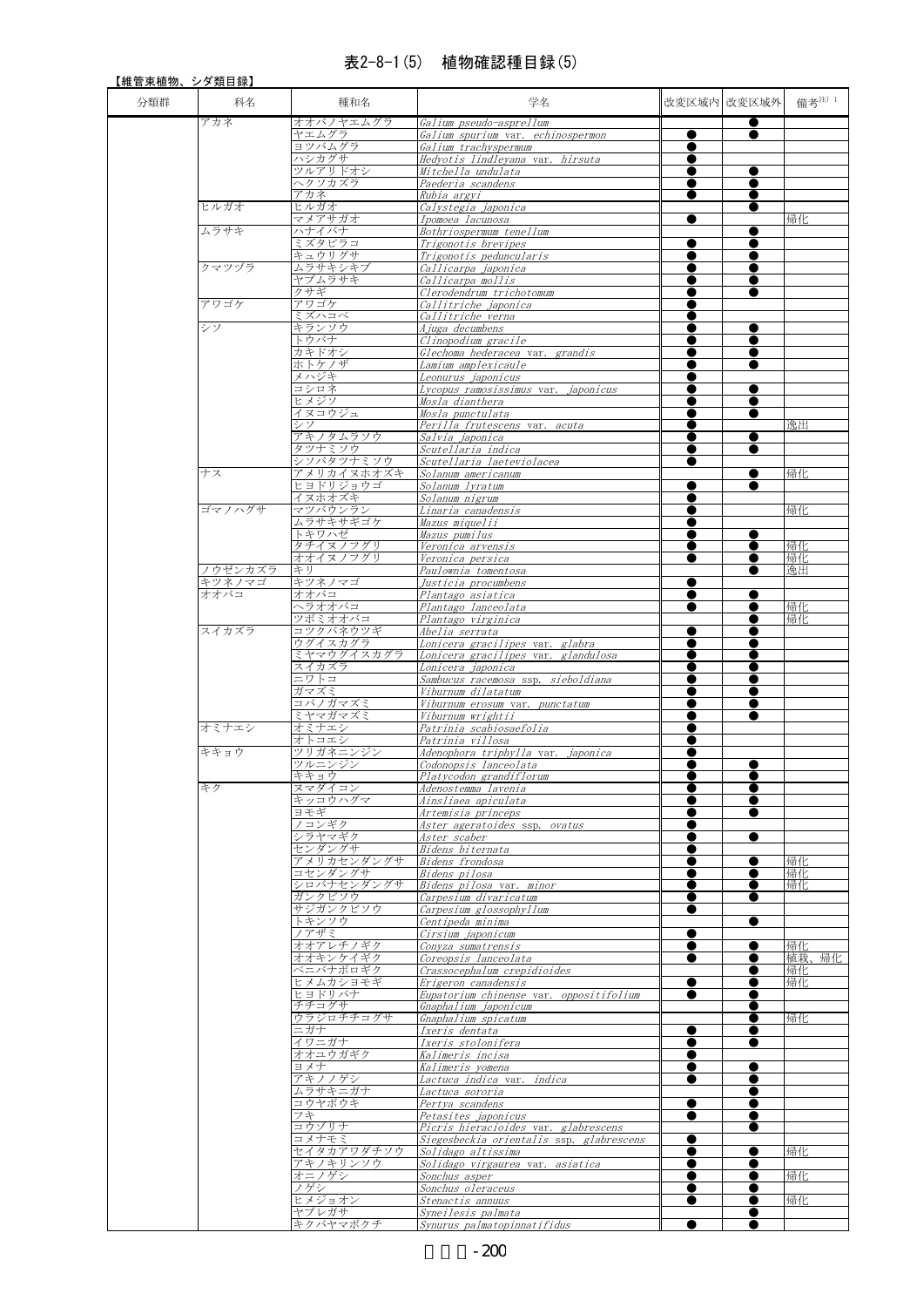### 表2-8-1(6) 植物確認種目録(6)

| 【維管束植物、シダ類目録】 |       |                      |                                                                               |           |             |           |
|---------------|-------|----------------------|-------------------------------------------------------------------------------|-----------|-------------|-----------|
| 分類群           | 科名    | 種和名                  | 学名                                                                            |           | 改変区域内 改変区域外 | 備考注) 1    |
|               | キク    | セイヨウタンポポ             | Taraxacum officinale                                                          | $\bullet$ | $\bullet$   | 帰化        |
|               |       | オオオナモミ               | Xanthium occidentale                                                          |           |             | 帰化        |
|               |       | ヤクシソウ                | Youngia denticulata                                                           |           |             |           |
| 種子植物          | ユリ    | オニタビラコ<br>ノギラン       | Youngia japonica<br>Aletris luteoviridis                                      |           |             |           |
| 被子植物          |       | ハラン                  | Aspidistra elatior                                                            |           |             | 逸出        |
| 単子葉植物         |       | チゴユリ                 | Disporum smilacinum                                                           |           | $\bullet$   |           |
|               |       | ショウジョウバカマ<br>オオバギボウシ | Heloniopsis orientalis                                                        |           |             |           |
|               |       | コバギボウシ               | Hosta sieboldiana<br>Hosta sieboldii f. lancifolia                            |           |             | 植栽        |
|               |       | ウバユリ                 | Lilium cordatum                                                               | ●         |             |           |
|               |       | タカサゴユリ<br>ササユリ       | Lilium formosanum                                                             |           |             | 帰化        |
|               |       | ヤブラン                 | Lilium japonicum<br>Liriope muscari                                           |           |             |           |
|               |       | ジャノヒゲ                | Ophiopogon japonicus                                                          |           |             |           |
|               |       | ナガバジャノヒゲ<br>ナルコユリ    | Ophiopogon ohwii                                                              |           | 0           |           |
|               |       | ミヤマナルコユリ             | Polygonatum falcatum<br>Polygonatum lasianthum                                |           |             |           |
|               |       | アマドコロ                | Polygonatum odoratum var. pluriflorum                                         |           |             |           |
|               |       | オモト                  | Rohdea japonica                                                               |           |             | 逸出        |
|               |       | サルトリイバラ<br>ヤマジノホトトギス | Smilax china<br>Tricyrtis affinis                                             |           |             |           |
|               | ヤマノイモ | ニガカシュウ               | Dioscorea bulbifera                                                           |           |             |           |
|               |       | ヤマノイモ                | Dioscorea japonica                                                            |           |             |           |
|               |       | カエデドコロ<br>ヒメドコロ      | Dioscorea quinqueloba<br>Dioscorea tenuipes                                   |           |             |           |
|               |       | オニドコロ                | Dioscorea tokoro                                                              |           |             |           |
|               | アヤメ   | ヒメヒオウギズイセン           | Crocosmia × crocosmiiflora                                                    |           |             | 帰化        |
|               |       | シャガ<br>カキツバタ         | Iris japonica<br>Iris laevigata                                               | 0         |             | 逸出<br>逸出  |
|               |       | キショウブ                | Iris pseudacorus                                                              | ●         |             | 帰化        |
|               |       | アヤメ                  | Iris sanguinea                                                                |           |             | 逸出        |
|               |       | ニワゼキショウ<br>オオニワゼキショウ | Sisvrinchium atlanticum                                                       |           |             | 帰化        |
|               | イグサ   |                      | Sisyrinchium sp.<br>Juncus effusus var. decipiens                             | e         |             | 帰化        |
|               |       | ホソイ                  | Juncus setchuensis var. effusoides                                            |           |             |           |
|               |       | クサイ                  | Juncus tenuis                                                                 |           | $\bullet$   |           |
|               |       | スズメノヤリ<br>ヤマスズメノヒエ   | Luzula capitata<br>Luzula multiflora                                          | e         | ●           |           |
|               | ツユクサ  | ツユクサ                 | Commelina communis                                                            |           |             |           |
|               |       | イボクサ                 | Murdannia keisak                                                              | ●         |             |           |
|               | イネ    | アオカモジグサ<br>カモジグサ     | Agropyron racemiferum<br>Agropyron tsukushiense var. transiens                |           |             |           |
|               |       | コヌカグサ                | Agrostis alba                                                                 |           |             | 帰化        |
|               |       | ヌカススキ                | Aira caryophyllea                                                             |           |             | 帰化        |
|               |       | ハナヌカススキ<br>メリケンカルカヤ  | Aira elegans<br>Andropogon virginicus                                         |           |             | 帰化<br>帰化  |
|               |       | コブナグサ                | Arthraxon hispidus                                                            |           |             |           |
|               |       | トダシバ                 | Arundinella hirta                                                             |           |             |           |
|               |       | カラスムギ<br>ヤマカモジグサ     | Avena fatua<br>Brachypodium sylvaticum                                        |           |             | 帰化        |
|               |       | コバンソウ                | Briza maxima                                                                  |           |             | 帰化        |
|               |       | ヒメコバンソウ              | Briza minor                                                                   |           |             | 帰化        |
|               |       | イヌムギ<br>スズメノチャヒキ     | Bromus catharticus<br>Bromus <i>iaponicus</i>                                 |           | $\bullet$   | 帰化        |
|               |       | ジュズダマ                | Coix lacryma-jobi                                                             |           |             | 帰化        |
|               |       | ギョウギシバ               | Cynodon dactylon                                                              |           |             |           |
|               |       | カモガヤ<br>ニコゲヌカキビ      | Dactylis glomerata                                                            |           |             | 帰化        |
|               |       | メヒシバ                 | Dichanthelium acuminatum<br>Digitaria ciliaris                                |           | $\bullet$   | 帰化        |
|               |       | コメヒシバ                | Digitaria radicosa                                                            |           |             |           |
|               |       | アキメヒシバ               | Digitaria violascens                                                          |           |             |           |
|               |       | ケイヌビエ<br>タイヌビエ       | Echinochloa crus-galli var. echinata<br>Echinochloa crus-galli var, orvzicola |           |             |           |
|               |       | オヒシバ                 | Eleusine indica                                                               | $\bullet$ | $\bullet$   |           |
|               |       | シナダレスズメガヤ            | Eragrostis curvula                                                            |           |             | 帰化<br>植栽、 |
|               |       | カゼクサ<br>コスズメガヤ       | Eragrostis ferruginea<br>Eragrostis poaeoides                                 |           |             | 帰化        |
|               |       | オニウシノケグサ             | Festuca arundinacea                                                           |           | $\bullet$   | 帰化<br>植栽、 |
|               |       | トボシガラ                | Festuca parvigluma                                                            |           |             |           |
|               |       | ドジョウツナギ<br>チガヤ       | Glyceria ischyroneura<br>Imperata cylindrica var. koenigii                    |           |             |           |
|               |       | チゴザサ                 | Isachne globosa                                                               |           |             |           |
|               |       | ネズミムギ                | Lolium multiflorum                                                            |           | $\bullet$   | 帰化        |
|               |       | ホソムギ<br>ササクサ         | Lolium perenne                                                                | 0         |             | 帰化        |
|               |       | ササガヤ                 | Lophatherum gracile<br>Microstegium japonicum                                 |           |             |           |
|               |       | アシボソ                 | Microstegium vimineum var. polystachyum                                       |           |             |           |
|               |       | ススキ                  | Miscanthus sinensis                                                           | $\bullet$ |             |           |
|               |       | ケチヂミザサ<br>コチヂミザサ     | Oplismenus undulatifolius<br>Oplismenus undulatifolius var. japonicus         |           |             |           |
|               |       | イネー                  | Oryza sativa                                                                  |           |             | 植栽        |
|               |       | ヌカキビ                 | Panicum bisulcatum                                                            |           |             |           |
|               |       | オオクサキビ<br>シマスズメノヒエ   | Panicum dichotomiflorum<br>Paspalum dilatatum                                 |           |             | 帰化<br>帰化  |
|               |       | スズメノヒエ               | Paspalum thunbergii                                                           | 0         |             |           |
|               |       | タチスズメノヒエ             | Paspalum urvillei                                                             |           |             | 帰化        |
|               |       | チカラシバ                | Pennisetum alopecuroides f. purpurascens                                      |           | e           |           |
|               |       | クサヨシ<br>ヨシ           | Phalaris arundinacea<br>Phragmites australis                                  | 0         |             |           |
|               |       | ツルヨシ                 | Phragmites japonica                                                           |           |             |           |
|               |       | マダケ                  | Phyllostachys bambusoides                                                     |           |             | 植栽、逸出     |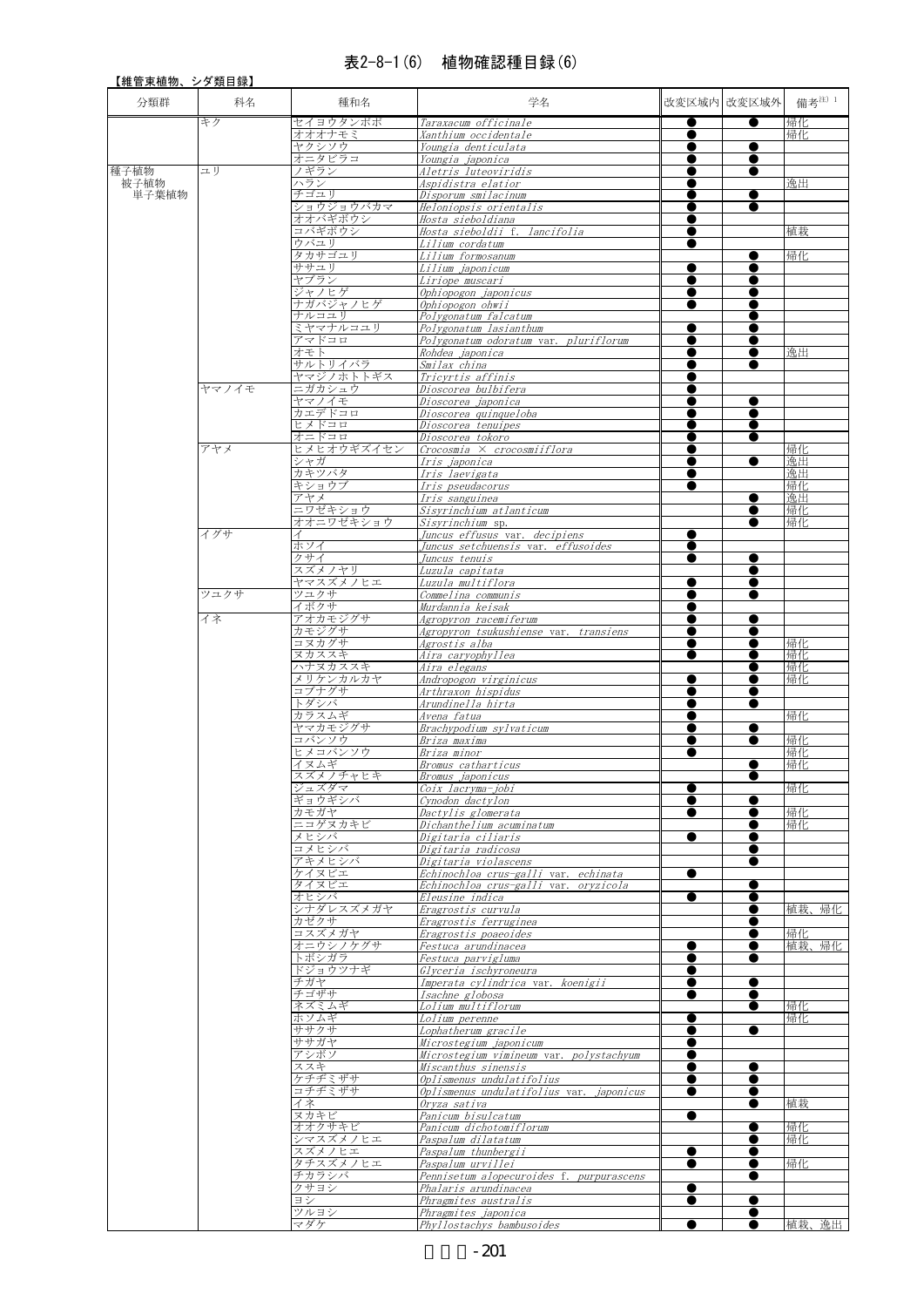### 表2-8-1(7) 植物確認種目録(7)

| <u>【維管束植物、シダ類目録】</u> |        |                      |                                              |           |               |                                                   |
|----------------------|--------|----------------------|----------------------------------------------|-----------|---------------|---------------------------------------------------|
| 分類群                  | 科名     | 種和名                  | 学名                                           |           | 改変区域内 改変区域外   | 備考 $\overset{\times}{\mathbb{H}}$ <sup>注) 1</sup> |
|                      | イネ     | ハチク                  | Phyllostachys nigra var.<br>henonis          |           |               | 植栽、逸出                                             |
|                      |        | モウソウチク               | Phyllostachys pubescens                      | $\bullet$ | ●             | 植栽、<br>逸出                                         |
|                      |        | ネザサ                  | Pleioblastus chino var. viridis              |           |               |                                                   |
|                      |        | ケネザサ                 | Pleioblastus shibuyanus var. basihirsutus    |           |               |                                                   |
|                      |        | メダケ                  | Pleioblastus simonii                         |           | ●             |                                                   |
|                      |        | ミゾイチゴツナギ             | Poa acroleuca                                |           | $\bullet$     |                                                   |
|                      |        | スズメノカタビラ             | Poa annua                                    | $\bullet$ | $\bullet$     |                                                   |
|                      |        | イチゴツナギ               | Poa sphondylodes                             |           |               | 植栽                                                |
|                      |        | オオスズメノカタビラ<br>ヒエガエリ  | Poa trivialis                                |           |               | 帰化                                                |
|                      |        | ヤダケ                  | Polypogon fugax                              |           | $\bullet$     |                                                   |
|                      |        |                      | Pseudosasa japonica                          | 0<br>●    | ●             | 逸出                                                |
|                      |        | チュウゴクザサ<br>アキノエノコログサ | Sasa veitchii var. hirsuta<br>Setaria faberi |           |               |                                                   |
|                      |        | キンエノコロ               | Setaria glauca                               |           |               |                                                   |
|                      |        | エノコログサ               | Setaria viridis                              |           | $\bullet$     |                                                   |
|                      |        | ムラサキエノコロ             | Setaria viridis f. misera                    | 0         |               |                                                   |
|                      |        | オオアブラススキ             | Spodiopogon sibiricus                        |           |               |                                                   |
|                      |        | ネズミノオ                | Sporobolus fertilis                          |           |               |                                                   |
|                      |        | カニツリグサ               | Trisetum bifidum                             |           |               |                                                   |
|                      |        | ナギナタガヤ               | Vulpia myuros                                |           |               | 帰化                                                |
|                      |        | シバ                   | Zoysia japonica                              |           |               | 逸出                                                |
|                      | ヤシ     | シュロ                  | Trachycarpus fortunei                        | $\bullet$ |               | 逸出                                                |
|                      | サトイモ   | ショウブ                 | Acorus calamus                               |           | $\bullet$     | 逸出                                                |
|                      |        | セキショウ                | Acorus gramineus                             | $\bullet$ |               |                                                   |
|                      |        | マムシグサ                | Arisaema serratum                            |           |               |                                                   |
|                      |        | サトイモ                 | Colocasia esculenta                          |           | $\bullet$     | 植栽                                                |
|                      | ウキクサ   | アオウキクサ               | Lemna aoukikusa                              |           | $\bullet$     |                                                   |
|                      |        | ウキクサ                 | Spirodela polyrhiza                          |           |               |                                                   |
|                      | カヤツリグサ | マツバスゲ                | Carex biwensis                               |           |               |                                                   |
|                      |        | アオスゲ                 | Carex breviculmis                            |           | $\bullet$     |                                                   |
|                      |        | ヒメカンスゲ               | Carex conica                                 | $\bullet$ |               |                                                   |
|                      |        | ナルコスゲ                | Carex curvicollis                            | 0         |               |                                                   |
|                      |        | アゼナルコ                | Carex dimorpholepis                          |           | $\bullet$     |                                                   |
|                      |        | シラスゲ<br>ヒゴクサ         | Carex doniana                                | $\bullet$ |               |                                                   |
|                      |        | ヒカゲスゲ                | Carex japonica                               |           | $\bullet$     |                                                   |
|                      |        | ナキリスゲ                | Carex lanceolata<br>Carex lenta              |           | ●             |                                                   |
|                      |        | ゴウソ                  | Carex maximowiczii                           | 0         | $\bullet$     |                                                   |
|                      |        | ササノハスゲ               | Carex pachygyna                              |           |               |                                                   |
|                      |        | コジュズスゲ               | Carex parciflora var. macroglossa            |           |               |                                                   |
|                      |        | ヒメゴウソ                | Carex phacota                                |           | $\bullet$     |                                                   |
|                      |        | コカンスゲ                | Carex reinii                                 |           |               |                                                   |
|                      |        | シラコスゲ                | Carex rhizopoda                              |           |               |                                                   |
|                      |        | クサスゲ                 | Carex rugata                                 |           | ●             |                                                   |
|                      |        | タガネソウ                | Carex siderosticta                           |           |               |                                                   |
|                      |        | アゼスゲ                 | Carex thunbergii                             |           |               |                                                   |
|                      |        | ヒメクグ                 | Cyperus brevifolius var. leiolepis           | 0         | $\bullet$     |                                                   |
|                      |        | クグガヤツリ               | Cyperus compressus                           |           | ●             |                                                   |
|                      |        | メリケンガヤツリ             | Cyperus eragrostis                           |           |               | 帰化                                                |
|                      |        | コゴメガヤツリ              | Cyperus iria                                 |           |               |                                                   |
|                      |        | カヤツリグサ               | Cyperus microiria                            |           | ●             |                                                   |
|                      |        | ウシクグ                 | Cyperus orthostachyus                        |           |               |                                                   |
|                      |        | ハマスゲ                 | Cyperus rotundus                             |           |               |                                                   |
|                      |        | ホタルイ                 | Scirpus juncoides                            |           |               |                                                   |
|                      |        | アブラガヤ                | Scirpus wichurae                             |           |               |                                                   |
|                      | ショウガ   | ミョウガ                 | Zingiber mioga                               |           |               | 逸出                                                |
|                      | ラン     | シュンラン                | Cymbidium goeringii                          |           |               |                                                   |
|                      |        | コクラン                 | Liparis nervosa                              |           |               |                                                   |
|                      |        | オオバノトンボソウ            | Platanthera minor                            | 0         | $\bullet$     |                                                   |
|                      |        | カヤラン                 | Sarcochilus japonicus                        |           |               |                                                   |
|                      |        | ネジバナ                 | Spiranthes sinensis var. amoena              |           | $\bullet$     |                                                   |
|                      |        | クモラン<br>△卦199私619舖   | Taeniophyllum glandulosum                    | ●<br>508  | $\triangle A$ |                                                   |

| 11 種名及び分類は「植物目録(環境庁, 1987年<mark>)」に24年012年</mark><br>注2)備考欄、「植栽」…明らかに栽培されていると考えられる種<br>| 帰化」…移入された外来植物が野生の状態で生育している種<br>| 逸出」…栽培の目的で持ち込んだ外来植物が野生化した種<br>| 注3) 「カンアオイ属の一種」はサンヨウアオイ又はミヤコアオイの可能性がある。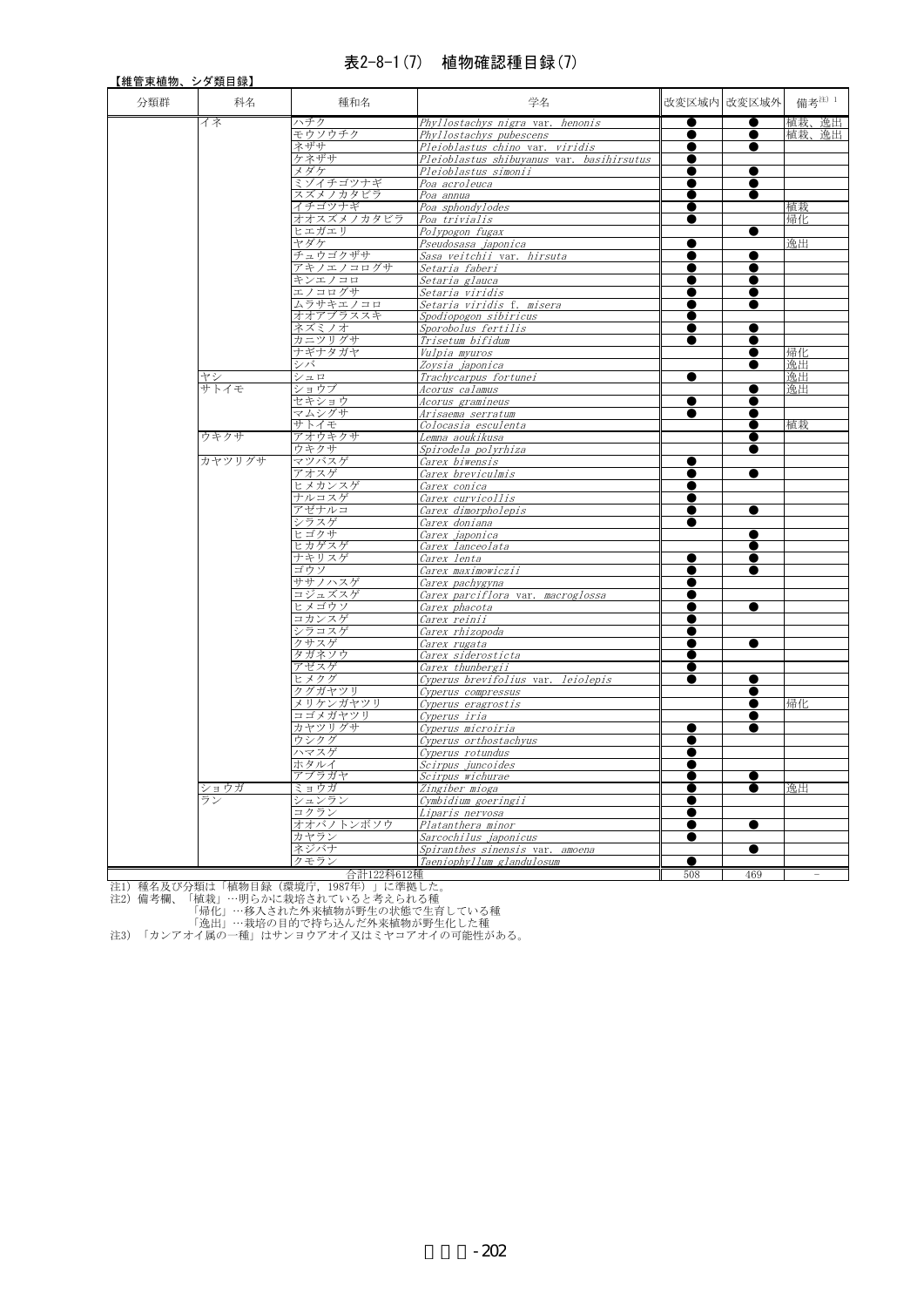#### 表2-8-1(8) 植物確認種目録(8)

| 【蘚苔類目録】 |                  |                           |                                                                        |                        |                                        |                                                                                     |                                                                                                                                  |                                           |                  |                                      |           |                         |           |                           |                                                                                                                |                  |             |           |           |                    |           |
|---------|------------------|---------------------------|------------------------------------------------------------------------|------------------------|----------------------------------------|-------------------------------------------------------------------------------------|----------------------------------------------------------------------------------------------------------------------------------|-------------------------------------------|------------------|--------------------------------------|-----------|-------------------------|-----------|---------------------------|----------------------------------------------------------------------------------------------------------------|------------------|-------------|-----------|-----------|--------------------|-----------|
| 分類群     | 科名               | 種和名                       | 学名                                                                     |                        |                                        |                                                                                     |                                                                                                                                  | 1 2 3 4 5 6 7 8 9 10 11 12 13 14 15 16 17 |                  |                                      | 調査地点      |                         |           |                           |                                                                                                                |                  |             |           |           | その他 <sup>注2)</sup> |           |
| 蘚類      | スギゴケ             | チヂレタチゴケ                   | Atrichum crispulum                                                     |                        |                                        |                                                                                     |                                                                                                                                  |                                           |                  |                                      |           |                         |           |                           |                                                                                                                |                  |             |           |           |                    |           |
|         |                  | ヒメタチゴケ                    | Atrichum rhystophyllum                                                 | O                      |                                        | ●                                                                                   |                                                                                                                                  |                                           | $\bullet\bullet$ |                                      |           |                         |           | $\overline{\bullet}$      |                                                                                                                |                  |             |           |           |                    |           |
|         |                  | ナミガタタチゴケ<br>コスギゴケ         | Atrichum undulatum<br>Pogonatum inflexum                               |                        |                                        | $\bullet$                                                                           |                                                                                                                                  |                                           | $\bullet$        | $\bullet$                            |           |                         | $\bullet$ |                           |                                                                                                                |                  |             |           |           |                    |           |
|         |                  | ヒメスギゴケ                    | Pogonatum neesii                                                       | e                      |                                        |                                                                                     |                                                                                                                                  |                                           |                  | $\bullet$                            |           |                         |           |                           |                                                                                                                |                  |             |           |           |                    |           |
|         | イクビゴケ            | ウマスギゴケ<br>イクビゴケ           | Polytrichum commune<br>Diphyscium fulvifolium                          |                        |                                        |                                                                                     |                                                                                                                                  |                                           |                  |                                      |           |                         |           | $\bullet\bullet\bullet$   |                                                                                                                |                  |             |           |           |                    |           |
|         | ギボウシゴケ           | エゾスナゴケ                    | Niphotrichum japonicum                                                 |                        |                                        |                                                                                     |                                                                                                                                  |                                           |                  |                                      |           |                         |           |                           |                                                                                                                |                  |             |           |           |                    |           |
|         | ホウオウゴケ           | ツクシホウオウゴク                 | Fissidens bryoides var. lateralis                                      |                        |                                        |                                                                                     |                                                                                                                                  |                                           |                  |                                      |           |                         |           | $\bullet\bullet\bullet$   |                                                                                                                |                  |             |           |           |                    |           |
|         |                  | ナガサキホウオウゴケ<br>ジョウレンホウオウゴケ | Fissidens geminiflorus<br>Fissidens geppii                             |                        |                                        |                                                                                     |                                                                                                                                  |                                           |                  |                                      |           |                         |           |                           | $\bullet\bullet$                                                                                               |                  |             |           |           |                    |           |
|         |                  | ジングウホウオウゴケ                | Fissidens linearis var. obscurirete                                    |                        |                                        |                                                                                     |                                                                                                                                  |                                           |                  |                                      |           |                         |           |                           |                                                                                                                |                  |             |           |           |                    |           |
|         |                  | ホウオウゴケ<br>コホウオウゴケ         | Fissidens nobilis<br>Fissidens teysmannianus                           |                        |                                        | $\bullet\bullet\bullet$                                                             |                                                                                                                                  |                                           |                  | $\bullet$<br>$\bullet\bullet\bullet$ |           |                         |           |                           | $\bullet\bullet\bullet\bullet$<br>$\bullet$                                                                    |                  |             |           |           |                    |           |
|         |                  | ホウオウゴケ属                   | Fissidens sp.                                                          |                        |                                        |                                                                                     |                                                                                                                                  |                                           |                  |                                      |           |                         |           |                           |                                                                                                                |                  |             |           |           |                    |           |
|         | キンシゴケ            | ヤノウエノアカゴケ                 | Ceratodon purpureus                                                    |                        |                                        |                                                                                     |                                                                                                                                  |                                           |                  |                                      |           |                         |           |                           |                                                                                                                |                  |             |           |           |                    |           |
|         | シッポゴケ            | ヒロスジツリバリゴケ<br>ススキゴケ       | Campylopus gracilis<br>Dicranella heteromalla                          |                        |                                        |                                                                                     |                                                                                                                                  |                                           |                  |                                      |           |                         |           |                           |                                                                                                                |                  |             |           |           |                    | $\bullet$ |
|         |                  | シッポゴケ                     | Dicranum japonicum                                                     |                        |                                        |                                                                                     |                                                                                                                                  |                                           |                  |                                      |           |                         |           |                           | $\bullet$                                                                                                      |                  |             |           |           |                    |           |
|         | シラガゴケ            | シシゴケ<br>イクタマユハケゴケ         | Brothera leana                                                         |                        |                                        |                                                                                     |                                                                                                                                  |                                           |                  |                                      |           |                         |           |                           |                                                                                                                |                  |             |           |           |                    |           |
|         |                  | フデゴケ                      | Campylopus gemmiparus<br>Campylopus umbellatus                         |                        |                                        |                                                                                     | $\bullet$                                                                                                                        |                                           |                  |                                      |           |                         |           |                           |                                                                                                                |                  |             |           |           |                    |           |
|         |                  | ユミゴケ                      | Dicranodontium denudatum                                               |                        |                                        |                                                                                     |                                                                                                                                  |                                           |                  |                                      |           |                         |           |                           |                                                                                                                |                  |             |           |           |                    |           |
|         | センボンゴケ           | ホソバオキナゴケ<br>ハマキゴケ         | Leucobryum juniperoideum<br><u>Hyophila propagulifera </u>             |                        |                                        |                                                                                     | $\overline{\bullet}\overline{\bullet}\overline{\bullet}\overline{\bullet}\overline{\bullet}\overline{\bullet}\overline{\bullet}$ |                                           |                  | $\bullet\bullet\bullet$              |           |                         |           |                           |                                                                                                                |                  |             |           |           |                    | $\bullet$ |
|         |                  | コネジレゴケ                    | Tortella japonica                                                      |                        |                                        |                                                                                     |                                                                                                                                  |                                           |                  |                                      |           |                         |           |                           |                                                                                                                |                  |             |           |           |                    |           |
|         |                  | ツチノウエノコゴケ                 | Weissia controversa                                                    |                        |                                        |                                                                                     |                                                                                                                                  |                                           |                  |                                      |           |                         |           |                           |                                                                                                                |                  |             |           |           |                    |           |
|         |                  | トジクチゴケ<br>ナガハコゴケ          | Weissia exserta<br>Weissia longidens                                   |                        |                                        |                                                                                     |                                                                                                                                  |                                           |                  |                                      |           |                         |           |                           |                                                                                                                |                  |             | $\bullet$ |           |                    |           |
|         | ハリガネゴケ           | ギンゴケ                      | Bryum argenteum                                                        |                        |                                        |                                                                                     |                                                                                                                                  |                                           |                  |                                      |           |                         |           |                           |                                                                                                                |                  |             |           | e         |                    |           |
|         |                  | アカミノハリガネゴケ<br>ホソハリガネゴケ    | Bryum atrovirens                                                       |                        |                                        |                                                                                     |                                                                                                                                  | ●                                         |                  |                                      |           |                         |           |                           |                                                                                                                |                  |             |           |           |                    |           |
|         |                  | ハリガネゴケ                    | Bryum caespiticium<br>Ptychostomum capillare                           |                        |                                        |                                                                                     |                                                                                                                                  |                                           | $\bullet$        | $\bullet$                            |           |                         |           |                           |                                                                                                                |                  |             |           |           |                    |           |
|         | チョウチンゴケ          | ナメリチョウチンゴケ                | Mnium lycopodioides                                                    |                        |                                        |                                                                                     |                                                                                                                                  |                                           |                  |                                      |           |                         |           |                           | $\bullet\bullet\bullet\bullet$                                                                                 |                  |             |           |           |                    |           |
|         |                  | コツボゴケ<br>ツルチョウチンゴケ        | Plagiomnium acutum<br>Plagiomnium maximoviczii                         |                        | $\bullet$                              | $\bullet\bullet\bullet$                                                             |                                                                                                                                  |                                           |                  |                                      |           |                         |           |                           | $\bullet\boxed{\bullet\boxed{\bullet\boxed{\bullet}}$<br>$\bullet\bullet\quad\bullet\bullet$                   |                  |             |           |           |                    | $\bullet$ |
|         |                  | オオバチョウチンゴケ                | Plagiomnium vesicatum                                                  | $\bullet$              |                                        |                                                                                     |                                                                                                                                  |                                           |                  |                                      |           |                         |           | $\bullet\bullet\bullet$   |                                                                                                                |                  |             |           |           |                    |           |
|         |                  | ケヘチマゴケ                    | Pohlia flexuosa                                                        |                        |                                        |                                                                                     |                                                                                                                                  |                                           |                  | $\bullet$                            |           |                         |           | $\bullet$                 |                                                                                                                |                  |             |           |           |                    |           |
|         |                  | チョウチンハリガネゴケ<br>ケチョウチンゴケ   | Pohlia wahlenbergii<br>Rhizomnium tuomikoskii                          |                        |                                        |                                                                                     |                                                                                                                                  |                                           |                  |                                      |           |                         |           | $\bullet$                 |                                                                                                                |                  |             |           |           |                    |           |
|         |                  | コバノチョウチンゴケ                | Trachycystis microphylla                                               |                        |                                        |                                                                                     | $\bullet\bullet$                                                                                                                 |                                           |                  |                                      |           |                         |           |                           | $\bullet\bullet\bullet\bullet$                                                                                 |                  |             |           |           |                    |           |
|         | タマゴケ             | タマゴケ                      | Bartramia pomiformis                                                   |                        |                                        |                                                                                     |                                                                                                                                  |                                           |                  |                                      |           |                         |           | $\frac{\bullet}{\bullet}$ |                                                                                                                |                  |             |           |           |                    |           |
|         |                  | カマサワゴケ<br>オオサワゴケ          | Philonotis falcata<br>Philonotis turneriana                            |                        |                                        |                                                                                     |                                                                                                                                  |                                           |                  |                                      |           |                         |           |                           |                                                                                                                |                  |             |           |           |                    |           |
|         | タチヒダゴケ           | タチヒダゴケ                    | Orthotrichum consobrinum                                               |                        |                                        | $\bullet\bullet$                                                                    |                                                                                                                                  |                                           |                  |                                      |           |                         | $\bullet$ |                           |                                                                                                                |                  |             |           |           |                    |           |
|         |                  | カラフトキンモウゴク                | Ulota crispa                                                           |                        |                                        |                                                                                     |                                                                                                                                  |                                           |                  |                                      |           |                         |           |                           |                                                                                                                |                  |             |           |           |                    |           |
|         | ヒノキゴケ            | ヒノキゴケ<br>ハリヒノキゴケ          | Pyrrhobryum dozyanum                                                   |                        |                                        |                                                                                     |                                                                                                                                  |                                           |                  |                                      |           |                         |           |                           |                                                                                                                |                  |             |           |           |                    |           |
|         |                  | ヒロハヒノキゴケ                  | Pyrrhobryum spiniforme<br><u>Pyrrhobryum spiniforme var. badakense</u> |                        |                                        |                                                                                     |                                                                                                                                  |                                           |                  |                                      |           |                         |           |                           |                                                                                                                |                  |             |           |           |                    |           |
|         | アブラゴケ            | アブラゴケ                     | Hookeria acutifolia                                                    |                        |                                        |                                                                                     |                                                                                                                                  |                                           |                  |                                      |           |                         |           | $\bullet\bullet\bullet$   |                                                                                                                |                  |             |           |           |                    | $\bullet$ |
|         | ウスグロゴケ           | 不リゴケ<br>ノミハニワゴケ           | Claopodium aciculum<br>Haplocladium angustifolium                      | $\bullet$<br>$\bullet$ |                                        |                                                                                     |                                                                                                                                  |                                           |                  | .                                    |           |                         |           |                           |                                                                                                                |                  |             |           |           |                    |           |
|         |                  | アサイトゴケ                    | Pseudoleskeopsis zippelii                                              | $\bullet$              |                                        |                                                                                     |                                                                                                                                  |                                           |                  |                                      |           |                         | $\bullet$ |                           |                                                                                                                |                  |             |           |           |                    |           |
|         | シノブゴケ            | エダウロコゴケモドキ                | Fauriella tenuis                                                       |                        |                                        |                                                                                     |                                                                                                                                  |                                           |                  |                                      |           | $\bullet\bullet$        |           | $\bullet\bullet$          |                                                                                                                |                  |             |           |           |                    |           |
|         |                  | ヒメシノブゴケ<br>コバノエゾシノブゴケ     | Thuidium cymbifolium<br>Thuidium delicatulum                           |                        | $\bullet\bullet$                       |                                                                                     |                                                                                                                                  |                                           |                  |                                      |           |                         |           |                           | $\blacksquare$<br>$\bullet\bullet$                                                                             |                  |             |           |           |                    |           |
|         |                  | トヤマシノブゴケ                  | Thuidium kanedae                                                       |                        |                                        |                                                                                     |                                                                                                                                  |                                           |                  | $\bullet\bullet\bullet$              |           |                         |           | $\bullet\bullet\bullet$   |                                                                                                                |                  |             |           |           |                    |           |
|         |                  | アオシノブゴケ                   | Thuidium pristocalyx                                                   |                        |                                        |                                                                                     |                                                                                                                                  |                                           |                  |                                      |           |                         |           | $\bullet$                 |                                                                                                                |                  |             |           |           |                    |           |
|         | アオギヌゴケ           | ナガヒツジゴケ<br>ヒモヒツジゴケ        | Brachythecium buchananii<br>Brachythecium helminthocladum              |                        |                                        |                                                                                     |                                                                                                                                  |                                           |                  | $\bullet\bullet\bullet$<br>$\bullet$ |           |                         |           | $\bullet$                 |                                                                                                                |                  |             |           |           |                    |           |
|         |                  | アオギヌゴケ属                   | Brachvthecium sp.                                                      |                        |                                        |                                                                                     |                                                                                                                                  |                                           |                  |                                      |           |                         |           |                           |                                                                                                                |                  |             |           |           |                    |           |
|         |                  | ヤノネゴケ                     | Bryhnia novae-angliae                                                  |                        |                                        | .                                                                                   |                                                                                                                                  |                                           | $\bullet\bullet$ |                                      |           |                         |           | $\bullet\bullet\bullet$   |                                                                                                                |                  |             |           |           |                    | 0         |
|         |                  | ツクシナギゴケ<br>ナガナギゴケ         | Eurhynchium savatieri<br>Kindb <u>ergia praelonga</u>                  |                        |                                        |                                                                                     |                                                                                                                                  |                                           |                  |                                      |           |                         |           |                           |                                                                                                                |                  |             |           |           |                    |           |
|         |                  | ネズミノオゴケ                   | Myuroclada maximowiczii                                                |                        |                                        |                                                                                     |                                                                                                                                  |                                           |                  | $\bullet$                            |           |                         |           |                           |                                                                                                                |                  |             |           |           |                    |           |
|         |                  | オカムラゴケ<br>ツクシナギゴケモドキ      | Okamuraea hakoniensis<br>Oxyrrhynchium hians                           | $\bullet$              |                                        | $\bullet$                                                                           |                                                                                                                                  |                                           |                  | $\bullet$                            | IOI       |                         | $\bullet$ | $\overline{\bullet}$      |                                                                                                                | $\bullet$        |             |           |           |                    |           |
|         |                  | ヒメナギゴケ                    | Oxyrrhynchium savatieri                                                | $\bullet$              |                                        | $\bullet$                                                                           |                                                                                                                                  |                                           |                  |                                      |           |                         |           |                           | .                                                                                                              |                  |             |           |           |                    |           |
|         |                  | ナギゴケ属                     | Oxyrrhynchium sp.                                                      |                        |                                        |                                                                                     |                                                                                                                                  |                                           |                  |                                      |           |                         |           |                           |                                                                                                                |                  |             |           |           |                    |           |
|         |                  | アオハイゴケ<br>サイシュウテングゴケ      | Platyhypnidium riparioides<br>Rhynchostegium contractum                |                        |                                        |                                                                                     |                                                                                                                                  |                                           | ●                |                                      |           |                         | $\bullet$ |                           | $\bullet$                                                                                                      |                  |             |           |           |                    |           |
|         |                  | コカヤゴケ                     | Rhynchostegium pallidifolium                                           |                        |                                        | $\bullet\bullet\bullet$                                                             |                                                                                                                                  | $\bullet$                                 |                  | $\overline{\bullet}$                 |           |                         |           |                           |                                                                                                                | $\bullet$        |             |           |           |                    | $\bullet$ |
|         |                  | アラハヒツジゴケ                  | Sciuro-hypnum brotheri                                                 |                        |                                        |                                                                                     |                                                                                                                                  |                                           |                  |                                      |           |                         |           | lol                       |                                                                                                                |                  |             |           |           |                    |           |
|         | ハイヒモゴケ           | ハネヒツジゴケ<br>キョスミイトゴケ       | Sciuro-hypnum plumosum<br>Barbella flagellifera                        | $\bullet$              | $\bullet$                              | $\bullet$                                                                           |                                                                                                                                  |                                           |                  | $\bullet$                            |           |                         |           | $\bullet\bullet$          | $\bullet$                                                                                                      |                  |             |           |           |                    |           |
|         | ハイゴケ             | クサゴケ                      | Callicladium haldanianum                                               |                        |                                        |                                                                                     |                                                                                                                                  |                                           |                  |                                      |           |                         |           |                           | $\bullet$                                                                                                      |                  |             |           |           |                    |           |
|         |                  | ミチノクイチイゴケ<br>ヒメハイゴケ       | Herzogiella perrobusta<br>Hypnum oldhamii                              |                        | $\bullet\bullet$                       |                                                                                     |                                                                                                                                  | $\bullet\bullet\bullet$                   |                  | $\bullet$                            |           |                         |           | 10 I O I                  | $\overline{\bullet}\overline{\bullet}\overline{\bullet}\overline{\bullet}\overline{\bullet}\overline{\bullet}$ |                  |             |           |           |                    |           |
|         |                  | ハイゴケ                      | Hypnum plumaeform                                                      |                        |                                        |                                                                                     |                                                                                                                                  | .                                         |                  |                                      |           |                         |           |                           | .                                                                                                              |                  |             |           |           |                    | 0         |
|         |                  | イトハイゴケ                    | Hypnum tristoviride                                                    |                        |                                        |                                                                                     |                                                                                                                                  |                                           |                  | $\bullet$                            |           |                         |           |                           |                                                                                                                |                  |             |           |           |                    |           |
|         |                  | ヒゴイチイゴケ<br>ヒダハイチイゴケ       | Pseudotaxiphyllum maebarae<br>Pseudotaxiphyllum densum                 |                        |                                        |                                                                                     |                                                                                                                                  |                                           |                  | $\bullet$                            |           | $  \bullet   \bullet  $ |           |                           |                                                                                                                |                  |             |           |           |                    | $\bullet$ |
|         |                  | アカイチイゴケ                   | Pseudotaxiphyllum pohliaecarpum                                        |                        |                                        |                                                                                     |                                                                                                                                  |                                           |                  |                                      |           |                         |           |                           |                                                                                                                |                  |             |           |           |                    | $\bullet$ |
|         |                  | アオモリサナダゴケ                 | Taxiphyllum aomoriense                                                 |                        | $\bullet$                              |                                                                                     |                                                                                                                                  |                                           |                  |                                      |           |                         |           |                           |                                                                                                                |                  |             |           |           |                    |           |
|         | イワダレゴケ           | クシノハゴケ<br>コクシノハゴケ         | Ctenidium capillifolium<br>Ctenidium hastile                           | $\bullet$              | $\bullet\bullet$                       |                                                                                     |                                                                                                                                  |                                           |                  | $\bullet\bullet$<br>$\bullet$        |           |                         |           | $\bullet$                 |                                                                                                                |                  |             |           |           |                    |           |
|         |                  | フトリュウビゴケ                  | Loeskeobryum cavifolium                                                | $\bullet$              |                                        |                                                                                     |                                                                                                                                  |                                           |                  |                                      |           |                         |           | $\bullet\bullet\bullet$   |                                                                                                                |                  |             |           |           |                    |           |
|         | サナダゴケ            | マルフサゴケ                    | Plagiothecium cavifolium                                               |                        |                                        |                                                                                     |                                                                                                                                  |                                           |                  |                                      |           |                         |           |                           |                                                                                                                |                  |             |           |           |                    | $\bullet$ |
|         |                  | オオサナダゴケモドキ<br>ミヤマサナダゴケ    | Plagiothecium euryphyllum<br>Plagiothecium nemorale                    |                        | $\bullet\bullet$                       | IO                                                                                  |                                                                                                                                  |                                           |                  | $\bullet\bullet\bullet$              |           |                         |           |                           | TO TO TO<br>$  \bullet   \bullet   \bullet  $                                                                  |                  |             |           |           |                    |           |
|         | ツヤゴケ             | ヒロツヤゴケ                    | Entodon challengeri                                                    | $\bullet$              |                                        |                                                                                     |                                                                                                                                  |                                           |                  |                                      |           |                         |           |                           | $\bullet$ iot                                                                                                  |                  | $\bullet$   |           |           |                    |           |
|         | コモチイトゴケ          | トガリゴケ                     | Brotherella fauriei                                                    |                        |                                        |                                                                                     |                                                                                                                                  |                                           |                  |                                      |           |                         |           |                           | $\bullet$                                                                                                      |                  |             |           |           |                    | ●         |
|         |                  | カガミゴケ<br>カガミゴケ属           | Brotherella henonii<br>Brotherella sp.                                 |                        |                                        |                                                                                     | $\bullet \bullet \bullet \bullet \bullet$                                                                                        |                                           |                  | $\bullet$                            |           |                         |           |                           | $\bullet\bullet\bullet\bullet$<br>.                                                                            |                  | <b>1010</b> |           |           |                    |           |
|         |                  | シロハイゴケ                    | Isopterygium minutirameum                                              |                        |                                        |                                                                                     |                                                                                                                                  |                                           |                  |                                      |           |                         |           |                           |                                                                                                                |                  |             |           |           |                    | ●         |
|         |                  | コモチイトゴケ                   | Pylaisiadelpha tenuirostris                                            |                        | $\bullet\bullet$                       |                                                                                     |                                                                                                                                  |                                           |                  |                                      |           |                         |           |                           |                                                                                                                |                  |             |           |           |                    |           |
|         | ナガハシゴケ<br>ヒラゴケ   | ナガハシゴケ<br>チャボヒラゴケ         | Sematophyllum subhumile<br>Neckera humilis                             |                        | $\overline{\bullet}\overline{\bullet}$ |                                                                                     |                                                                                                                                  |                                           |                  | $\bullet$<br>.                       |           |                         |           |                           |                                                                                                                |                  |             | $\bullet$ |           |                    |           |
|         |                  | オオトラノオゴケ                  | Thamnobryum subseriatum                                                |                        |                                        |                                                                                     |                                                                                                                                  |                                           |                  | $\bullet$                            | $\bullet$ |                         | $\bullet$ |                           | IOI                                                                                                            |                  |             |           |           |                    |           |
|         | キヌイトゴケ           | コバノイトゴケ<br>イワイトゴケ         | Haplohymenium pseudotriste                                             | $\bullet$              |                                        |                                                                                     |                                                                                                                                  |                                           | $\bullet$        |                                      |           |                         | $\bullet$ |                           |                                                                                                                |                  |             |           |           |                    |           |
| 苔類      | イワダレゴケ           | コマチゴケ                     | Haplohymenium triste<br>Haplomitrium mnioides                          |                        |                                        |                                                                                     |                                                                                                                                  |                                           |                  | $\bullet$                            |           |                         |           |                           | $\bullet\bullet$                                                                                               |                  |             |           |           |                    |           |
|         | ゼニゴケ             | ゼニゴケ                      | Marchantia polymorpha                                                  |                        |                                        |                                                                                     |                                                                                                                                  |                                           |                  |                                      |           |                         |           |                           |                                                                                                                |                  |             |           |           |                    |           |
|         | ジャゴケ<br>アズマゼニゴケ  | ジャゴケ<br>アズマゼニゴケ           | Conocephalum conicum<br>Wiesnerella denudata                           |                        |                                        | $\bullet\bullet\bullet$<br>$\overline{\phantom{a}}$ to the $\overline{\phantom{a}}$ |                                                                                                                                  |                                           | $\bullet$        |                                      | ●         |                         |           |                           | $\bullet\bullet\bullet\bullet$                                                                                 |                  |             |           |           |                    | $\bullet$ |
|         | ケゼニゴケ            | ケゼニゴケ                     | Dumortiera hirsuta                                                     |                        |                                        | $\bullet\bullet\bullet\bullet$                                                      |                                                                                                                                  |                                           |                  |                                      |           |                         |           |                           | $\bullet$ to                                                                                                   |                  |             |           | $\bullet$ |                    |           |
|         | ミズゼニゴケ           | ホソバミズゼニゴケ                 | Pellia endiviifolia                                                    | $\bullet$ l            |                                        | $\bullet$                                                                           |                                                                                                                                  |                                           |                  |                                      |           |                         |           |                           | $\bullet\bullet\bullet\bullet\bullet$                                                                          |                  |             |           |           |                    |           |
|         | マキノゴケ<br>エゾヤハズゴケ | マキノゴケ<br>エゾヤハズゴケ          | Makinoa crispata<br>Hattorianthus erimonus                             |                        |                                        | $\bullet$                                                                           |                                                                                                                                  |                                           |                  | $\bullet$                            |           |                         |           |                           | $\bullet\bullet$                                                                                               |                  |             |           |           |                    |           |
|         | クモノスゴケ           | クモノスゴケモドキ                 | Pallavicinia ambigua                                                   | $\bullet$              |                                        | $\bullet$                                                                           |                                                                                                                                  |                                           |                  | $\bullet$                            |           |                         |           | $\bullet$                 |                                                                                                                | $\bullet\bullet$ |             |           |           |                    |           |
|         |                  | ニセヤハズゴケ                   | Pallavicinia levieri                                                   |                        |                                        |                                                                                     |                                                                                                                                  |                                           |                  | $\bullet$                            |           |                         |           |                           |                                                                                                                |                  |             |           |           |                    |           |
|         |                  | クモノスゴケ<br>クモノスゴケ属         | Pallavicinia subciliata<br>Pallavicinia sp.                            |                        | $\bullet\bullet$                       |                                                                                     |                                                                                                                                  |                                           |                  |                                      |           |                         |           |                           | $\bullet\bullet$                                                                                               | −∣●<br>$\bullet$ |             |           | $\bullet$ |                    |           |
|         | フタマタゴケ           | ヤマトフタマタゴケ                 | Metzgeria lindbergii                                                   |                        |                                        | $\bullet\bullet\bullet$                                                             |                                                                                                                                  |                                           |                  | $\bullet\bullet\bullet$              |           |                         |           |                           |                                                                                                                |                  |             |           |           |                    |           |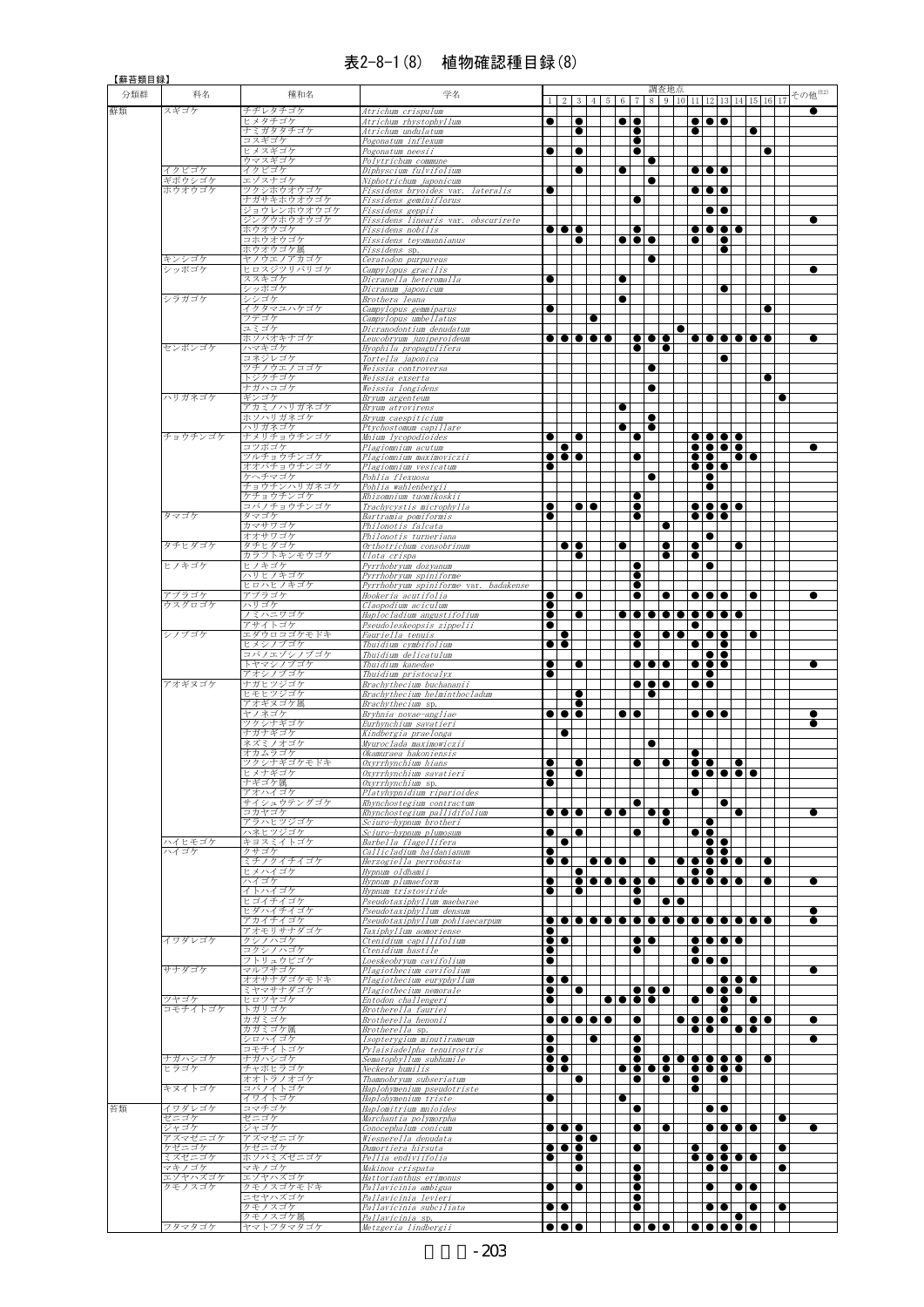#### 表2-8-1(9) 植物確認種目録(9)

| 【蘚苔類目録】 |                    |                     |                                               |           |                                                              |           |                                        |                         |                      |                         |           |                         |           |                                                |           |                                                                                                                                  |           |                                                   |                    |
|---------|--------------------|---------------------|-----------------------------------------------|-----------|--------------------------------------------------------------|-----------|----------------------------------------|-------------------------|----------------------|-------------------------|-----------|-------------------------|-----------|------------------------------------------------|-----------|----------------------------------------------------------------------------------------------------------------------------------|-----------|---------------------------------------------------|--------------------|
| 分類群     | 科名                 | 種和名                 | 学名                                            |           |                                                              |           |                                        |                         |                      |                         | 調査地点      |                         |           |                                                |           |                                                                                                                                  |           |                                                   | その他 <sup>注2)</sup> |
|         |                    |                     |                                               |           |                                                              |           |                                        |                         |                      |                         |           |                         |           |                                                |           |                                                                                                                                  |           | 1 2 3 4 5 6 7 8 9 10 11 12 13 14 15 16 17         |                    |
|         | フタマタゴケ             | コモチフタマタゴケ           | Metzgeria temperata                           |           |                                                              |           |                                        |                         |                      |                         |           |                         | Î         |                                                |           |                                                                                                                                  |           |                                                   |                    |
|         | フタマタゴケ             | フタマタゴケ属             | Metzgeria sp.                                 |           |                                                              |           |                                        |                         |                      |                         |           |                         |           |                                                | $\bullet$ |                                                                                                                                  |           |                                                   |                    |
|         | スジゴケ               | ミドリゼニゴケ             | Aneura pinguis                                |           |                                                              |           |                                        |                         |                      | $\bullet$               |           |                         |           |                                                |           |                                                                                                                                  |           |                                                   |                    |
|         |                    | ナミガタスジゴケ            | Riccardia chamedryfolia                       | $\bullet$ |                                                              | $\bullet$ |                                        |                         |                      | $\bullet$               |           |                         |           | $\bullet$ $\bullet$                            |           |                                                                                                                                  |           |                                                   |                    |
|         |                    | キテングサゴケ             | Riccardia flavovirens                         |           |                                                              |           | $\bullet$                              |                         |                      |                         |           |                         |           |                                                |           |                                                                                                                                  |           |                                                   |                    |
|         |                    | シロテングサゴケ            | Riccardia glauca                              |           |                                                              |           |                                        |                         |                      | $\bullet$               |           |                         |           |                                                |           |                                                                                                                                  |           |                                                   |                    |
|         |                    | コダマテングサゴケ           | Riccardia kodamae                             |           |                                                              |           |                                        |                         |                      |                         |           |                         |           |                                                |           |                                                                                                                                  |           |                                                   |                    |
|         |                    | ナガサキテングサゴケ          | Riccardia nagasakiensis                       |           |                                                              | $\bullet$ |                                        |                         |                      | $\bullet$               | $\bullet$ |                         |           | $\bullet$                                      |           |                                                                                                                                  |           | $\bullet$                                         |                    |
|         |                    | イボテングサゴケ            | Riccardia tamariscina                         |           |                                                              |           |                                        |                         |                      |                         |           |                         |           |                                                |           |                                                                                                                                  |           |                                                   |                    |
|         | クラマゴケモドキ           | チヂミカヤゴケ             | Macvicaria ulophylla                          |           |                                                              |           |                                        |                         | $\bullet$            |                         |           |                         |           |                                                |           |                                                                                                                                  |           |                                                   |                    |
|         | ケビラゴケ              | ヨウジョウケビラゴケ          | Radula acuminata                              |           |                                                              |           |                                        |                         |                      |                         |           |                         |           |                                                |           |                                                                                                                                  |           |                                                   |                    |
|         |                    | ヤマトケビラゴケ            | Radula japonica                               |           |                                                              |           |                                        |                         |                      | $\bullet$               |           | $\bullet$               |           |                                                |           |                                                                                                                                  |           |                                                   |                    |
|         |                    | コウヤケビラゴケ            | Radula kojana                                 |           |                                                              | $\bullet$ |                                        |                         |                      |                         |           |                         |           |                                                |           |                                                                                                                                  |           |                                                   |                    |
|         | ヤスデゴケ              | カギヤスデゴケ             | Frullania hamatiloba                          |           |                                                              | $\bullet$ |                                        |                         |                      |                         |           |                         |           |                                                |           |                                                                                                                                  |           |                                                   |                    |
|         |                    | ヒラヤスデゴケ             | Frullania inflata                             | ●         |                                                              |           |                                        |                         | $\bullet$            |                         |           |                         |           |                                                |           |                                                                                                                                  |           |                                                   |                    |
|         |                    | カラヤスデゴケ             | Frullania muscicola                           | $\bullet$ |                                                              |           | $\bullet$                              |                         | $\bullet$            |                         |           |                         |           | $\bullet$                                      |           |                                                                                                                                  |           | $\bullet$                                         |                    |
|         |                    | ヒメアカヤスデゴケ           | Frullania parvistipula                        |           |                                                              |           |                                        | $\bullet$               |                      |                         |           |                         |           |                                                |           |                                                                                                                                  |           |                                                   |                    |
|         | ヒメウルシゴケ            | ジャバウルシゴケ            | Jubula hutchinsiae subsp. javanica            |           |                                                              |           |                                        |                         |                      | $\bullet$               |           |                         |           |                                                |           |                                                                                                                                  |           |                                                   |                    |
|         | クサリゴケ              | ヒメミノリゴケ             | Acrolejeunea pusilla                          |           |                                                              |           |                                        |                         |                      |                         |           |                         | $\bullet$ |                                                |           |                                                                                                                                  |           |                                                   |                    |
|         |                    | ヤマトヨウジョウゴケ          | Colole jeunea japonica                        | $\bullet$ |                                                              |           |                                        |                         | . .                  |                         |           | $\bullet\bullet\bullet$ |           |                                                |           | $\bullet\bullet$                                                                                                                 |           |                                                   |                    |
|         |                    | ヒメクサリゴケ             | Colole jeunea longifolia                      |           | $\overline{\bullet}\overline{\bullet}\overline{\bullet}$     |           |                                        |                         |                      |                         |           |                         |           | $\bullet\bullet\bullet\bullet$                 |           |                                                                                                                                  |           |                                                   |                    |
|         |                    | マルバヒメクサリゴケ          | Colole jeunea minutissima                     |           |                                                              |           |                                        |                         |                      |                         |           |                         |           |                                                |           |                                                                                                                                  |           |                                                   |                    |
|         |                    | ナカジマヒメクサリゴケ         | Cololejeunea nakajimae                        |           | $\bullet$                                                    |           |                                        |                         |                      |                         |           |                         |           | $\bullet$                                      |           |                                                                                                                                  |           |                                                   |                    |
|         |                    | ナガシタバヨウジョウゴケ        | Colole jeunea raduliloba                      |           | $\bullet\bullet\bullet$                                      |           |                                        |                         |                      | $\bullet$               |           |                         | ●         |                                                |           | io di o                                                                                                                          |           |                                                   |                    |
|         |                    | サワクサリゴケ             | Lejeunea aquatica                             |           |                                                              |           |                                        |                         |                      | $\bullet$               |           |                         |           |                                                |           |                                                                                                                                  |           |                                                   |                    |
|         |                    | カマハコミミゴケ            | Lejeunea discreta                             |           | $\bullet$                                                    |           |                                        |                         |                      |                         |           |                         |           |                                                |           |                                                                                                                                  |           |                                                   |                    |
|         |                    | ヤマトコミミゴケ            | Lejeunea japonica                             |           |                                                              |           |                                        |                         |                      | $\bullet$               |           |                         |           | $\bullet\bullet\bullet$                        |           |                                                                                                                                  |           |                                                   |                    |
|         |                    | コクサリゴケ<br>クサリゴケ属    | Lejeunea ulicina                              |           | . .                                                          |           |                                        |                         | ●                    |                         |           |                         |           | $\bullet\bullet\bullet$                        |           |                                                                                                                                  |           |                                                   |                    |
|         |                    |                     | Le jeunea sp.                                 |           |                                                              |           |                                        |                         |                      |                         |           |                         |           |                                                |           | $\bullet$                                                                                                                        |           |                                                   |                    |
|         |                    | カビゴケ<br>チャボマツバウロコゴケ | Leptole jeunea elliptica                      |           | $\bullet\bullet\bullet$                                      |           |                                        |                         |                      | $\bullet$               |           |                         |           | $  \bullet   \bullet   \bullet  $<br>$\bullet$ |           |                                                                                                                                  |           |                                                   | $\bullet$          |
|         | マツバウロコゴケ<br>ムクムクゴケ | ムクムクゴケ              | Blepharostoma minus<br>Trichocolea tomentella |           | . .<br>$\bullet\bullet\bullet$                               |           |                                        |                         | $\bullet\bullet$     |                         |           |                         |           |                                                |           |                                                                                                                                  |           |                                                   |                    |
|         | ムチゴケ               | コムチゴケ               | Bazzania tridens                              |           |                                                              |           |                                        |                         |                      |                         |           |                         |           |                                                | $\bullet$ |                                                                                                                                  |           |                                                   |                    |
|         |                    | トガリスギバゴケ            | Kurzia gonyotricha                            |           |                                                              |           |                                        |                         |                      |                         |           |                         |           |                                                |           |                                                                                                                                  |           |                                                   |                    |
|         |                    | コスギバゴケ              | Kurzia makinoana                              |           | .                                                            |           |                                        |                         |                      |                         |           |                         |           | $\bullet\bullet\bullet$                        |           |                                                                                                                                  |           |                                                   |                    |
|         |                    | スギバゴケ               | Lepidozia vitrea                              |           | $\bullet$                                                    |           |                                        |                         |                      |                         |           |                         |           |                                                |           |                                                                                                                                  |           |                                                   |                    |
|         | ウロコゴケ              | スケバウロコゴケ            | Chiloscyphus pallescens                       |           | $\bullet\bullet$ l                                           |           | $\bullet$                              |                         |                      |                         |           |                         |           |                                                |           |                                                                                                                                  |           |                                                   |                    |
|         |                    | ウロコゴケ               | Heteroscyphus argutus                         |           | $\bullet$                                                    |           |                                        |                         |                      | $\bullet$               |           |                         |           |                                                |           |                                                                                                                                  |           |                                                   |                    |
|         |                    | オオウロコゴケ             | Heteroscyphus coalitus                        |           | $\bullet\bullet\bullet$                                      |           |                                        |                         |                      | $\bullet$               | $\bullet$ |                         |           |                                                |           | $\overline{\bullet}\overline{\bullet}\overline{\bullet}\overline{\bullet}\overline{\bullet}\overline{\bullet}\overline{\bullet}$ |           |                                                   |                    |
|         |                    | ツクシウロコゴケ            | Heteroscyphus planus                          |           |                                                              |           |                                        |                         |                      |                         |           |                         |           |                                                |           |                                                                                                                                  |           |                                                   |                    |
|         |                    | トサカゴケ               | Lophocolea heterophylla                       |           |                                                              | $\bullet$ |                                        |                         |                      |                         |           |                         |           |                                                |           |                                                                                                                                  |           |                                                   |                    |
|         |                    | ヒメトサカゴケ             | Lophocolea minor                              |           | $\frac{\bullet}{\bullet}$                                    |           |                                        |                         |                      | $\bullet\bullet\bullet$ |           |                         |           | $\bullet\bullet\bullet$                        |           |                                                                                                                                  |           |                                                   |                    |
|         | ハネゴケ               | コハネゴケ               | Plagiochila sciophila                         |           | 10T                                                          |           |                                        |                         |                      | $\bullet$               |           |                         |           | $\bullet\bullet\bullet\bullet$                 |           |                                                                                                                                  |           |                                                   |                    |
|         | ヤバネゴケ              | オタルヤバネゴケ            | Cephalozia otaruensis                         |           | $\overline{\bullet}$                                         |           |                                        |                         |                      |                         | $\bullet$ |                         |           | $\bullet$                                      |           |                                                                                                                                  | $\bullet$ |                                                   |                    |
|         |                    | クチキゴケ               | Odontoschisma denudatum                       |           | $\overline{\bullet}\ \overline{\bullet}\ \overline{\bullet}$ |           |                                        |                         |                      | $\bullet$               |           |                         |           | $\bullet$                                      |           |                                                                                                                                  |           |                                                   |                    |
|         | コヤバネゴケ             | コバノヤバネゴケ            | Cephaloziella microphylla                     |           |                                                              |           |                                        |                         |                      |                         |           |                         |           |                                                |           |                                                                                                                                  |           |                                                   |                    |
|         |                    | ウニヤバネゴケ             | Cephaloziella spinicaulis                     |           |                                                              |           | $\bullet$                              |                         |                      | $\bullet\bullet\bullet$ |           |                         |           | $\bullet$                                      |           |                                                                                                                                  |           |                                                   |                    |
|         | ヒシャクゴケ             | ノコギリコオイゴケ           | Diplophyllum serrulatum                       |           |                                                              |           |                                        |                         |                      | .                       |           |                         |           | .                                              |           |                                                                                                                                  |           | œ                                                 |                    |
|         |                    | シタバヒシャクゴケ           | Scapania ligulata                             | $\bullet$ |                                                              |           |                                        |                         | $\overline{\bullet}$ |                         |           |                         |           | $\bullet$                                      |           |                                                                                                                                  |           |                                                   |                    |
|         |                    | コアミメヒシャクゴケ          | Scapania parvitexta                           |           |                                                              |           |                                        |                         |                      |                         |           |                         |           |                                                |           |                                                                                                                                  |           | ●                                                 |                    |
|         |                    | ヒシャクゴケ属             | Scapania sp.                                  |           |                                                              |           |                                        |                         |                      | $\bullet$               |           |                         |           |                                                |           |                                                                                                                                  |           |                                                   |                    |
|         | ツキヌキゴケ             | チャボホラゴケモドキ          | Calvpogeia arguta                             | $\bullet$ |                                                              |           | $\bullet$                              |                         |                      | $\bullet$               |           |                         |           | $\bullet\bullet$                               |           |                                                                                                                                  | $\bullet$ |                                                   |                    |
|         |                    | トサホラゴケモドキ           | Calypogeia tosana                             |           | $\overline{\bullet}$                                         |           |                                        | $\bullet\bullet\bullet$ |                      |                         |           |                         |           |                                                |           | $\bullet\bullet\bullet\bullet\bullet$                                                                                            |           |                                                   | ●                  |
|         |                    | ツキヌキゴケ属             | Calypogeia sp.                                |           |                                                              |           |                                        |                         |                      |                         |           |                         |           |                                                |           |                                                                                                                                  |           |                                                   |                    |
|         | ツボミゴケ              | オオホウキゴケ             | Jungermannia infusca                          |           |                                                              |           | $\overline{\bullet}\overline{\bullet}$ |                         |                      |                         |           |                         |           | $\bullet\bullet\bullet$                        |           |                                                                                                                                  |           |                                                   |                    |
|         | ツノゴケ類 キノボリツノゴケ     | アナナシツノゴケ            | Megaceros flagellaris                         |           |                                                              |           |                                        |                         |                      |                         |           |                         |           | $\bullet$                                      |           |                                                                                                                                  |           |                                                   |                    |
|         |                    | 合計 53科170種          |                                               |           |                                                              |           |                                        |                         |                      |                         |           |                         |           |                                                |           |                                                                                                                                  |           | 73 40 58 16 12 27 86 28 27 12 60 71 65 34 23 15 6 | 20                 |
|         |                    |                     |                                               |           |                                                              |           |                                        |                         |                      |                         |           |                         |           |                                                |           |                                                                                                                                  |           |                                                   |                    |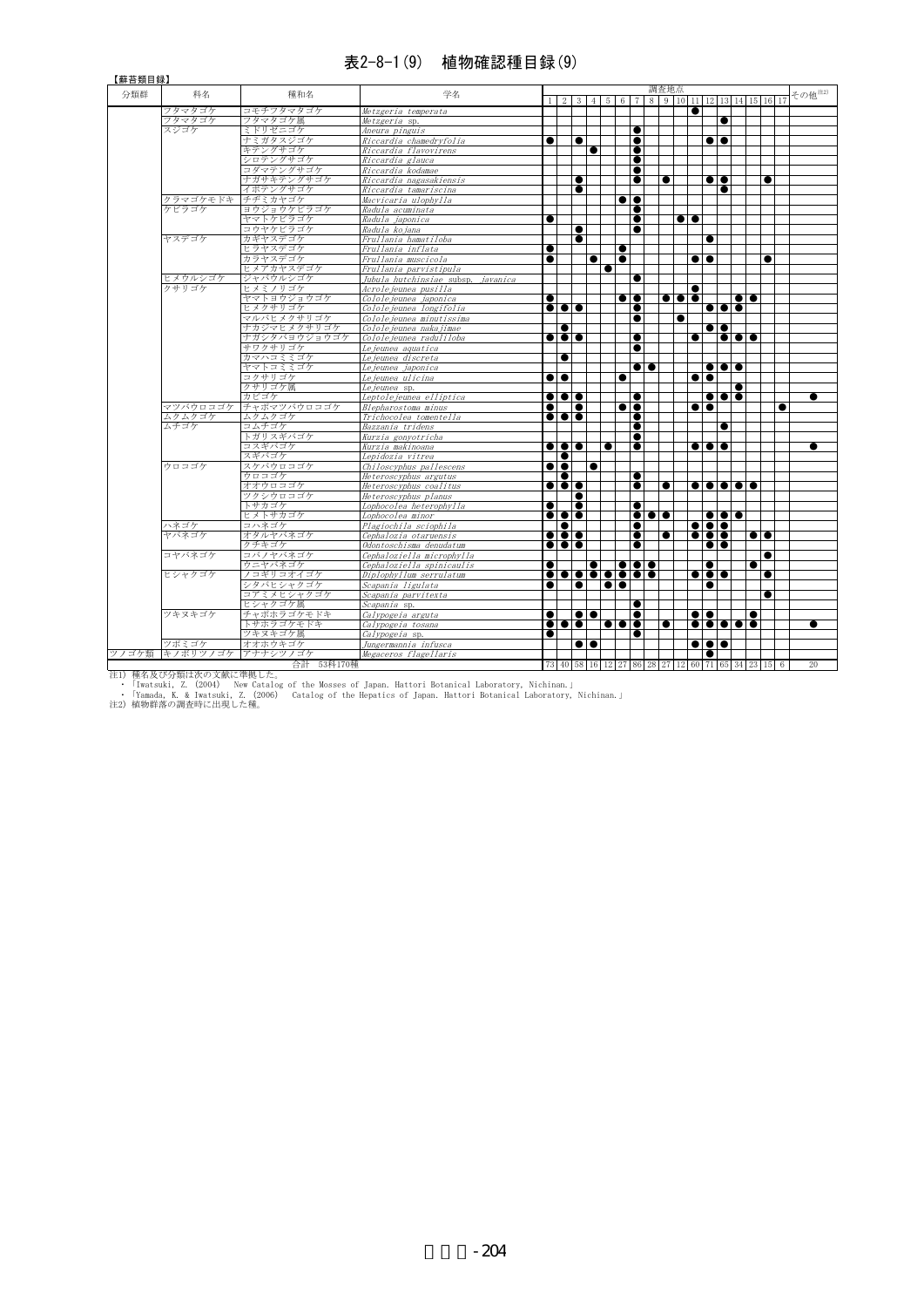#### 表2-8-1(10) 植物確認種目録(10)

| 【地衣類目録】 |              |                           |            |           |           |                |           |   |                |   |           |                |             |                 |   |                      |  |
|---------|--------------|---------------------------|------------|-----------|-----------|----------------|-----------|---|----------------|---|-----------|----------------|-------------|-----------------|---|----------------------|--|
| 科名      | 種和名          | 学名                        |            |           |           |                |           |   |                |   | 調査地点      |                |             |                 |   |                      |  |
|         |              |                           |            | 2         | 3         |                | 5         | 6 | $\overline{7}$ | 8 | -9        |                |             |                 |   | 10 11 12 13 14 15 16 |  |
| ヘリトリゴケ  | ヘリトリゴケ       | Porpidia albocaerulescens |            |           |           |                |           |   |                |   |           |                |             |                 |   |                      |  |
| ハナゴケ    | ヒメジョウゴゴケ     | Cladonia humilis          |            |           |           |                |           |   |                |   |           |                |             |                 |   |                      |  |
|         | コアカミゴケ       | Cladonia macilenta        |            |           |           |                |           |   |                |   |           |                |             |                 |   |                      |  |
|         | ヒメレンゲゴケ      | Cladonia ramulosa         |            |           |           | $\bullet$      |           |   |                |   |           |                |             |                 |   |                      |  |
| ウメノキゴケ  | コナウチキウメノキゴケ  | Myelochroa aurulenta      |            |           |           |                |           |   |                |   |           |                |             |                 |   |                      |  |
|         | チョロギウメノキゴケ   | Myelochroa galbina        | €          |           |           |                |           |   |                |   |           |                |             |                 |   |                      |  |
|         | ヒカゲウチキウメノキゴケ | Myelochroa leucotyliza    |            |           |           |                |           |   |                |   |           |                |             |                 |   |                      |  |
|         | トゲウメノキゴケモドキ  | Parmelinopsis horrescens  |            |           |           |                |           |   |                |   |           |                |             |                 |   |                      |  |
|         | コナヒメウメノキゴケ   | Parmelinopsis spumosa     |            |           |           |                |           |   |                |   |           |                |             |                 |   |                      |  |
|         | ウメノキゴケ       | Parmotrema tinctorum      |            |           |           |                |           |   |                |   |           |                |             |                 |   |                      |  |
|         | マツゲゴケ        | Rimelia clavulifera       | $\epsilon$ |           |           |                |           |   |                |   |           |                |             |                 |   |                      |  |
|         | オオマツゲゴケ      | Rimelia retuculata        |            |           |           |                |           |   |                |   |           |                |             |                 |   |                      |  |
| モジゴケ    | コナモジゴケ       | Graphis aperiens          |            |           |           |                |           |   |                |   |           |                |             |                 |   |                      |  |
|         | クロモジゴケ       | Graphis connectans        | C          |           |           |                |           |   |                |   |           |                |             |                 |   |                      |  |
|         | セスジモジゴケ      | Graphis proserpens        |            |           |           |                |           |   |                |   |           |                |             |                 |   |                      |  |
|         | サクラモジゴケ      | Graphis prunicola         |            |           |           |                |           |   |                |   |           |                |             |                 |   |                      |  |
|         | ホソモジゴケ       | Graphis tenella           |            |           |           |                |           |   |                |   |           |                |             |                 |   |                      |  |
|         | ナマリモジゴケ      | Leiorreuma vicaricans     |            |           |           |                |           |   |                |   |           |                |             |                 |   |                      |  |
|         | ボンジゴケ        | Phaeographis asteriformis |            |           |           |                |           |   |                |   |           |                |             | $\bullet$       |   |                      |  |
|         | コフキモジゴケ      | Phaeographis pruinosa     |            |           |           |                |           |   |                |   |           |                |             |                 |   |                      |  |
| 不完全地衣類  | レプラゴケ        | Lepraria sp.              | $\bullet$  | $\bullet$ | $\bullet$ | $\bullet$      | $\bullet$ |   | $\bullet$      |   | $\bullet$ | $\bullet$      |             |                 |   |                      |  |
|         | 4科21種<br>合計  |                           | 6          | 3         | 6         | $\overline{4}$ | 2         | 5 | $\overline{7}$ | 3 | 2         | $\overline{2}$ | $5^{\circ}$ | $6\overline{6}$ | 3 | 3                    |  |

||ットット||コート||コート||エロー<br>|注1) 種名及び分類は次の文献に準拠した。<br>|Yoshimura I., Harada H., Okamoto T., Matsumoto T., Miyawaki H. & Takahashi K. (2007)<br>|Taxonomic Arrangement of Lichens and Lichen-allies of Japan. Lichenology 5 (2): 95-100.」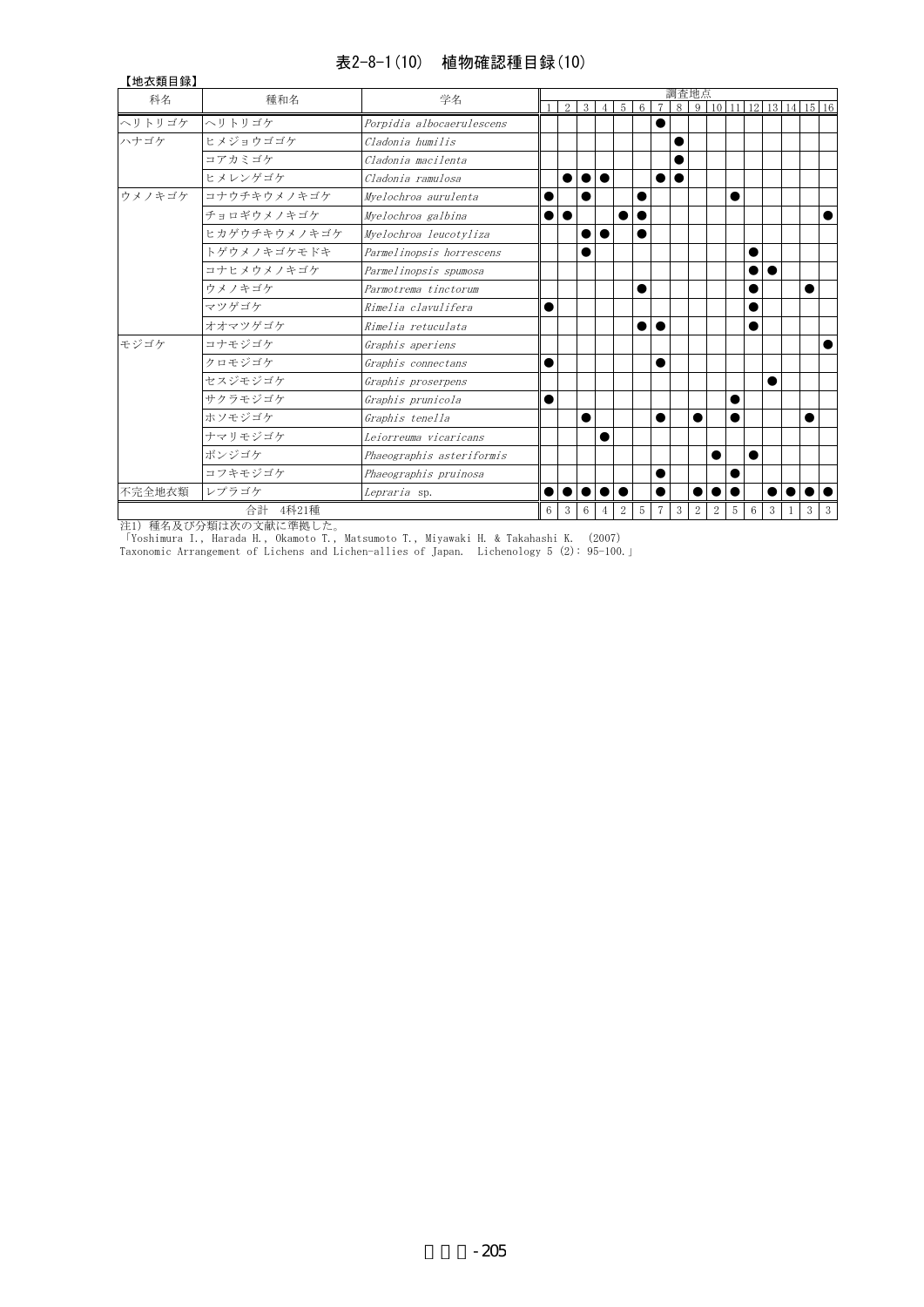#### 表2-8-1(11) 植物確認種目録(11)

| 【藻類目録】 | 目名     | 科名              | 種和名                         |                             |           |           |                 |           |           |        |                               |           | 調査地点      |            |           |    |           |           |           |               |
|--------|--------|-----------------|-----------------------------|-----------------------------|-----------|-----------|-----------------|-----------|-----------|--------|-------------------------------|-----------|-----------|------------|-----------|----|-----------|-----------|-----------|---------------|
| 分類群    |        |                 |                             | 学名                          |           | 2         |                 |           | 5.        |        |                               | 8         | 9         | 10         |           | 12 |           | 14        | 15        | <sup>16</sup> |
| 藍藻類    | ノストク   | スキトネマ           | スキトネマ科の一種                   | Scytonemataceae             |           |           |                 |           |           |        |                               |           |           |            |           |    |           |           |           |               |
|        |        | ノストク            | ノストク属の一種                    | Nostoc sp.                  |           |           |                 |           |           |        |                               |           | $\bullet$ |            |           |    |           |           |           |               |
| 珪藻類    | (不詳)   | (不詳)            | 珪藻類の一種                      | Bacillariophyceae           |           |           |                 |           |           |        |                               |           |           |            |           |    |           |           |           |               |
| 緑藻類    |        | クロロコックム クロロコックム | ミルメキアの一種                    | Myrmecia sp.                |           |           |                 | ●         |           |        |                               |           |           |            |           |    |           |           |           |               |
|        |        | オオキスチス          | Chlorella ellipsoidea       | Chlorella ellipsoidea       | $\bullet$ | $\bullet$ |                 |           |           |        |                               |           |           |            |           |    |           |           |           |               |
|        |        |                 | Chlorella luteoviridis      | Chlorella luteoviridis      | $\bullet$ |           |                 |           |           |        | $\bullet$                     |           | $\bullet$ |            |           |    |           | $\bullet$ |           |               |
|        |        |                 | Graesiella emersonii        | Graesiella emersonii        |           |           | $\bullet$       | $\bullet$ |           |        | $\bullet$                     |           |           |            | $\bullet$ |    |           |           |           |               |
|        |        |                 | Graesiella vacuolata        | Graesiella vacuolata        | $\bullet$ |           | $\bullet$       |           |           |        | $\bullet$                     | $\bullet$ | $\bullet$ |            | $\bullet$ |    | $\bullet$ | $\bullet$ |           |               |
|        |        |                 | Elliptochloris reniformis   | Elliptochloris reniformis   |           |           |                 |           |           |        |                               |           |           |            |           |    |           |           |           |               |
|        |        |                 | Elliptochloris subsphaerica | Elliptochloris subsphaerica | $\bullet$ | $\bullet$ |                 |           |           |        | $\bullet$                     |           |           |            | $\bullet$ |    |           |           |           |               |
|        |        |                 | ロボスファエラ属の一種                 | Lobosphaera sp.             |           |           |                 |           |           |        |                               |           |           |            |           |    |           |           |           |               |
|        |        |                 | Pseudochlorella pyrenoidosa | Pseudochlorella pyrenoidosa |           |           |                 |           |           |        |                               |           |           |            |           |    |           |           |           |               |
|        |        |                 | Pseudococcomyxa simplex     | Pseudococcomyxa simplex     |           |           | $\bullet$       |           |           |        |                               |           |           | $\epsilon$ |           |    |           |           | $\bullet$ |               |
|        |        |                 | Scotiellopsis terrestris    | Scotiellopsis terrestris    | $\bullet$ |           |                 |           |           |        | $\bullet$                     |           |           |            |           |    |           |           |           |               |
|        |        | スケネデスムス         | コエラストレラ属の一種                 | Coelastrella sp.            |           |           |                 |           |           |        | $\bullet$                     | $\bullet$ |           |            |           |    |           |           | $\bullet$ |               |
|        |        |                 | スケネデスムス属の一種                 | Scenedesmus sp.             |           |           |                 |           |           |        |                               |           |           |            |           |    |           |           |           |               |
|        | ウロトリクス | ウロトリクス          | Klebsormidium flaccidum     | Klebsormidium flaccidum     | $\bullet$ |           |                 |           |           |        |                               |           |           |            |           |    |           |           |           |               |
|        |        |                 | クレブソルミジウム属の一種               | Klebsormidium sp.           |           |           |                 |           | $\bullet$ |        |                               |           |           |            |           |    |           |           |           |               |
|        |        |                 | Stichococcus bacillaris     | Stichococcus bacillaris     | $\bullet$ |           |                 |           |           |        |                               |           |           |            |           |    |           |           |           |               |
|        | シグネマ   | メソタエニウム         | Cylindrocystis brebissonii  | Cylindrocystis brebissonii  |           |           |                 |           |           |        | $\bullet$                     |           |           |            |           |    |           |           |           |               |
| ウルバ藻綱  | ウルバ    | アワビモ            | Pseudodendoclonium printzii | Pseudodendoclonium printzii | $\bullet$ |           |                 |           |           |        |                               |           |           |            |           |    |           |           |           |               |
|        |        | 合計 6目9科21種      |                             |                             |           |           | 12種 5種 6種 6種 4種 |           |           | $\sim$ | 7種 3種 4種 2種 3種 5種 3種 3種 2種 4種 |           |           |            |           |    |           |           |           |               |

注1) 種名及び分類は「淡水藻類-淡水産藻類属総覧(内田老鶴圃新社, 2007年)」に準拠した。

注2) 調査地点6は調査地点4及び5と類似した環境と判断し、試料を採集しなかった。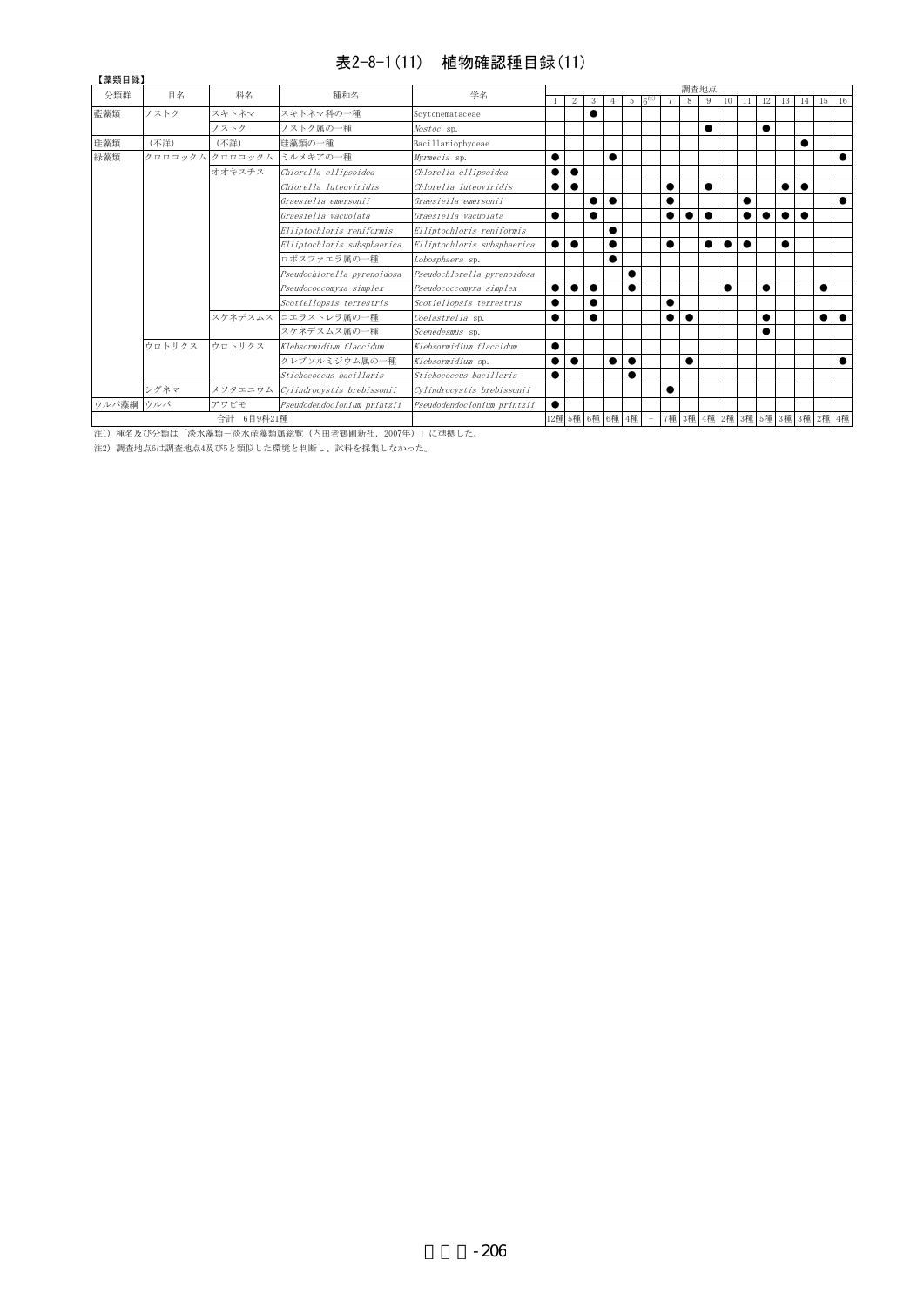#### 表2-8-1(12) 植物確認種目録(12)

| 分類群<br>担子菌亜門 |         |                                |                                                            |                                                                                  |                     |
|--------------|---------|--------------------------------|------------------------------------------------------------|----------------------------------------------------------------------------------|---------------------|
|              | 科名      | 種和名                            | 学名                                                         | 観察日 <sup>注2)</sup>                                                               | 備考                  |
| ハラタケ目        | ヒラタケ    | キヒラタケ<br>ウスヒラタケ                | Phyllotopsis nidulans<br>Pleurotus pulmonarius             | 9/18<br>$9/4$ , $10/13$ , $10/23$                                                | 木材腐朽菌<br>木材腐朽菌      |
|              | ヌメリガサ   | コオトメノカサ                        | Camarophyllus niveus                                       | 11/24                                                                            | 林内地上                |
|              |         | アカヤマタケ                         | Hygrocybe conica                                           | 7/24                                                                             | 林内地上                |
|              |         | ベニヒガサ                          | Hygrocybe cantharellus                                     | 8/19                                                                             | 林内地上                |
|              | キシメジ    | キツネタケ                          | Laccaria laccata                                           | 10/13                                                                            | 林内地上                |
|              |         | オオキツネタケ<br>カレバキツネタケ            | Laccaria bicolor<br>Laccaria vinaceoavellanea              | 10/23                                                                            | アンモニア菌、林内地上<br>林内地上 |
|              |         | ムラサキシメジ                        | Lepista nuda                                               | 7/13, 7/24<br>1/24                                                               | 林内地上                |
|              |         | ミネシメジ                          | Tricholoma saponaceum                                      | 10/23                                                                            | 菌根菌                 |
|              |         | キシメジ属未知種                       | Tricholoma sp.                                             | 3/19                                                                             | 林内地上                |
|              |         | ヒナノヒガサ                         | Gerronema fibura                                           | 11/16                                                                            | コケのある地上             |
|              |         | ヒメキシメジ                         | Callistosporium luteoolivaceum                             | 7/13, 8/7                                                                        | 腐生菌                 |
|              |         | エセオリミキ<br>アカチャツエタケ             | Collybia butyracea<br>Collybia neofusipes                  | 10/13<br>3/7                                                                     | 落葉分解菌<br>腐生菌        |
|              |         | ワサビカレバタケ                       | Collybia peronata                                          | 10/13                                                                            | 落葉分解菌               |
|              |         | モリノカレバタケ属未知種多数 Collybia spp.   |                                                            | 6/26, 7/13, 7/24, 10/23                                                          | 落葉分解菌               |
|              |         | ワサビタケ                          | Panellus stypticus                                         | 5/22, 11/24                                                                      | 木材腐朽菌               |
|              |         | スギエダタケ                         | Strobilurus ohshimae                                       | 1/2                                                                              | スギの落枝分解菌            |
|              |         | マツカサキノコモドキ<br>ハナオチバタケ          | Strobilurus stephanocystis                                 | 1/16                                                                             | 湿ったマツカサ分解菌          |
|              |         | スジオチバタケ                        | Marasmius pulcherripes<br>Marasmius purpureostriatus       | 3/7, 10/2<br>/22                                                                 | 落葉分解菌<br>落葉分解菌      |
|              |         | ホウライタケ属未知種多数                   | Marasmius spp.                                             | $\frac{7}{13}$ , 8/19                                                            | 落葉分解菌               |
|              |         | シロホウライタケ属未知種                   | Marasmiellus sp.                                           | $^{\prime}/24$                                                                   | 落枝分解菌               |
|              |         | アシナガタケ                         | Mycena polygramma                                          | $11/16$ , $11/24$                                                                | 落葉分解菌               |
|              |         | サクラタケ                          | Mycena pura                                                | 3/7, 10/13                                                                       | 林内地上                |
|              |         | クヌギタケ属未知種多数<br>ヒメカバイロタケ        | Mycena spp.<br>Xeromphalina campanella                     | $7/13$ , $8/7$ , $11/16$ , $11/24$<br>$7/13$ , $7/24$ , $9/4$ , $10/2$ , $10/13$ | 木材腐朽菌<br>アカマツ枯木腐朽菌  |
|              |         | ヒメカバイロタケモドキ                    | Xeromphalina curtipes                                      | 9/18                                                                             | アカマツの枯木上            |
|              |         | ダイダイガサ                         | Cyptotrama asprata                                         | 7/13                                                                             | 木材腐朽菌               |
|              | テングタケ   | ウスキテングタケ                       | Amanita gemmata                                            | 3/19                                                                             | 菌根菌                 |
|              |         | テングタケ                          | Amanita pantherina                                         | 7/13, 7/24                                                                       | 菌根菌                 |
|              |         | ツルタケ<br>カバイロツルタケ               | Amanita vaginata var. vaginata<br>Amanita fulva            | $^{\prime}/13$<br>$9/18$ , $10/2$ , $10/23$                                      | 菌根菌<br>菌根菌          |
|              |         | ドウシンタケ                         | Amanita esculenta                                          | 10/23                                                                            | 菌根菌                 |
|              |         | タマゴテングタケモドキ                    | Amanita longistriata                                       | $^{7/13}$                                                                        | 菌根菌                 |
|              |         | ドクツルタケ                         | Amanita virosa                                             | $^{7/24}$                                                                        | 菌根菌                 |
|              |         | コテングタケモドキ                      | Amanita pseudoporphyria                                    | 7/13, 7/24, 8/19                                                                 | 菌根菌                 |
|              |         | コタマゴテングタケ                      | Amanita citrina var. citrina                               | $1/13$ , $10/2$ , $10/13$ , $10/23$                                              | 菌根菌                 |
|              |         | クロコタマゴテングタケ<br><b>ヽビキノコモドキ</b> | Amanita citrina var. grisea                                | $7/13$ , $7/24$ , $8/7$ , $10/2$ , $10/23$                                       | 菌根菌<br>菌根菌          |
|              |         | キウロコテングタケ                      | Amanita spissacea<br>Amanita alboflavescens                | 7/13, 7/24<br>10/2                                                               | 菌根菌                 |
|              |         | ンロオニタケ                         | <i>Mmanita virgineoides</i>                                | 3/19                                                                             | 菌根菌                 |
|              |         | ササクレシロオニタケ                     | Amanita cokeri f. roseotincta                              | $^{7/24}$                                                                        | 菌根菌                 |
|              |         | コトヒラシロテングタケ                    | Amanita kotohiraensis                                      | 7/24, 8/7                                                                        | 菌根菌                 |
|              |         | オオオニテングタケ                      | Amanita grandicarpa                                        | 3/7                                                                              | 菌根菌                 |
|              | ウラベニガサ  | スオウシロオニタケ<br>ウラベニガサ            | Amanita timida var. suouensis<br>Pluteus atricapillus      | $^{7/24}$<br>10/23                                                               | 菌根菌<br>木材腐朽菌        |
|              | ハラタケ    | キツネノハナガサ                       | Leucocoprinus fragilissimus                                | $^{7/24}$                                                                        | 林内地上                |
|              |         | ザラエノハラタケ                       | Agaricus subrutilescens                                    | $\frac{7}{13}$                                                                   | 林内地上                |
|              |         | ナカグロモリノカサ                      | Agaricus praeclaresquamosus                                | $7/24$ , $10/2$                                                                  | 林内地上                |
|              |         | ハラタケ属未知種多数                     | Agaricus spp.                                              | 7/13, 10/13                                                                      | 林内地上                |
|              |         | ワタカラカサタケ<br>シロヒメカラカサタケ         | Lepiota ventriosospora<br>Lepiota cygnea                   | 3/7<br>$\frac{7}{13}$                                                            | 林内地上<br>林内地上        |
|              |         | ナカグロキツネノカラカサ                   | Lepiota atrosquamulosa                                     | 3/7                                                                              | 林内地上                |
|              |         | クロヒメオニタケ                       | Cystoagaricus strobilomyces                                | 10/13                                                                            | 木材腐朽菌               |
|              | ヒトヨタケ   | ムジナタケ                          | Psathyrella velutina                                       | 11/24                                                                            | 林内地上                |
|              |         |                                |                                                            |                                                                                  |                     |
|              | オキナタケ   | ツチナメコ                          | Agrocybe erebia                                            | 3/7, 9/4                                                                         | 林内地上                |
|              | モエギタケ   | ニガクリタケ                         | Hypholoma fasciculare                                      | 8/7, 10/23                                                                       | 木材腐朽菌               |
|              |         | スギタケ属末知種                       | Pholiota sp.                                               | 8/7                                                                              | 林内地上                |
|              | フウセンタケ  | センボンイチメガサ<br>シロトマヤタケ           | Kuehneromyces mutabilis<br>Inocybe geophylla               | 7/13<br>10/13                                                                    | 木材腐朽菌<br>林内地上       |
|              |         | アセタケ属未知種多数                     | Inocybe spp.                                               | 7/13, 8/7, 10/13                                                                 | 林内地上                |
|              |         | ナガエノスギタケ                       | Hebeloma radicosum                                         | 10/13                                                                            | モグラの巣に発生する菌根菌       |
|              |         | クリフウセンタケ                       | Cortinarius tenuipes                                       | 11/2                                                                             | 菌根菌                 |
|              |         | カワムラフウセンタケ                     | Cortinarius purpurascens                                   | 8/7, 10/23                                                                       | 菌根菌                 |
|              |         | サザナミツバフウセンタケ<br>マルミノフウセンタケ     | Cortinarius bovinus<br>Cortinarius anomalus                | 10/23<br>10/13, 10/23                                                            | 菌根菌<br>菌根菌          |
|              |         | フウセンタケ属未知種多数                   | Cortinarius spp.                                           | $7/13$ , $7/24$ , $8/7$ , $8/19$ , $10/13$ , $10/23$                             | 菌根菌                 |
|              |         | チャツムタケ                         | Gymnopilus liquiritiae                                     | 6/26, 10/23, 11/2                                                                | 木材腐朽菌               |
|              | チャヒラタケ  | チャヒラタケ属未知種                     | Crepidotus sp.                                             | 9/4                                                                              | 木材腐朽菌               |
|              | イッポンシメジ | ヒカゲウラベニタケ<br>キヌモミウラタケ          | Clitopilus prunulus<br>Entoloma sericellum                 | 10/2<br>7/13                                                                     | 林内地上<br>林内地上        |
|              |         | クサウラベニタケ                       | Entoloma rhodopolium                                       | $5/26$ , $7/13$ , $10/23$                                                        | 菌根菌                 |
|              |         | キイボカサタケ                        | Entoloma murraii                                           | 7/24                                                                             | 林内地上                |
|              |         | シロイボカサタケ                       | Entoloma murraii f. album                                  | 7/13                                                                             | 林内地上                |
|              |         | アカイボカサタケ                       | Entoloma quadratum                                         | 7/13, 7/24, 8/7, 8/19                                                            | 林内地上                |
|              |         | トガリウラベニタケ                      | Entoloma acutoconicus                                      | 3/19                                                                             | 林内地上                |
|              |         | ソライロタケ<br>コンイロイッポンシメジ          | Entoloma aeruginosum<br>Entoloma subnitidum f. cyanonigrum | 3/7<br>7/24                                                                      | 林内地上<br>林内地上        |
|              |         | ナスコンイッポンシメジ                    | Entoloma kujuense                                          | 3/7                                                                              | 林内地上                |
|              |         | イッポンシメジ属未知種多数                  | Entoloma spp.                                              | 7/13, 7/24, 8/7, 8/19                                                            | 林内地上                |
|              | ヒダハタケ   | ニワタケ                           | Paxillus atrotomentosus                                    | 3/7, 8/19                                                                        | 林内地上                |
|              | オウギタケ   | オウギタケ                          | Gomphidius roseus                                          | 10/23                                                                            | 菌根菌                 |
|              | イグチ     | クギタケ<br>ヌメリイグチ                 | Chroogomphus rutilus<br>Suillus luteus                     | 10/2<br>10/23                                                                    | 菌根菌<br>菌根菌          |
|              |         | チチアワタケ                         | Suillus granulatus                                         | 10/13                                                                            | 菌根菌                 |
|              |         | アミタケ                           | Suillus bovinus                                            | 10/23, 11/2                                                                      | 菌根菌                 |
|              |         | ヒメヌメリイグチ                       | Suillus viscidipes                                         | 7/24                                                                             | 菌根菌                 |
|              |         | キヒダタケ<br>アワタケ                  | Phylloporus bellus                                         | $7/24$ , $8/7$ , $9/4$ , $10/2$<br>3/19                                          | 菌根菌                 |
|              |         | クロアザアワタケ                       | Xerocomus subtomentosus<br>Xerocomus nigromaculatus        | 7/13, 7/24, 8/7                                                                  | 菌根菌<br>菌根菌          |
|              |         | アワタケ属未知種                       | Xerocomus sp.                                              | 10/23                                                                            | 菌根菌                 |
|              |         | コショウイグチ                        | Chalciporus piperatus                                      | 10/23                                                                            | 菌根菌                 |
|              |         | キイロイグチ                         | Pulveroboletus ravenelii                                   | 7/13, 7/24, 8/7, 8/19                                                            | 菌根菌                 |
|              |         | ヌメリコウジタケ                       | Aureoboletus thibetanus                                    | $\frac{7}{13}$ , 8/7, 8/19, 10/2                                                 | 菌根菌                 |
|              |         | ヤマドリタケモドキ<br>オオミノクロアワタケ        | Boletus reticulatus                                        | 7/13<br>7/13                                                                     | 菌根菌<br>菌根菌          |
|              |         | コガネヤマドリ                        | Boletus griseus var. fuscus<br><i>Boletus auripes</i>      | 7/24, 8/7                                                                        | 菌根菌                 |
|              |         | サザナミイグチ<br>キアミアシイグチ            | Boletus subcinnamomeus<br>Boletus ornatipes                | 7/13, 7/24, 8/19<br>$\frac{7}{24}$ , 8/7, 8/19, 9/4                              | 菌根菌<br>菌根菌          |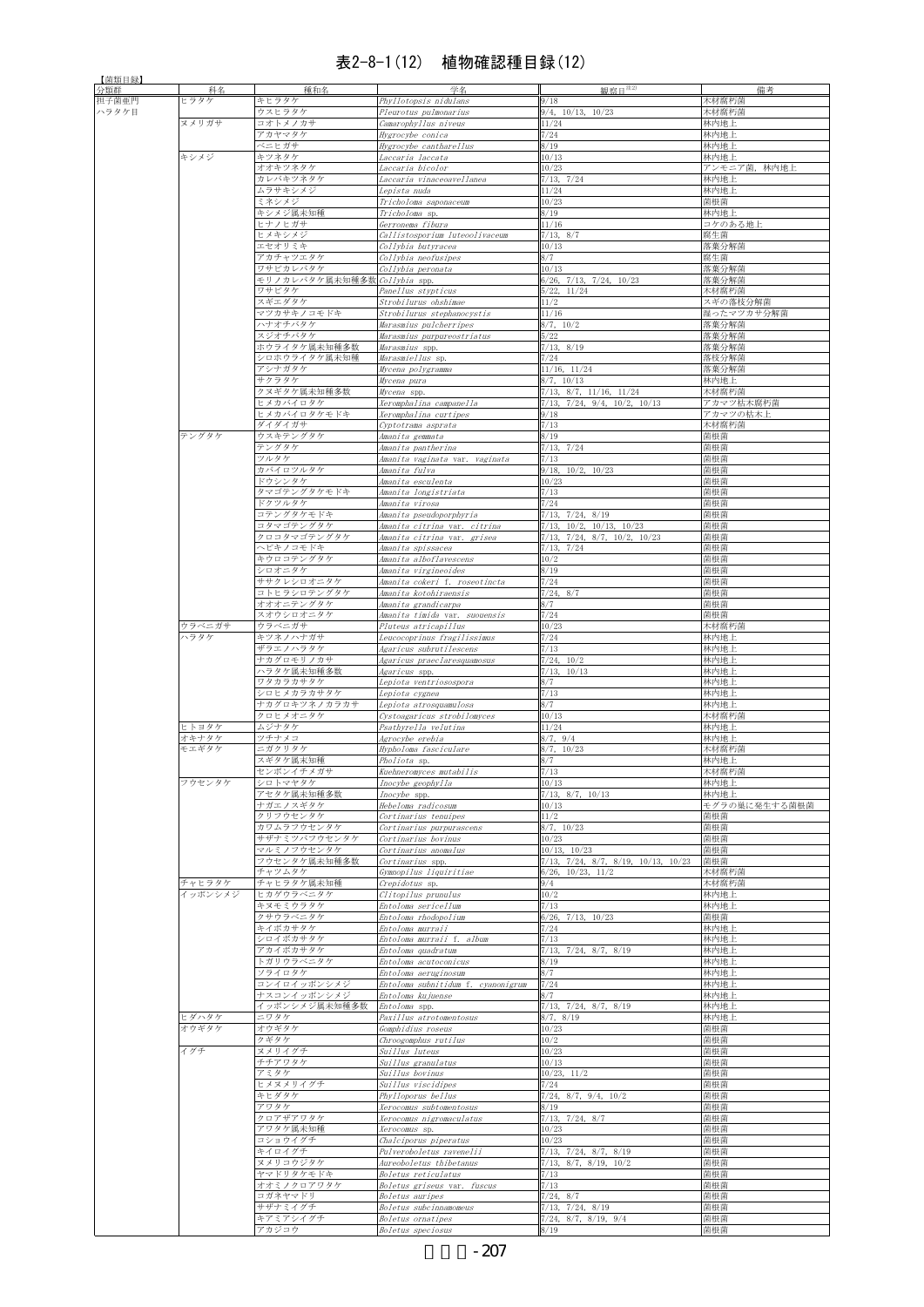## 表2-8-1(13) 植物確認種目録(13)

| 分類群      |                   |                                |                                                      |                                          |                         |
|----------|-------------------|--------------------------------|------------------------------------------------------|------------------------------------------|-------------------------|
|          | 科名                | 種和名                            | 学名                                                   | 観察日 <sup>注2)</sup>                       | 備考                      |
|          | イグチ               | ダイダイイグチ<br>ナガエノウラベニイグチ         | Boletus laetissimus<br>Boletus auercinus             | 7/13<br>7/24                             | 菌根菌<br>菌根菌              |
|          |                   | ヒメコウジタケ                        | Boletus aokii                                        | 3/7                                      | 菌根菌                     |
|          |                   | イグチ属未知種2種                      | Boletus spp.                                         | 7/13                                     | 菌根菌                     |
|          |                   | アケボノアワタケ                       | Tylopilus chromapes                                  | 7/24                                     | 菌根菌                     |
|          |                   | ミドリニガイグチ<br>ウラグロニガイグチ          | Tylopilus virens<br>Tylopilus eximius                | 7/24, 8/7, 8/19<br>7/13                  | 菌根菌<br>菌根菌              |
|          |                   | モエギアミアシイグチ                     | Tylopilus nigerrimus                                 | 3/7                                      | 菌根菌                     |
|          |                   | ニガイグチモドキ                       | Tylopilus neofelleus                                 | 7/13                                     | 菌根菌                     |
|          |                   | キニガイグチ                         | Tylopilus ballouii                                   | 7/13, 7/24                               | 菌根菌                     |
|          |                   | ブドウニガイグチ<br>アシボソニガイグチ          | Tylopilus vinosobrunneus<br>Tylopilus argillaceus    | 7/24, 8/7<br>7/13, 7/24, 8/19            | 菌根菌<br>菌根菌              |
|          |                   | ニガイグチ属未知種                      | Tylopilus sp.                                        | 7/13                                     | 菌根菌                     |
|          |                   | アカヤマドリ                         | Leccinum extremiorientale                            | $5/26$ , $7/13$ , $7/24$                 | 菌根菌                     |
|          |                   | ヤマイグチ属未知種                      | Leccinum sp.                                         | 7/13                                     | 菌根菌                     |
|          | オニイグチ             | コオニイグチ<br>キクバナイグチ              | Strobilomyces seminudus<br>Boletellus emodensis      | 7/24<br>7/24, 8/7, 8/19                  | 菌根菌<br>菌根菌              |
|          |                   | ミヤマベニイグチ                       | Boletellus obscurecoccineus                          | $7/13$ , $8/7$ , $8/19$                  | 菌根菌                     |
|          |                   | セイタカイグチ                        | Boletellus russellii                                 | 7/13, 7/24                               | 菌根菌                     |
|          |                   | ベニイグチ                          | Heimiella japonica                                   | 7/24, 8/7                                | 菌根菌                     |
|          | ベニタケ              | シロハツ<br>ツギハギハツ                 | Russula delica<br>Russula eburneoareolata            | 7/13<br>7/13                             | 菌根菌<br>菌根菌              |
|          |                   | クロハツ                           | Russula nigricans                                    | 7/13, 7/24                               | 菌根菌                     |
|          |                   | ニセクロハツ                         | Russula subnigricans                                 | 9/18                                     | 菌根菌                     |
|          |                   | クサハツモドキ                        | Russula laurocerasi                                  | 7/13, 7/24                               | 菌根菌                     |
|          |                   | カワリハツ<br>チギレハツ                 | Russula cyanoxantha<br>Russula vesca                 | 7/24, 10/13<br>7/24, 8/7                 | 菌根菌<br>菌根菌              |
|          |                   | ケショウハツ                         | Russula violeipes                                    | 7/13                                     | 菌根菌                     |
|          |                   | ウコンハツ                          | Russula flavida                                      | 7/13                                     | 菌根菌                     |
|          |                   | ヒビワレシロハツ                       | Russula alboareolata                                 | 7/13, 7/24                               | 菌根菌                     |
|          |                   | ドクベニタケ<br>チシオハツ                | Russula emetica<br>Russula sanguinaria               | 10/13, 10/23, 11/16<br>10/13, 10/23      | 菌根菌<br>菌根菌              |
|          |                   | ヒナベニタケ                         | Russula kansaiensis                                  | 3/7, 8/19                                | 菌根菌                     |
|          |                   | <b>ベニタケ属未知種多数</b>              | Russula spp.                                         | 7/13, 7/24, 8/19, 10/13, 11/16           | 菌根菌                     |
|          |                   | ー<br>ケシロハツモドキ                  | Lactarius subvellereus                               | 6/26, 10/2                               | 菌根菌                     |
|          |                   | ヒロハウスズミチチタケ<br>ヒカゲヒメチチタケ       | Lactarius subplinthogalus<br>Lactarius castanopsidis | $7/13$ , $8/19$ , $10/13$<br>10/13       | 菌根菌<br>菌根菌              |
|          |                   | チョウジチチタケ                       | Lactarius quietus                                    | $10/13$ , $10/23$ , $11/2$               | 菌根菌                     |
|          |                   | キチチタケ                          | Lactarius chrysorrheus                               | $7/24$ , $10/13$ , $10/23$               | 菌根菌                     |
|          |                   | チチタケ属未知種3種                     | Lactarius spp.                                       | 7/24,<br>$10/13$ , $10/23$               | 菌根菌                     |
| ヒダナシタケ目  | スエヒロタケ<br>アンズタケ   | スエヒロタケ<br>アンズタケ                | Schizophyllum commune<br>Cantharellus cibarius       | 7/13, 7/24, 8/19                         | 木材腐朽菌<br>林内地上           |
|          |                   | ヒナアンズタケ                        | Cantharellus minor                                   | $7/13$ , $7/24$ , $8/7$ , $8/19$ , $9/4$ | 林内地上                    |
|          |                   | トキイロラッパタケ                      | Cantharellus luteocomus                              | 10/2, 11/2                               | 林内地上                    |
|          |                   | ベニウスタケ<br>ナギナタタケ               | Cantharellus cinnabarinus                            | $7/13$ , $7/24$ , $8/7$ , $8/19$ , $9/4$ | 林内地上                    |
|          | シロソウメンタケ<br>ホウキタケ | ホウキタケ属未知種                      | Ramariopsis fusiformis<br>Ramaria sp.                | 10/13<br>3/19                            | 林内地上<br>林内地上            |
|          | コウヤクタケ            | スミレウロコタケ                       | <i>Laeticorticium roseocarneum</i>                   |                                          | 枯木上,木材腐朽菌               |
|          |                   | サガリハリタケ                        | Radulodon copelandii                                 |                                          | 枯木上,木材腐朽菌               |
|          |                   | ミナミコメバタケ<br>Hyphoderma mespori | Hyphoderma rude<br>Hyphoderma mespori                |                                          | 枯木上,木材腐朽菌<br>枯木上, 木材腐朽菌 |
|          |                   | Hyphoderma sambuci             | Hyphoderma sambuci                                   |                                          | 枯木上,木材腐朽菌               |
|          | ウロコタケ             | キウロコタケ                         | Stereum hirsutum                                     |                                          | 枯木上,木材腐朽菌               |
|          |                   | カミウロコタケ                        | Porostereum crassum                                  |                                          | 枯木上, 木材腐朽菌              |
|          |                   | モミジウロコタケ<br>カミカワタケ             | Xylobolus spectabilis<br>Rhlebiopsis gigantea        |                                          | 枯木上, 木材腐朽菌<br>枯木上,木材腐朽菌 |
|          |                   | サビウロコタケ                        | Boreostereum vibrans                                 |                                          | 枯木の根元,木材腐朽菌             |
|          | イボタケ              | イボタケ                           | Thelephora terrestris                                | 9/18                                     | 林内地上                    |
|          |                   | ボタンイボタケ<br>モミジタケ               | Thelephora aurantiotincta                            | 9/4<br>7/13, 8/7, 8/19                   | 林内地上<br>林内地上            |
|          |                   | クサハリタケ                         | Thelephora palmata<br>Phellodon melaleucus           |                                          | 林内地上                    |
|          |                   | イボタケ属未知種                       | The lephora sp.                                      | 8/19                                     | 林内地上                    |
|          | ニクハリタケ            | ニセニクハリタケ                       | Steccherinum murashkinskyi                           |                                          | 木材腐朽菌                   |
|          | サルノコシカケ           | キアシグロタケ<br>ツヤウチワタケ             | Polyporus varius<br>Microporus vernicipes            |                                          | 木材腐朽菌<br>木材腐朽菌          |
|          |                   | ヒメシロアミタケ                       | Daedalea albida                                      |                                          | 木材腐朽菌                   |
|          |                   | ホウロクタケ                         | Daedalea dickinsii                                   |                                          | 木材腐朽菌                   |
|          |                   | エゴノキタケ<br>チャカイガラタケ             | Daedaleopsis styracina                               |                                          |                         |
|          |                   |                                |                                                      |                                          | 木材腐朽菌                   |
|          |                   | ヒメシロヒヅメタケ                      | Daedaleopsis tricolor<br>Datronia scutellata         |                                          | 木材腐朽菌                   |
|          |                   | ウスキアナタケ                        | Perenniporia medulla-panis                           |                                          | 木材腐朽菌<br>木材腐朽菌          |
|          |                   | ニクイロアナタケ                       | Tunghuhnia nitida                                    |                                          | 木材腐朽菌                   |
|          |                   | ホウネンタケ                         | Loweporus pubertatis                                 |                                          | 木材腐朽菌                   |
|          |                   | シックイタケ<br>ヒトクチタケ               | Antrodiella gypsea<br>Cryptoporus volvatus           |                                          | 木材腐朽菌<br>マツの木材腐朽菌       |
|          |                   | シミタケ                           | Oligoporus fragilis                                  |                                          | マツの木材腐朽菌                |
|          |                   | アオゾメタケ                         | Oligoporus caesius                                   |                                          | 木材腐朽菌                   |
|          |                   | ニッケイタケ                         | Coltricia cinnamomea                                 |                                          | 林内地上、主に切り通しの裸土          |
|          |                   | ヒイロタケ<br>ヒロハノキカイガラタケ           | Pycnoporus coccineus<br>Gloeophyllum subferrugineum  |                                          | 木材腐朽菌<br>木材腐朽菌          |
|          |                   | クジラタケ                          | Trametes orientalis                                  |                                          | 木材腐朽菌                   |
|          |                   | カワラタケ                          | Trametes versicolor                                  |                                          | 木材腐朽菌                   |
|          |                   | アラゲカワラタケ                       | Trametes hirsuta                                     |                                          | 木材腐朽菌                   |
|          |                   | ニクウスバタケ<br>カイガラタケ              | Antrodiella zonata<br>Lenzites betulinus             |                                          | 木材腐朽菌<br>木材腐朽菌          |
|          |                   | シハイタケ                          | Trichaptum abietinum                                 |                                          | 木材腐朽菌                   |
|          |                   | ウスバシハイタケ                       | Trichaptum fuscoviolaceum                            |                                          | 木材腐朽菌                   |
|          |                   | ハカワラタケ<br>ミイロアミタケ              | Trichaptum biforme                                   |                                          | 木材腐朽菌<br>木材腐朽菌          |
|          |                   | オシロイタケ                         | Daedaleopsis purpurea<br>Tyromyces chioneus          |                                          | 木材腐朽菌                   |
|          |                   | クダアナタケ                         | Schizopora paradoxa                                  |                                          | 木材腐朽菌                   |
|          |                   | アナタケ                           | Schizopora flavipora                                 |                                          | 木材腐朽菌                   |
|          |                   | ヒメカタパンタケ属未知種<br>シロサルノコシカケ属未知種  | Skeletocutis sp.<br>Oxyporus sp.                     |                                          | 木材腐朽菌<br>木材腐朽菌          |
|          | マンネンタケ            | マンネンタケ                         | Ganoderma lucidum                                    |                                          | 立枯れの樹木の根元やその周辺          |
|          | タバコウロコタケ          | サビアナタケ                         | Phellinus ferruginosus                               |                                          | 木材腐朽菌                   |
|          |                   | ネンドタケモドキ                       | Phellinus setifer                                    |                                          | 木材腐朽菌                   |
| ニセショウロ目  | ツチグリ              | キコブタケ属未知種2種<br>ツチグリ            | Phellinus spp.<br>Astraeus hygrometricus             | 10/13, 11/16                             | 木材腐朽菌<br>林内地上           |
| ケシボウズタケ目 | ニセショウロ<br>クチベニタケ  | ウスキニセショウロ<br>クチベニタケ            | Scleroderma flavidum<br>Calostoma japonicum          | 10/2<br>8/19                             | 林内地上<br>林内地上            |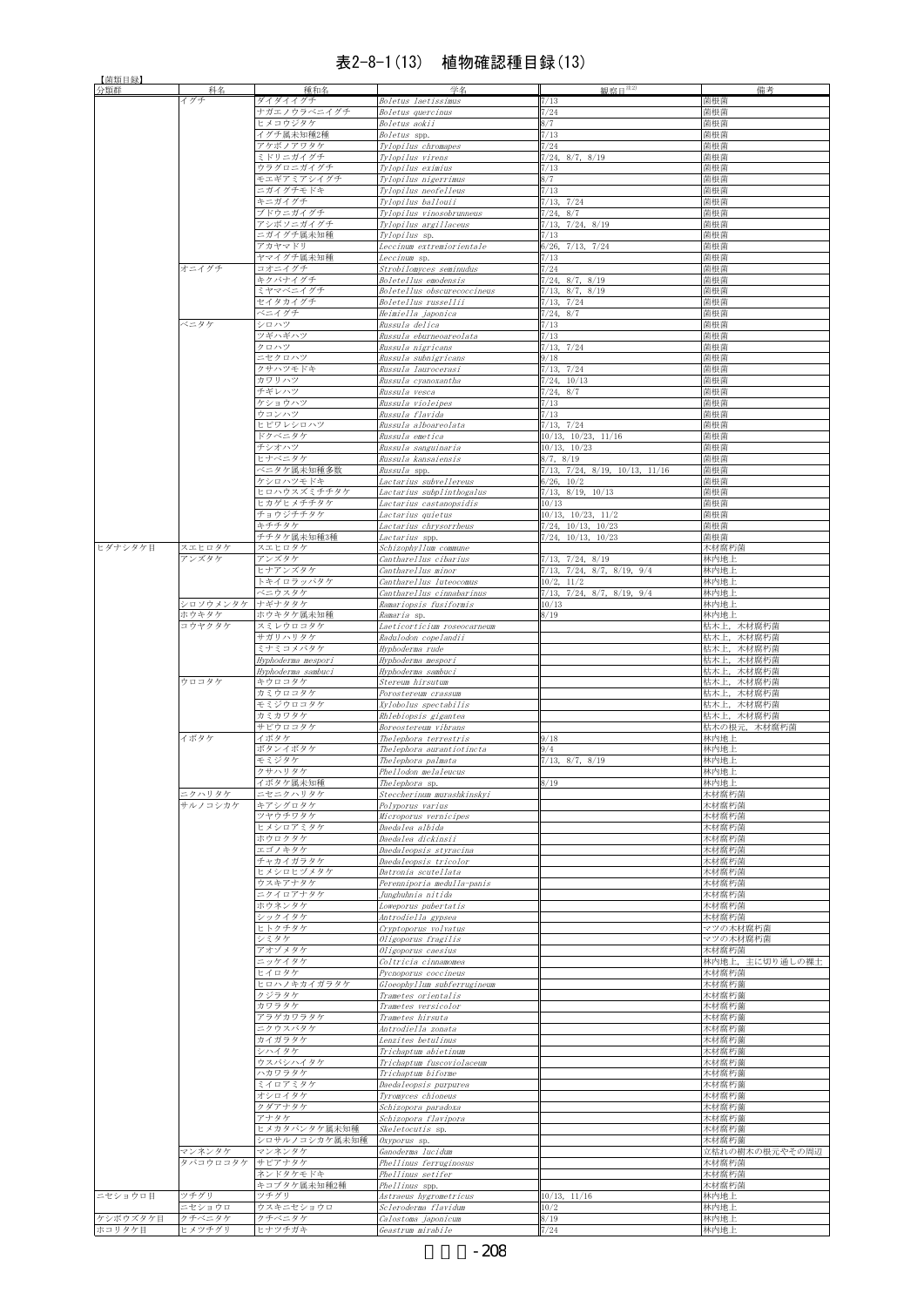#### 表2-8-1(14) 植物確認種目録(14)

| 分類群                | 科名       | 種和名            | 学名                        | 観察日 <sup>注2)</sup> | 備考             |
|--------------------|----------|----------------|---------------------------|--------------------|----------------|
|                    | ホコリタケ    | ノウタケ           | Calvatia craniformis      | 7/13               | 林内地上           |
|                    |          | ホコリタケ          | Lycoperdon periatum       | 10/23              | 林内地上           |
|                    |          | ホコリタケ属未知種      | Lycoperdon sp.            | 11/16              | 林内地上           |
| シロキクラゲ目            | シロキクラゲ   | ハナビラニカワタケ      | Tremella foliacea         | 10/13              | 木材腐朽菌          |
| キクラゲ目              | キクラゲ     | キクラゲ           | Auricularia auricula      | 5/22               | 木材腐朽菌          |
|                    |          | アラゲキクラゲ        | Auricularia polytricha    | 9/4                | 木材腐朽菌          |
|                    | ヒメキクラゲ   | ヒメキクラゲ         | Exidia glandulosa         | 5/22               | 木材腐朽菌          |
|                    |          | タマキクラゲ         | Exidia uvapassa           | 5/22               | 木材腐朽菌          |
| アカキクラゲ目            | アカキクラゲ   | モモイロニカワタケ (仮称) | Dacrymyces sp.            | 11/2               | 木材腐朽菌          |
|                    |          | ツノフノリタケ        | Calocera cornea           | 8/7                | 木材腐朽菌          |
| 子囊菌亜門              | テングノメシガイ | カベンタケモドキ       | Neolecta irregularis      | 11/24              | 林内地上           |
| ズキンタケ目             | キンカクキン   | ニセキンカクアカビョウタケ  | Dicephalospora rufocornea | 8/19               | 木材腐朽菌          |
|                    | ズキンタケ    | モエギビョウタケ       | Bisporella sulfurina      | 8/7, 11/16         | 木材腐朽菌          |
| チャワンタケ目            | ノボリリュウタケ | ノボリリュウタケ       | Helvella crispa           | 9/4                | 林内地上           |
|                    |          | アシボソノボリリュウタケ   | Helvella elastica         | 8/7                | 林内地上           |
|                    | ピロネマキン   | アラゲコベニチャワンタケ   | Scutellinia scutellata    | 9/4                | 湿った腐朽木や腐植上     |
| バッカクキン目            | バッカクキン   | サナギタケ          | Cordyceps militaris       | 10/13              | 林内の種不明の蛾の蛹から発生 |
|                    | スチルベラ    | ハナサナギタケ        | Paecilomyces tenuipes     | $10/2$ , $11/2$    | 林内の種不明の蛾の蛹から発生 |
| クロサイワイタケ目 クロサイワイタケ |          | クロコブタケ         | Hypoxylon truncatum       |                    | 木材腐朽菌          |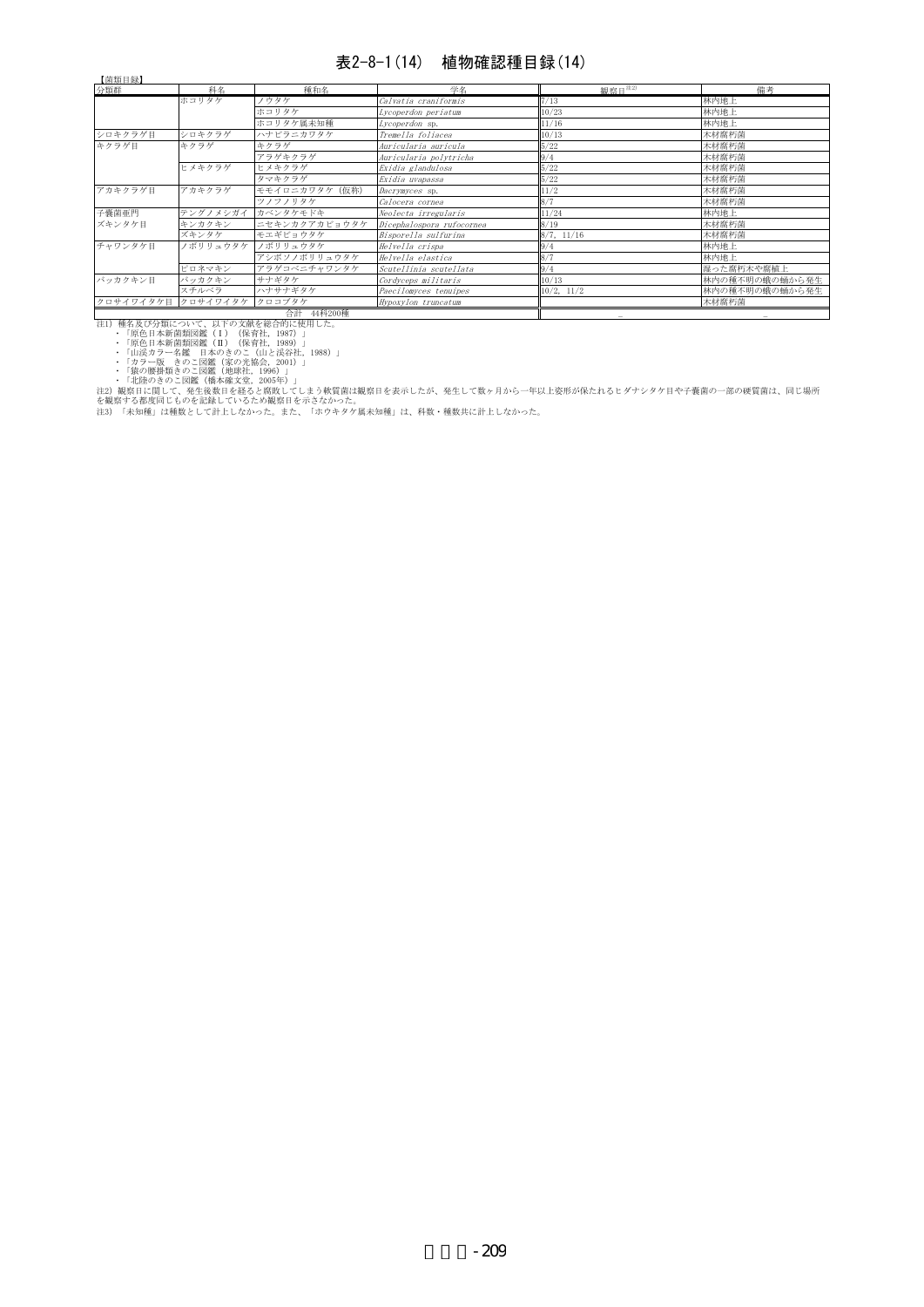## 2)植物群落

植物群落組成表を次ページ以降に示す。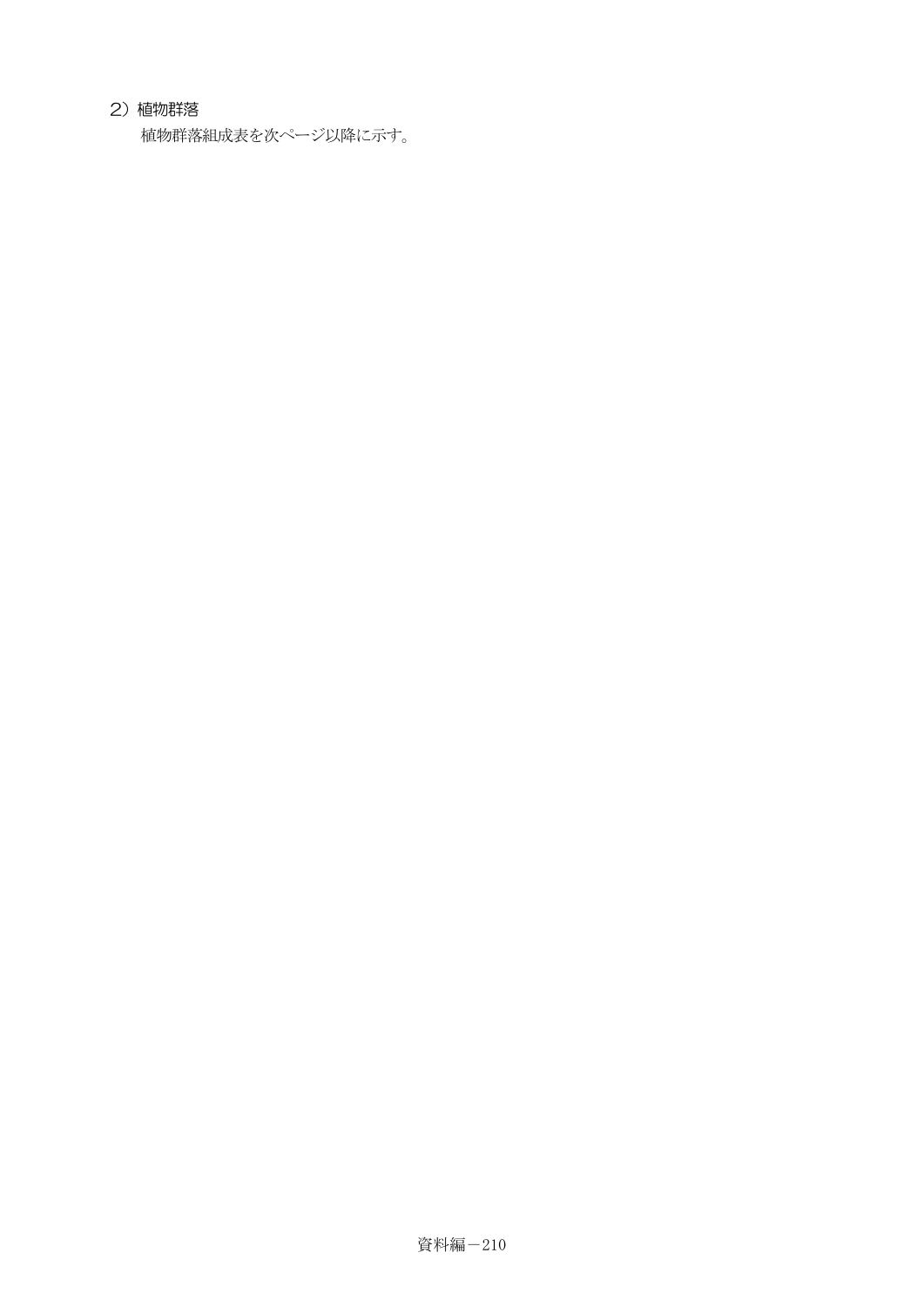# 表 2-8-2(211) 植物群落組成表(211)

| No. |                | 群落名 放棄水田雑草群落 |        |    | 調<br>査 | 日 | 2009年5月22日 |    |         |
|-----|----------------|--------------|--------|----|--------|---|------------|----|---------|
|     | 調査地広島県広島市佐伯区石内 |              | 海      | 抜  | 142    |   | m          |    |         |
| 地形  | 谷              |              | 傾斜方位   |    | N40W   |   |            |    |         |
| 群系  | 高木             |              | 当<br>Ε | 中陰 | 傾斜角度   |   |            |    | $\circ$ |
| 土壤  | 褐森             |              | 十湿     | 湿  | 調査面積   |   |            | 15 | m       |
| 母岩  | 花崗岩            |              | 露岩     |    | 出現種数   |   | 64         |    |         |

| 階層     | 優占種       | 高さ<br>m        | 植被率<br>(9/0) | 胸径<br>'.cm ≀ | 種数 |
|--------|-----------|----------------|--------------|--------------|----|
| 高木層    |           |                |              |              |    |
| Ⅱ 亜高木層 | ョウブ       | $5 - 8$        | 90           | Тb           |    |
| Ⅲ 低木層  | コバノミツバツツジ | $0.5 \sim 3$   | 60           |              |    |
| IV 草本層 | セキショウ     | $0.1 \sim 0.5$ | 70           |              | 39 |
| コケ層    | ツクシナギゴケ   | $\sim$ 0.1     | 50           |              | 10 |
|        |           |                |              |              |    |

| $D \cdot S$ | 種<br>名              | $D \cdot S$       | 種<br>名              | $D \cdot S$ | 種<br>名    |
|-------------|---------------------|-------------------|---------------------|-------------|-----------|
|             | $\mathbf{I}$<br>高木層 |                   | $\overline{IV}$ 草本層 |             | IV 草本層    |
|             |                     |                   | 2・2 イワヒメワラビ         | $+$         | ウマノミツバ    |
|             |                     |                   | 2・2 ネコノメソウ          | $^{+}$      | ヤブマメ      |
|             |                     |                   | 2・2 セキショウ           | $+$         | ヤマノイモ     |
|             |                     |                   | 1·2 ミズヒキ            | $+$         | ミツバアケビ    |
|             |                     |                   | 1・2 ハナタデ            | $+$         | テリハノイバラ   |
|             | Ⅱ 亜高木層              | $+ \cdot 2$       | ヒメゴウソ               | $+$         | ショウジョウバカマ |
| $3 \cdot 2$ | ヒメヤシャブシ             | $\ddot{}$         | ムラサキサギゴケ            | $^{+}$      | ゼンマイ      |
| $2 \cdot 2$ | リョウブ                | $\qquad \qquad +$ | ツボスミレ               | $^{+}$      | サワオトギリ    |
| $1 \cdot 1$ | ヤマザクラ               | $\! +$            | ガンクビソウ              | $+$         | ドジョウツナギ   |
| $1 \cdot 1$ | ソヨゴ                 | $\, +$            | ノミノフスマ              |             |           |
|             |                     | $+$               | オカトラノオ              |             |           |
|             |                     | $\! + \!$         | トウバナ                |             |           |
|             |                     | $\, +$            | ヤノネグサ               |             |           |
|             |                     | $\boldsymbol{+}$  | ヌマトラノオ              |             |           |
|             |                     | $+$               | キツネノボタン             |             |           |
|             |                     | $\pm$             | オヘビイチゴ              |             |           |
|             | 低木層<br>$\mathbb{H}$ | $+$               | ヒヨドリバナ              |             |           |
| $2 \cdot 2$ | コバノミツバツツジ           | $\! + \!$         | ススキ                 |             |           |
| $1 \cdot 2$ | ウツギ                 | $\pm$             | フコンギク               |             |           |
| $1 \cdot 2$ | アセビ                 | $\, +$            | ケチヂミザサ              |             | V コケ層     |
| $1 \cdot 2$ | イヌツゲ                | $+$               | ヘクソカズラ              | $1 \cdot 2$ | ツクシナギゴケ   |
| $1 \cdot 2$ | ヒサカキ                | $\ddot{}$         | マムシグサ               | $^{+}$      | チヂレタチゴケ   |
| $1 \cdot 1$ | ヤマハゼ                | $\! +$            | ノブドウ                | $+$         | ジャゴケ      |
| $+ \cdot 2$ | コガクウツギ              | $+$               | ヤマカモジグサ             | $+$         | カビゴケ      |
| $+$         | カマツカ                | $\qquad \qquad +$ | ハンゲショウ              | $\! + \!$   | アカイチイゴケ   |
| $+$         | カンサイスノキ             | $\! +$            | イノデ                 | $+$         | トサホラゴケモドキ |
| $+$         | コバノガマズミ             | $+$               | ササガヤ                | $^{+}$      | トヤマシノブゴケ  |
| $+$         | コナラ                 | $\boldsymbol{+}$  | アキノタムラソウ            | $+$         | ホソバオキナゴケ  |
|             |                     | $\! +$            | ミゾシダ                | $+$         | アブラゴケ     |
|             |                     | $+$               | ゲジゲジシダ              | $+$         | コスギバゴケ    |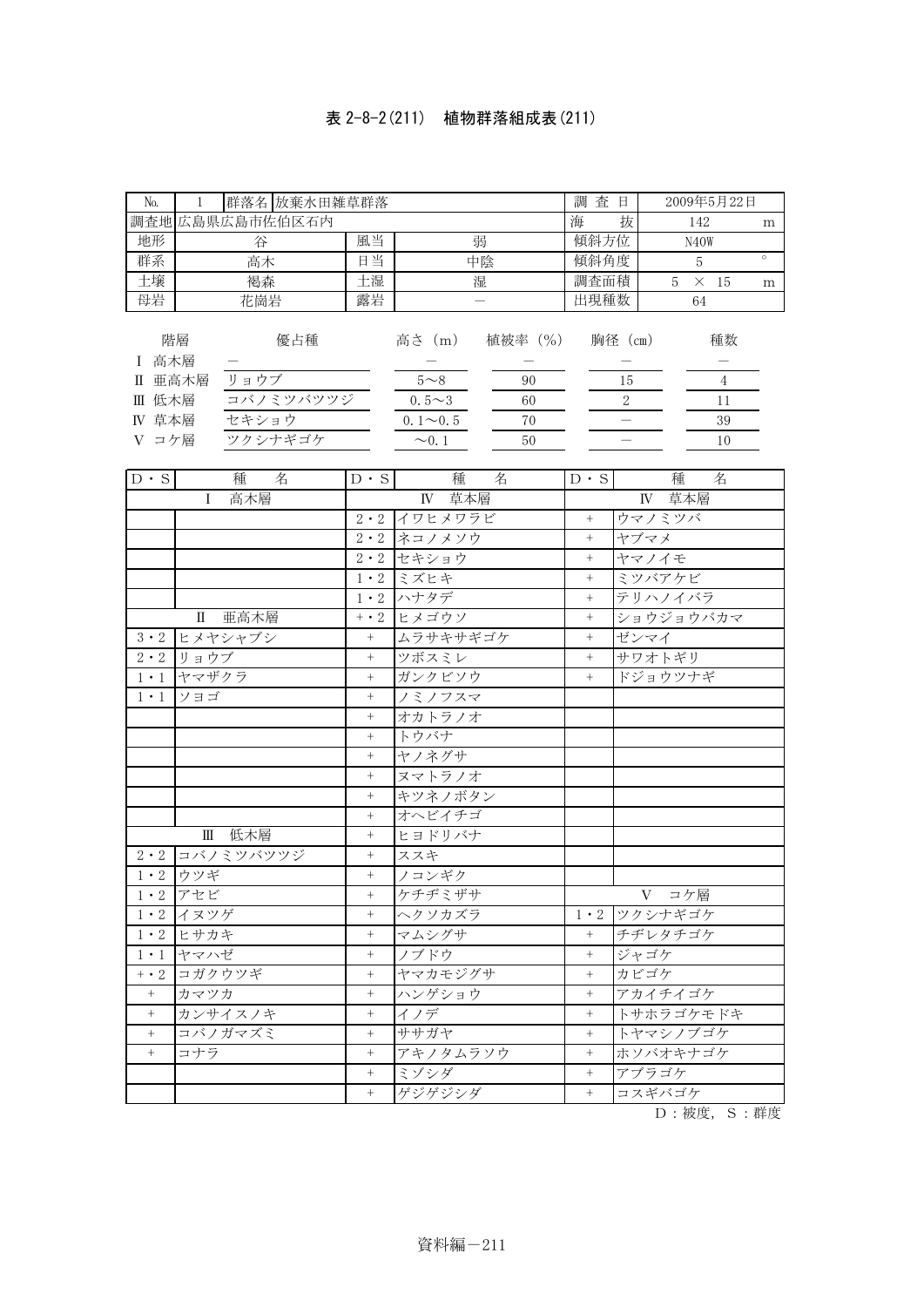# 表 2-8-2(212) 植物群落組成表(212)

| No.                                                              | $\,2$        | 群落名 放棄水田雑草群落                               |             |                                              |                                                    | 調査日              |                                               | 2009年5月22日                                    |         |  |  |
|------------------------------------------------------------------|--------------|--------------------------------------------|-------------|----------------------------------------------|----------------------------------------------------|------------------|-----------------------------------------------|-----------------------------------------------|---------|--|--|
|                                                                  |              | 調査地広島県広島市佐伯区石内                             |             |                                              |                                                    | 海                | 抜                                             | 145                                           | m       |  |  |
| 地形                                                               |              | 谷                                          | 風当          |                                              | 弱                                                  | 傾斜方位             |                                               | N <sub>4</sub> OW                             |         |  |  |
| 群系                                                               |              | 低木                                         | 日当          |                                              | 中陰                                                 | 傾斜角度             |                                               | $\sqrt{5}$                                    | $\circ$ |  |  |
| 士壤                                                               |              | 褐森                                         | 土湿          |                                              | 湿                                                  | 調査面積             |                                               | $8 \times 8$                                  | m       |  |  |
| 母岩                                                               |              | 花崗岩                                        | 露岩          |                                              | $\overline{\phantom{0}}$                           | 出現種数             |                                               | 27                                            |         |  |  |
| 階層<br>I 高木層<br>Ⅱ 亜高木層<br>Ⅲ 低木層<br>IV 草本層<br>V コケ層<br>$D \cdot S$ |              | 優占種<br>ウツギ<br>イワヒメワラビ<br>ツクシナギゴケ<br>種<br>名 | $D \cdot S$ | $1\sim3$<br>$0.1 - 1$<br>$\sim 0.1$<br>種     | 高さ (m) 植被率 (%) 胸径 (cm)<br>$25\,$<br>100<br>80<br>名 | $D \cdot S$      | $\sqrt{3}$<br>$=$<br>$\overline{\phantom{0}}$ | 種数<br>$\,6\,$<br>21<br>$\mathbf{1}$<br>種<br>名 |         |  |  |
|                                                                  | $\mathbf{I}$ | 高木層                                        |             | 低木層<br>$\rm I\hspace{-.1em}I\hspace{-.1em}I$ |                                                    |                  | $\mathbbm{N}$                                 | 草本層                                           |         |  |  |
|                                                                  |              |                                            | $3 \cdot 2$ | ウツギ                                          |                                                    | $5 \cdot 5$      |                                               | イワヒメワラビ                                       |         |  |  |
|                                                                  |              |                                            | $2 \cdot 2$ | テリハノイバラ                                      |                                                    | $4 \cdot 4$      | ハンゲショウ                                        |                                               |         |  |  |
|                                                                  |              |                                            |             | 1・2 コアカソ                                     |                                                    | $4 \cdot 4$      | クサヨシ                                          |                                               |         |  |  |
|                                                                  |              |                                            |             | 1・2 イヌツゲ                                     |                                                    | $2 \cdot 2$      | ミゾソバ                                          |                                               |         |  |  |
|                                                                  |              |                                            |             | 1・1 ヤマハゼ                                     |                                                    |                  | 1・2 サトメシダ                                     |                                               |         |  |  |
|                                                                  | $\rm II$     | 亜高木層<br>+•2 ミツバアケビ                         |             |                                              |                                                    | $+ \cdot 2$      | ヒメゴウソ                                         |                                               |         |  |  |
|                                                                  |              |                                            |             |                                              |                                                    | $+ \cdot 2$      | トウバナ                                          |                                               |         |  |  |
|                                                                  |              |                                            |             |                                              |                                                    | $+ \cdot 2$      |                                               | ムラサキサギゴケ                                      |         |  |  |
|                                                                  |              |                                            |             |                                              |                                                    | $+ \cdot 2$      | ノミノフスマ                                        |                                               |         |  |  |
|                                                                  |              |                                            |             |                                              |                                                    | $+ \cdot 2$      | トボシガラ                                         |                                               |         |  |  |
|                                                                  |              |                                            |             |                                              |                                                    | $+ \cdot 2$      | ネコノメソウ                                        |                                               |         |  |  |
|                                                                  |              |                                            |             |                                              |                                                    | $+ \cdot 2$      |                                               | テリハノイバラ                                       |         |  |  |
|                                                                  |              |                                            |             |                                              |                                                    | $+ \cdot 2$      | ノコンギク                                         |                                               |         |  |  |
|                                                                  |              |                                            |             |                                              |                                                    |                  |                                               | +・2 ヤマスズメノヒエ                                  |         |  |  |
|                                                                  |              |                                            |             |                                              |                                                    | $+ \cdot 2$      | アゼナルコ                                         |                                               |         |  |  |
|                                                                  |              |                                            |             |                                              |                                                    | $+ \cdot 2$      | オカトラノオ                                        |                                               |         |  |  |
|                                                                  |              |                                            |             |                                              |                                                    | $+ \cdot 2$      |                                               | コモチマンネングサ                                     |         |  |  |
|                                                                  |              |                                            |             |                                              |                                                    |                  | イ                                             |                                               |         |  |  |
|                                                                  |              |                                            |             |                                              |                                                    | $\boldsymbol{+}$ | ミズタビラコ                                        |                                               |         |  |  |
|                                                                  |              |                                            |             |                                              |                                                    | $^{+}$           | サワオトギリ                                        |                                               |         |  |  |
|                                                                  |              |                                            |             |                                              |                                                    | $^{+}$           | カニツリグサ                                        |                                               |         |  |  |
|                                                                  |              |                                            |             |                                              |                                                    |                  |                                               |                                               |         |  |  |
|                                                                  |              |                                            |             |                                              |                                                    |                  |                                               |                                               |         |  |  |
|                                                                  |              |                                            |             |                                              |                                                    |                  |                                               |                                               |         |  |  |
|                                                                  |              |                                            |             |                                              |                                                    |                  |                                               | V コケ層                                         |         |  |  |
|                                                                  |              |                                            |             |                                              |                                                    | $4 \cdot 3$      |                                               | ツクシナギゴケ                                       |         |  |  |
|                                                                  |              |                                            |             |                                              |                                                    |                  |                                               |                                               |         |  |  |
|                                                                  |              |                                            |             |                                              |                                                    |                  |                                               |                                               |         |  |  |
|                                                                  |              |                                            |             |                                              |                                                    |                  |                                               |                                               |         |  |  |
|                                                                  |              |                                            |             |                                              |                                                    |                  |                                               |                                               |         |  |  |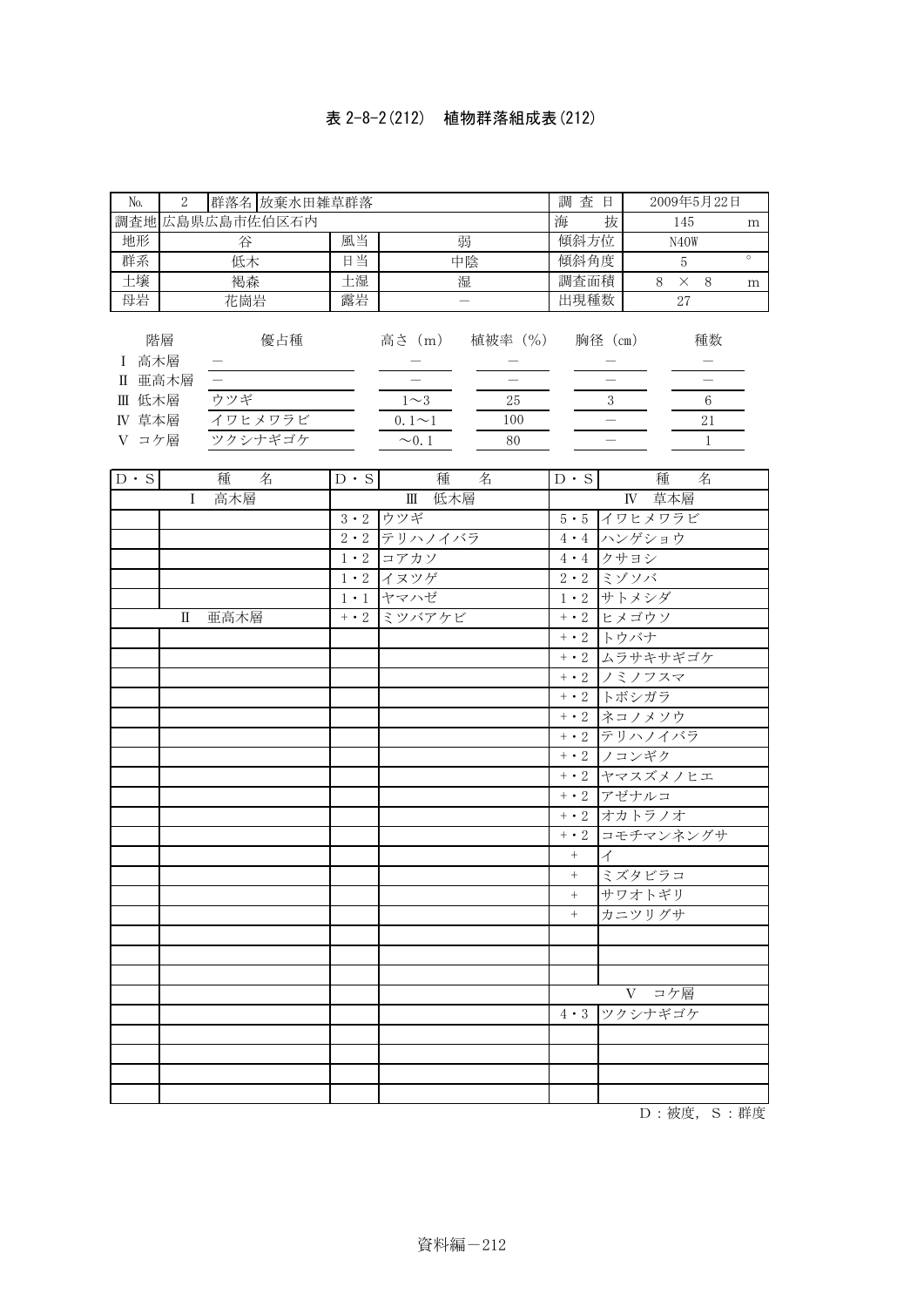# 表 2-8-2(213) 植物群落組成表(213)

| No.                                                                                                                                                            | $\mathbf{3}$<br> 群落名  アカマツーコバノミツバツツジ群落                                                                                                                                             |                                                                                                                                       |                                                                                                                                                                                                                                                       | 調査日                                                                                                                                     |                                                                                                                                     | 2009年5月22日                                                                                                                                                  |         |
|----------------------------------------------------------------------------------------------------------------------------------------------------------------|------------------------------------------------------------------------------------------------------------------------------------------------------------------------------------|---------------------------------------------------------------------------------------------------------------------------------------|-------------------------------------------------------------------------------------------------------------------------------------------------------------------------------------------------------------------------------------------------------|-----------------------------------------------------------------------------------------------------------------------------------------|-------------------------------------------------------------------------------------------------------------------------------------|-------------------------------------------------------------------------------------------------------------------------------------------------------------|---------|
|                                                                                                                                                                | 調査地 広島県広島市佐伯区石内                                                                                                                                                                    |                                                                                                                                       |                                                                                                                                                                                                                                                       | 海                                                                                                                                       | 抜                                                                                                                                   | 160                                                                                                                                                         | m       |
| 地形                                                                                                                                                             | 斜面中部                                                                                                                                                                               | 風当                                                                                                                                    | 中                                                                                                                                                                                                                                                     | 傾斜方位                                                                                                                                    |                                                                                                                                     | S20W                                                                                                                                                        |         |
| 群系                                                                                                                                                             | 高木                                                                                                                                                                                 | 日当                                                                                                                                    | 陽                                                                                                                                                                                                                                                     | 傾斜角度                                                                                                                                    |                                                                                                                                     | 50                                                                                                                                                          | $\circ$ |
| 土壤                                                                                                                                                             | 褐森                                                                                                                                                                                 | 土湿                                                                                                                                    | 適                                                                                                                                                                                                                                                     | 調査面積                                                                                                                                    |                                                                                                                                     | 20 $\times$ 20                                                                                                                                              | m       |
|                                                                                                                                                                | 花崗岩                                                                                                                                                                                |                                                                                                                                       | $\overline{\phantom{0}}$                                                                                                                                                                                                                              | 出現種数                                                                                                                                    |                                                                                                                                     | 24                                                                                                                                                          |         |
| 母岩<br>I 高木層<br>Ⅱ 亜高木層<br>Ⅲ 低木層<br>IV 草本層<br>V コケ層<br>$D \cdot S$<br>$4 \cdot 4$<br>$2 \cdot 1$<br>$1 \cdot 2$<br>$1 \cdot 1$<br>$1 \cdot 1$<br>$\! + \!\!\!\!$ | 階層<br>優占種<br>コナラ<br>アラカシ<br>コバノミツバツツジ<br>$\overline{\phantom{0}}$<br>$\overline{\phantom{0}}$<br>種<br>名<br>高木層<br>$\mathbf I$<br>コナラ<br>アカマツ<br>Ⅱ 亜高木層<br>アラカシ<br>クリ<br>ヒサカキ<br>ネズ | 露岩<br>$\mathbf{D} \cdot \mathbf{S}$<br>$5 \cdot 5$<br>$4 \cdot 4$<br>$\! +$<br>$\, +$<br>$\, +$<br>$\boldsymbol{+}$<br>$^+$<br>$^{+}$ | 高さ (m)<br>植被率 (%)<br>$18\mathtt{\sim}20$<br>85<br>$8\!\sim\!10$<br>25<br>95<br>$1\sim3$<br>30<br>$0.1 \sim 0.4$<br>1以下<br>$\sim 0.1$<br>種<br>名<br>低木層<br>$\mathbb{I}$<br>コバノミツバツツジ<br>ヒサカキ<br>ミヤマガマズミ<br>イヌツゲ<br>ミツバアケビ<br>シャシャンボ<br>ヒメヤマツツジ<br>カクレミノ | $D \cdot S$<br>$+ \cdot 2$<br>$+ \cdot 2$<br>$\boldsymbol{+}$<br>$\boldsymbol{+}$<br>$+$<br>$\boldsymbol{+}$<br>$^{+}$<br>$\, +$<br>$+$ | 胸径(cm)<br>45<br>15<br>$\sqrt{3}$<br>$\equiv$<br>$\frac{1}{2}$<br>$\mathbf{I}$ V<br>$1 \cdot 2$ コシダ<br>ヤブコウジ<br>アラカシ<br>シキミ<br>ヤマウルシ | 種数<br>$\boldsymbol{2}$<br>$\overline{4}$<br>$8\,$<br>11<br>$\mathbf{1}$<br>種<br>名<br>草本層<br>コウヤボウキ<br>ミヤマナルコユリ<br>サルトリイバラ<br>オオバノトンボソウ<br>ヒメカンスゲ<br>ツルアリドオシ |         |
|                                                                                                                                                                |                                                                                                                                                                                    |                                                                                                                                       |                                                                                                                                                                                                                                                       |                                                                                                                                         |                                                                                                                                     |                                                                                                                                                             |         |
|                                                                                                                                                                |                                                                                                                                                                                    |                                                                                                                                       |                                                                                                                                                                                                                                                       |                                                                                                                                         |                                                                                                                                     |                                                                                                                                                             |         |
|                                                                                                                                                                |                                                                                                                                                                                    |                                                                                                                                       |                                                                                                                                                                                                                                                       |                                                                                                                                         |                                                                                                                                     |                                                                                                                                                             |         |
|                                                                                                                                                                |                                                                                                                                                                                    |                                                                                                                                       |                                                                                                                                                                                                                                                       |                                                                                                                                         |                                                                                                                                     |                                                                                                                                                             |         |
|                                                                                                                                                                |                                                                                                                                                                                    |                                                                                                                                       |                                                                                                                                                                                                                                                       |                                                                                                                                         |                                                                                                                                     | V コケ層                                                                                                                                                       |         |
|                                                                                                                                                                |                                                                                                                                                                                    |                                                                                                                                       |                                                                                                                                                                                                                                                       | $\! + \!\!\!\!$                                                                                                                         |                                                                                                                                     | ヒダハイチイゴケ                                                                                                                                                    |         |
|                                                                                                                                                                |                                                                                                                                                                                    |                                                                                                                                       |                                                                                                                                                                                                                                                       |                                                                                                                                         |                                                                                                                                     |                                                                                                                                                             |         |
|                                                                                                                                                                |                                                                                                                                                                                    |                                                                                                                                       |                                                                                                                                                                                                                                                       |                                                                                                                                         |                                                                                                                                     |                                                                                                                                                             |         |
|                                                                                                                                                                |                                                                                                                                                                                    |                                                                                                                                       |                                                                                                                                                                                                                                                       |                                                                                                                                         |                                                                                                                                     |                                                                                                                                                             |         |
|                                                                                                                                                                |                                                                                                                                                                                    |                                                                                                                                       |                                                                                                                                                                                                                                                       |                                                                                                                                         |                                                                                                                                     |                                                                                                                                                             |         |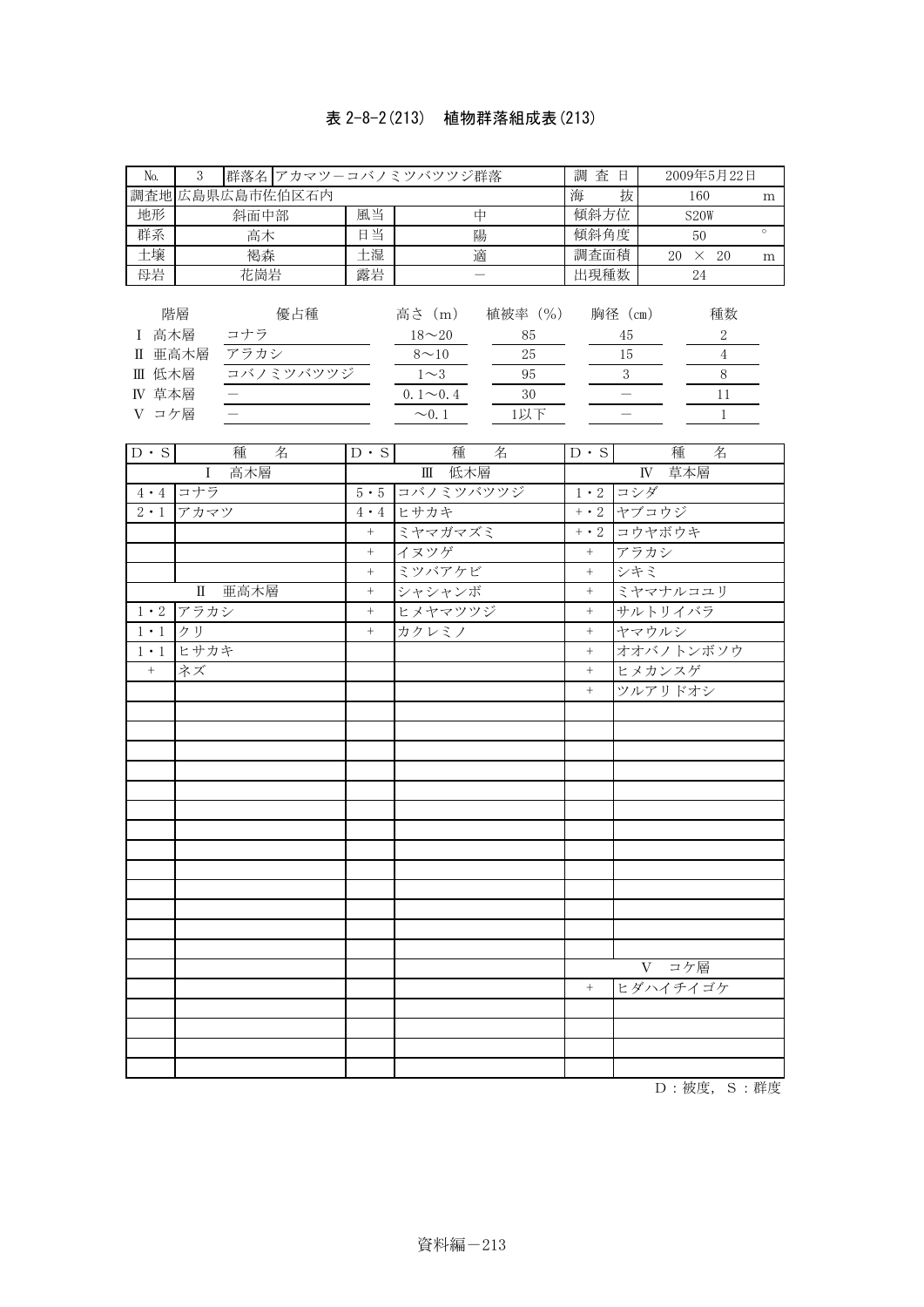# 表 2-8-2(214) 植物群落組成表(214)

| N <sub>o</sub>  | 4                        |           |                 |              | 群落名  アカマツーコバノミツバツツジ群落                    | 査<br>調<br>日 |               |    | 2009年5月22日     |    |         |
|-----------------|--------------------------|-----------|-----------------|--------------|------------------------------------------|-------------|---------------|----|----------------|----|---------|
|                 |                          |           | 調査地 広島県広島市佐伯区石内 |              |                                          |             | 海<br>抜        |    | 202            |    | m       |
| 地形              |                          | 尾根        |                 | 風当           |                                          | 中           | 傾斜方位          |    | N20W           |    |         |
| 群系              |                          | 高木        |                 | 日当           |                                          | 陽           | 傾斜角度          |    | 10             |    | $\circ$ |
| 土壤              |                          | 褐森        |                 | 土湿           |                                          | 適           | 調査面積          | 8  | $\times$ 15    |    | m       |
| 母岩              |                          | 花崗岩       |                 | 露岩           |                                          |             | 出現種数          | 42 |                |    |         |
|                 | 階層<br>優占種<br>高木層<br>アカマツ |           |                 |              | 植被率 (%)<br>高さ (m)<br>$10^{\sim}15$<br>60 |             | 胸径 (cm)<br>40 |    | 種数             |    |         |
| Π               | 亜高木層                     |           |                 |              | $8 \sim 10$                              | 90          | 10            |    |                | 9  |         |
| Ⅲ 低木層           |                          | コバノミツバツツジ |                 |              | $1\sim3$<br>90                           |             | 2             |    |                | 17 |         |
| $IV1$ 草本層 $1$   |                          |           |                 | $1 \sim 1.5$ | 25                                       |             |               |    | $\overline{2}$ |    |         |
| <b>IV2 草本層2</b> |                          |           |                 |              | $0.1 \sim 0.3$<br>10                     |             |               |    |                | 17 |         |
| V コケ層           |                          |           |                 |              | $\sim 0.1$                               | 1以下         |               |    |                | 2  |         |

| $D \cdot S$ | 種<br>名              | $D \cdot S$       | 種<br>名    | $D \cdot S$       | 種<br>名             |
|-------------|---------------------|-------------------|-----------|-------------------|--------------------|
|             | 高木層<br>$\mathbf{I}$ |                   | Ⅲ 低木層     |                   | IV1 草本層1           |
| $2 \cdot 2$ | アカマツ                | $4 \cdot 4$       | コバノミツバツツジ |                   | 2・3 ウラジロ           |
|             |                     | $3 \cdot 3$       | ヒサカキ      | $2 \cdot 2$       | コシダ                |
|             |                     | $1 \cdot 2$       | ネジキ       |                   |                    |
|             |                     | $\boldsymbol{+}$  | コバノガマズミ   |                   |                    |
|             |                     | $^{+}$            | クロモジ      |                   | <b>IV2 草本層2</b>    |
|             | 亜高木層<br>$\Pi$       | $\qquad \qquad +$ | ヤマウルシ     | $^{+}$            | ヒメヤマツツジ            |
| $2 \cdot 1$ | クリ                  | $^{+}$            | イヌツゲ      | $^{+}$            | サルトリイバラ            |
|             | $2 \cdot 1$ エゴノキ    | $\qquad \qquad +$ | カンサイスノキ   | $^{+}$            | ヤブコウジ              |
|             | 2・1 ヤマコウバシ          | $^{+}$            | リンボク      | $^{+}$            | ミツバアケビ             |
|             | $1 \cdot 1$ リョウブ    | $^{+}$            | アラカシ      | $+$               | コウヤボウキ             |
| $1 \cdot 1$ | タブノキ                | $\qquad \qquad +$ | カクレミノ     | $\qquad \qquad +$ | ミヤマガマズミ            |
|             | 1・1 アカシデ            | $^{+}$            | ツブラジイ     | $^{+}$            | ナガバジャノヒゲ           |
|             | 1・1 ヤマザクラ           | $\qquad \qquad +$ | リョウブ      | $^{+}$            | タブノキ               |
|             | 1·1 ヒサカキ            | $\qquad \qquad +$ | アカシデ      | $^{+}$            | テイカカズラ             |
|             | 1・1 カクレミノ           | $\ddot{}$         | ネズ        | $+$               | サンヨウアオイ            |
|             |                     | $\qquad \qquad +$ | ネズミモチ     | $+$               | オオバノトンボソウ          |
|             |                     | $^{+}$            | ヤマボウシ     | $^{+}$            | コシアブラ              |
|             |                     |                   |           | $^{+}$            | シハイスミレ             |
|             |                     |                   |           | $\! + \!$         | ヒメカンスゲ             |
|             |                     |                   |           | $^{+}$            | リンボク               |
|             |                     |                   |           | $+$               | マルバアオダモ            |
|             |                     |                   |           | $^{+}$            | シリブカガシ             |
|             |                     |                   |           |                   |                    |
|             |                     |                   |           |                   |                    |
|             |                     |                   |           |                   | コケ層<br>$\mathbf V$ |
|             |                     |                   |           | $^{+}$            | カガミゴケ              |
|             |                     |                   |           | $^{+}$            | シロハイゴケ             |
|             |                     |                   |           |                   |                    |
|             |                     |                   |           |                   |                    |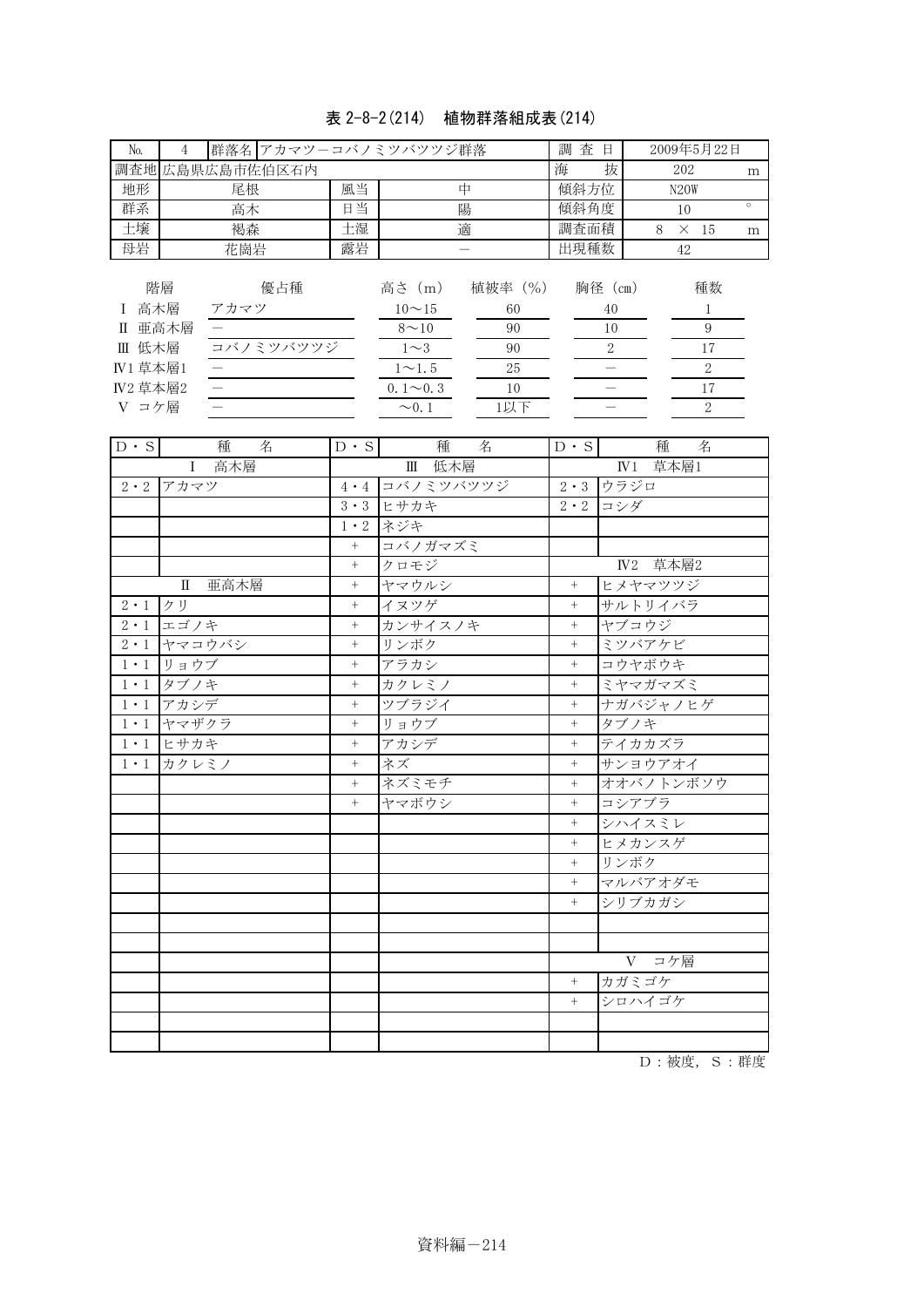## 表 2-8-2(215) 植物群落組成表(215)

| N <sub>o</sub>                      | 5                 |               | 群落名 ヌルデーアカメガシワ群落 |    |                                                    |                              | 查日<br>調 |               |     | 2009年5月22日         |   |
|-------------------------------------|-------------------|---------------|------------------|----|----------------------------------------------------|------------------------------|---------|---------------|-----|--------------------|---|
|                                     |                   |               | 調査地 広島県広島市佐伯区石内  |    |                                                    |                              | 海       | 抜             | 135 |                    | m |
| 地形                                  |                   | 斜面下部          |                  | 風当 |                                                    | 中                            | 傾斜方位    |               |     | N <sub>60</sub> W  |   |
| 群系                                  |                   | 低木            |                  | 日当 |                                                    | 傾斜角度                         |         |               | 40  | $\circ$            |   |
| 土壤                                  |                   | 褐森            |                  | 土湿 |                                                    | 適                            | 調査面積    |               | 5   | $\times$ 10        | m |
| 母岩                                  |                   | 花崗岩           |                  | 露岩 |                                                    | 出現種数                         |         |               | 17  |                    |   |
| 高木層<br>Π<br>低木層<br>Ш<br>IV<br>V コケ層 | 階層<br>亜高木層<br>草本層 | ヤマハゼ<br>フユイチゴ | 優占種              |    | 高さ (m)<br>$1\sim3$<br>$0.3 \sim 0.4$<br>$\sim 0.1$ | 植被率 (%)<br>100<br>100<br>1以下 | 胸径 (cm) | $\mathcal{D}$ |     | 種数<br>5<br>10<br>2 |   |

| $D \cdot S$ | 種<br>名              | $D \cdot S$ | 種<br>名                    | $D \cdot S$      | 種<br>名         |
|-------------|---------------------|-------------|---------------------------|------------------|----------------|
|             | I 高木層               |             | Ⅲ 低木層                     |                  | IV 草本層         |
|             |                     |             | $5.5$ ヤマハゼ                |                  | $5.5$ フユイチゴ    |
|             |                     |             | $\overline{2\cdot 2}$ ヌルデ |                  | 1・2 ススキ        |
|             |                     |             | 1・1 アカメガシワ                | $+$              | テリハノイバラ        |
|             |                     | +・2 クズ      |                           | $^{+}$           | スイバ            |
|             |                     | $\, +$      | コガクウツギ                    | $\boldsymbol{+}$ | ヒサカキ           |
|             | 亜高木層<br>$\rm{I\!I}$ |             |                           | $+$              | ミツバアケビ         |
|             |                     |             |                           | $\boldsymbol{+}$ | オトコエシ          |
|             |                     |             |                           | $\boldsymbol{+}$ | ヨウシュヤマゴボウ      |
|             |                     |             |                           | $^{+}$           | ヨモギ            |
|             |                     |             |                           | $^{+}$           | アオカモジグサ        |
|             |                     |             |                           |                  |                |
|             |                     |             |                           |                  |                |
|             |                     |             |                           |                  |                |
|             |                     |             |                           |                  |                |
|             |                     |             |                           |                  |                |
|             |                     |             |                           |                  |                |
|             |                     |             |                           |                  |                |
|             |                     |             |                           |                  |                |
|             |                     |             |                           |                  |                |
|             |                     |             |                           |                  |                |
|             |                     |             |                           |                  |                |
|             |                     |             |                           |                  |                |
|             |                     |             |                           |                  |                |
|             |                     |             |                           |                  |                |
|             |                     |             |                           |                  | V コケ層          |
|             |                     |             |                           |                  | +・2 ハイゴケ       |
|             |                     |             |                           |                  | +・2 ヒロスジツリバリゴケ |
|             |                     |             |                           |                  |                |
|             |                     |             |                           |                  |                |
|             |                     |             |                           |                  |                |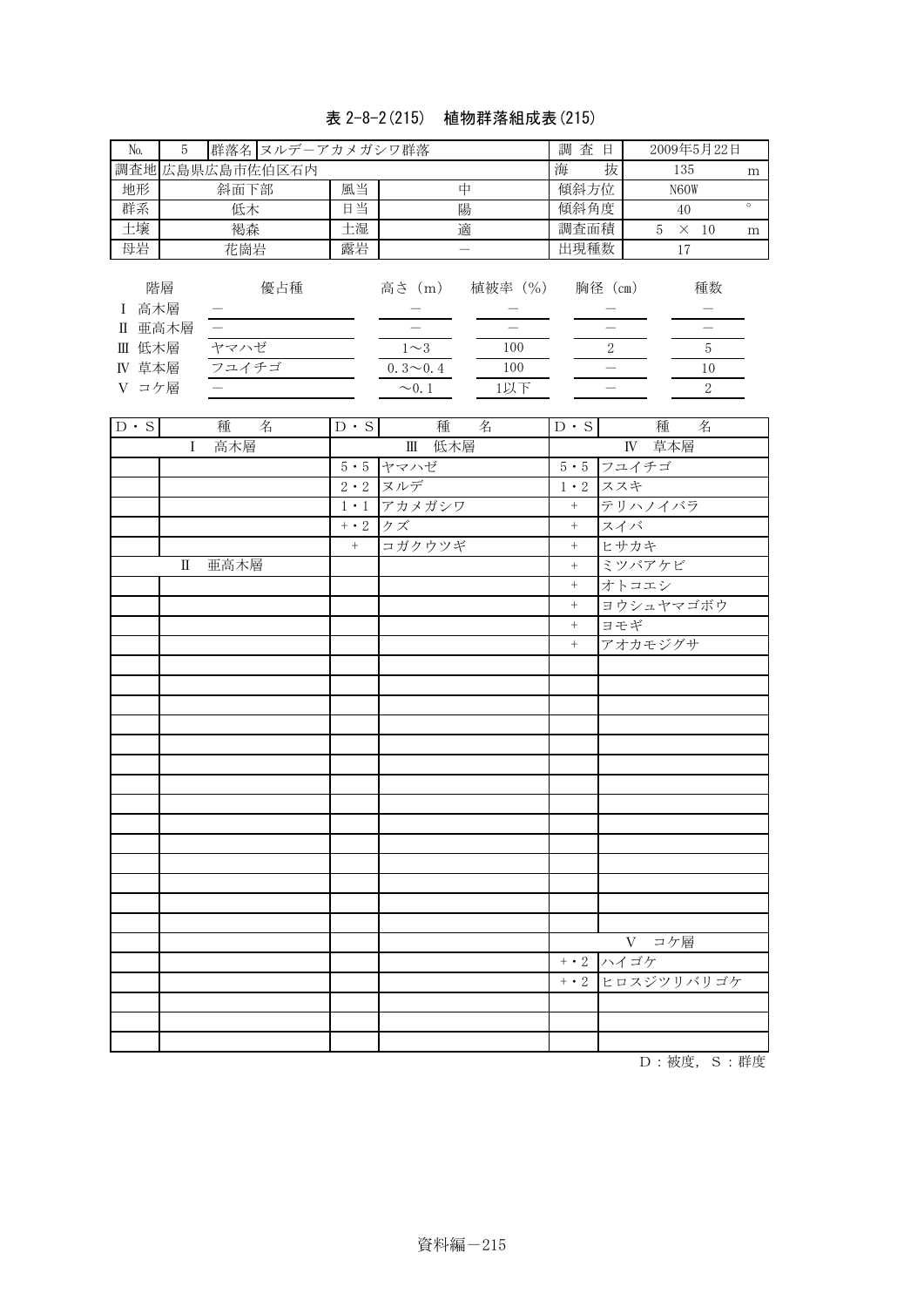# 表 2-8-2(216) 植物群落組成表(216)

| No.           | 6                 |                | 群落名 ネザサ群落 |    |                       |   |               | 査<br>調 | 日       |   |            | 2009年7月27日 |         |
|---------------|-------------------|----------------|-----------|----|-----------------------|---|---------------|--------|---------|---|------------|------------|---------|
|               |                   | 調査地広島県広島市佐伯区石内 |           |    |                       |   |               | 海      | 抜       |   | 158        |            | m       |
| 地形            |                   | 谷              |           | 風当 | 中                     |   |               | 傾斜方位   |         |   |            |            |         |
| 群系            |                   | 草地             |           | 日当 | 陽                     |   |               | 傾斜角度   |         |   |            |            | $\circ$ |
| 土壤            |                   | グライ            |           | 土湿 |                       | 適 |               | 調査面積   |         | 3 | $\times$ 3 |            | m       |
| 母岩            |                   |                |           | 露岩 | $\frac{0}{0}$         |   |               | 出現種数   |         |   | 9          |            |         |
| Π<br>低木層<br>Ш | 階層<br>高木層<br>亜高木層 | ネザサ            | 優占種       |    | 高さ (m)<br>$1^{\sim}2$ |   | 植被率 (%)<br>50 |        | 胸径 (cm) |   |            | 種数<br>4    |         |
| IV            | 草本層               | ネザサ            |           |    | $0.3 \sim 1$          |   | 100           |        |         |   |            | 8          |         |
| コケ層           |                   |                |           |    |                       |   |               |        |         |   |            |            |         |

| $D \cdot S$ | 種<br>名  | $D \cdot S$    | 種<br>名      | $D \cdot S$ | 種<br>名          |
|-------------|---------|----------------|-------------|-------------|-----------------|
|             | I 高木層   |                | Ⅲ 低木層       |             | IV 草本層          |
|             |         |                | 3・4 ネザサ     |             | $4 \cdot 4$ ネザサ |
|             |         |                | +・2 ツルウメモドキ |             | 2・2 ノブドウ        |
|             |         | $\, + \,$      | ノブドウ        |             | 1・2 ヘクソカズラ      |
|             |         | $\overline{+}$ | アオツヅラフジ     |             | 1・2 ツルウメモドキ     |
|             |         |                |             |             | 1・2 センニンソウ      |
|             | II 亜高木層 |                |             |             | 1・2 テリハノイバラ     |
|             |         |                |             |             | 1・2 ヤマフジ        |
|             |         |                |             | $\, + \,$   | アケビ             |
|             |         |                |             |             |                 |
|             |         |                |             |             |                 |
|             |         |                |             |             |                 |
|             |         |                |             |             |                 |
|             |         |                |             |             |                 |
|             |         |                |             |             |                 |
|             |         |                |             |             |                 |
|             |         |                |             |             |                 |
|             |         |                |             |             |                 |
|             |         |                |             |             |                 |
|             |         |                |             |             |                 |
|             |         |                |             |             |                 |
|             |         |                |             |             |                 |
|             |         |                |             |             |                 |
|             |         |                |             |             |                 |
|             |         |                |             |             |                 |
|             |         |                |             |             | V コケ層           |
|             |         |                |             |             |                 |
|             |         |                |             |             |                 |
|             |         |                |             |             |                 |
|             |         |                |             |             |                 |
|             |         |                |             |             |                 |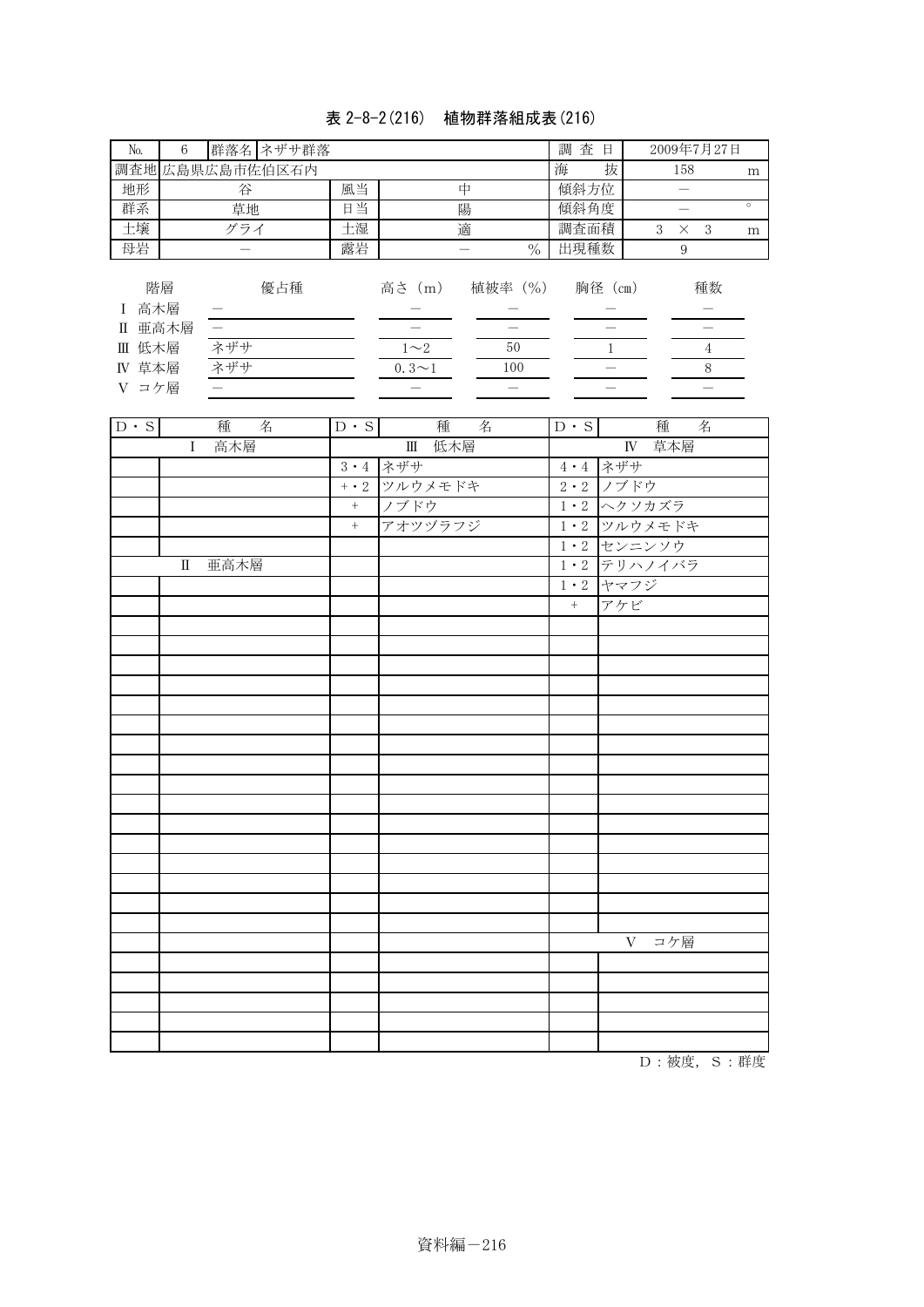# 表 2-8-2(217) 植物群落組成表(217)

| N <sub>o</sub> |      |     | 群落名 ヌルデーアカメガシワ群落 | 査<br>調 | 日            |         |               | 2009年7月27日 |         |    |                   |             |   |
|----------------|------|-----|------------------|--------|--------------|---------|---------------|------------|---------|----|-------------------|-------------|---|
|                |      |     | 調査地 広島県広島市佐伯区石内  |        |              |         |               | 海          | 抜       |    | 160               |             | m |
| 地形             |      | 谷   |                  | 風当     | 中            |         |               | 傾斜方位       |         |    | N <sub>5</sub> OW |             |   |
| 群系             |      | 高木  |                  | 日当     | 陽            |         |               | 傾斜角度       |         | 5  |                   | $\circ$     |   |
| 土壤             |      | グライ |                  | 土湿     |              | 湿       |               |            | 調査面積    |    |                   | $\times$ 10 | m |
| 母岩             |      |     |                  | 露岩     |              |         | $\frac{0}{0}$ | 出現種数       |         |    | 44                |             |   |
| 高木層            | 階層   |     | 優占種              |        | 高さ (m)       | 植被率 (%) |               |            | 胸径 (cm) |    |                   | 種数          |   |
| Π              | 亜高木層 | ヌルデ |                  |        | $5\!\sim\!6$ |         | 60            |            | 8       |    |                   | 3           |   |
| Ⅲ 低木層          | ネザサ  |     | 70<br>$2\sim3$   |        |              |         |               |            |         | 10 |                   |             |   |
| IV 草本層         | ネザサ  |     |                  | 90     |              |         |               | 35         |         |    |                   |             |   |
| コケ層            |      |     |                  |        |              |         |               |            |         |    |                   |             |   |

| $D \cdot S$ | 種<br>名                                                                   | $D \cdot S$       | 種<br>名         | $D \cdot S$ | 種<br>名   |
|-------------|--------------------------------------------------------------------------|-------------------|----------------|-------------|----------|
|             | 高木層<br>$\mathbf{I}$                                                      |                   | IV 草本層         |             | IV 草本層   |
|             |                                                                          |                   | 2・2 ネザサ        | $+$         | フユイチゴ    |
|             |                                                                          |                   | 1・2 テリハノイバラ    | $^{+}$      | オトギリソウ   |
|             |                                                                          |                   | +・2 ハンゲショウ     | $^{+}$      | ハシカグサ    |
|             |                                                                          |                   | +・2 ツボスミレ      |             | ヒヨドリバナ   |
|             |                                                                          |                   | +・2 アオツヅラフジ    | $^{+}$      | サルトリイバラ  |
|             | 亜高木層<br>$\Pi$                                                            |                   | +・2 ノブドウ       |             |          |
| $3 \cdot 3$ | ヌルデ                                                                      |                   | +・2 ヘクソカズラ     |             |          |
| $2 \cdot 3$ | アカメガシワ                                                                   |                   | +・2 アカメガシワ     |             |          |
| $1 \cdot 1$ | クリ                                                                       |                   | +・2 セイタカアワダチソウ |             |          |
|             |                                                                          | $+$               | ツルニンジン         |             |          |
|             |                                                                          | $^{+}$            | ミツバアケビ         |             |          |
|             |                                                                          | $^{+}$            | アカネ            |             |          |
|             |                                                                          | $^{+}$            | $\overline{1}$ |             |          |
|             |                                                                          | $\qquad \qquad +$ | コシロネ           |             |          |
|             |                                                                          |                   | センニンソウ         |             |          |
|             |                                                                          | $^{+}$            | スゲ属の一種         |             |          |
|             | 低木層<br>Ш                                                                 | $\boldsymbol{+}$  | ヘビイチゴ          |             |          |
|             | 3・4 ネザサ                                                                  |                   | ヤノネグサ          |             |          |
| $2 \cdot 1$ | ヤマハゼ                                                                     | $^{+}$            | ヒメワラビ          |             |          |
| $1 \cdot 2$ | クズ                                                                       | $\! +$            | ドクダミ           |             |          |
| $1 \cdot 1$ | テリハノイバラ                                                                  | $\! +$            | コブナグサ          |             |          |
| $1 \cdot 1$ | エゴノキ                                                                     | $^{+}$            | エビヅル           |             |          |
| $1 \cdot 1$ | アカメガシワ                                                                   | $\! +$            | ミズヒキ           |             |          |
| $1 \cdot 1$ | ヤブツバキ                                                                    | $\qquad \qquad +$ | クサイチゴ          |             |          |
| $+ \cdot 2$ | カエデドコロ                                                                   | $^{+}$            | コジキイチゴ         |             | V<br>コケ層 |
|             | $\overline{+ \cdot 2}$ $\forall \forall \forall \forall \forall \exists$ | $\boldsymbol{+}$  | ハシゴシダ          | $^{+}$      | 不明種      |
|             | +・2 ヘクソカズラ                                                               | $\boldsymbol{+}$  | コチヂミザサ         |             |          |
|             |                                                                          | $^{+}$            | ミゾシダ           |             |          |
|             |                                                                          | $\! +$            | シシガシラ          |             |          |
|             |                                                                          | $+$               | ヤワラシダ          |             |          |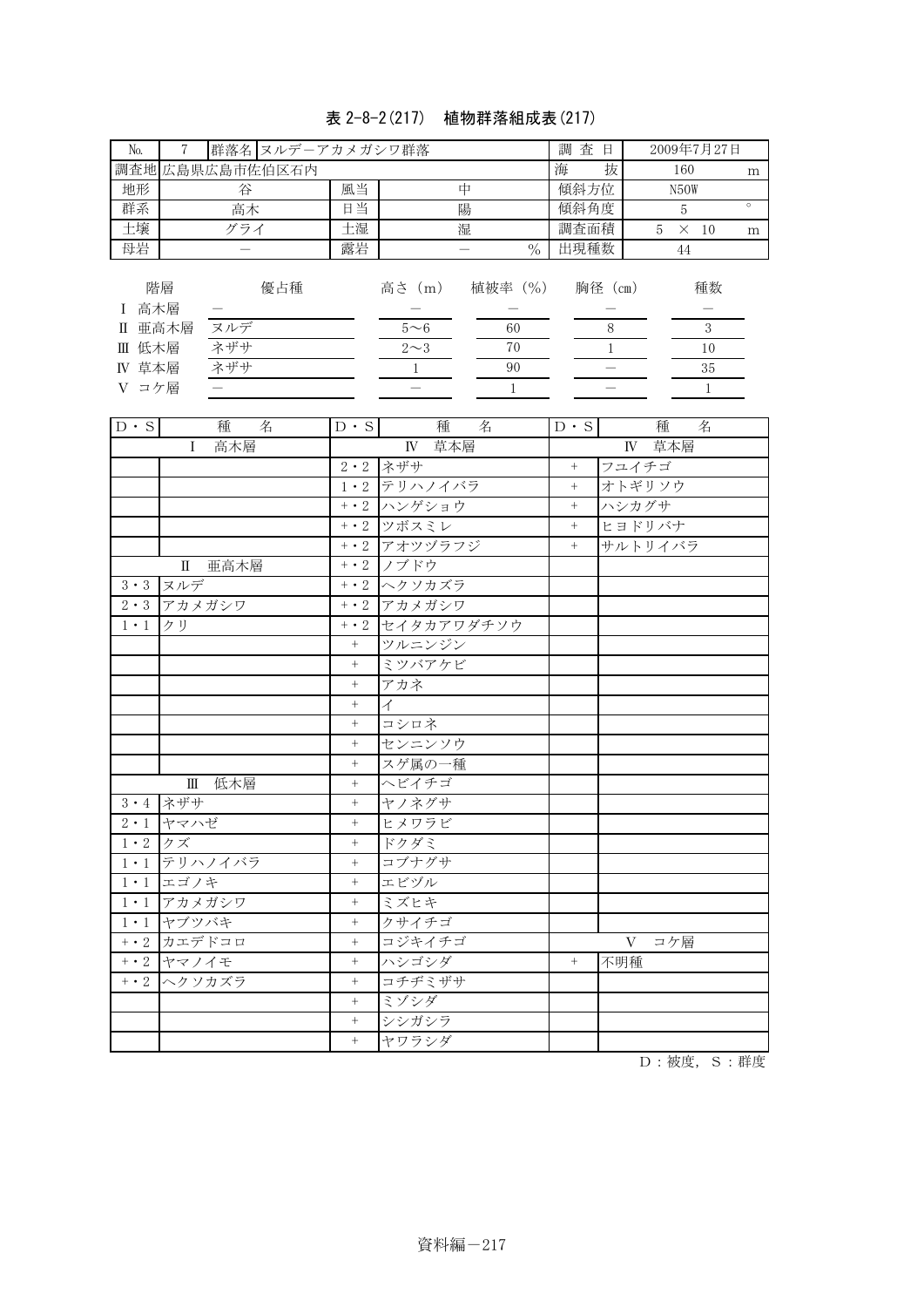## 表 2-8-2(218) 植物群落組成表(218)

| N <sub>o</sub><br>8                                    |                             | 群落名 コナラ群落 |    |                                               |                                       |               | 査<br>調 | 日                        |    |                  | 2009年7月27日               |         |
|--------------------------------------------------------|-----------------------------|-----------|----|-----------------------------------------------|---------------------------------------|---------------|--------|--------------------------|----|------------------|--------------------------|---------|
| 調査地 広島県広島市佐伯区石内                                        |                             |           |    |                                               |                                       |               | 海      | 抜                        |    | 175              |                          | m       |
| 地形                                                     | 斜面中部                        |           | 風当 |                                               | 中                                     |               | 傾斜方位   |                          |    | N <sub>5</sub> E |                          |         |
| 群系                                                     | 高木                          |           | 日当 |                                               | 中陰                                    |               | 傾斜角度   |                          |    | 40               |                          | $\circ$ |
| 土壤                                                     | 褐森                          |           | 土湿 |                                               | 適                                     |               | 調査面積   |                          | 10 | $\times$         | -15                      | m       |
| 母岩                                                     | 花崗岩                         |           | 露岩 |                                               |                                       | $\frac{0}{0}$ | 出現種数   |                          |    | 39               |                          |         |
| 階層<br>高木層<br>亜高木層<br>Π<br>低木層<br>Ш<br>草本層<br>IV<br>コケ層 | コナラ<br>ョウブ<br>ヒサカキ<br>シシガシラ | 優占種       |    | 高さ (m)<br>$12 - 14$<br>$6 \sim 8$<br>$2\sim4$ | 植被率 (%)<br>70<br>50<br>80<br>80<br>10 |               |        | 胸径 (cm)<br>20<br>11<br>4 |    |                  | 種数<br>2<br>5<br>11<br>30 |         |

| $D \cdot S$       | 種<br>名               | $D \cdot S$            | 種<br>名         | $D \cdot S$ | 種<br>名   |
|-------------------|----------------------|------------------------|----------------|-------------|----------|
|                   | 高木層<br>$\mathbf{I}$  |                        | IV 草本層         |             | IV 草本層   |
| $3 \cdot 3$       | コナラ                  | $3 \cdot 3$            | シシガシラ          |             |          |
| $2 \cdot 3$       | アラカシ                 |                        | 1・2 カンアオイ属の一種  |             |          |
|                   |                      |                        | 1・2 ヤブコウジ      |             |          |
|                   |                      |                        | +・2 ムラサキシキブ    |             |          |
|                   |                      |                        | +·2 ヒサカキ       |             |          |
|                   | 亜高木層<br>$\mathbb{I}$ |                        | +・2 テイカカズラ     |             |          |
| $3 \, \cdot \, 2$ | リョウブ                 | $+ \cdot 2$            | シキミ            |             |          |
| $2 \cdot 2$       | ネジキ                  | $+ \cdot 2$            | <b>「</b> ジャノヒゲ |             |          |
| $1 \cdot 1$       | ヒサカキ                 |                        | +・2 ヤマウルシ      |             |          |
| $1 \cdot 1$       | ヤマハゼ                 |                        | +・2 ミツバアケビ     |             |          |
| $1 \cdot 1$       | コナラ                  |                        | +・2 イワガラミ      |             |          |
|                   |                      |                        | +・2 ベニシダ       |             |          |
|                   |                      |                        | +・2 ヒメヤシャブシ    |             |          |
|                   |                      | $+ \cdot 2$            | イヌツゲ           |             |          |
|                   |                      | $+ \cdot \overline{2}$ | ウリカエデ          |             |          |
|                   |                      | $\qquad \qquad +$      | ノササゲ           |             |          |
|                   | 低木層<br>$\mathbb{H}$  | $^{+}$                 | サルトリイバラ        |             |          |
| $3 \cdot 3$       | ヒサカキ                 | $^{+}$                 | ネザサ            |             |          |
| $2 \cdot 2$       | コバノミツバツツジ            | $\qquad \qquad +$      | カクレミノ          |             |          |
| $2 \cdot 2$       | ネジキ                  | $^{+}$                 | アオツヅラフジ        |             |          |
| $1 \cdot 2$       | ヤブツバキ                | $\qquad \qquad +$      | ヘクソカズラ         |             |          |
| $1 \cdot 2$       | シキミ                  | $\ddot{}$              | ヤブムラサキ         |             |          |
| $1 \cdot 2$       | アラカシ                 | $^{+}$                 | アラカシ           |             |          |
| $1 \cdot 1$       | ウリカエデ                | $\qquad \qquad +$      | コウヤボウキ         |             |          |
| $1 \cdot 1$       | ヤブニッケイ               | $^{+}$                 | チゴユリ           |             | コケ層<br>V |
| $1 \cdot 1$       | サカキ                  | $\boldsymbol{+}$       | ヤマジノホトトギス      | $1 \cdot 2$ | 不明種      |
| $+ \cdot 2$       | テイカカズラ               | $^{+}$                 | アセビ            |             |          |
| $+ \cdot 2$       | ミツバアケビ               | $^{+}$                 | コバノガマズミ        |             |          |
|                   |                      | $^{+}$                 | コシアブラ          |             |          |
|                   |                      | $^{+}$                 | オニドコロ          |             |          |

 $D:$  被度,  $S:$  群度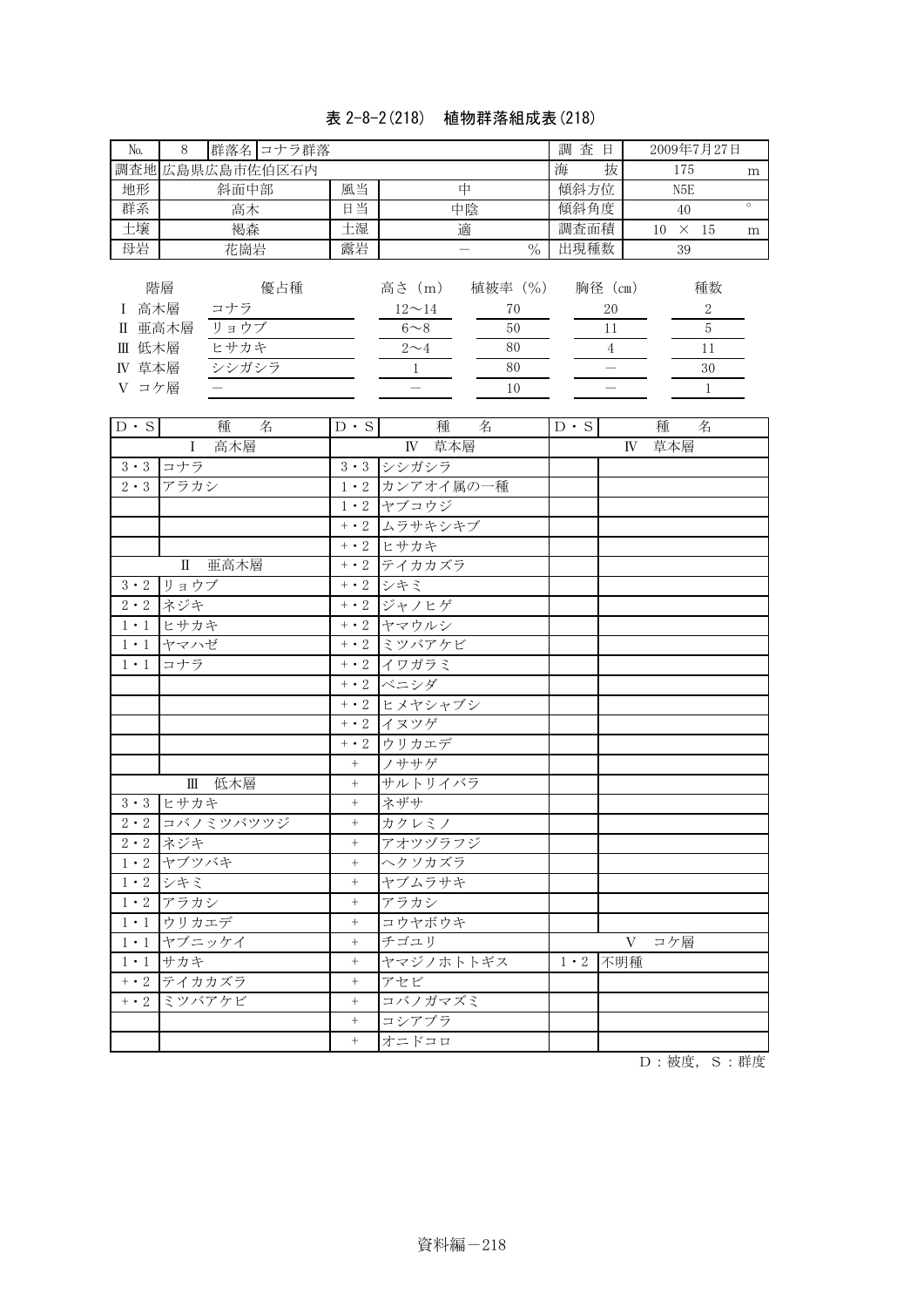### 表 2-8-2(219) 植物群落組成表(219)

| 9<br>No.                                              | 群落名 アカマツーコバノミツバツツジ群落<br>調        |    |    |                                                       |                                  |               |                          |                  |             | 2009年7月27日               |         |
|-------------------------------------------------------|----------------------------------|----|----|-------------------------------------------------------|----------------------------------|---------------|--------------------------|------------------|-------------|--------------------------|---------|
|                                                       | 調査地 広島県広島市佐伯区石内                  |    |    |                                                       |                                  |               | 抜<br>海                   |                  | 190         |                          | m       |
| 地形                                                    | 尾根                               | 風当 |    | 中                                                     |                                  | 傾斜方位          |                          | N <sub>5</sub> E |             |                          |         |
| 群系                                                    | 日当<br>高木                         |    |    | 陽                                                     |                                  |               | 傾斜角度                     |                  | 10          |                          | $\circ$ |
| 土壌                                                    | 褐森                               |    | 土湿 |                                                       | 適                                |               | 調査面積                     | 10               | $\times$ 15 |                          | m       |
| 母岩                                                    | 花崗岩                              |    | 露岩 |                                                       |                                  | $\frac{0}{0}$ | 出現種数                     |                  | 22          |                          |         |
| 階層<br>高木層<br>亜高木層<br>Π<br>低木層<br>Ш<br>IV 草本層<br>V コケ層 | 優占種<br>アカマツ<br>ソヨゴ<br>ネジキ<br>コシダ |    |    | 高さ (m)<br>$10 - 13$<br>$6 \sim 8$<br>$1.5 - 4$<br>0.8 | 植被率 (%)<br>70<br>80<br>60<br>100 |               | 胸径 (cm)<br>18<br>16<br>3 |                  |             | 種数<br>2<br>5<br>11<br>13 |         |

| $D \cdot S$   | 種<br>名  | $D \cdot S$      | 種<br>名                                 | $D \cdot S$      | 種<br>名          |
|---------------|---------|------------------|----------------------------------------|------------------|-----------------|
|               | I 高木層   |                  | Ⅲ 低木層                                  |                  | IV 草本層          |
| $3 \cdot 3$   | アカマツ    |                  | 3・3 ヒサカキ                               |                  | $5.5$ コシダ       |
| $2\,\cdot\,2$ | コナラ     |                  | 3・3 ネジキ                                |                  | $1 \cdot 2$ ネザサ |
|               |         |                  | 2・2 コバノミツバツツジ                          |                  | 1・1 ウラジロ        |
|               |         |                  | $1 \cdot 2$ $\exists \pm \overline{2}$ |                  | +・2 サルトリイバラ     |
|               |         |                  | 1・1 クロキ                                |                  | +·2 ネジキ         |
|               | II 亜高木層 |                  | 1・1 ミヤマガマズミ                            |                  | +・2 アセビ         |
| $2\,\cdot\,2$ | ソヨゴ     |                  | +・2 サルトリイバラ                            | $+$              | ワラビ             |
| $2 \cdot 2$   | ネズ      | $\! + \!$        | イヌツゲ                                   | $^{+}$           | カンサイスノキ         |
| $2 \cdot 2$   | コナラ     | $\boldsymbol{+}$ | ネズ                                     | $\boldsymbol{+}$ | ヒサカキ            |
| $1 \cdot 1$   | クロキ     | $\boldsymbol{+}$ | ヤマウルシ                                  | $\ddot{}$        | クリ              |
| $1 \cdot 1$   | コシアブラ   | $\boldsymbol{+}$ | リョウブ                                   | $^{+}$           | シャシャンボ          |
|               |         |                  |                                        | $+$              | リョウブ            |
|               |         |                  |                                        | $+$              | コシアブラ           |
|               |         |                  |                                        |                  |                 |
|               |         |                  |                                        |                  |                 |
|               |         |                  |                                        |                  |                 |
|               |         |                  |                                        |                  |                 |
|               |         |                  |                                        |                  |                 |
|               |         |                  |                                        |                  |                 |
|               |         |                  |                                        |                  |                 |
|               |         |                  |                                        |                  |                 |
|               |         |                  |                                        |                  |                 |
|               |         |                  |                                        |                  |                 |
|               |         |                  |                                        |                  |                 |
|               |         |                  |                                        |                  | コケ層<br>V        |
|               |         |                  |                                        |                  |                 |
|               |         |                  |                                        |                  |                 |
|               |         |                  |                                        |                  |                 |
|               |         |                  |                                        |                  |                 |
|               |         |                  |                                        |                  |                 |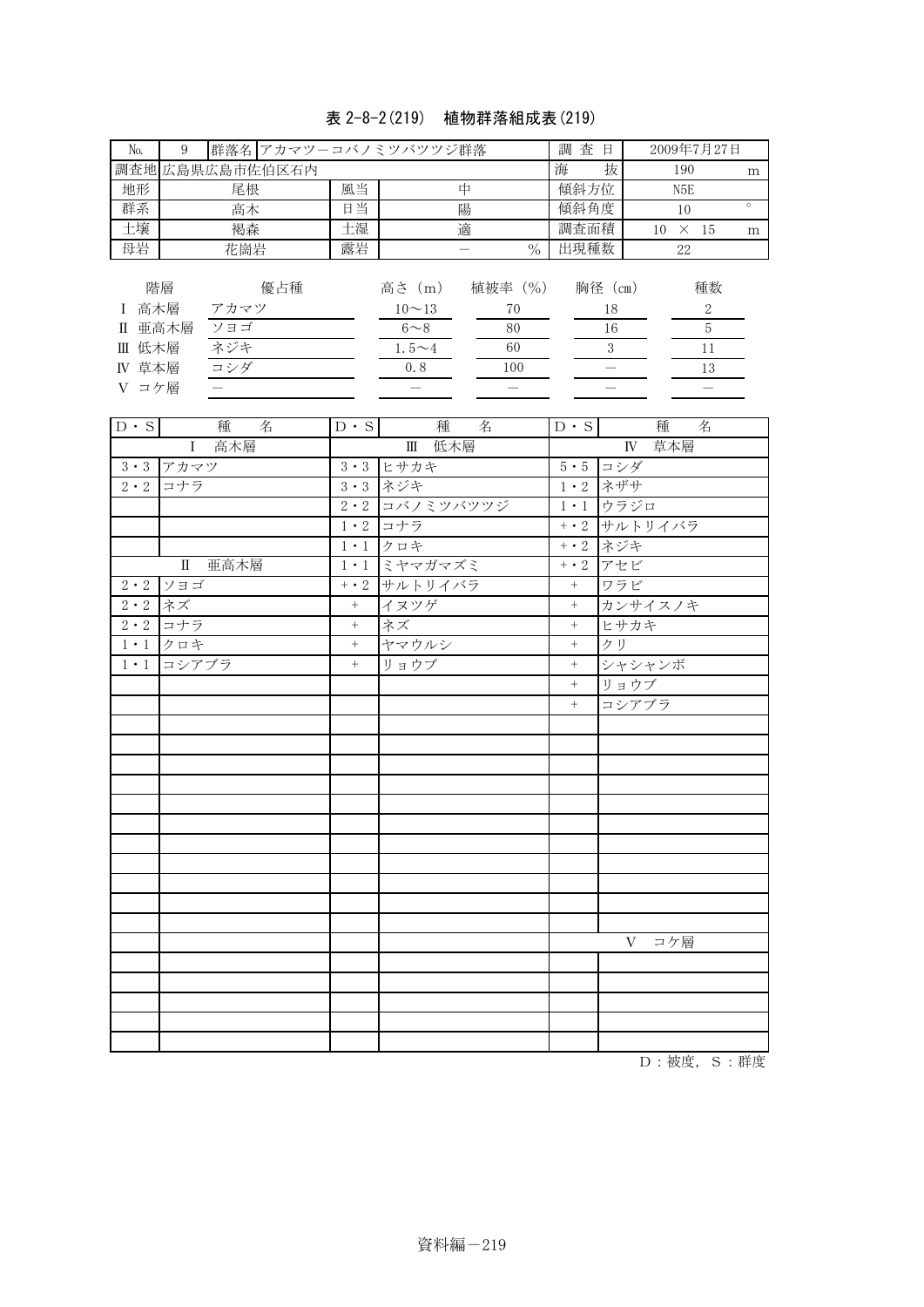# 表 2-8-2(220) 植物群落組成表(220)

| No.          | 10                                     | 調<br>群落名 スギ・ヒノキ植林  |                 |    |                                        |                                |      |                    |      | 2009年7月27日         |         |
|--------------|----------------------------------------|--------------------|-----------------|----|----------------------------------------|--------------------------------|------|--------------------|------|--------------------|---------|
|              |                                        |                    | 調査地 広島県広島市佐伯区石内 |    |                                        |                                | 海    | 抜                  | 180  |                    | m       |
| 地形           |                                        | 斜面下部               |                 | 風当 |                                        | 弱                              | 傾斜方位 |                    | N10E |                    |         |
| 群系           |                                        | 植林                 |                 | 日当 |                                        | 陰                              | 傾斜角度 |                    | 45   |                    | $\circ$ |
| 土壤           |                                        | 褐森                 |                 | 土湿 |                                        | 適                              | 調査面積 |                    | 10   | $\times$ 10        | m       |
| 母岩           |                                        | 花崗岩                |                 | 露岩 |                                        | $\frac{0}{0}$                  | 出現種数 |                    | 21   |                    |         |
| Π<br>Ш<br>IV | 階層<br>高木層<br>亜高木層<br>低木層<br>草本層<br>コケ層 | スギ<br>ヒサカキ<br>ウラジロ | 優占種             |    | 高さ (m)<br>$18 - 20$<br>$2\sim3$<br>0.5 | 植被率 (%)<br>90<br>50<br>10<br>5 |      | 胸径 (cm)<br>26<br>2 |      | 種数<br>2<br>6<br>14 |         |

| $D \cdot S$ | 種<br>名               | $D \cdot S$ | 種<br>名           | $D \cdot S$ | 種<br>名             |
|-------------|----------------------|-------------|------------------|-------------|--------------------|
|             | 高木層<br>$\mathbf{I}$  |             | Ⅲ 低木層            |             | IV 草本層             |
| $5 \cdot 5$ | スギ                   |             | $3 \cdot 3$ ヒサカキ |             | 1・2 ウラジロ           |
| $1 \cdot 1$ | ヒノキ                  |             | 2・2 ヤブツバキ        |             | +・2 ヤマウルシ          |
|             |                      |             | 2・2 ヤブムラサキ       |             | +・2 ヤブムラサキ         |
|             |                      |             | 1・2 アラカシ         |             | +・2 カンアオイ属の一種      |
|             |                      |             | 1・2 カンサイスノキ      |             | +・2 コガクウツギ         |
|             | $\mathbf{I}$<br>亜高木層 | $+$         | テイカカズラ           |             | +・2 シシガシラ          |
|             |                      |             |                  |             | +・2 オオベニシダ         |
|             |                      |             |                  |             | +・2 ヤブコウジ          |
|             |                      |             |                  | $^{+}$      | キジノオシダ             |
|             |                      |             |                  | $^{+}$      | ノササゲ               |
|             |                      |             |                  | $\, +$      | テイカカズラ             |
|             |                      |             |                  | $+$         | ナガバジャノヒゲ           |
|             |                      |             |                  | $^{+}$      | ヤツデ                |
|             |                      |             |                  | $+$         | イノデ                |
|             |                      |             |                  |             |                    |
|             |                      |             |                  |             |                    |
|             |                      |             |                  |             |                    |
|             |                      |             |                  |             |                    |
|             |                      |             |                  |             |                    |
|             |                      |             |                  |             |                    |
|             |                      |             |                  |             |                    |
|             |                      |             |                  |             |                    |
|             |                      |             |                  |             |                    |
|             |                      |             |                  |             |                    |
|             |                      |             |                  |             | コケ層<br>$\mathbf V$ |
|             |                      |             |                  | $+ \cdot 2$ | 不明種                |
|             |                      |             |                  |             |                    |
|             |                      |             |                  |             |                    |
|             |                      |             |                  |             |                    |
|             |                      |             |                  |             |                    |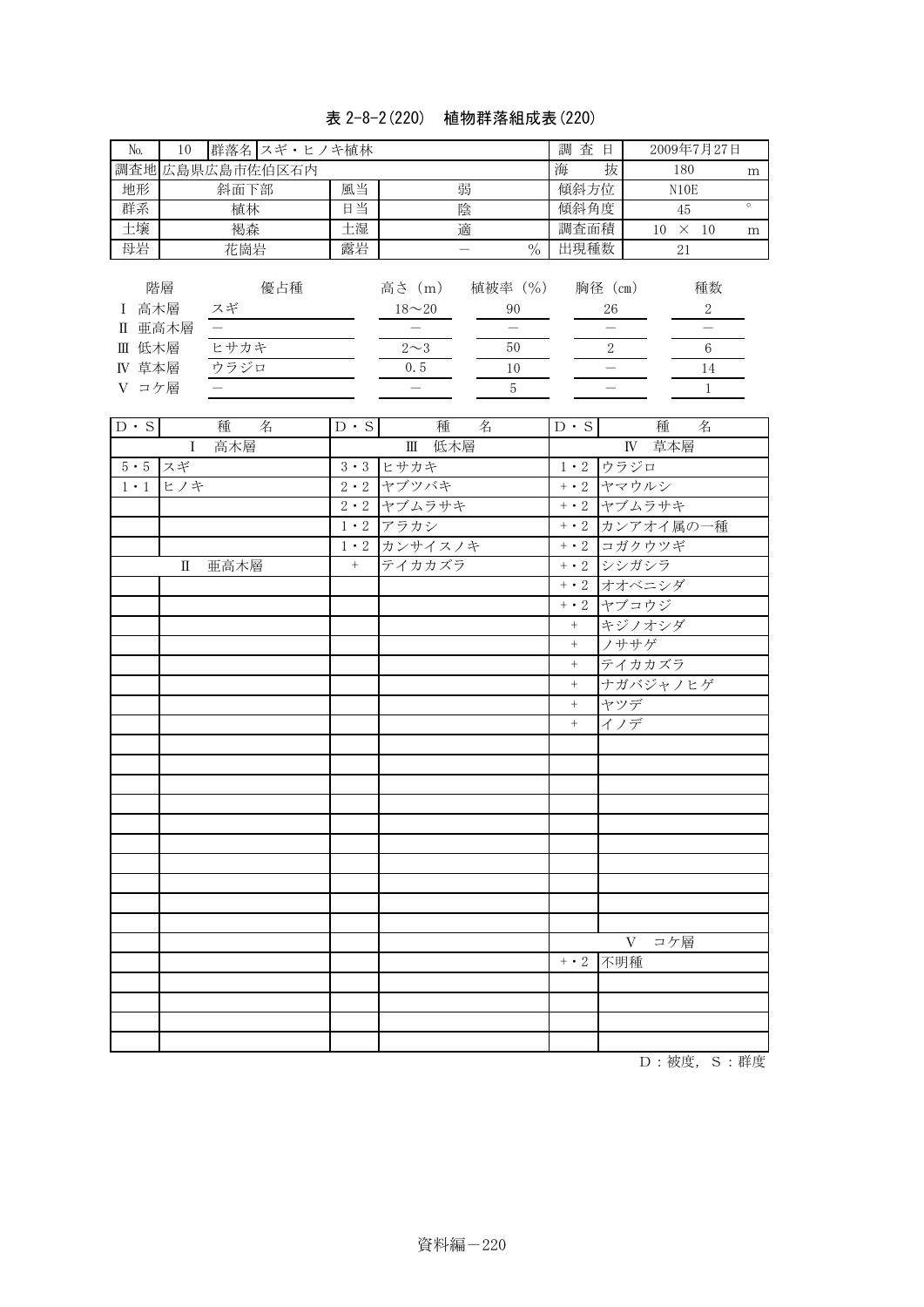# 表 2-8-2(221) 植物群落組成表(221)

| No. | 11        |      | 群落名 ネザサ群落      |    |           |    |               | 査<br>調 | 日       |   |            | 2009年7月27日 |         |
|-----|-----------|------|----------------|----|-----------|----|---------------|--------|---------|---|------------|------------|---------|
|     |           |      | 調査地広島県広島市佐伯区石内 |    |           |    |               | 海      | 抜       |   | 168        |            | m       |
| 地形  |           | 谷    |                | 風当 |           | 弱  |               | 傾斜方位   |         |   |            |            |         |
| 群系  |           | 低木   |                | 日当 |           | 中陰 |               | 傾斜角度   |         |   |            |            | $\circ$ |
| 土壤  |           | グライ  |                | 土湿 |           | 湿  |               | 調査面積   |         | 3 | $\times$ 3 |            | m       |
| 母岩  |           |      |                | 露岩 |           |    | $\frac{0}{0}$ | 出現種数   |         |   | 13         |            |         |
|     | 階層<br>高木層 |      | 優占種            |    | 高さ<br>(m) |    | 植被率 (%)       |        | 胸径 (cm) |   |            | 種数         |         |
| Π   | 亜高木層      |      |                |    |           |    |               |        |         |   |            |            |         |
| Ш   | 低木層       | ネザサ  |                |    | $1\sim2$  |    | 80            |        |         |   |            | 5          |         |
| IV  | 草本層       | ミズヒキ |                |    | 0.8       |    | 80            |        |         |   |            | 10         |         |
| コケ層 |           |      |                |    |           |    |               |        |         |   |            |            |         |

| $D \cdot S$ | 種<br>名       | $D \cdot S$ | 種<br>名          | $D \cdot S$ | 種 名             |
|-------------|--------------|-------------|-----------------|-------------|-----------------|
|             | <b>I</b> 高木層 |             | Ⅲ 低木層           |             | IV 草本層          |
|             |              |             | 3・4 ネザサ         |             | 4・4 ミズヒキ        |
|             |              |             | $2 \cdot 3$ メダケ |             | $2 \cdot 2$ ネザサ |
|             |              |             | 1·1 エノキ         |             | $1 \cdot 2$ メダケ |
|             |              |             | 1・1 ヤブムラサキ      |             | +・2 コチヂミザサ      |
|             |              | $\, +$      | フジ              |             | + ハシゴシダ         |
|             | II 亜高木層      |             |                 | $+$ $\,$    | アオツヅラフジ         |
|             |              |             |                 | $\, + \,$   | スズメウリ           |
|             |              |             |                 | $\, +$      | サトメシダ           |
|             |              |             |                 | $^{+}$      | イノデ             |
|             |              |             |                 | $+$         | ベニシダ            |
|             |              |             |                 |             |                 |
|             |              |             |                 |             |                 |
|             |              |             |                 |             |                 |
|             |              |             |                 |             |                 |
|             |              |             |                 |             |                 |
|             |              |             |                 |             |                 |
|             |              |             |                 |             |                 |
|             |              |             |                 |             |                 |
|             |              |             |                 |             |                 |
|             |              |             |                 |             |                 |
|             |              |             |                 |             |                 |
|             |              |             |                 |             |                 |
|             |              |             |                 |             |                 |
|             |              |             |                 |             |                 |
|             |              |             |                 |             | V コケ層           |
|             |              |             |                 |             |                 |
|             |              |             |                 |             |                 |
|             |              |             |                 |             |                 |
|             |              |             |                 |             |                 |
|             |              |             |                 |             |                 |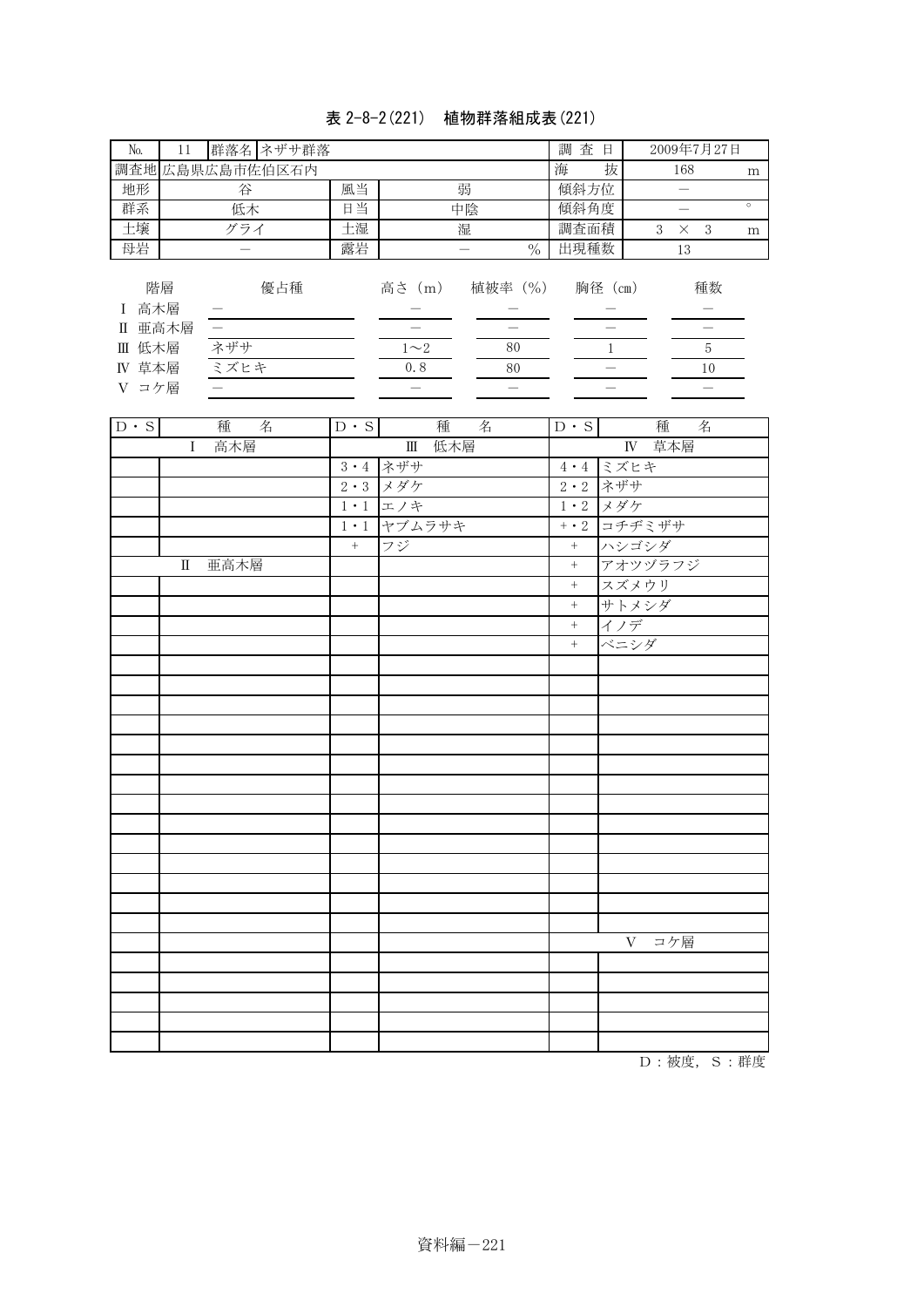| No.                                         | 12<br>群落名 放棄水田雑草群落                                        |             |                                                  |                                                                 | 調查日                           |                                                                  | 2009年7月27日                                                                                         |         |
|---------------------------------------------|-----------------------------------------------------------|-------------|--------------------------------------------------|-----------------------------------------------------------------|-------------------------------|------------------------------------------------------------------|----------------------------------------------------------------------------------------------------|---------|
|                                             | 調査地広島県広島市佐伯区石内                                            |             |                                                  |                                                                 | 海                             | 抜                                                                | 165                                                                                                | m       |
| 地形                                          | 谷                                                         | 風当          |                                                  | 弱                                                               | 傾斜方位                          |                                                                  | $\equiv$                                                                                           |         |
| 群系                                          | 草地                                                        | 日当          |                                                  | 中陰                                                              | 傾斜角度                          |                                                                  | $\overline{\phantom{0}}$                                                                           | $\circ$ |
| 土壤                                          | グライ                                                       | 土湿          |                                                  | 過湿                                                              | 調査面積                          |                                                                  | $\times$<br>$\sqrt{2}$<br>$\boldsymbol{2}$                                                         | m       |
| 母岩                                          | $\overline{\phantom{0}}$                                  | 露岩          |                                                  | $\%$<br>$\overline{\phantom{0}}$                                | 出現種数                          |                                                                  | $\sqrt{7}$                                                                                         |         |
| I 高木層<br>Ⅱ 亜高木層<br>Ⅲ 低木層<br>IV 草本層<br>V コケ層 | 階層<br>優占種<br>$\equiv$<br>ハナタデ<br>$\overline{\phantom{0}}$ |             | $\frac{1}{2}$<br>0.7<br>$\overline{\phantom{0}}$ | 高さ (m) 植被率 (%) 胸径 (cm)<br>$\frac{1}{1}$<br>100<br>$\frac{1}{2}$ |                               | $\begin{array}{ c c c }\hline \text{--} & \text{--} \end{array}$ | 種数<br>$\begin{array}{c c}\n- & \\ \hline\n-\end{array}$ $\begin{array}{c c}\n\hline\n-\end{array}$ |         |
| $D \cdot S$                                 | 種<br>名                                                    | $D \cdot S$ | 種                                                | 名                                                               | $\mathbf{D} \cdot \mathbf{S}$ |                                                                  | 種<br>名                                                                                             |         |
|                                             | $\mathbf I$<br>高木層                                        |             | 草本層<br>$\mathbb{N}$                              |                                                                 |                               |                                                                  | $\overline{IV}$ 草本層                                                                                |         |
|                                             |                                                           |             |                                                  |                                                                 | $4 \cdot 4$                   | ハナタデ                                                             |                                                                                                    |         |
|                                             |                                                           |             |                                                  |                                                                 | $2 \cdot 2$                   | ヒメゴウソ                                                            |                                                                                                    |         |
|                                             |                                                           |             |                                                  |                                                                 | $1 \cdot 2$                   | イボクサ                                                             |                                                                                                    |         |
|                                             |                                                           |             |                                                  |                                                                 | $+ \cdot 2$                   | ヤノネグサ                                                            |                                                                                                    |         |
|                                             | 亜高木層<br>$\mathbb{I}$                                      |             |                                                  |                                                                 | $+ \cdot 2$<br>$^+$           | ミゾソバ                                                             | キツネノボタン                                                                                            |         |
|                                             |                                                           |             |                                                  |                                                                 | $^+$                          | ヘクソカズラ                                                           |                                                                                                    |         |
|                                             |                                                           |             |                                                  |                                                                 |                               |                                                                  |                                                                                                    |         |
|                                             |                                                           |             |                                                  |                                                                 |                               |                                                                  |                                                                                                    |         |
|                                             |                                                           |             |                                                  |                                                                 |                               |                                                                  |                                                                                                    |         |
|                                             |                                                           |             |                                                  |                                                                 |                               |                                                                  |                                                                                                    |         |
|                                             |                                                           |             |                                                  |                                                                 |                               |                                                                  |                                                                                                    |         |
|                                             |                                                           |             |                                                  |                                                                 |                               |                                                                  |                                                                                                    |         |
|                                             |                                                           |             |                                                  |                                                                 |                               |                                                                  |                                                                                                    |         |
|                                             |                                                           |             |                                                  |                                                                 |                               |                                                                  |                                                                                                    |         |
|                                             |                                                           |             |                                                  |                                                                 |                               |                                                                  |                                                                                                    |         |
|                                             | 低木層<br>Ш                                                  |             |                                                  |                                                                 |                               |                                                                  |                                                                                                    |         |
|                                             |                                                           |             |                                                  |                                                                 |                               |                                                                  |                                                                                                    |         |
|                                             |                                                           |             |                                                  |                                                                 |                               |                                                                  |                                                                                                    |         |
|                                             |                                                           |             |                                                  |                                                                 |                               |                                                                  |                                                                                                    |         |
|                                             |                                                           |             |                                                  |                                                                 |                               |                                                                  |                                                                                                    |         |
|                                             |                                                           |             |                                                  |                                                                 |                               |                                                                  |                                                                                                    |         |
|                                             |                                                           |             |                                                  |                                                                 |                               |                                                                  |                                                                                                    |         |
|                                             |                                                           |             |                                                  |                                                                 |                               |                                                                  |                                                                                                    |         |
|                                             |                                                           |             |                                                  |                                                                 |                               |                                                                  | V コケ層                                                                                              |         |
|                                             |                                                           |             |                                                  |                                                                 |                               |                                                                  |                                                                                                    |         |
|                                             |                                                           |             |                                                  |                                                                 |                               |                                                                  |                                                                                                    |         |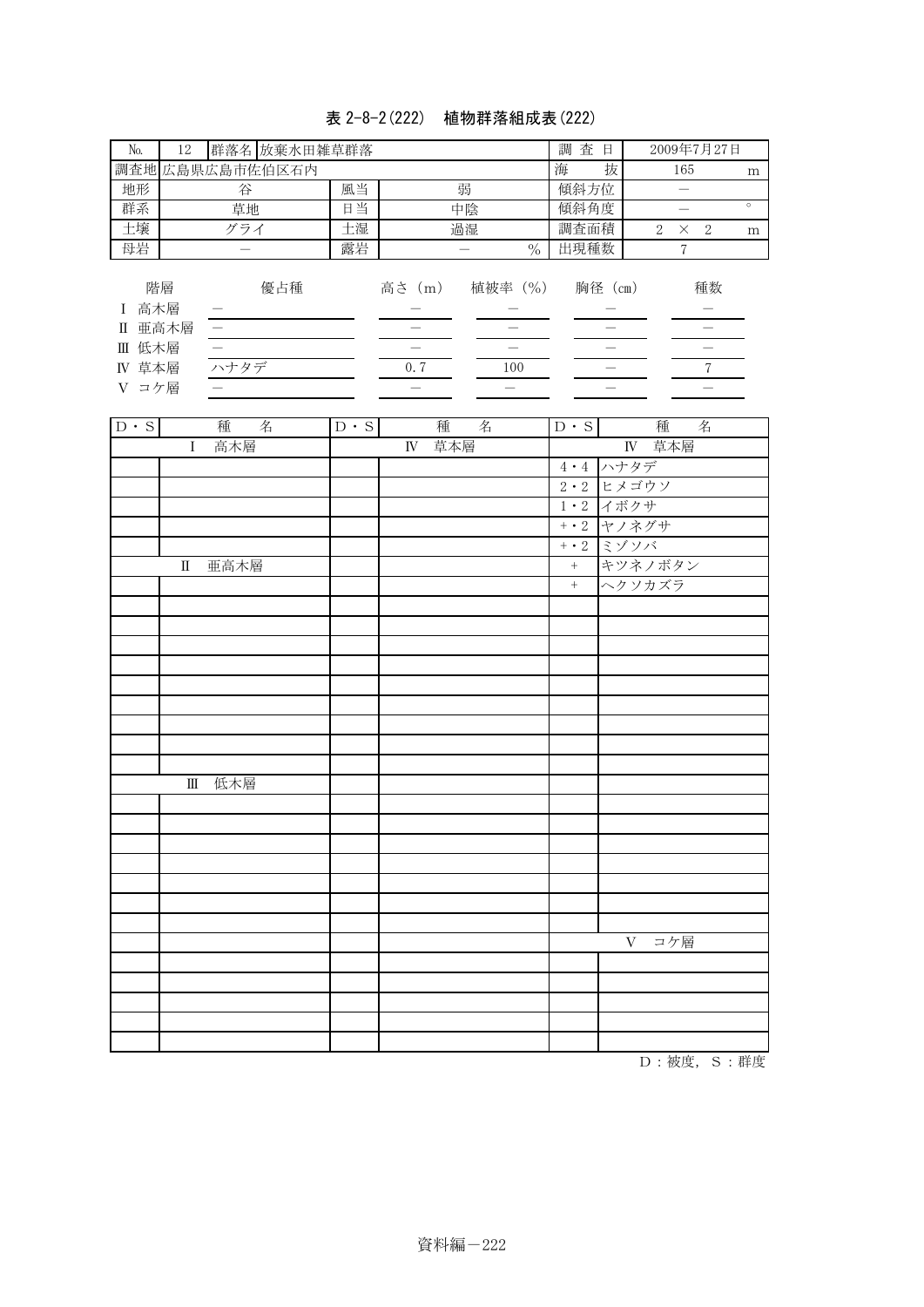| No.                                           | 13         |        | 群落名 放棄水田雑草群落   |             |           |   |                |               | 調<br>査      | 日        |                                                                                                                                                             |     | 2009年7月27日 |   |
|-----------------------------------------------|------------|--------|----------------|-------------|-----------|---|----------------|---------------|-------------|----------|-------------------------------------------------------------------------------------------------------------------------------------------------------------|-----|------------|---|
|                                               |            |        | 調査地広島県広島市佐伯区石内 |             |           |   |                |               | 海           | 抜        |                                                                                                                                                             | 162 |            | m |
| 地形                                            |            | 谷      |                | 風当          |           |   | 弱              |               | 傾斜方位        |          |                                                                                                                                                             |     |            |   |
| 群系                                            |            | 草地     |                | 日当          | 中陰        |   |                | 傾斜角度          |             |          |                                                                                                                                                             |     | $\circ$    |   |
| 土壤                                            | グライ        |        |                | 土湿          | 過湿        |   | 調査面積           |               | 2           | $\times$ | 2                                                                                                                                                           | m   |            |   |
| 母岩                                            |            |        |                | 露岩          |           |   |                | $\frac{0}{0}$ | 出現種数        |          |                                                                                                                                                             | 10  |            |   |
| 高木層<br>П<br>低木層<br>Ш<br>草本層<br>IV<br>コケ層<br>V | 階層<br>亜高木層 | ハンゲショウ | 優占種            |             | 高さ (m)    |   | 植被率 (%)<br>100 |               |             | 胸径 (cm)  |                                                                                                                                                             |     | 種数<br>10   |   |
| $D \cdot S$                                   |            | 種      | 名              | $D \cdot S$ |           | 種 | 名              |               | $D \cdot S$ |          | 種                                                                                                                                                           |     | 名          |   |
|                                               | 高木層        |        |                |             | 草本層<br>IV |   |                | 草本層<br>IV     |             |          |                                                                                                                                                             |     |            |   |
|                                               |            |        |                |             |           |   |                |               |             |          | $\mathbf{r}$ $\mathbf{r}$ $\mathbf{r}$ $\mathbf{r}$ $\mathbf{r}$ $\mathbf{r}$ $\mathbf{r}$ $\mathbf{r}$ $\mathbf{r}$ $\mathbf{r}$ $\mathbf{r}$ $\mathbf{r}$ |     |            |   |

| Ⅰ 高木層  | IV 草本層 |                  | IV 草本層      |
|--------|--------|------------------|-------------|
|        |        |                  | 5・5 ハンゲショウ  |
|        |        |                  | 2・2 ハナタデ    |
|        |        |                  | +・2 イボクサ    |
|        |        |                  | +・2 ミゾソバ    |
|        |        |                  | +・2 キツネノボタン |
| Ⅱ 亜高木層 |        |                  | +・2 アシボソ    |
|        |        |                  | +・2 ネコノメソウ  |
|        |        | $+$              | セリ          |
|        |        | $+$              | ヒメゴウソ       |
|        |        | $\boldsymbol{+}$ | ハシカグサ       |
|        |        |                  |             |
|        |        |                  |             |
|        |        |                  |             |
|        |        |                  |             |
|        |        |                  |             |
|        |        |                  |             |
| Ⅲ 低木層  |        |                  |             |
|        |        |                  |             |
|        |        |                  |             |
|        |        |                  |             |
|        |        |                  |             |
|        |        |                  |             |
|        |        |                  |             |
|        |        |                  |             |
|        |        |                  | V コケ層       |
|        |        |                  |             |
|        |        |                  |             |
|        |        |                  |             |
|        |        |                  |             |
|        |        |                  |             |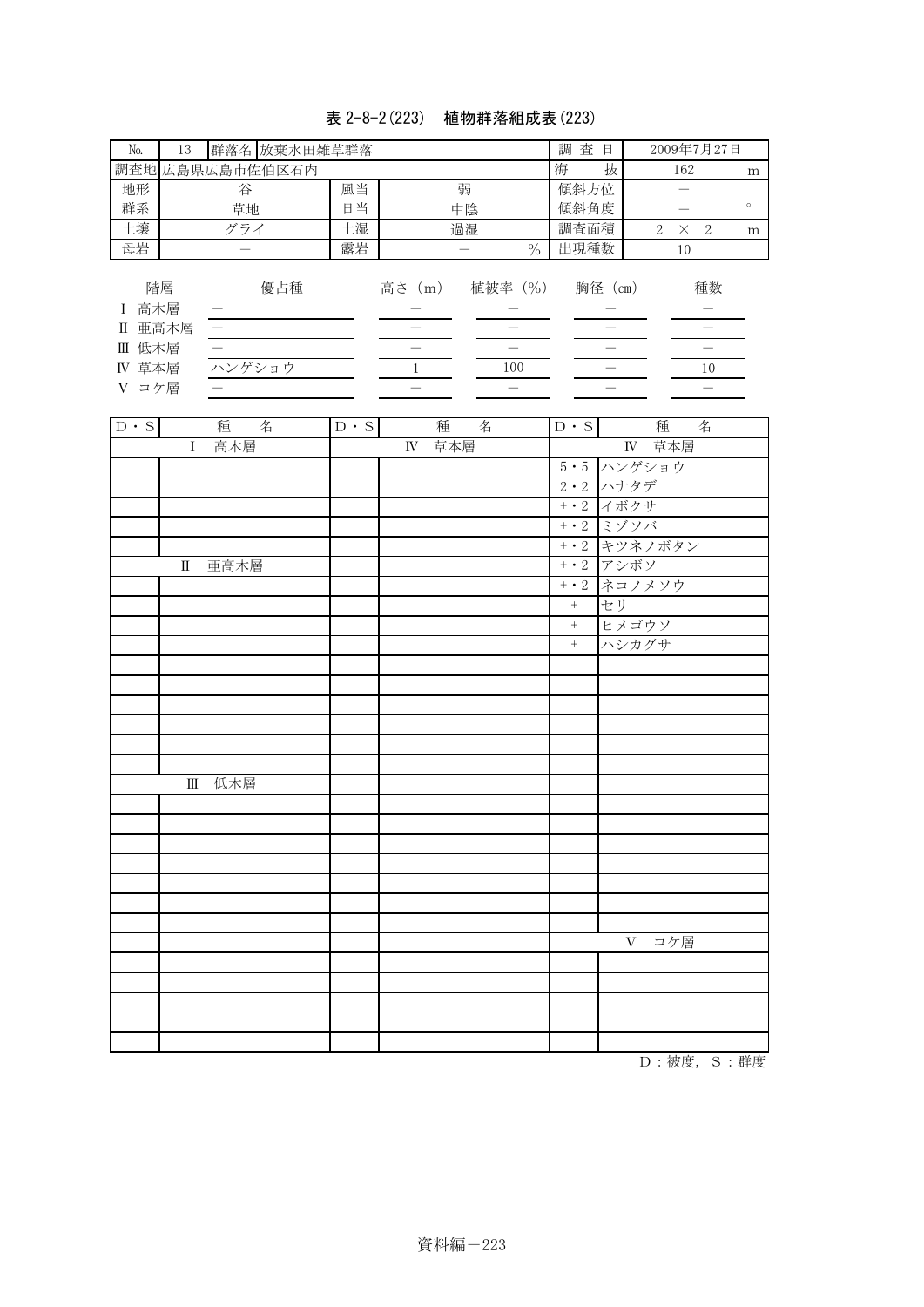### 表 2-8-2(224) 植物群落組成表(224)

| N <sub>o</sub>                      | 14                | 群落名 放棄水田雑草群落    |    |                          |               | 査<br>調<br>日                 |          |               | 2009年7月27日 |   |
|-------------------------------------|-------------------|-----------------|----|--------------------------|---------------|-----------------------------|----------|---------------|------------|---|
|                                     |                   | 調査地 広島県広島市佐伯区石内 |    |                          |               | 海<br>抜                      |          | 160           |            | m |
| 地形                                  |                   | 谷               | 風当 |                          | 中             | 傾斜方位                        |          |               |            |   |
| 群系                                  |                   | 草地              | 日当 |                          | 傾斜角度          |                             |          |               | $\circ$    |   |
| 土壤                                  |                   | グライ             | 土湿 |                          | 調査面積          | $\mathcal{D}_{\mathcal{L}}$ | $\times$ | $\mathcal{D}$ | m          |   |
| 母岩                                  |                   |                 | 露岩 |                          | $\frac{0}{0}$ | 出現種数                        |          | 7             |            |   |
| 高木層<br>Π<br>Ш<br>草本層<br>IV<br>V コケ層 | 階層<br>亜高木層<br>低木層 | 優占種<br>ヒメゴウソ    |    | 高さ (m)<br>$0.4 \sim 0.7$ | 植被率 (%)<br>90 | 胸径 (cm)                     |          |               | 種数         |   |

| $D \cdot S$ | 種 名     | $D \cdot S$ | 種 名    | $D \cdot S$ | 種 名         |
|-------------|---------|-------------|--------|-------------|-------------|
|             | I 高木層   |             | IV 草本層 |             | IV 草本層      |
|             |         |             |        |             | 4・3 ヒメゴウソ   |
|             |         |             |        |             | 2・2 ミゾソバ    |
|             |         |             |        |             | +・2 アシボソ    |
|             |         |             |        |             | +・2 ヤノネグサ   |
|             |         |             |        |             | +・2 ヘクソカズラ  |
|             | II 亜高木層 |             |        |             | $+ 2 77777$ |
|             |         |             |        | $+$         | ミツバアケビ      |
|             |         |             |        |             |             |
|             |         |             |        |             |             |
|             |         |             |        |             |             |
|             |         |             |        |             |             |
|             |         |             |        |             |             |
|             |         |             |        |             |             |
|             |         |             |        |             |             |
|             |         |             |        |             |             |
|             |         |             |        |             |             |
|             | Ⅲ 低木層   |             |        |             |             |
|             |         |             |        |             |             |
|             |         |             |        |             |             |
|             |         |             |        |             |             |
|             |         |             |        |             |             |
|             |         |             |        |             |             |
|             |         |             |        |             |             |
|             |         |             |        |             |             |
|             |         |             |        |             | コケ層<br>V    |
|             |         |             |        |             |             |
|             |         |             |        |             |             |
|             |         |             |        |             |             |
|             |         |             |        |             |             |
|             |         |             |        |             |             |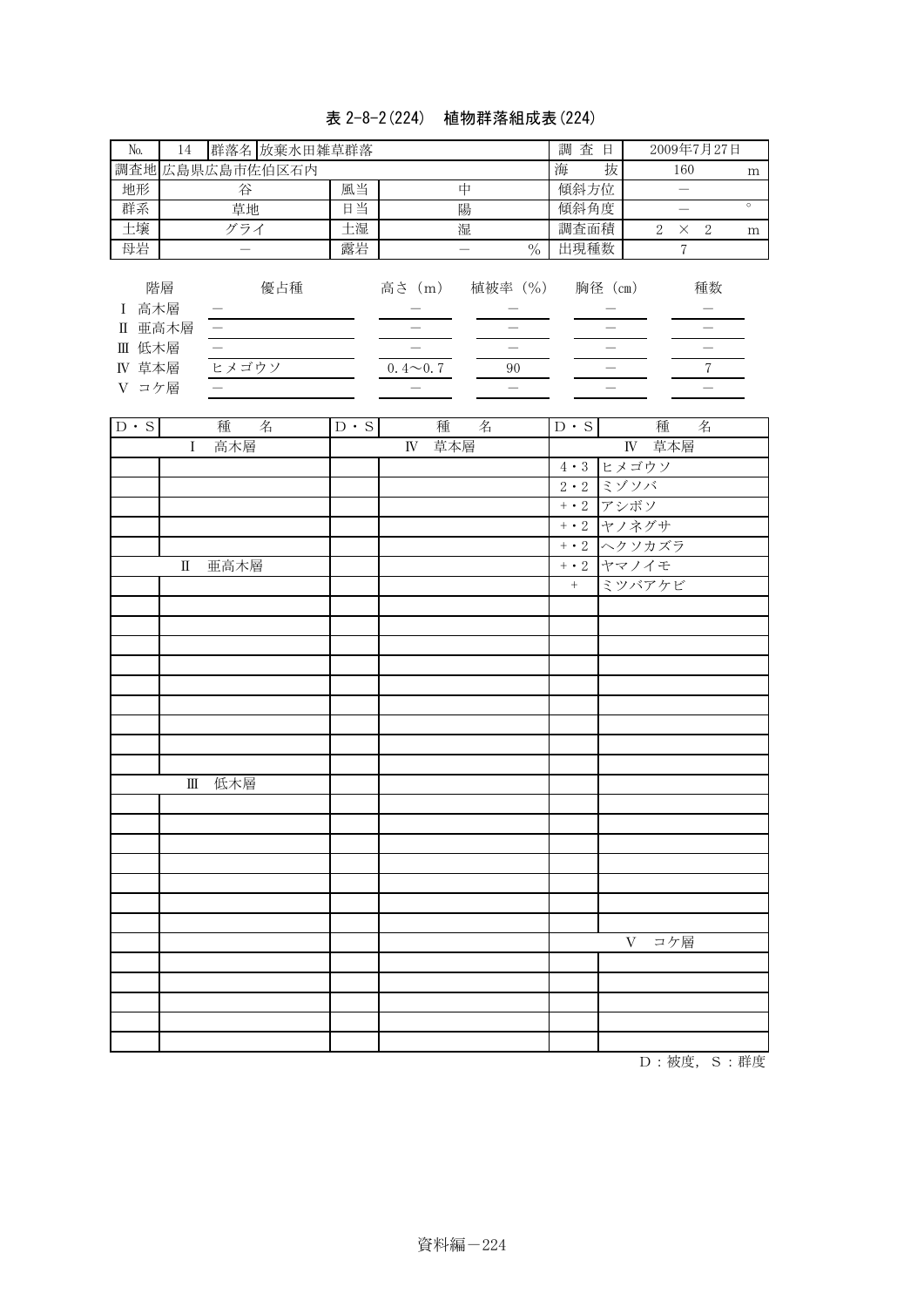### 表 2-8-2(225) 植物群落組成表(225)

| No.                                 | 15                |           | 群落名 樹園地        |    |                                          |                     | 查日<br>調      |  | 2009年7月27日    |               |         |
|-------------------------------------|-------------------|-----------|----------------|----|------------------------------------------|---------------------|--------------|--|---------------|---------------|---------|
|                                     |                   |           | 調査地広島県広島市佐伯区石内 |    |                                          |                     | 抜<br>海       |  | 165           |               | m       |
| 地形                                  |                   | 平地        |                | 風当 |                                          | 中                   | 傾斜方位         |  |               |               |         |
| 群系                                  |                   | 畑         |                | 日当 |                                          | 陽                   | 傾斜角度         |  |               |               | $\circ$ |
| 土壤                                  |                   | 人工        |                | 土湿 |                                          | 適                   | 調査面積         |  | 5<br>$\times$ | - 5           | m       |
| 母岩                                  |                   |           |                | 露岩 |                                          | $\frac{0}{0}$       | 出現種数         |  | 20            |               |         |
| $\mathbf{I}$<br>Π<br>低木層<br>Ш<br>IV | 階層<br>高木層<br>亜高木層 | クリ<br>ネザサ | 優占種            |    | 高さ (m)<br>2.5 $\sim$ 4<br>$0.3 \sim 1.2$ | 植被率 (%)<br>50<br>90 | 胸径 (cm)<br>4 |  |               | 種数<br>4<br>16 |         |
|                                     | 草本層<br>V コケ層      |           |                |    |                                          |                     |              |  |               |               |         |

| $D \cdot S$ | 種<br>名              | $D \cdot S$ | 種<br>名          | $D \cdot S$ | 種<br>名           |
|-------------|---------------------|-------------|-----------------|-------------|------------------|
|             | 高木層<br>$\mathbf{I}$ |             | Ⅲ 低木層           |             | IV 草本層           |
|             |                     |             | 2·3 クリ (植栽)     |             | 4・4 ネザサ          |
|             |                     |             | 2・3 サルスベリ (植栽)  |             | 1·2 ヨウシュヤマゴボウ    |
|             |                     |             | 1・1 カキノキ (植栽)   |             | 1 · 2 ガガイモ       |
|             |                     |             | 1·1 トウネズミモチ(植栽) |             | +・2 ヤブマオ         |
|             |                     |             |                 |             | $+ \cdot 2$ ヨモギ  |
|             | Ⅱ 亜高木層              |             |                 |             | +・2 ミズヒキ         |
|             |                     |             |                 |             | + · 2 セイタカアワダチソウ |
|             |                     |             |                 |             | +・2 ハナタデ         |
|             |                     |             |                 | $^{+}$      | ナワシロイチゴ          |
|             |                     |             |                 | $^{+}$      | イヌホオズキ           |
|             |                     |             |                 | $+$         | ノイバラ             |
|             |                     |             |                 | $^{+}$      | ヒメジョオン           |
|             |                     |             |                 | $\, +$      | シソ (逸出)          |
|             |                     |             |                 | $^{+}$      | オオイヌタデ           |
|             |                     |             |                 | $\! +$      | ノブドウ             |
|             |                     |             |                 | $^{+}$      | ママコノシリヌグイ        |
|             |                     |             |                 |             |                  |
|             |                     |             |                 |             |                  |
|             |                     |             |                 |             |                  |
|             |                     |             |                 |             |                  |
|             |                     |             |                 |             |                  |
|             |                     |             |                 |             |                  |
|             |                     |             |                 |             |                  |
|             |                     |             |                 |             |                  |
|             |                     |             |                 |             | コケ層<br>V         |
|             |                     |             |                 |             |                  |
|             |                     |             |                 |             |                  |
|             |                     |             |                 |             |                  |
|             |                     |             |                 |             |                  |
|             |                     |             |                 |             |                  |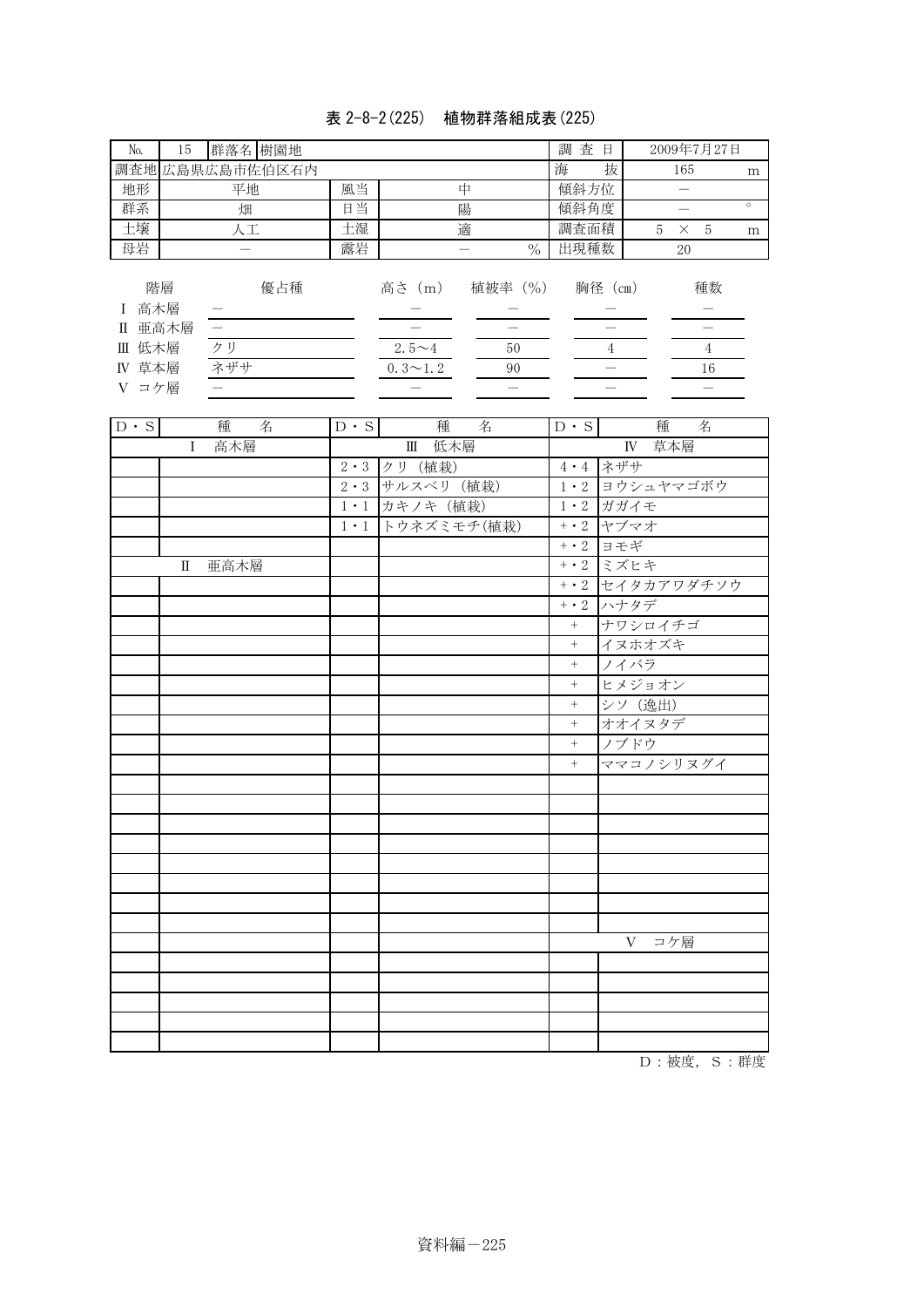## 表 2-8-2(226) 植物群落組成表(226)

| N <sub>o</sub> | 16                                     |                                  | 群落名 コナラ群落      |    | 査<br>調                                           | 日       |                      |      | 2009年7月27日              |    |      |                          |         |
|----------------|----------------------------------------|----------------------------------|----------------|----|--------------------------------------------------|---------|----------------------|------|-------------------------|----|------|--------------------------|---------|
|                |                                        |                                  | 調査地広島県広島市佐伯区石内 |    |                                                  |         |                      | 海    | 抜                       |    | 175  |                          | m       |
| 地形             |                                        | 斜面下部                             |                | 風当 |                                                  | 弱       |                      |      | 傾斜方位                    |    | N25E |                          |         |
| 群系             |                                        | 高木                               |                | 日当 | 中陰                                               |         |                      | 傾斜角度 |                         | 20 |      |                          | $\circ$ |
| 土壤             |                                        | 褐森                               |                | 土湿 |                                                  | 適       |                      | 調査面積 |                         | 15 |      | $\times$ 15              | m       |
| 母岩             |                                        | 花崗岩                              |                | 露岩 |                                                  |         | $\frac{0}{0}$        | 出現種数 |                         |    | 40   |                          |         |
| Π<br>Ш<br>IV   | 階層<br>高木層<br>亜高木層<br>低木層<br>草本層<br>コケ層 | コナラ<br>ョウブ<br>IJ<br>ヒサカキ<br>ヒサカキ | 優占種            |    | 高さ (m)<br>$15 - 18$<br>$8 \sim 10$<br>$2 \sim 4$ | 植被率 (%) | 90<br>50<br>70<br>30 |      | 胸径 (cm)<br>20<br>8<br>2 |    |      | 種数<br>2<br>5<br>14<br>25 |         |

| $D \cdot S$ | 種<br>名              | $D \cdot S$       | 種<br>名          | $D \cdot S$ | 種<br>名        |
|-------------|---------------------|-------------------|-----------------|-------------|---------------|
|             | 高木層<br>$\mathbf{I}$ |                   | Ⅲ 低木層           |             | IV 草本層        |
| $4 \cdot 1$ | コナラ                 |                   | 4・4 ヒサカキ        |             | 3·3 ヒサカキ      |
| $1 \cdot 1$ | ヤマザクラ               |                   | 1・2 メダケ         |             | 1・2 ヤマフジ      |
|             |                     |                   | 1・2 ヤブムラサキ      |             | 1・2 ツルアリドオシ   |
|             |                     |                   | $1 \cdot 2$ サカキ |             | 1・2 ベニシダ      |
|             |                     |                   | 1・1 アラカシ        |             | +・2 カンアオイ属の一種 |
|             | Ⅱ 亜高木層              |                   | 1・1 コバノミツバツツジ   |             | +・2 キッコウハグマ   |
| $3 \cdot 3$ | リョウブ                |                   | +・2 アオハダ        |             | +・2 シシガシラ     |
| $2 \cdot 2$ | ウリハダカエデ             | $+\cdot 2$        | ネザサ             | $+$         | ミツバアケビ        |
| $1 \cdot 1$ | ソヨゴ                 | $^{+}$            | ウグイスカグラ         | $^{+}$      | ノギラン          |
| $1 \cdot 1$ | エゴノキ                | $\qquad \qquad +$ | コガクウツギ          | $^{+}$      | オオバノトンボソウ     |
| $+$         | ヤマフジ                | $^{+}$            | カンサイスノキ         | $^{+}$      | シャシャンボ        |
|             |                     | $^{+}$            | ネジキ             | $^{+}$      | サルトリイバラ       |
|             |                     | $+$               | テイカカズラ          | $+$         | サカキ           |
|             |                     | $+$               | リョウブ            | $+$         | イヌツゲ          |
|             |                     |                   |                 | $^{+}$      | コガクウツギ        |
|             |                     |                   |                 | $\ddot{}$   | チゴユリ          |
|             |                     |                   |                 | $^{+}$      | カクレミノ         |
|             |                     |                   |                 | $+$         | ヤブムラサキ        |
|             |                     |                   |                 | $\! + \!$   | コシアブラ         |
|             |                     |                   |                 | $^{+}$      | アセビ           |
|             |                     |                   |                 | $^{+}$      | コバノガマズミ       |
|             |                     |                   |                 | $\ddot{}$   | シソバタツナミソウ     |
|             |                     |                   |                 | $^{+}$      | アラカシ          |
|             |                     |                   |                 | $^{+}$      | ヤツデ           |
|             |                     |                   |                 | $^{+}$      | フモトシダ         |
|             |                     |                   |                 |             |               |
|             |                     |                   |                 |             | V<br>コケ層      |
|             |                     |                   |                 | $+ \cdot 2$ | 不明種           |
|             |                     |                   |                 |             |               |
|             |                     |                   |                 |             |               |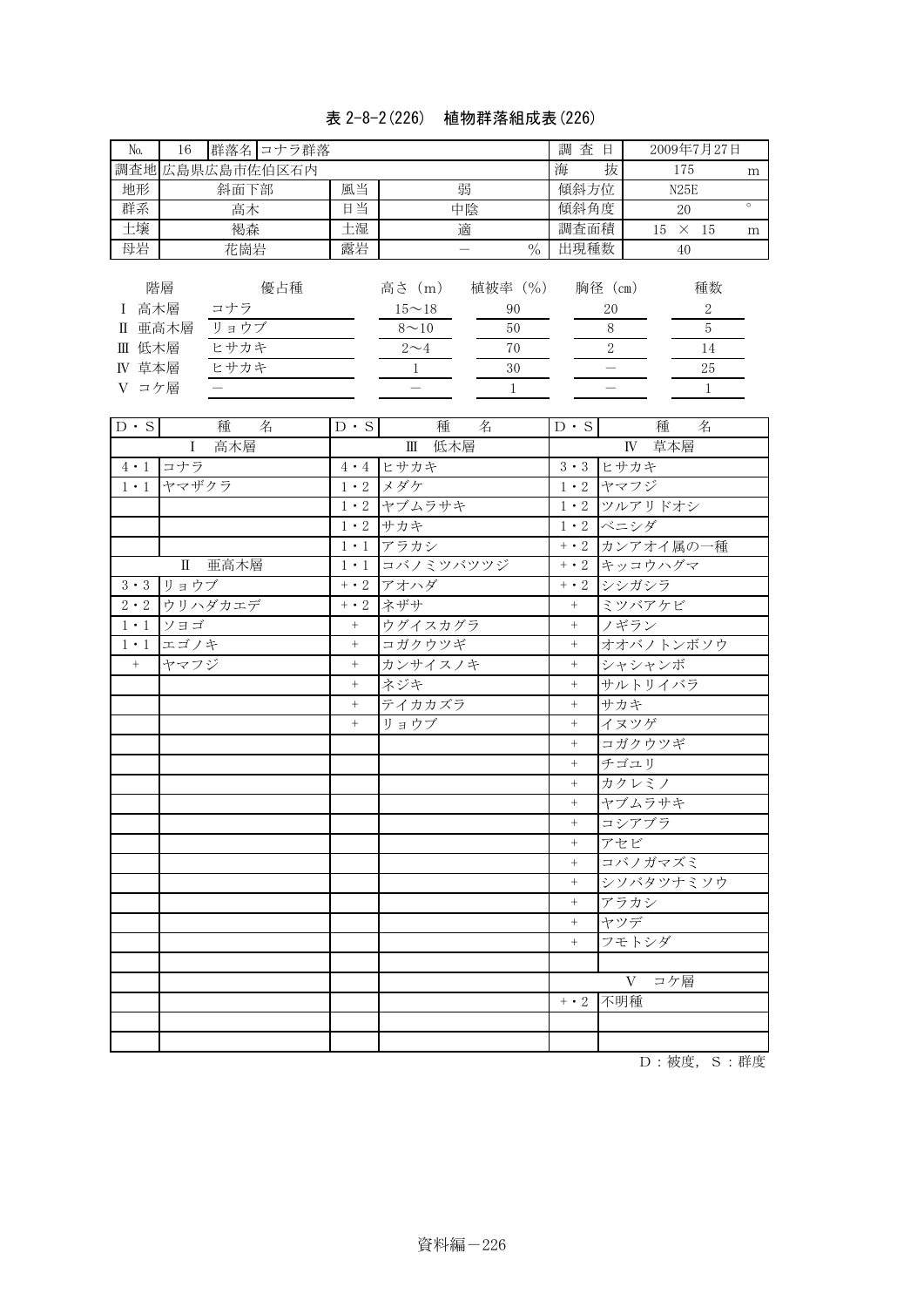# 表 2-8-2(227) 植物群落組成表(227)

| N <sub>o</sub>  | 17               |      | 群落名 放棄水田雑草群落    |     |                |         |               | 査<br>調<br>日 |                             |          | 2009年7月27日                  |         |
|-----------------|------------------|------|-----------------|-----|----------------|---------|---------------|-------------|-----------------------------|----------|-----------------------------|---------|
|                 |                  |      | 調査地 広島県広島市佐伯区石内 |     |                |         |               | 海<br>抜      |                             | 180      |                             | m       |
| 地形              |                  | 谷    |                 | 風当  |                | 弱       |               | 傾斜方位        |                             |          |                             |         |
| 群系              | 草地               |      |                 | 日当  |                | 中陰      |               | 傾斜角度        |                             |          |                             | $\circ$ |
| 土壤              | グライ              |      |                 | 土湿  | 過湿             |         |               | 調査面積        | $\mathcal{D}_{\mathcal{L}}$ | $\times$ | $\mathcal{D}_{\mathcal{L}}$ | m       |
| 母岩              |                  |      |                 | 露岩  |                |         | $\frac{0}{0}$ | 出現種数        |                             | 6        |                             |         |
| 高木層             | 階層               |      | 優占種             |     | 高さ (m)         | 植被率 (%) |               | 胸径 (cm)     |                             |          | 種数                          |         |
| П               | 亜高木層             |      |                 |     |                |         |               |             |                             |          |                             |         |
| Ⅲ 低木層           |                  |      |                 |     |                |         |               |             |                             |          |                             |         |
| <b>IV1 草本層1</b> |                  | ショウブ |                 |     | $0.9 \sim 1.5$ | 100     |               |             |                             |          |                             |         |
|                 | ミゾソバ<br>IV2 草本層2 |      |                 | 0.9 | 30             |         |               |             |                             | 5        |                             |         |
| V コケ層           |                  |      |                 |     |                |         |               |             |                             |          |                             |         |

| $D \cdot S$ |                        | 種 名   | 種 名<br>$D \cdot S$                                   | $D \cdot S$<br>種 名 |
|-------------|------------------------|-------|------------------------------------------------------|--------------------|
|             | $\mathbf{I}$           | 高木層   | <b>IV1 草本層1</b>                                      | <b>IV2 草本層2</b>    |
|             |                        |       | $5.5$ $\triangleright$ $\exists$ $\forall$ $\forall$ | 2・2 ミゾソバ           |
|             |                        |       |                                                      | 1・2 ドクダミ           |
|             |                        |       |                                                      | 1・2 ネコノメソウ         |
|             |                        |       |                                                      | +・2 コシロネ           |
|             |                        |       |                                                      | +・2 キツネノボタン        |
|             | $\rm I\hspace{-.1em}I$ | 亜高木層  |                                                      |                    |
|             |                        |       |                                                      |                    |
|             |                        |       |                                                      |                    |
|             |                        |       |                                                      |                    |
|             |                        |       |                                                      |                    |
|             |                        |       |                                                      |                    |
|             |                        |       |                                                      |                    |
|             |                        |       |                                                      |                    |
|             |                        |       |                                                      |                    |
|             |                        |       |                                                      |                    |
|             |                        |       |                                                      |                    |
|             |                        | Ⅲ 低木層 |                                                      |                    |
|             |                        |       |                                                      |                    |
|             |                        |       |                                                      |                    |
|             |                        |       |                                                      |                    |
|             |                        |       |                                                      |                    |
|             |                        |       |                                                      |                    |
|             |                        |       |                                                      |                    |
|             |                        |       |                                                      |                    |
|             |                        |       |                                                      | V コケ層              |
|             |                        |       |                                                      |                    |
|             |                        |       |                                                      |                    |
|             |                        |       |                                                      |                    |
|             |                        |       |                                                      |                    |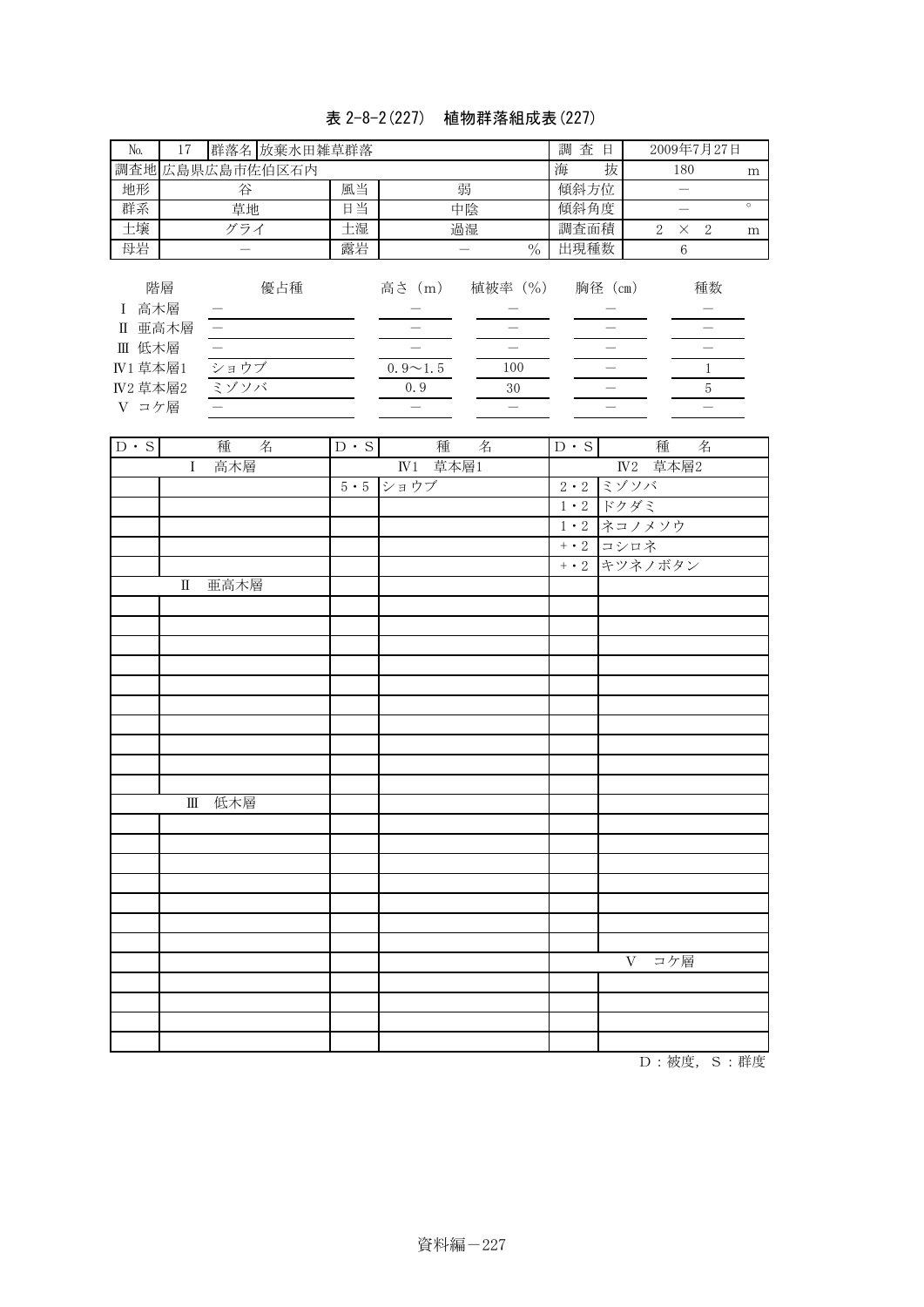# 表 2-8-2(228) 植物群落組成表(228)

| N <sub>o</sub>                                              | 18              | 群落名 ヌルデーアカメガシワ群落 |     |    |                          |                          |         | 査<br>2009年7月27日<br>日 |                 |              |  |
|-------------------------------------------------------------|-----------------|------------------|-----|----|--------------------------|--------------------------|---------|----------------------|-----------------|--------------|--|
|                                                             | 調査地 広島県広島市佐伯区石内 |                  |     |    |                          |                          |         | 抜                    | 175<br>m        |              |  |
| 地形                                                          | 斜面中部            |                  |     |    |                          | 中                        | 傾斜方位    |                      | S24W            |              |  |
| 群系                                                          | 低木              |                  |     | 日当 |                          | 陽                        | 傾斜角度    |                      | $\circ$<br>20   |              |  |
| 土壤                                                          | 褐森              |                  |     | 土湿 |                          | 適                        | 調査面積    | 3                    | - 3<br>$\times$ |              |  |
| 母岩                                                          | 花崗岩             |                  |     | 露岩 | $\frac{0}{0}$            |                          | 出現種数    | 10                   |                 |              |  |
| 階層<br>高木層<br>亜高木層<br>Π<br>低木層<br>Ш<br>草本層<br>IV<br>コケ層<br>V |                 | ヌルデ<br>ヌルデ       | 優占種 |    | 高さ (m)<br>$2.0 \sim 2.5$ | 植被率 (%)<br>70<br>90<br>5 | 胸径 (cm) |                      |                 | 種数<br>2<br>9 |  |

| $D \cdot S$ | 種<br>名  | $D \cdot S$      | 種<br>名                  | $D \cdot S$ | 種<br>名          |
|-------------|---------|------------------|-------------------------|-------------|-----------------|
|             | I 高木層   |                  | Ⅲ 低木層                   |             | IV 草本層          |
|             |         |                  | $4 - 4$<br>$7/\sqrt{7}$ |             | 4・4 ヌルデ         |
|             |         | $\boldsymbol{+}$ | ヘクソカズラ                  |             | $1 \cdot 2$ ヨモギ |
|             |         |                  |                         |             | 1・2 セイタカアワダチソウ  |
|             |         |                  |                         |             | 1・2 メドハギ        |
|             |         |                  |                         |             | +・2 メマツヨイグサ     |
|             | II 亜高木層 |                  |                         |             | +・2 オヤブジラミ      |
|             |         |                  |                         |             | +・2 ヘクソカズラ      |
|             |         |                  |                         | $+$         | ススキ             |
|             |         |                  |                         | $+$         | オニウシノケグサ        |
|             |         |                  |                         |             |                 |
|             |         |                  |                         |             |                 |
|             |         |                  |                         |             |                 |
|             |         |                  |                         |             |                 |
|             |         |                  |                         |             |                 |
|             |         |                  |                         |             |                 |
|             |         |                  |                         |             |                 |
|             |         |                  |                         |             |                 |
|             |         |                  |                         |             |                 |
|             |         |                  |                         |             |                 |
|             |         |                  |                         |             |                 |
|             |         |                  |                         |             |                 |
|             |         |                  |                         |             |                 |
|             |         |                  |                         |             |                 |
|             |         |                  |                         |             |                 |
|             |         |                  |                         |             | V コケ層           |
|             |         |                  |                         |             | +· 2 不明種        |
|             |         |                  |                         |             |                 |
|             |         |                  |                         |             |                 |
|             |         |                  |                         |             |                 |
|             |         |                  |                         |             |                 |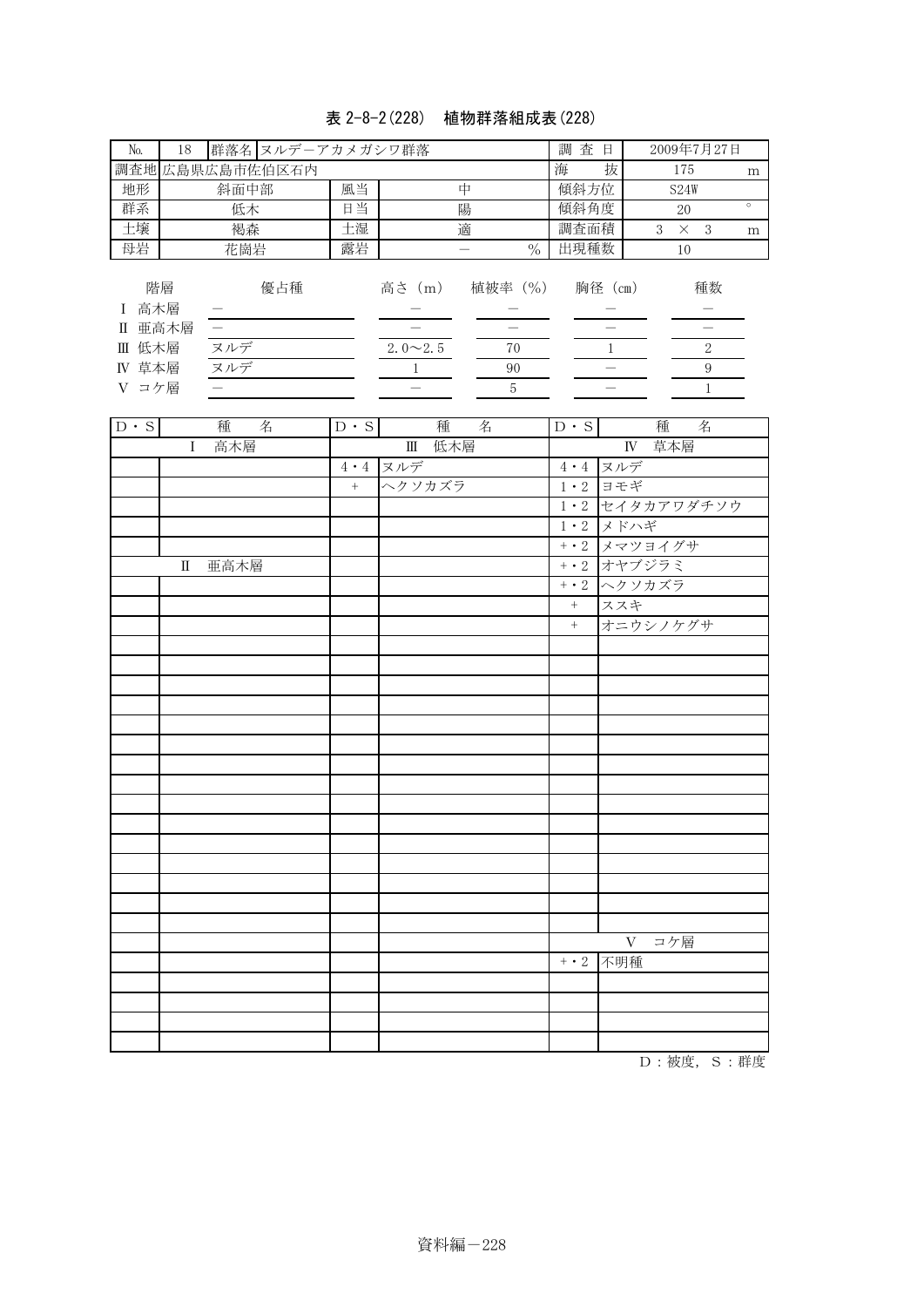### 表 2-8-2(229) 植物群落組成表(229)

| N <sub>o</sub>                                   | 群落名 アカマツーコバノミツバツツジ群落<br>19 |                     |     |    |                                          |                           |  | 查日<br>調<br>2009年7月28日 |                    |                |                     |         |
|--------------------------------------------------|----------------------------|---------------------|-----|----|------------------------------------------|---------------------------|--|-----------------------|--------------------|----------------|---------------------|---------|
|                                                  | 調査地 広島県広島市佐伯区石内            |                     |     |    |                                          |                           |  | 海                     | 抜                  | 178            |                     | m       |
| 地形                                               | 風当<br>尾根                   |                     |     |    | 中                                        |                           |  | 傾斜方位                  |                    | N70W           |                     |         |
| 群系                                               | 高木                         |                     |     | 日当 | 陽                                        |                           |  | 傾斜角度                  |                    | 8              |                     | $\circ$ |
| 土壤                                               | 赤土                         |                     |     | 土湿 | 適                                        |                           |  | 調査面積                  |                    | 10<br>$\times$ | - 10                | m       |
| 母岩                                               | 花崗岩                        |                     |     | 露岩 | $\frac{0}{0}$                            |                           |  | 出現種数                  |                    |                |                     |         |
| 階層<br>高木層<br>L<br>Π<br>Ⅲ 低木層<br>草本層<br>IV<br>コケ層 | 亜高木層                       | アカマツ<br>ヒサカキ<br>コシダ | 優占種 |    | 高さ (m)<br>$6 \sim 8$<br>$2\sim$ 4<br>1.2 | 植被率 (%)<br>50<br>70<br>90 |  |                       | 胸径 (cm)<br>18<br>2 |                | 種数<br>3<br>13<br>15 |         |

| $D \cdot S$ | 種<br>名              | $D \cdot S$    | 種<br>名                                 | $D \cdot S$                  | 種 名                                |
|-------------|---------------------|----------------|----------------------------------------|------------------------------|------------------------------------|
|             | 高木層<br>$\mathbf{I}$ |                | Ⅲ 低木層                                  |                              | IV 草本層                             |
|             |                     |                | 4・3 ヒサカキ                               |                              | $5 \cdot 4$ $\overline{2 \cdot 4}$ |
|             |                     |                | 2・2 ネジキ                                |                              | $1 \cdot 2$ ヒサカキ                   |
|             |                     |                | 2・2 コバノミツバツツジ                          |                              | 1・2 コナラ                            |
|             |                     |                | 1・2 ヤマハゼ                               |                              | 1・2 イヌツゲ                           |
|             |                     |                | 1・2 ミヤマガマズミ                            |                              | +・2 コシアブラ                          |
|             | Ⅱ 亜高木層              |                | 1・2 ナツハゼ                               |                              | +・2 サルトリイバラ                        |
| $3 \cdot 3$ | アカマツ                | $1 \cdot 2$ ネズ |                                        |                              | +・2 ネザサ                            |
| $1 \cdot 1$ | ソヨゴ                 |                | 1・2 アセビ                                |                              | +・2 ミヤマガマズミ                        |
| $1 \cdot 1$ | ヤマハゼ                |                | $1 \cdot 1$ $\vee$ $\exists$ $\exists$ |                              | +・2 ナツハゼ                           |
|             |                     |                | 1・1 コナラ                                | $\overline{+ \cdot 2}$ 2 7 9 |                                    |
|             |                     |                | 1・1 カンサイスノキ                            |                              | +・2 コバノミツバツツジ                      |
|             |                     |                | 1・1 コシアブラ                              |                              | + • 2 ソヨゴ                          |
|             |                     | $^{+}$         | サルトリイバラ                                |                              | +・2 オオバノトンボソウ                      |
|             |                     |                |                                        |                              | +・2 ネジキ                            |
|             |                     |                |                                        | $+$                          | ツクシハギ                              |
|             |                     |                |                                        |                              |                                    |
|             |                     |                |                                        |                              |                                    |
|             |                     |                |                                        |                              |                                    |
|             |                     |                |                                        |                              |                                    |
|             |                     |                |                                        |                              |                                    |
|             |                     |                |                                        |                              |                                    |
|             |                     |                |                                        |                              |                                    |
|             |                     |                |                                        |                              |                                    |
|             |                     |                |                                        |                              |                                    |
|             |                     |                |                                        |                              | V コケ層                              |
|             |                     |                |                                        | $+$                          | 不明種                                |
|             |                     |                |                                        |                              |                                    |
|             |                     |                |                                        |                              |                                    |
|             |                     |                |                                        |                              |                                    |
|             |                     |                |                                        |                              |                                    |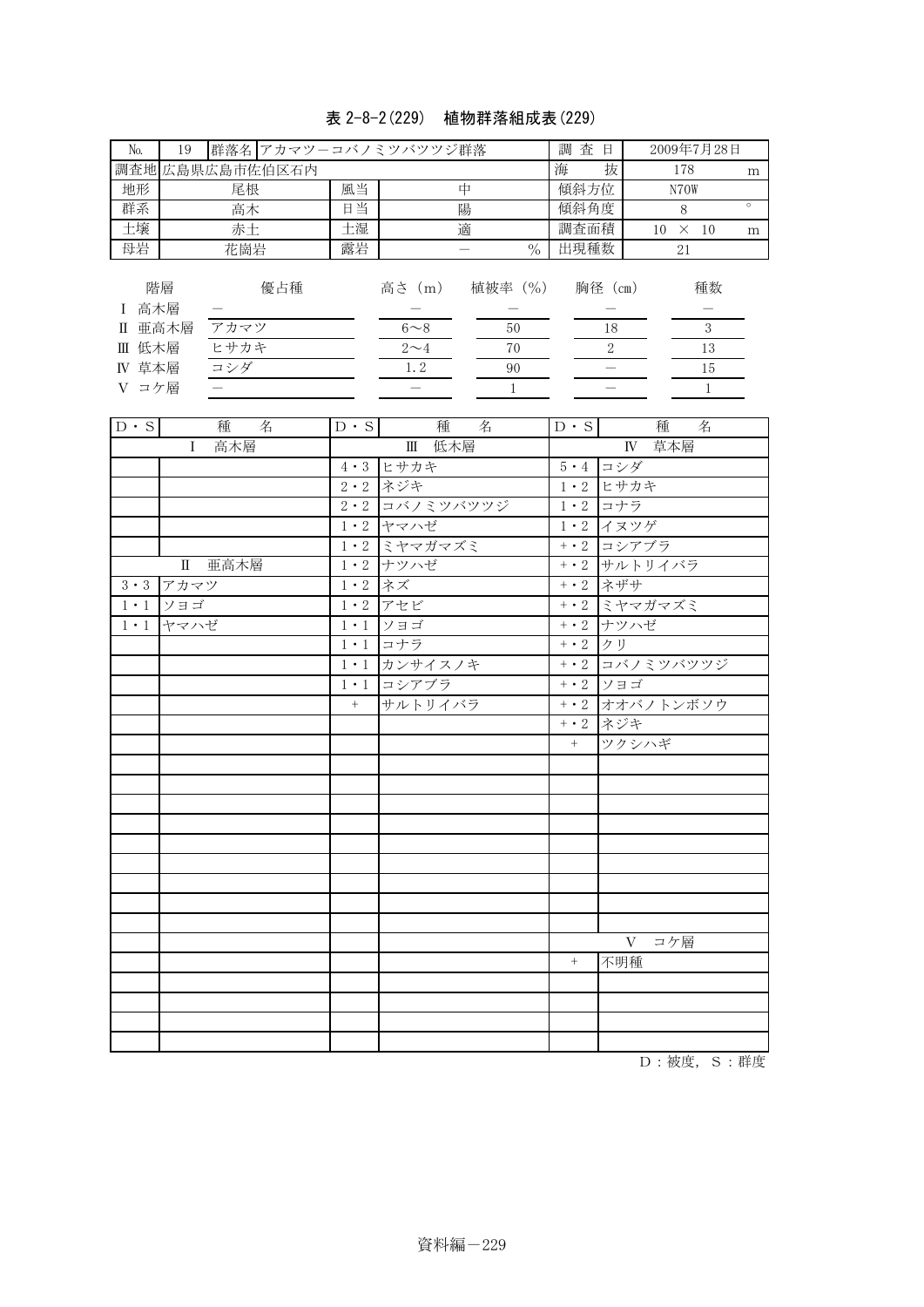## 表 2-8-2(230) 植物群落組成表(230)

| No.                      | 20         | 群落名 ネザサ群落       |    | 調<br>査<br>日  | 2009年7月28日 |               |         |   |            |    |         |
|--------------------------|------------|-----------------|----|--------------|------------|---------------|---------|---|------------|----|---------|
|                          |            | 調査地 広島県広島市佐伯区石内 |    |              |            |               | 海<br>抜  |   | 168        |    | m       |
| 地形                       |            | 谷               | 風当 |              | 中          |               | 傾斜方位    |   |            |    |         |
| 群系                       |            | 低木              | 日当 |              | 陽          |               | 傾斜角度    |   |            |    | $\circ$ |
| 土壤                       |            | グライ             | 土湿 |              | 湿          |               | 調査面積    | 3 | $\times$ 3 |    | m       |
| 母岩                       |            |                 | 露岩 |              |            | $\frac{0}{0}$ | 出現種数    |   | 19         |    |         |
| 高木層                      | 階層<br>亜高木層 | 優占種             |    | 高さ (m)       | 植被率 (%)    |               | 胸径 (cm) |   |            | 種数 |         |
| Π<br>低木層<br>$\mathbb{H}$ |            | ウツギ             |    | 2.5          | 20         |               |         |   |            |    |         |
| $IV1$ 草本層 $1$            |            | ネザサ             |    | $1.5 \sim 2$ | 20         |               |         |   |            | 4  |         |
| IV2 草本層2                 |            | ネザサ             |    |              | 80         |               |         |   |            | 15 |         |
| V コケ層                    |            |                 |    |              |            |               |         |   |            |    |         |

| $D \cdot S$ | 種<br>名              | $D \cdot S$ | 種<br>名          | $D \cdot S$    | 種<br>名          |
|-------------|---------------------|-------------|-----------------|----------------|-----------------|
|             | 高木層<br>$\mathbf{I}$ |             | <b>IV1 草本層1</b> |                | IV2 草本層2        |
|             |                     | $2 \cdot 2$ | ネザサ             |                | $4 \cdot 3$ ネザサ |
|             |                     |             | 1・1 セイタカアワダチソウ  |                | 2·2 アキノタムラソウ    |
|             |                     |             | 1・1 ススキ         |                | 2・2 テリハノイバラ     |
|             |                     | $\, +$      | ノブドウ            | $1 \cdot 2$ 7ジ |                 |
|             |                     |             |                 |                | +・2 ヤブマメ        |
|             | 亜高木層<br>$\Pi$       |             |                 |                | +・2 ドクダミ        |
|             |                     |             |                 |                | +・2 コシロネ        |
|             |                     |             |                 |                | +・2 ヤノネグサ       |
|             |                     |             |                 |                | +・2 ヘクソカズラ      |
|             |                     |             |                 |                | +・2 クサイチゴ       |
|             |                     |             |                 |                | +・2 イワヒメワラビ     |
|             |                     |             |                 | $+$            | イシミカワ           |
|             |                     |             |                 | $+$            | ハンゲショウ          |
|             |                     |             |                 | $+$            | ミズヒキ            |
|             |                     |             |                 | $^{+}$         | ミツバアケビ          |
|             |                     |             |                 |                |                 |
|             | 低木層<br>$\mathbb{H}$ |             |                 |                |                 |
| $2 \cdot 1$ | ウツギ                 |             |                 |                |                 |
|             |                     |             |                 |                |                 |
|             |                     |             |                 |                |                 |
|             |                     |             |                 |                |                 |
|             |                     |             |                 |                |                 |
|             |                     |             |                 |                |                 |
|             |                     |             |                 |                |                 |
|             |                     |             |                 |                | V コケ層           |
|             |                     |             |                 |                |                 |
|             |                     |             |                 |                |                 |
|             |                     |             |                 |                |                 |
|             |                     |             |                 |                |                 |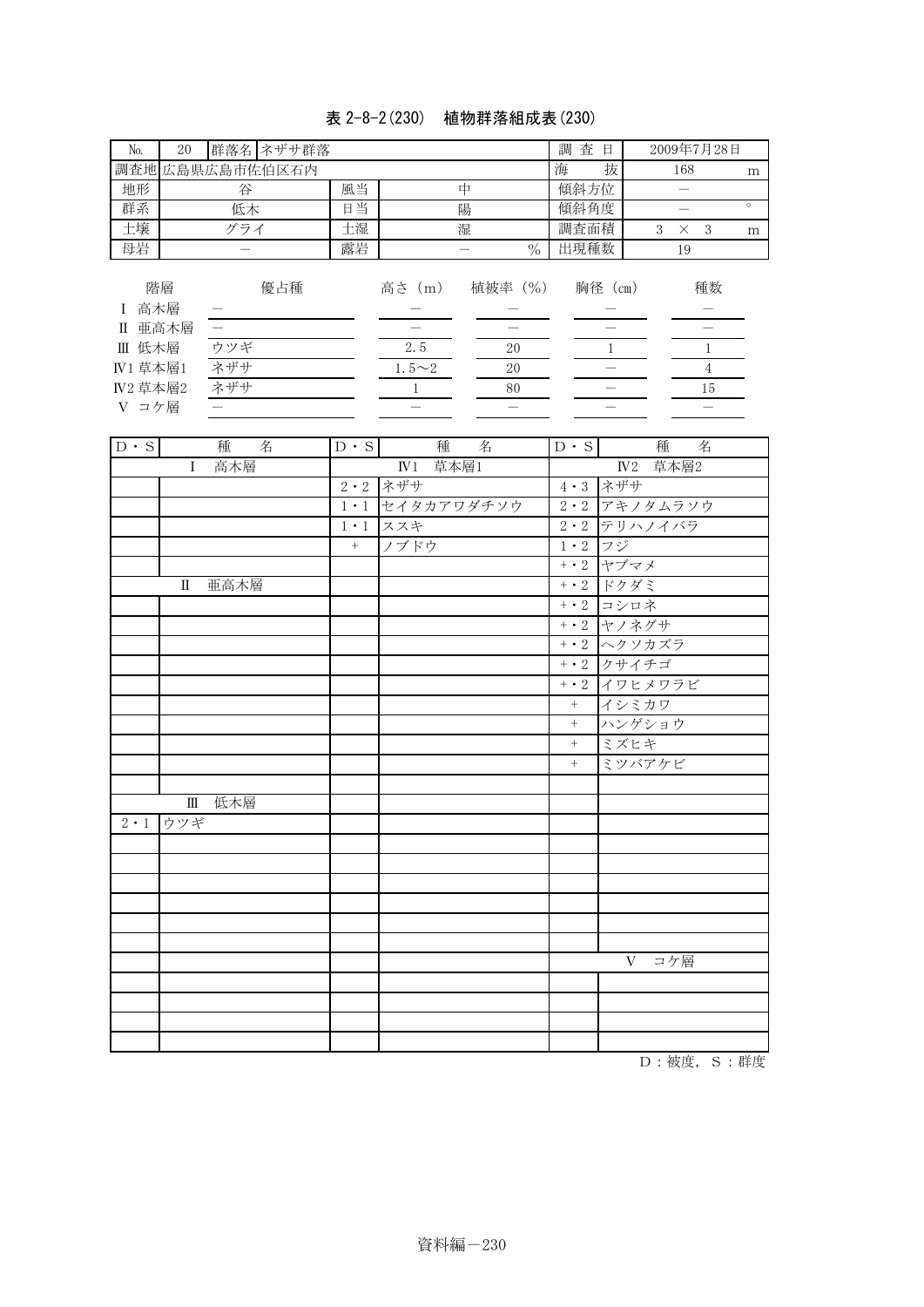# 表 2-8-2(231) 植物群落組成表(231)

| N <sub>o</sub>  | 21   | 群落名ヨシ群落         |    |                |               |  | 査<br>調<br>日 |                 |     | 2009年7月28日     |         |
|-----------------|------|-----------------|----|----------------|---------------|--|-------------|-----------------|-----|----------------|---------|
|                 |      | 調査地 広島県広島市佐伯区石内 |    |                |               |  | 海<br>抜      |                 | 168 |                | m       |
| 地形              |      | 谷               | 風当 |                | 中             |  | 傾斜方位        |                 |     |                |         |
| 群系              |      | 草地              | 日当 |                | 中陰            |  | 傾斜角度        |                 |     |                | $\circ$ |
| 土壤              |      | グライ             | 土湿 |                | 湿             |  | 調査面積        | 3<br>$\times$ 3 |     |                | m       |
| 母岩              |      |                 | 露岩 |                | $\frac{0}{0}$ |  | 出現種数        |                 | 14  |                |         |
| 高木層             | 階層   | 優占種             |    | 高さ (m)         | 植被率 (%)       |  | 胸径 (cm)     |                 |     | 種数             |         |
| Π               | 亜高木層 |                 |    |                |               |  |             |                 |     |                |         |
| 低木層<br>Ш        |      |                 |    |                |               |  |             |                 |     |                |         |
| <b>IV1 草本層1</b> |      | ヨシ              |    | $0.8 \sim 1.8$ | 95            |  |             |                 |     | $\overline{2}$ |         |
| IV2 草本層2        |      | ハナタデ            |    | 0.8            | 80            |  |             |                 |     | 13             |         |
| V コケ層           |      |                 |    |                |               |  |             |                 |     |                |         |

| $D \cdot S$ |              | 種     | 名 | $D \cdot S$                          |      | 種 名             | $D \cdot S$ | 種 名               |
|-------------|--------------|-------|---|--------------------------------------|------|-----------------|-------------|-------------------|
|             | $\mathbf{I}$ | 高木層   |   |                                      |      | <b>IV1 草本層1</b> |             | <b>IV2 草本層2</b>   |
|             |              |       |   | $\overline{5}\cdot 5$ $\overline{5}$ |      |                 |             | 2・2 ハナタデ          |
|             |              |       |   | $\, +$                               | ヤブマメ |                 |             | $1 \cdot 2$ $+77$ |
|             |              |       |   |                                      |      |                 |             | 1・2 クサイチゴ         |
|             |              |       |   |                                      |      |                 |             | +・2 ヒメゴウソ         |
|             |              |       |   |                                      |      |                 |             | +・2 ドクダミ          |
|             | $\mathbb{I}$ | 亜高木層  |   |                                      |      |                 |             | +・2 ヨツバムグラ        |
|             |              |       |   |                                      |      |                 |             | +・2 ツボスミレ         |
|             |              |       |   |                                      |      |                 |             | +・2 ミズヒキ          |
|             |              |       |   |                                      |      |                 |             | +・2 アキノタムラソウ      |
|             |              |       |   |                                      |      |                 |             | +・2 ヤノネグサ         |
|             |              |       |   |                                      |      |                 | $+$         | セイタカアワダチソウ        |
|             |              |       |   |                                      |      |                 | $+$         | イワヒメワラビ           |
|             |              |       |   |                                      |      |                 | $^{+}$      | ヤワラシダ             |
|             |              |       |   |                                      |      |                 |             |                   |
|             |              |       |   |                                      |      |                 |             |                   |
|             |              |       |   |                                      |      |                 |             |                   |
|             |              | Ⅲ 低木層 |   |                                      |      |                 |             |                   |
|             |              |       |   |                                      |      |                 |             |                   |
|             |              |       |   |                                      |      |                 |             |                   |
|             |              |       |   |                                      |      |                 |             |                   |
|             |              |       |   |                                      |      |                 |             |                   |
|             |              |       |   |                                      |      |                 |             |                   |
|             |              |       |   |                                      |      |                 |             |                   |
|             |              |       |   |                                      |      |                 |             |                   |
|             |              |       |   |                                      |      |                 |             | コケ層<br>V          |
|             |              |       |   |                                      |      |                 |             |                   |
|             |              |       |   |                                      |      |                 |             |                   |
|             |              |       |   |                                      |      |                 |             |                   |
|             |              |       |   |                                      |      |                 |             |                   |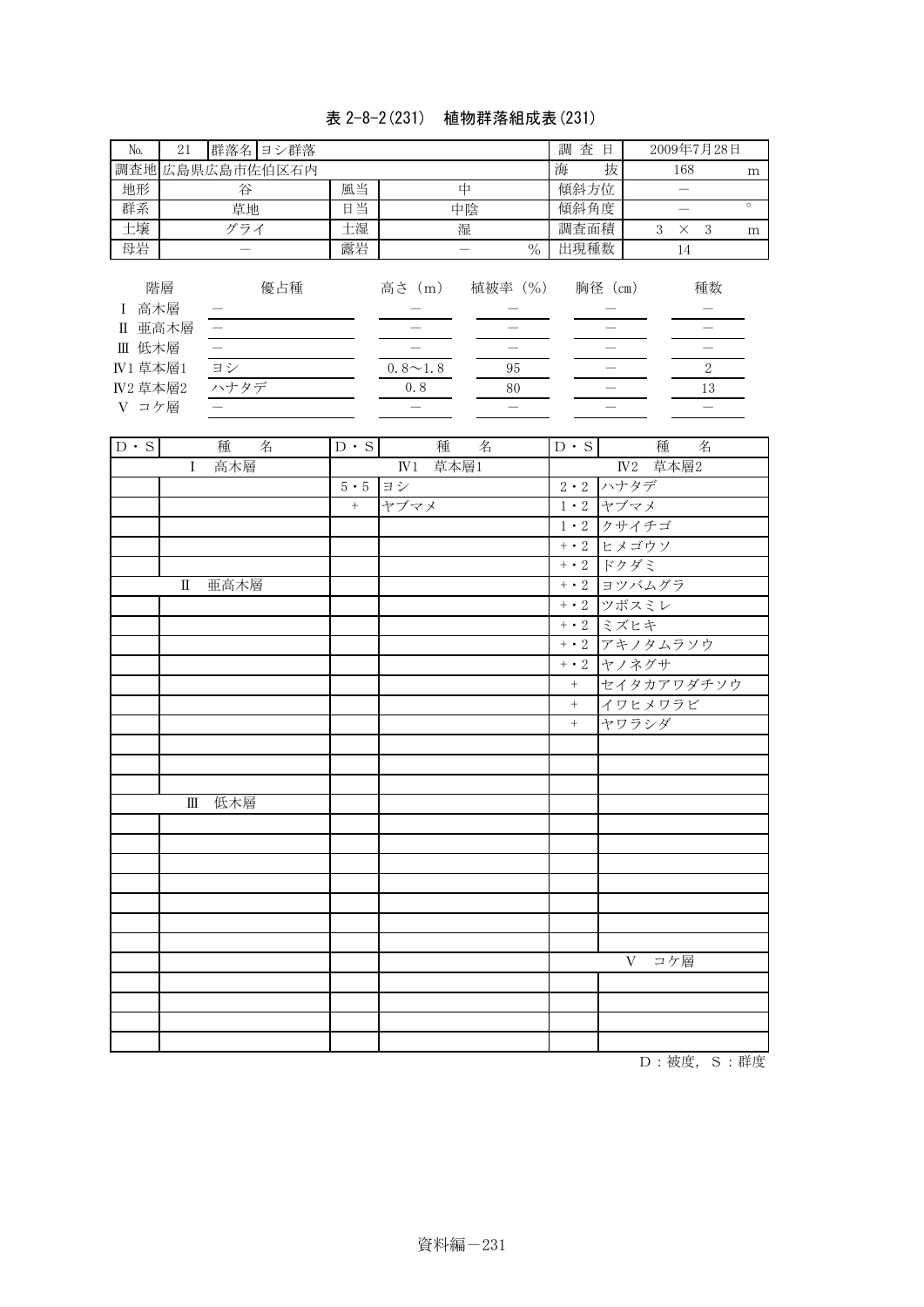## 表 2-8-2(232) 植物群落組成表(232)

| No.                         | 22                | 群落名 アカマツーコバノミツバツツジ群落             |                 |    |                                                           |                                 |  | 査<br>調 | 日                        | 2009年7月28日 |             |                    |         |
|-----------------------------|-------------------|----------------------------------|-----------------|----|-----------------------------------------------------------|---------------------------------|--|--------|--------------------------|------------|-------------|--------------------|---------|
|                             |                   |                                  | 調査地 広島県広島市佐伯区石内 |    |                                                           |                                 |  | 海      | 抜                        |            | 202         |                    | m       |
| 地形                          |                   | 斜面上部                             |                 | 風当 |                                                           | 中                               |  | 傾斜方位   |                          |            | S60W        |                    |         |
| 群系                          |                   | 高木                               |                 | 日当 |                                                           | 陽                               |  |        | 傾斜角度                     |            |             |                    | $\circ$ |
| 土壤                          |                   | 褐森                               |                 | 土湿 |                                                           | 適                               |  | 調査面積   |                          | 20         | $\times$ 20 |                    | m       |
| 母岩                          |                   | 露岩<br>花崗岩                        |                 |    | $\%$                                                      |                                 |  | 出現種数   |                          |            | 20          |                    |         |
| Π<br>低木層<br>Ш<br>草本層<br>IV. | 階層<br>高木層<br>亜高木層 | 優占種<br>アカマツ<br>ネズ<br>ヒサカキ<br>コシダ |                 |    | 高さ (m)<br>$14 \sim 16$<br>$5 \sim 8$<br>$2 \sim 4$<br>0.5 | 植被率 (%)<br>70<br>20<br>90<br>60 |  |        | 胸径 (cm)<br>25<br>14<br>2 |            |             | 種数<br>2<br>2<br>13 |         |
| V コケ層                       |                   |                                  |                 |    |                                                           |                                 |  |        |                          |            |             |                    |         |

| $\overline{D \cdot S}$ | 種<br>名              | $D \cdot S$      | 種<br>名      | $D \cdot S$ | 種<br>名      |
|------------------------|---------------------|------------------|-------------|-------------|-------------|
|                        | I 高木層               |                  | Ⅲ 低木層       |             | IV 草本層      |
|                        | 4・4 アカマツ            |                  | $4.4$ ヒサカキ  |             | $4.3$ コシダ   |
| $2 \cdot 1$            | コナラ                 | $2 \cdot 2$      | コバノミツバツツジ   |             | +・2 カクレミノ   |
|                        |                     |                  | 1・2 ミヤマガマズミ |             | +・2 コシアブラ   |
|                        |                     |                  | 1・2 ヤブツバキ   |             | +・2 イヌツゲ    |
|                        |                     |                  | +・2 サルトリイバラ |             | +・2 サルトリイバラ |
|                        | 亜高木層<br>$\rm{I\!I}$ | $\boldsymbol{+}$ | ヤマハゼ        |             | +·2 ヒサカキ    |
| $1 \cdot 2$            | ネズ                  | $^{+}$           | ネズ          |             | +・2 イワガラミ   |
| $1 \cdot 1$            | リョウブ                |                  |             | $\, + \,$   | ヘクソカズラ      |
|                        |                     |                  |             | $+$         | オオバノトンボソウ   |
|                        |                     |                  |             | $^{+}$      | ネズミモチ       |
|                        |                     |                  |             | $+$         | ヤマウルシ       |
|                        |                     |                  |             | $+$         | ヤブツバキ       |
|                        |                     |                  |             | $^{+}$      | ツルアリドオシ     |
|                        |                     |                  |             |             |             |
|                        |                     |                  |             |             |             |
|                        |                     |                  |             |             |             |
|                        |                     |                  |             |             |             |
|                        |                     |                  |             |             |             |
|                        |                     |                  |             |             |             |
|                        |                     |                  |             |             |             |
|                        |                     |                  |             |             |             |
|                        |                     |                  |             |             |             |
|                        |                     |                  |             |             |             |
|                        |                     |                  |             |             |             |
|                        |                     |                  |             |             | V コケ層       |
|                        |                     |                  |             |             |             |
|                        |                     |                  |             |             |             |
|                        |                     |                  |             |             |             |
|                        |                     |                  |             |             |             |
|                        |                     |                  |             |             |             |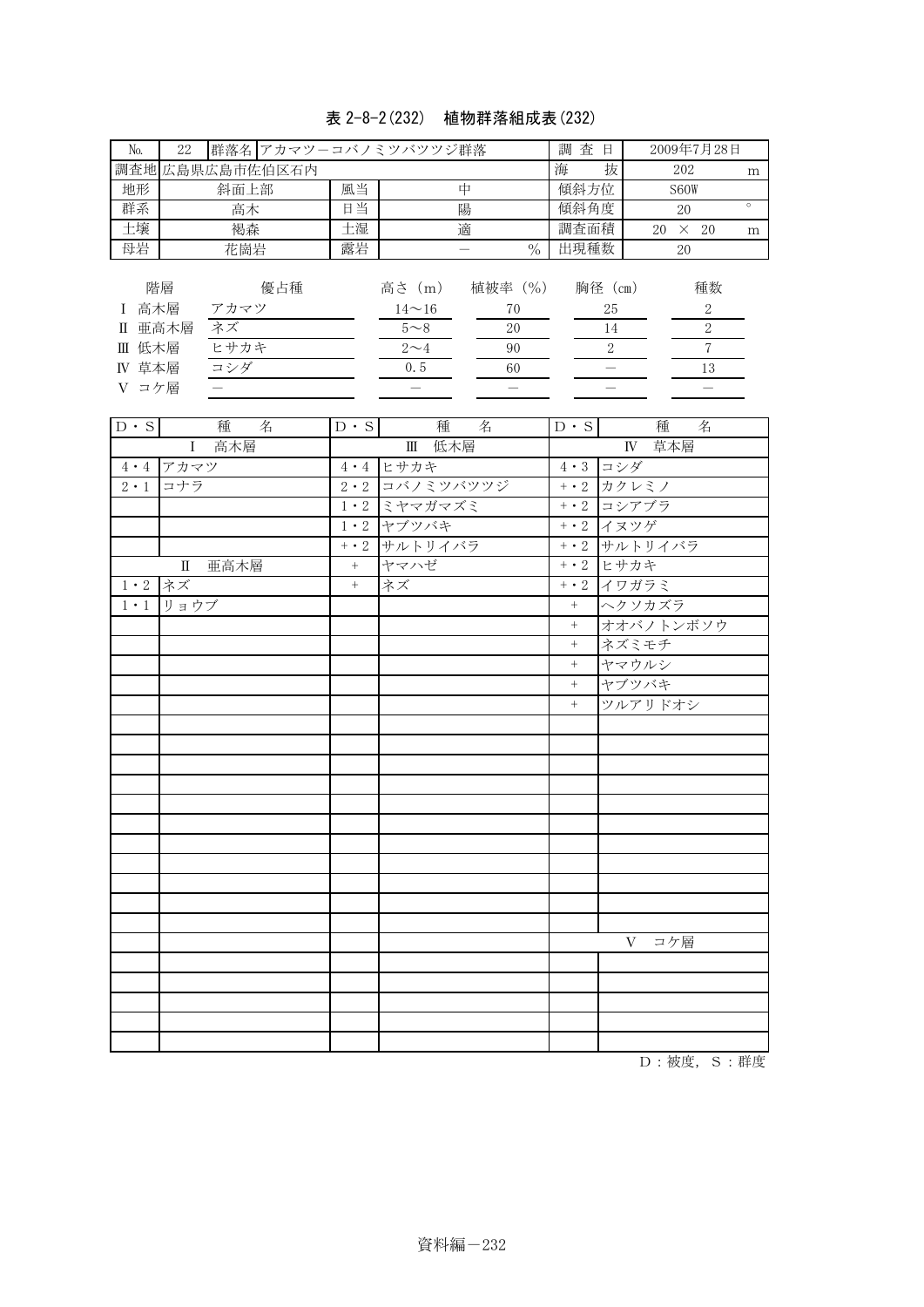# 表 2-8-2(233) 植物群落組成表(233)

| $\rm No.$                                                                    | $23\,$   | 群落名 伐採跡群落                    |                               |                                                         |                                                       | 調查日              |                  |                                | 2009年7月28日                      |         |
|------------------------------------------------------------------------------|----------|------------------------------|-------------------------------|---------------------------------------------------------|-------------------------------------------------------|------------------|------------------|--------------------------------|---------------------------------|---------|
|                                                                              |          | 調査地広島県広島市佐伯区石内               |                               |                                                         |                                                       | 海                | 抜                |                                | 230                             | m       |
| 地形                                                                           |          | 斜面上部                         | 風当                            |                                                         | 中                                                     | 傾斜方位             |                  |                                | N30W                            |         |
| 群系                                                                           |          | 低木                           | 日当                            |                                                         | 陽                                                     | 傾斜角度             |                  |                                | $22\,$                          | $\circ$ |
| 土壤                                                                           |          | 褐森                           | 土湿                            |                                                         | 乾                                                     | 調査面積             |                  |                                | $3 \times 3$                    | m       |
| 母岩                                                                           |          | 花崗岩                          | 露岩                            |                                                         | $\frac{0}{0}$                                         | 出現種数             |                  |                                | $22\,$                          |         |
| I 高木層<br>Ⅱ 亜高木層<br>Ⅲ 低木層<br>IV 草本層<br>V コケ層<br>$\mathbf{D} \cdot \mathbf{S}$ | 階層       | 優占種<br>リョウブ<br>コナラ<br>種<br>名 | $\mathbf{D} \cdot \mathbf{S}$ | 高さ (m)<br>$\overline{\phantom{0}}$<br>$\,2$<br>1.2<br>種 | 植被率 (%)<br>$\,$ 5 $\,$<br>$70\,$<br>$\mathbf{1}$<br>名 | $D \cdot S$      | 胸径 (cm)<br>$1\,$ | 種                              | 種数<br>$1\,$<br>20<br>$\,1$<br>名 |         |
|                                                                              | Ι        | 高木層                          |                               | Ⅲ 低木層                                                   |                                                       |                  |                  | 草本層<br>$\mathbf{I} \mathbf{V}$ |                                 |         |
|                                                                              |          |                              | $+$<br>• $\,1$                | リョウブ                                                    |                                                       | $3 \cdot 3$      | コナラ              |                                |                                 |         |
|                                                                              |          |                              |                               |                                                         |                                                       | $3 \cdot 2$      | ネザサ              |                                |                                 |         |
|                                                                              |          |                              |                               |                                                         |                                                       | 2・2 ウラジロ         |                  |                                |                                 |         |
|                                                                              |          |                              |                               |                                                         |                                                       | $1 \cdot 2$      | ヒサカキ             |                                |                                 |         |
|                                                                              |          |                              |                               |                                                         |                                                       |                  |                  |                                | 1・2 コバノミツバツツジ                   |         |
|                                                                              | $\rm II$ | 亜高木層                         |                               |                                                         |                                                       |                  |                  | +・2 サルトリイバラ                    |                                 |         |
|                                                                              |          |                              |                               |                                                         |                                                       | $+ \cdot 2$      |                  | ミヤマガマズミ                        |                                 |         |
|                                                                              |          |                              |                               |                                                         |                                                       | $+ \cdot 2$      |                  | ザイフリボク                         |                                 |         |
|                                                                              |          |                              |                               |                                                         |                                                       | $+ \cdot 2$      |                  |                                | シナダレスズメガヤ                       |         |
|                                                                              |          |                              |                               |                                                         |                                                       | $+ \cdot 2$      | ナツハゼ             |                                |                                 |         |
|                                                                              |          |                              |                               |                                                         |                                                       |                  |                  | +・2 マルバアオダモ                    |                                 |         |
|                                                                              |          |                              |                               |                                                         |                                                       | $+ \cdot 2$      | ソヨゴ              |                                |                                 |         |
|                                                                              |          |                              |                               |                                                         |                                                       | $+$              | コシダ              |                                |                                 |         |
|                                                                              |          |                              |                               |                                                         |                                                       | $\! + \!$        | アセビ              |                                |                                 |         |
|                                                                              |          |                              |                               |                                                         |                                                       | $^+$             |                  | シシガシラ                          |                                 |         |
|                                                                              |          |                              |                               |                                                         |                                                       | $\boldsymbol{+}$ |                  | ノギラン                           |                                 |         |
|                                                                              |          |                              |                               |                                                         |                                                       | $^+$             | ワラビ              |                                |                                 |         |
|                                                                              |          |                              |                               |                                                         |                                                       | $^+$             |                  |                                | オオバノトンボソウ                       |         |
|                                                                              |          |                              |                               |                                                         |                                                       | $\! + \!\!\!\!$  |                  | シハイスミレ                         |                                 |         |
|                                                                              |          |                              |                               |                                                         |                                                       | $\! + \!\!\!\!$  | センブリ             |                                |                                 |         |
|                                                                              |          |                              |                               |                                                         |                                                       |                  |                  |                                |                                 |         |
|                                                                              |          |                              |                               |                                                         |                                                       |                  |                  |                                |                                 |         |
|                                                                              |          |                              |                               |                                                         |                                                       |                  |                  |                                |                                 |         |
|                                                                              |          |                              |                               |                                                         |                                                       |                  |                  |                                |                                 |         |
|                                                                              |          |                              |                               |                                                         |                                                       |                  |                  | V コケ層                          |                                 |         |
|                                                                              |          |                              |                               |                                                         |                                                       | $+ \cdot 2$      | 不明種              |                                |                                 |         |
|                                                                              |          |                              |                               |                                                         |                                                       |                  |                  |                                |                                 |         |
|                                                                              |          |                              |                               |                                                         |                                                       |                  |                  |                                |                                 |         |
|                                                                              |          |                              |                               |                                                         |                                                       |                  |                  |                                |                                 |         |
|                                                                              |          |                              |                               |                                                         |                                                       |                  |                  |                                |                                 |         |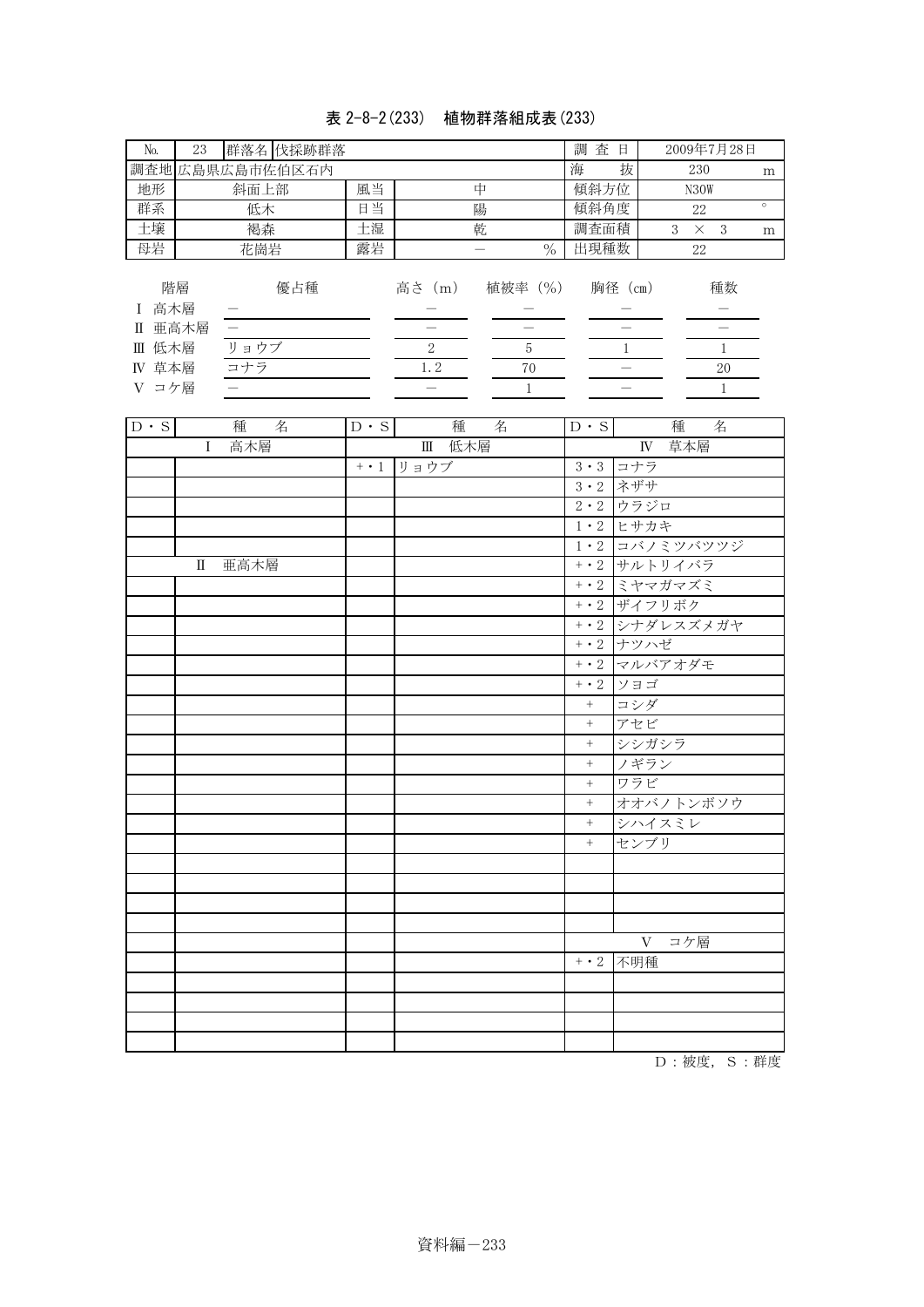# 表 2-8-2(234) 植物群落組成表(234)

| No.<br>24                                                | 群落名 ウツギ群落          |    |                        |                      | 查日<br>調      | 2009年7月28日                |
|----------------------------------------------------------|--------------------|----|------------------------|----------------------|--------------|---------------------------|
|                                                          | 調査地 広島県広島市佐伯区石内    |    |                        |                      | 抜<br>海       | 208<br>m                  |
| 地形                                                       | 谷                  | 風当 |                        | 弱                    | 傾斜方位         | <b>N85W</b>               |
| 群系                                                       | 低木                 | 日当 |                        | 陽                    | 傾斜角度         | $\circ$<br>5              |
| 土壤                                                       | グライ                | 土湿 |                        | 湿                    | 調査面積         | 3<br>- 3<br>$\times$<br>m |
| 母岩                                                       |                    | 露岩 |                        | $\frac{0}{0}$        | 出現種数         | 17                        |
| 階層<br>高木層<br>L<br>亜高木層<br>Π<br>Ⅲ 低木層<br>草本層<br>IV<br>コケ層 | 優占種<br>ウツギ<br>ミズヒキ |    | 高さ (m)<br>$1.5 \sim 3$ | 植被率 (%)<br>100<br>50 | 胸径 (cm)<br>4 | 種数<br>4<br>13             |

| $D \cdot S$ | 名<br>種 | $D \cdot S$ | 種<br>名     | $D \cdot S$ | 種<br>名       |
|-------------|--------|-------------|------------|-------------|--------------|
|             | I 高木層  |             | Ⅲ 低木層      |             | IV 草本層       |
|             |        |             | 4・4 ウツギ    |             | 3·2 ミズヒキ     |
|             |        |             | $3.3$ ヤマフジ |             | 1・2 ヌマダイコン   |
|             |        |             | 1・1 ヤマハゼ   |             | 1・2 ドクダミ     |
|             |        | $\, +$      | ノイバラ       |             | +・2 チゴザサ     |
|             |        |             |            |             | $+ 2 77777$  |
|             | Ⅱ 亜高木層 |             |            |             | +・2 アキノタムラソウ |
|             |        |             |            |             | +・2 ツユクサ     |
|             |        |             |            |             | +・2 ヤブマメ     |
|             |        |             |            |             | +・2 フユイチゴ    |
|             |        |             |            | $+$         | ハナタデ         |
|             |        |             |            | $+$         | ヒメゴウソ        |
|             |        |             |            | $+$         | ヒゴクサ         |
|             |        |             |            | $+$         | ミゾソバ         |
|             |        |             |            |             |              |
|             |        |             |            |             |              |
|             |        |             |            |             |              |
|             |        |             |            |             |              |
|             |        |             |            |             |              |
|             |        |             |            |             |              |
|             |        |             |            |             |              |
|             |        |             |            |             |              |
|             |        |             |            |             |              |
|             |        |             |            |             |              |
|             |        |             |            |             |              |
|             |        |             |            |             | V コケ層        |
|             |        |             |            |             |              |
|             |        |             |            |             |              |
|             |        |             |            |             |              |
|             |        |             |            |             |              |
|             |        |             |            |             |              |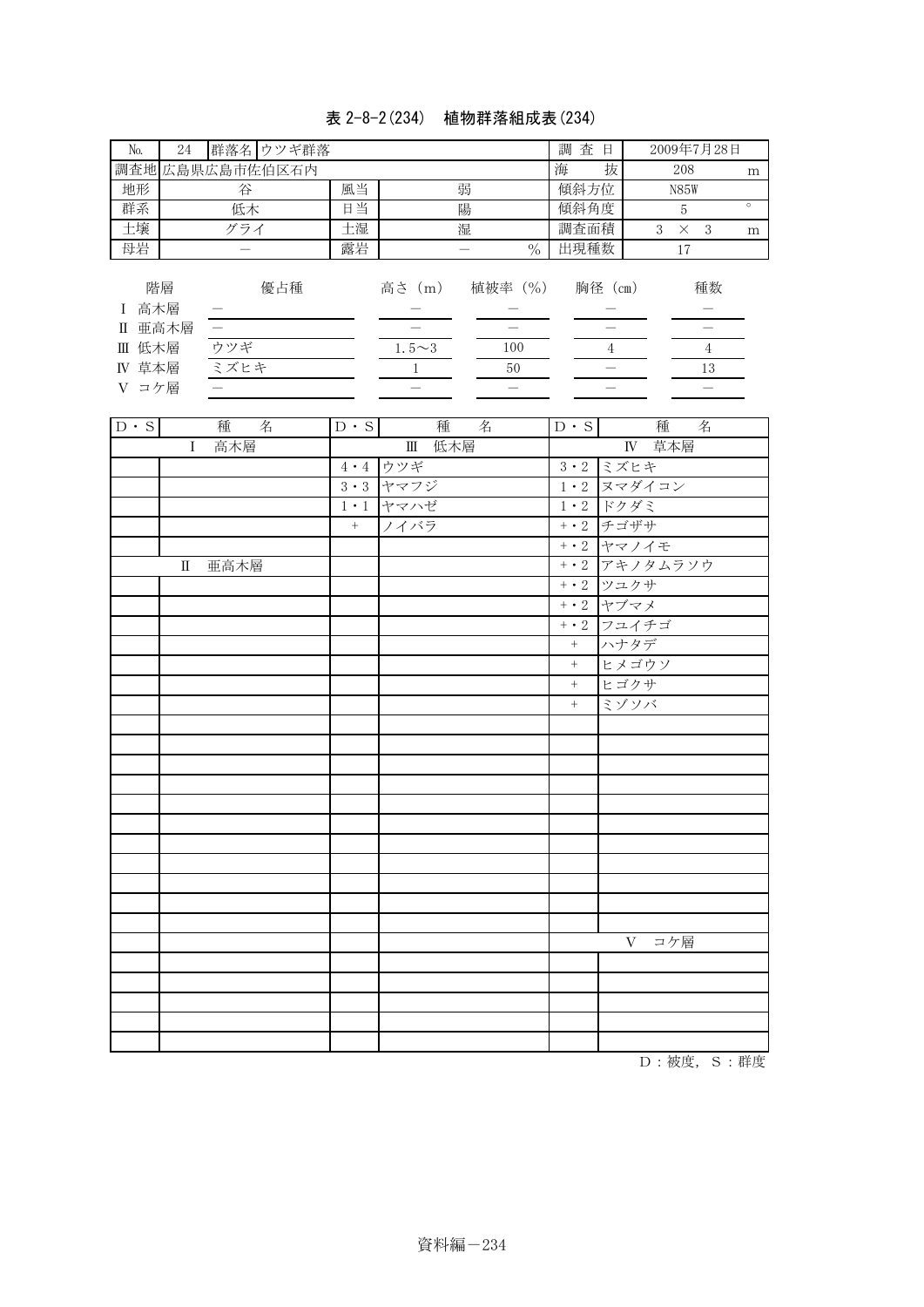## 表 2-8-2(235) 植物群落組成表(235)

| N <sub>o</sub><br>25                                        | 群落名 アカマツーコバノミツバツツジ群落                |    |                                                 |                                      |               |         | 查日            | 2009年7月28日     |                          |         |
|-------------------------------------------------------------|-------------------------------------|----|-------------------------------------------------|--------------------------------------|---------------|---------|---------------|----------------|--------------------------|---------|
|                                                             | 調査地広島県広島市佐伯区石内                      |    |                                                 |                                      |               | 海       | 抜             | 212            |                          | m       |
| 地形                                                          | 斜面中部                                | 風当 |                                                 | 中                                    |               | 傾斜方位    |               | N45W           |                          |         |
| 群系                                                          | 高木                                  | 日当 |                                                 | 陽                                    |               | 傾斜角度    |               | 12             |                          | $\circ$ |
| 土壤                                                          | 褐森                                  | 土湿 |                                                 | 適                                    |               | 調査面積    |               | 20<br>$\times$ | -20                      | m       |
| 母岩                                                          | 露岩<br>花崗岩<br>5                      |    |                                                 |                                      | $\frac{0}{0}$ | 出現種数    |               | 41             |                          |         |
| 階層<br>高木層<br>亜高木層<br>Π<br>低木層<br>Ш<br>草本層<br>IV<br>コケ層<br>V | 優占種<br>コナラ<br>リョウブ<br>ヒサカキ<br>ヤブコウジ |    | 高さ (m)<br>$16 - 20$<br>$6 \sim 10$<br>$1.5 - 4$ | 植被率 (%)<br>80<br>90<br>80<br>40<br>5 |               | 胸径 (cm) | 20<br>12<br>3 |                | 種数<br>2<br>8<br>11<br>31 |         |

| $D \cdot S$      | 種<br>名        | $D \cdot S$       | 種<br>名           | $D \cdot S$ | 種<br>名 |
|------------------|---------------|-------------------|------------------|-------------|--------|
|                  | I 高木層         |                   | IV 草本層           |             | IV 草本層 |
| $4 \cdot 3$      | コナラ           |                   | 2・2 ヤブコウジ        | $+$         | シラヤマギク |
| $3 \cdot 3$      | アカマツ          |                   | 1・2 サルトリイバラ      |             |        |
|                  |               |                   | 1·2 コウヤボウキ       |             |        |
|                  |               |                   | 1・2 イヌツゲ         |             |        |
|                  |               |                   | +·2 コガクウツギ       |             |        |
|                  | 亜高木層<br>$\Pi$ |                   | +・2 カクレミノ        |             |        |
| $3 \cdot 3$      | リョウブ          |                   | $+ \cdot 2$ ヒサカキ |             |        |
| $2\,\cdot\,2$    | コナラ           |                   | +・2 カマツカ         |             |        |
| $2 \cdot 2$      | ソヨゴ           |                   | +・2 ウラジロ         |             |        |
| $2 \cdot 2$      | アカマツ          | $\qquad \qquad +$ | タカノツメ            |             |        |
| $1 \cdot 1$      | ヤマハゼ          | $\boldsymbol{+}$  | エゴノキ             |             |        |
| $1 \cdot 1$      | ヤマボウシ         | $^{+}$            | クロモジ             |             |        |
| $1 \cdot 1$      | ネジキ           | $\qquad \qquad +$ | シキミ              |             |        |
| $1 \cdot 1$      | サカキ           | $\ddot{}$         | ヤマフジ             |             |        |
|                  |               | $\boldsymbol{+}$  | アラカシ             |             |        |
|                  |               | $\ddot{}$         | ヤブツバキ            |             |        |
|                  | Ⅲ 低木層         | $\boldsymbol{+}$  | ミツバアケビ           |             |        |
| $4\,\cdot\,4$    | ヒサカキ          | $\boldsymbol{+}$  | オオバノトンボソウ        |             |        |
| $2 \cdot 2$      | コバノミツバツツジ     | $\qquad \qquad +$ | ヤマウルシ            |             |        |
| $1 \cdot 2$      | カンサイスノキ       | $\boldsymbol{+}$  | シャシャンボ           |             |        |
| $1 \cdot 2$      | ミヤマガマズミ       | $^{+}$            | コバノガマズミ          |             |        |
| $1 \cdot 2$      | リョウブ          | $\boldsymbol{+}$  | アマドコロ            |             |        |
| $1\, \cdot \, 2$ | カマツカ          | $^{+}$            | コナラ              |             |        |
| $1 \cdot 2$      | ヤマハゼ          | $\ddot{}$         | ソヨゴ              |             |        |
| $1 \cdot 1$      | コシアブラ         | $\! + \!$         | シハイスミレ           |             | V コケ層  |
| $1 \cdot 1$      | ネジキ           | $^{+}$            | ヒメヤマツツジ          | $+ \cdot 2$ | 不明種    |
| $+ \cdot 2$      | ミツバアケビ        | $\boldsymbol{+}$  | カンサイスノキ          |             |        |
| $+$              | サルトリイバラ       |                   | ガマズミ             |             |        |
|                  |               | $^{+}$            | ワラビ              |             |        |
|                  |               | $^{+}$            | ウリカエデ            |             |        |

 $D:$  被度,  $S:$  群度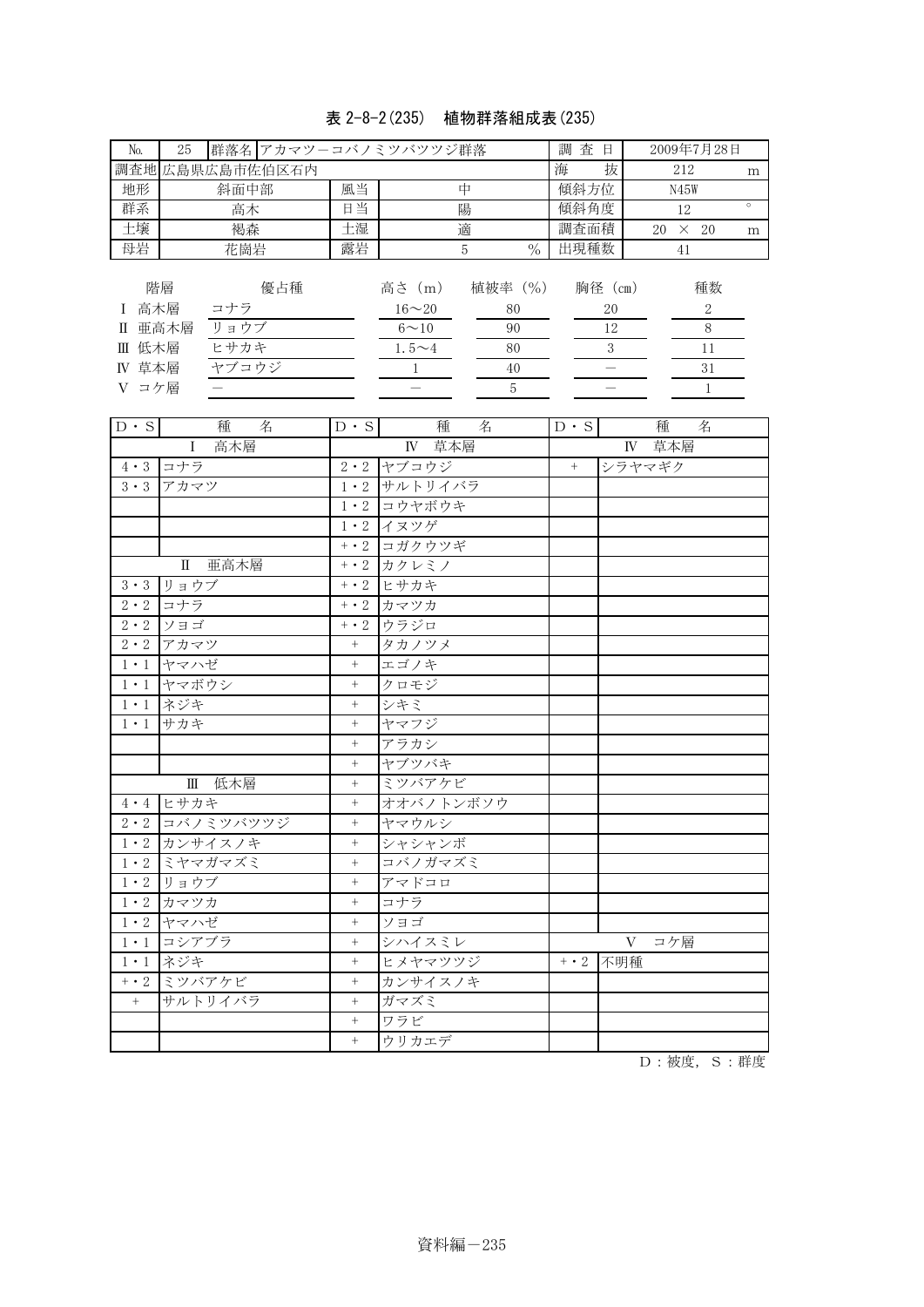# 表 2-8-2(236) 植物群落組成表(236)

| No.                                                                            | 群落名 ヨシ群落<br>26 |                                                    |                |             |                                   | 調查日                                       |                               | 2009年7月28日 |                                                    |         |
|--------------------------------------------------------------------------------|----------------|----------------------------------------------------|----------------|-------------|-----------------------------------|-------------------------------------------|-------------------------------|------------|----------------------------------------------------|---------|
|                                                                                |                |                                                    | 調査地広島県広島市佐伯区石内 |             |                                   |                                           | 海                             | 抜          | 200                                                | m       |
| 地形                                                                             |                | 谷                                                  |                | 風当          |                                   | 中                                         | 傾斜方位                          |            | $\overline{\phantom{0}}$                           |         |
| 群系                                                                             |                | 草地                                                 |                | 日当          |                                   | 陽                                         | 傾斜角度                          |            | $\overline{\phantom{0}}$                           | $\circ$ |
| 土壤                                                                             |                | グライ                                                |                | 土湿          |                                   | 過湿                                        | 調査面積                          |            | $\times$ $\,$ 3<br>3                               | m       |
| 母岩                                                                             |                |                                                    |                | 露岩          |                                   | $\frac{0}{0}$<br>$\overline{\phantom{0}}$ | 出現種数                          |            | 14                                                 |         |
| 高木層<br>$\mathbf{I}$<br>Ⅱ 亜高木層<br>Ⅲ 低木層<br><b>IV1 草本層1</b><br>IV2 草本層2<br>V コケ層 | 階層             | $\overline{\phantom{0}}$<br>$\equiv$<br>ヨシ<br>ミズヒキ | 優占種            |             | 高さ (m)<br>$1 \sim 1.8$<br>$\,1\,$ | 植被率 (%)<br>90<br>60                       |                               | 胸径 (cm)    | 種数<br>$\overline{\phantom{0}}$<br>$\sqrt{3}$<br>11 |         |
| $D \cdot S$                                                                    |                | 種                                                  | 名              | $D \cdot S$ | 種                                 | 名                                         | $\mathbf{D} \cdot \mathbf{S}$ |            | 種<br>名                                             |         |
|                                                                                | $\mathbf I$    | 高木層                                                |                |             | IV <sub>1</sub>                   | 草本層1                                      |                               | $I\!V2$    | 草本層2                                               |         |
|                                                                                |                |                                                    |                | $5 \cdot 5$ | ヨシ                                |                                           | $3 \cdot 2$                   | ミズヒキ       |                                                    |         |
|                                                                                |                |                                                    |                | $1 \cdot 1$ | ウツギ                               |                                           | $1 \cdot 2$                   | ヌスビトハギ     |                                                    |         |
|                                                                                |                |                                                    |                | $^{+}$      | アオツヅラフジ                           |                                           | $1 \cdot 2$                   | ミゾシダ       |                                                    |         |
|                                                                                |                |                                                    |                |             |                                   |                                           | $1 \cdot 2$                   | ヒメジソ       |                                                    |         |
|                                                                                |                |                                                    |                |             |                                   |                                           | $+ \cdot 2$                   | コチヂミザサ     |                                                    |         |
|                                                                                | $\mathbf I$    | 亜高木層                                               |                |             |                                   |                                           | $+ \cdot 2$                   | ハナタデ       |                                                    |         |
|                                                                                |                |                                                    |                |             |                                   |                                           | $+ \cdot 2$                   | ヘクソカズラ     |                                                    |         |
|                                                                                |                |                                                    |                |             |                                   |                                           | $+$                           | ドクダミ       |                                                    |         |
|                                                                                |                |                                                    |                |             |                                   |                                           | $+$                           | スゲ属の一種     |                                                    |         |
|                                                                                |                |                                                    |                |             |                                   |                                           | $+$                           | ツボスミレ      |                                                    |         |
|                                                                                |                |                                                    |                |             |                                   |                                           |                               |            |                                                    |         |
|                                                                                |                |                                                    |                |             |                                   |                                           | $^{+}$                        | フジ         |                                                    |         |
|                                                                                |                |                                                    |                |             |                                   |                                           |                               |            |                                                    |         |

Ⅲ 低木層

D:被度,S:群度

Ⅴ コケ層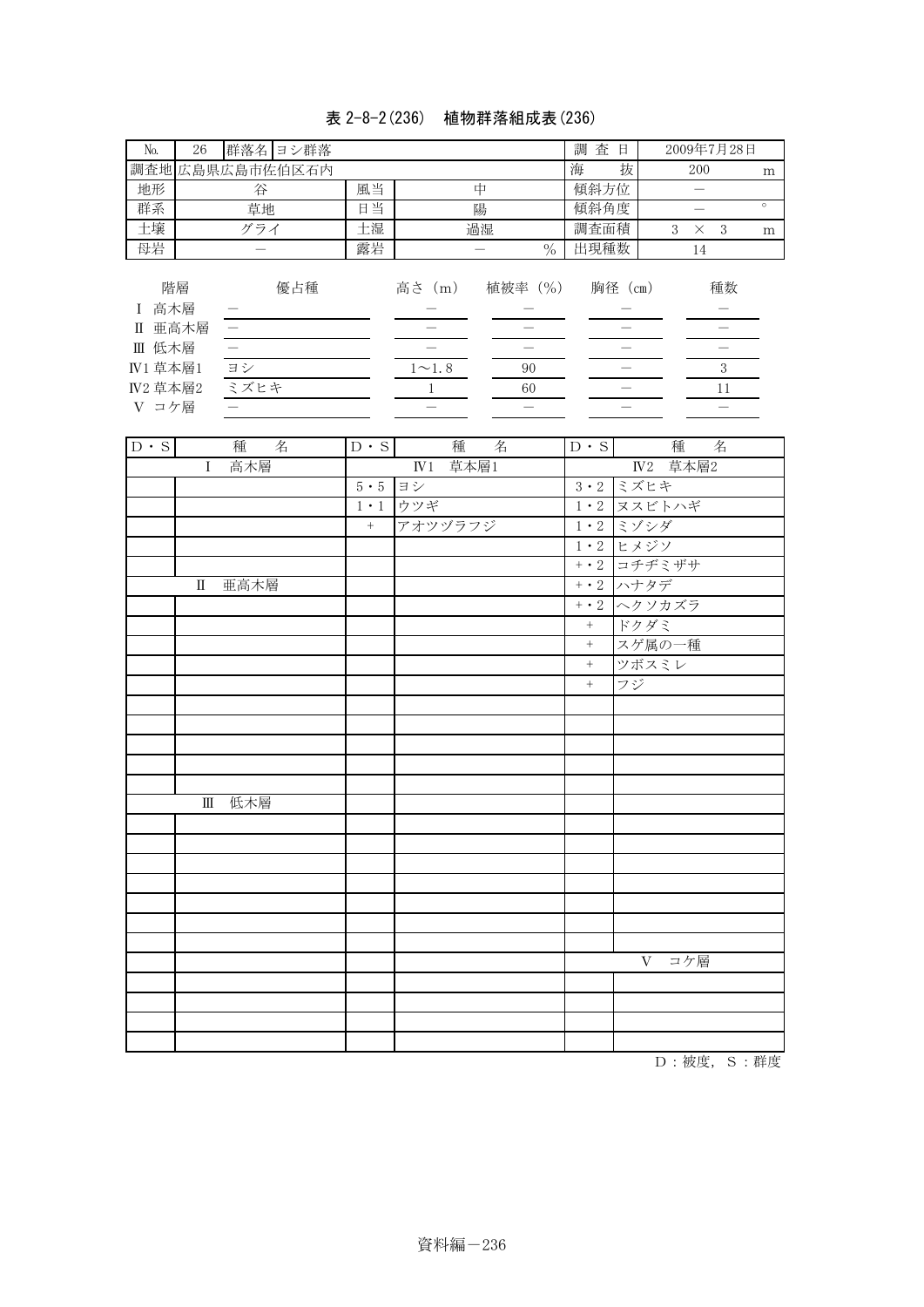# 表 2-8-2(237) 植物群落組成表(237)

| No.                                                                                                                                                                            | 27<br>群落名 アカマツーコバノミツバツツジ群落                                                                                                |                                                                                                                                                  | 調查日                                                                                                                                                                                  |                                            | 2009年7月28日                                                                                         |                                                                                                                                                                                   |                                                                                 |         |
|--------------------------------------------------------------------------------------------------------------------------------------------------------------------------------|---------------------------------------------------------------------------------------------------------------------------|--------------------------------------------------------------------------------------------------------------------------------------------------|--------------------------------------------------------------------------------------------------------------------------------------------------------------------------------------|--------------------------------------------|----------------------------------------------------------------------------------------------------|-----------------------------------------------------------------------------------------------------------------------------------------------------------------------------------|---------------------------------------------------------------------------------|---------|
|                                                                                                                                                                                | 調査地広島県広島市佐伯区石内                                                                                                            |                                                                                                                                                  |                                                                                                                                                                                      |                                            | 海                                                                                                  | 抜                                                                                                                                                                                 | 195                                                                             | m       |
| 地形                                                                                                                                                                             | 斜面下部                                                                                                                      | 風当                                                                                                                                               | 中                                                                                                                                                                                    |                                            | 傾斜方位                                                                                               |                                                                                                                                                                                   | S                                                                               |         |
| 群系                                                                                                                                                                             | 高木                                                                                                                        | 日当                                                                                                                                               | 陽                                                                                                                                                                                    |                                            | 傾斜角度                                                                                               |                                                                                                                                                                                   | 20                                                                              | $\circ$ |
| 土壤                                                                                                                                                                             | 褐森                                                                                                                        | 土湿                                                                                                                                               | 適                                                                                                                                                                                    |                                            | 調査面積                                                                                               |                                                                                                                                                                                   | $20 \times 20$                                                                  | m       |
|                                                                                                                                                                                | 花崗岩                                                                                                                       | 露岩                                                                                                                                               | $\qquad \qquad -$                                                                                                                                                                    | $\frac{0}{0}$                              | 出現種数                                                                                               |                                                                                                                                                                                   | $21\,$                                                                          |         |
| 母岩<br>I 高木層<br>Ⅱ 亜高木層<br>Ⅲ 低木層<br>IV 草本層<br>V コケ層<br>$\mathbf{D} \cdot \mathbf{S}$<br>$4 \cdot 3$<br>$2 \cdot 2$<br>$2 \cdot 2$<br>$2\,\cdot\,2$<br>$1 \cdot 1$<br>$1 \cdot 1$ | 階層<br>優占種<br>コナラ<br>リョウブ<br>ヒサカキ<br>フヌツゲ<br>種<br>名<br>高木層<br>$\bf{I}$<br>コナラ<br>アカマツ<br>Ⅱ 亜高木層<br>ソヨゴ<br>リョウブ<br>ネズ<br>クリ | $D \cdot S$<br>$4\,\cdot\,4$<br>$3 \cdot 3$<br>$1 \cdot 2$<br>$1 \cdot \overline{2}$<br>$1 \cdot 2$<br>$1 \cdot 2$<br>$1 \cdot 1$<br>$+ \cdot 2$ | 高さ (m)<br>$14 \sim 18$<br>$6\!\!\sim\!\!8$<br>$2\sim4$<br>1.5<br>$\overline{\phantom{0}}$<br>種<br>名<br>Ⅲ 低木層<br>ヒサカキ<br>コバノミツバツツジ<br>クロモジ<br>ネザサ<br>シャシャンボ<br>ネジキ<br>カクレミノ<br>ミツバアケビ | 植被率(%)<br>90<br>40<br>80<br>30<br>$\equiv$ | $D \cdot S$<br>$2 \cdot 2$<br>$+ \cdot 2$<br>$+ \cdot 2$<br>$+ \cdot 2$<br>$\! +$<br>$\! +$<br>$+$ | 胸径(cm)<br>$22\,$<br>$8\,$<br>$\overline{4}$<br>$\equiv$<br>種<br>$\mathbb{N}$<br>イヌツゲ<br>1・2 コシダ<br>+・2 マンリョウ<br>サルトリイバラ<br>+・2 カクレミノ<br>ヒサカキ<br>ミツバアケビ<br>アセビ<br>ヒメヤマツツジ<br>コシアブラ | 種数<br>$\sqrt{2}$<br>$\overline{4}$<br>$8\,$<br>10<br>$\overline{a}$<br>名<br>草本層 |         |
|                                                                                                                                                                                |                                                                                                                           |                                                                                                                                                  |                                                                                                                                                                                      |                                            |                                                                                                    |                                                                                                                                                                                   |                                                                                 |         |
|                                                                                                                                                                                |                                                                                                                           |                                                                                                                                                  |                                                                                                                                                                                      |                                            |                                                                                                    |                                                                                                                                                                                   |                                                                                 |         |
|                                                                                                                                                                                |                                                                                                                           |                                                                                                                                                  |                                                                                                                                                                                      |                                            |                                                                                                    |                                                                                                                                                                                   |                                                                                 |         |
|                                                                                                                                                                                |                                                                                                                           |                                                                                                                                                  |                                                                                                                                                                                      |                                            |                                                                                                    |                                                                                                                                                                                   |                                                                                 |         |
|                                                                                                                                                                                |                                                                                                                           |                                                                                                                                                  |                                                                                                                                                                                      |                                            |                                                                                                    |                                                                                                                                                                                   |                                                                                 |         |
|                                                                                                                                                                                |                                                                                                                           |                                                                                                                                                  |                                                                                                                                                                                      |                                            |                                                                                                    |                                                                                                                                                                                   |                                                                                 |         |
|                                                                                                                                                                                |                                                                                                                           |                                                                                                                                                  |                                                                                                                                                                                      |                                            |                                                                                                    |                                                                                                                                                                                   |                                                                                 |         |
|                                                                                                                                                                                |                                                                                                                           |                                                                                                                                                  |                                                                                                                                                                                      |                                            |                                                                                                    | V                                                                                                                                                                                 | コケ層                                                                             |         |
|                                                                                                                                                                                |                                                                                                                           |                                                                                                                                                  |                                                                                                                                                                                      |                                            |                                                                                                    |                                                                                                                                                                                   |                                                                                 |         |
|                                                                                                                                                                                |                                                                                                                           |                                                                                                                                                  |                                                                                                                                                                                      |                                            |                                                                                                    |                                                                                                                                                                                   |                                                                                 |         |
|                                                                                                                                                                                |                                                                                                                           |                                                                                                                                                  |                                                                                                                                                                                      |                                            |                                                                                                    |                                                                                                                                                                                   |                                                                                 |         |
|                                                                                                                                                                                |                                                                                                                           |                                                                                                                                                  |                                                                                                                                                                                      |                                            |                                                                                                    |                                                                                                                                                                                   |                                                                                 |         |
|                                                                                                                                                                                |                                                                                                                           |                                                                                                                                                  |                                                                                                                                                                                      |                                            |                                                                                                    |                                                                                                                                                                                   |                                                                                 |         |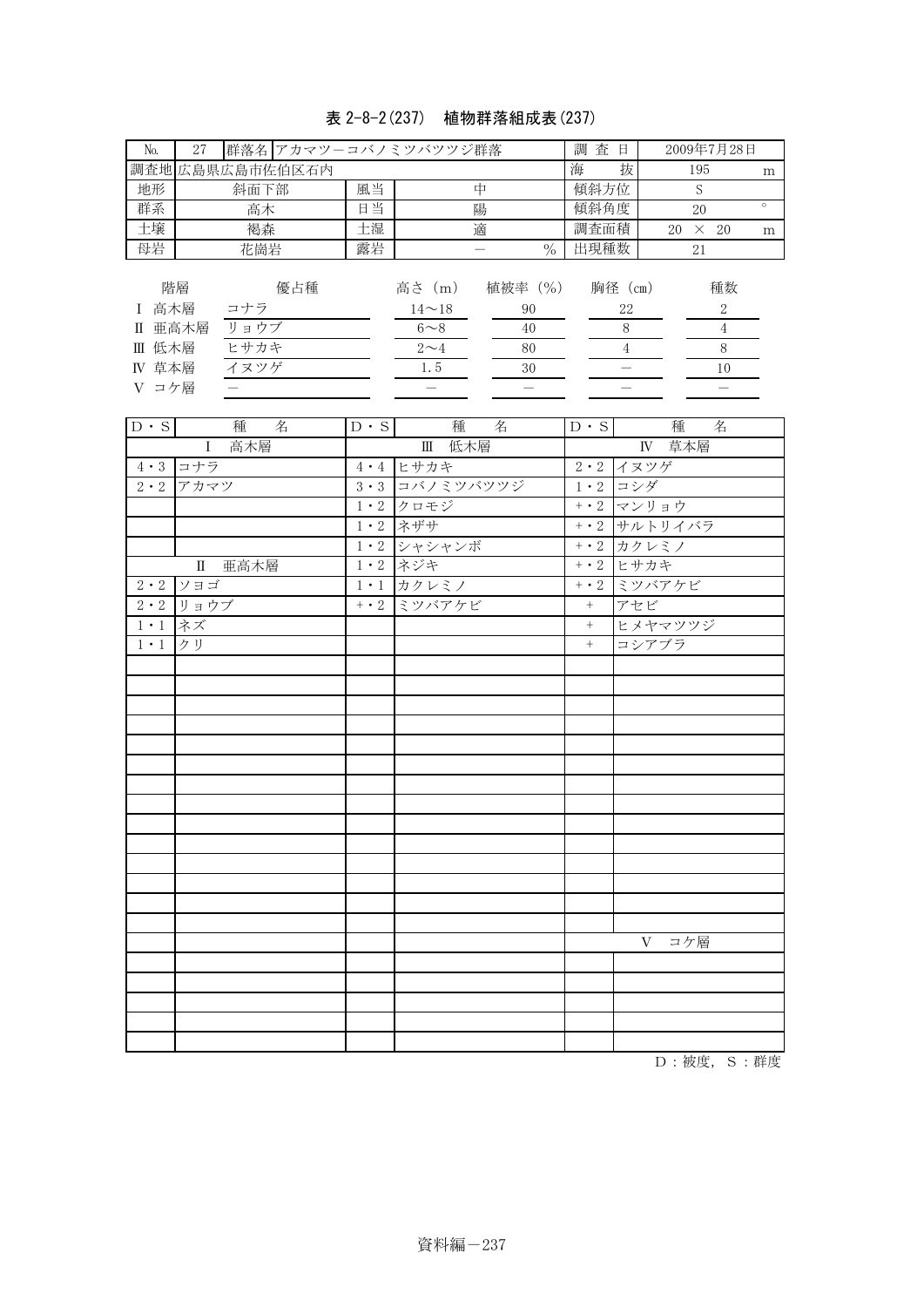### 表 2-8-2(238) 植物群落組成表(238)

| No.                                               | 群落名 アカマツーコバノミツバツツジ群落<br>28                                                                |             | 調查日                                                             |                                  | 2009年7月29日      |                                  |                                                                             |         |
|---------------------------------------------------|-------------------------------------------------------------------------------------------|-------------|-----------------------------------------------------------------|----------------------------------|-----------------|----------------------------------|-----------------------------------------------------------------------------|---------|
|                                                   | 調査地広島県広島市佐伯区石内                                                                            |             |                                                                 |                                  | 海               | 抜                                | 150                                                                         | m       |
| 地形                                                | 斜面上部                                                                                      | 風当          | 弱                                                               |                                  | 傾斜方位            |                                  | N20E                                                                        |         |
| 群系                                                | 高木                                                                                        | 日当          | 中陰                                                              |                                  | 傾斜角度            |                                  | 35                                                                          | $\circ$ |
| 土壤                                                | 褐森                                                                                        | 土湿          | 適                                                               |                                  | 調査面積            |                                  | $10~\times~10$                                                              | m       |
| 母岩                                                | 花崗岩                                                                                       | 露岩          | $\overline{\phantom{0}}$                                        | $\frac{0}{0}$                    | 出現種数            |                                  | 36                                                                          |         |
| Ⅱ 亜高木層<br>Ⅲ 低木層<br>IV 草本層<br>V コケ層<br>$D \cdot S$ | 階層<br>優占種<br>I 高木層 アカマツ (枯) ・ネズ<br>アラカシ<br>ヒサカキ<br>コシダ<br>$\overline{\phantom{m}}$<br>種 名 | $D \cdot S$ | 高さ (m) 植被率 (%)<br>10<br>8<br>$1\sim3$<br>0.8<br>$\sim 0.1$<br>種 | 50<br>75<br>100<br>70<br>10<br>名 | $D \cdot S$     | 胸径(cm)<br>30<br>15<br>$\sqrt{3}$ | 種数<br>$\sqrt{2}$<br>$\overline{5}$<br>16<br>$14\,$<br>$\overline{4}$<br>種 名 |         |
|                                                   | I 高木層                                                                                     |             | Ⅲ 低木層                                                           |                                  |                 |                                  | IV 草本層                                                                      |         |
| $2 \cdot 1$                                       | ネズ                                                                                        |             | $5 \cdot 5$ ヒサカキ                                                |                                  | $5 \cdot 5$     | コシダ                              |                                                                             |         |
| $1 \cdot 1$                                       | アカマツ (枯損木)                                                                                |             | 2・2 コバノミツバツツジ                                                   |                                  | $+ \cdot 2$     |                                  | クモラン (着生)                                                                   |         |
|                                                   |                                                                                           |             | 1・2 ネジキ                                                         |                                  | $+ \cdot 2$     |                                  | カヤラン (着生)                                                                   |         |
|                                                   |                                                                                           | $1 \cdot 2$ | ミヤマガマズミ                                                         |                                  | $+$             |                                  | ツルアリドオシ                                                                     |         |
|                                                   |                                                                                           | $1 \cdot 2$ | ウリカエデ                                                           |                                  | $\! + \!\!\!\!$ | ヤマウルシ                            |                                                                             |         |
|                                                   | 亜高木層<br>$\mathbb{I}$                                                                      | $1 \cdot 2$ | ヤマウルシ                                                           |                                  | $^{+}$          |                                  | サルトリイバラ                                                                     |         |
| $3 \cdot 2$                                       | <b>「</b> アラカシ                                                                             |             | 1・2 アセビ                                                         |                                  | $^{+}$          |                                  | オオバノトンボソウ                                                                   |         |
| $2 \cdot 2$                                       | ネズ                                                                                        |             | $1 \cdot 2$ ネザサ                                                 |                                  |                 | ベニシダ                             |                                                                             |         |
| $1 \cdot 1$                                       | カクレミノ                                                                                     |             | 1・1 カクレミノ                                                       |                                  | $\! + \!\!\!\!$ |                                  | ンョウジョウバカマ                                                                   |         |
| $1 \cdot 1$                                       | ホオノキ                                                                                      |             | 1・1 シリブカガシ                                                      |                                  | $^{+}$          |                                  | キッコウハグマ                                                                     |         |
| $^{+}$                                            | フジ                                                                                        |             | +・2 マルバアオダモ                                                     |                                  | $^{+}$          | シシガシラ                            |                                                                             |         |
|                                                   |                                                                                           | $+ \cdot 2$ | サルトリイバラ                                                         |                                  | $^+$            | シリブカガシ                           |                                                                             |         |
|                                                   |                                                                                           | $^+$        | ナツハゼ                                                            |                                  | $\! + \!\!\!\!$ | ケチヂミザサ                           |                                                                             |         |
|                                                   |                                                                                           | $^{+}$      | コガクウツギ                                                          |                                  | $^{+}$          | フユイチゴ                            |                                                                             |         |
|                                                   |                                                                                           | $^{+}$      | コシアブラ                                                           |                                  |                 |                                  |                                                                             |         |
|                                                   |                                                                                           | $+$         | センリョウ                                                           |                                  |                 |                                  |                                                                             |         |
|                                                   |                                                                                           |             |                                                                 |                                  |                 |                                  |                                                                             |         |
|                                                   |                                                                                           |             |                                                                 |                                  |                 |                                  |                                                                             |         |
|                                                   |                                                                                           |             |                                                                 |                                  |                 |                                  |                                                                             |         |
|                                                   |                                                                                           |             |                                                                 |                                  |                 |                                  |                                                                             |         |
|                                                   |                                                                                           |             |                                                                 |                                  |                 |                                  |                                                                             |         |
|                                                   |                                                                                           |             |                                                                 |                                  |                 |                                  |                                                                             |         |
|                                                   |                                                                                           |             |                                                                 |                                  |                 |                                  |                                                                             |         |
|                                                   |                                                                                           |             |                                                                 |                                  |                 |                                  | V コケ層                                                                       |         |
|                                                   |                                                                                           |             |                                                                 |                                  | $+ \cdot 2$     |                                  | ホソバオキナゴケ                                                                    |         |
|                                                   |                                                                                           |             |                                                                 |                                  |                 | +・2 コカヤゴケ                        |                                                                             |         |
|                                                   |                                                                                           |             |                                                                 |                                  | $+ \cdot 2$     |                                  | ジングウホウオウゴケ                                                                  |         |
|                                                   |                                                                                           |             |                                                                 |                                  | $+$             | ハイゴケ                             |                                                                             |         |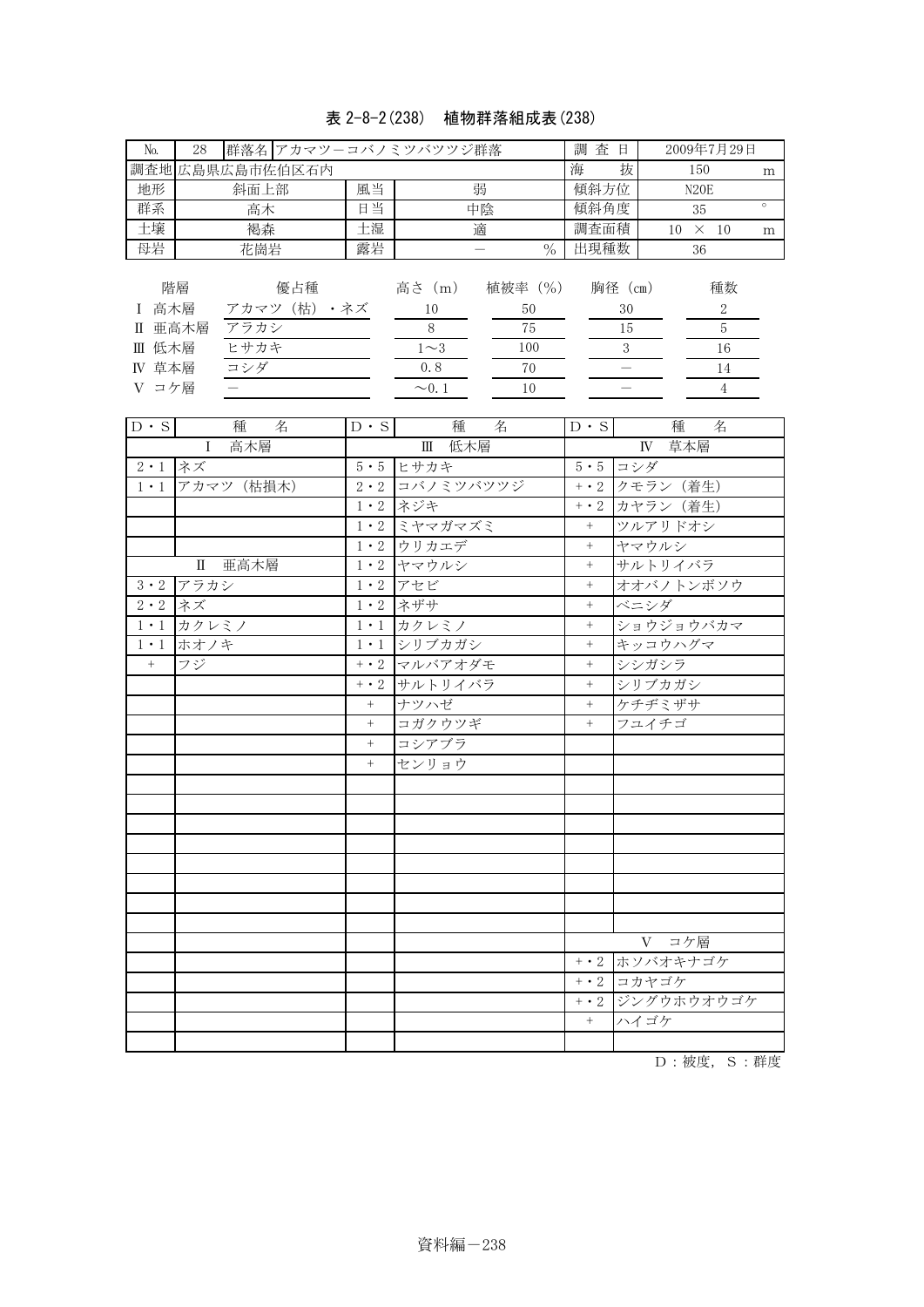# 表 2-8-2(239) 植物群落組成表(239)

| No.                                                                                | $\rm 29$<br>群落名 放棄水田雑草群落          |             |                                                      | 調查日<br>2009年7月29日                                                            |             |                     |             |               |                                      |
|------------------------------------------------------------------------------------|-----------------------------------|-------------|------------------------------------------------------|------------------------------------------------------------------------------|-------------|---------------------|-------------|---------------|--------------------------------------|
|                                                                                    | 調査地 広島県広島市佐伯区石内                   |             |                                                      |                                                                              | 海           | 抜                   |             | 130           | m                                    |
| 地形                                                                                 | 谷                                 | 風当          |                                                      | 弱                                                                            | 傾斜方位        |                     | $\equiv$    |               |                                      |
| 群系                                                                                 | 草地                                | 日当          |                                                      | 中陰                                                                           | 傾斜角度        |                     |             | $\frac{1}{2}$ | $\circ$                              |
| 土壤                                                                                 | グライ                               | 土湿          |                                                      | 過湿                                                                           | 調査面積        |                     |             | $5 \times 5$  | m                                    |
| 母岩                                                                                 |                                   | 露岩          |                                                      | $\overline{\phantom{0}}$<br>$\frac{0}{0}$                                    | 出現種数        |                     |             | 19            |                                      |
| 階層<br>I 高木層<br>Ⅱ 亜高木層<br>Ⅲ 低木層<br>IV 草本層<br>V コケ層<br>$\mathbf{D} \cdot \mathbf{S}$ | 優占種<br>$\equiv$<br>アシボソ<br>種<br>名 | $D \cdot S$ | 高さ(m)<br>$\equiv$<br>$0.5 \sim 1$<br>$\sim 0.1$<br>種 | 植被率 (%)<br>$\begin{array}{c} \hline \end{array}$<br>100<br>$\mathbf{1}$<br>名 | $D \cdot S$ | 胸径 (cm)<br>$\equiv$ | 種           | 名             | 種数<br>$\equiv$<br>16<br>$\mathbf{3}$ |
|                                                                                    | 高木層<br>Ι                          |             | $\mathbb{N}$                                         | 草本層                                                                          |             |                     | IV 草本層      |               |                                      |
|                                                                                    |                                   |             |                                                      |                                                                              | 5・5 アシボソ    |                     |             |               |                                      |
|                                                                                    |                                   |             |                                                      |                                                                              | 4・4 ミゾソバ    |                     |             |               |                                      |
|                                                                                    |                                   |             |                                                      |                                                                              |             |                     | 4・4 キツネノボタン |               |                                      |
|                                                                                    |                                   |             |                                                      |                                                                              |             |                     | 3・3 ハンゲショウ  |               |                                      |
|                                                                                    |                                   |             |                                                      |                                                                              | $3.3$ チゴザサ  |                     |             |               |                                      |
|                                                                                    | 亜高木層<br>$\rm II$                  |             |                                                      |                                                                              | 2・2 ヒメジソ    |                     |             |               |                                      |
|                                                                                    |                                   |             |                                                      |                                                                              | $2 \cdot 2$ |                     | ヌマダイコン      |               |                                      |
|                                                                                    |                                   |             |                                                      |                                                                              | $1 \cdot 2$ |                     | アブラガヤ       |               |                                      |
|                                                                                    |                                   |             |                                                      |                                                                              |             |                     | 1・2 テリハノイバラ |               |                                      |
|                                                                                    |                                   |             |                                                      |                                                                              | $1 \cdot 1$ | ススキ                 |             |               |                                      |
|                                                                                    |                                   |             |                                                      |                                                                              | $+$         |                     | ヒメクグ        |               |                                      |
|                                                                                    |                                   |             |                                                      |                                                                              | $\! +$      |                     | オオバコ        |               |                                      |
|                                                                                    |                                   |             |                                                      |                                                                              | $^{+}$      |                     | オオバギボウシ     |               |                                      |
|                                                                                    |                                   |             |                                                      |                                                                              | $\! + \!$   |                     | クサヨシ        |               |                                      |
|                                                                                    |                                   |             |                                                      |                                                                              | $^+$        |                     | サトメシダ       |               |                                      |
|                                                                                    |                                   |             |                                                      |                                                                              | $^+$        |                     | アゼナルコ       |               |                                      |
|                                                                                    | 低木層<br>Ш                          |             |                                                      |                                                                              |             |                     |             |               |                                      |
|                                                                                    |                                   |             |                                                      |                                                                              |             |                     |             |               |                                      |
|                                                                                    |                                   |             |                                                      |                                                                              |             |                     |             |               |                                      |
|                                                                                    |                                   |             |                                                      |                                                                              |             |                     |             |               |                                      |
|                                                                                    |                                   |             |                                                      |                                                                              |             |                     |             |               |                                      |
|                                                                                    |                                   |             |                                                      |                                                                              |             |                     |             |               |                                      |
|                                                                                    |                                   |             |                                                      |                                                                              |             |                     |             |               |                                      |
|                                                                                    |                                   |             |                                                      |                                                                              |             |                     | V コケ層       |               |                                      |
|                                                                                    |                                   |             |                                                      |                                                                              | $+$         |                     | ヤノネゴケ       |               |                                      |
|                                                                                    |                                   |             |                                                      |                                                                              | $^{+}$      |                     | コツボゴケ       |               |                                      |
|                                                                                    |                                   |             |                                                      |                                                                              | $+$         |                     | ツクシナギゴケ     |               |                                      |
|                                                                                    |                                   |             |                                                      |                                                                              |             |                     |             |               |                                      |
|                                                                                    |                                   |             |                                                      |                                                                              |             |                     |             |               |                                      |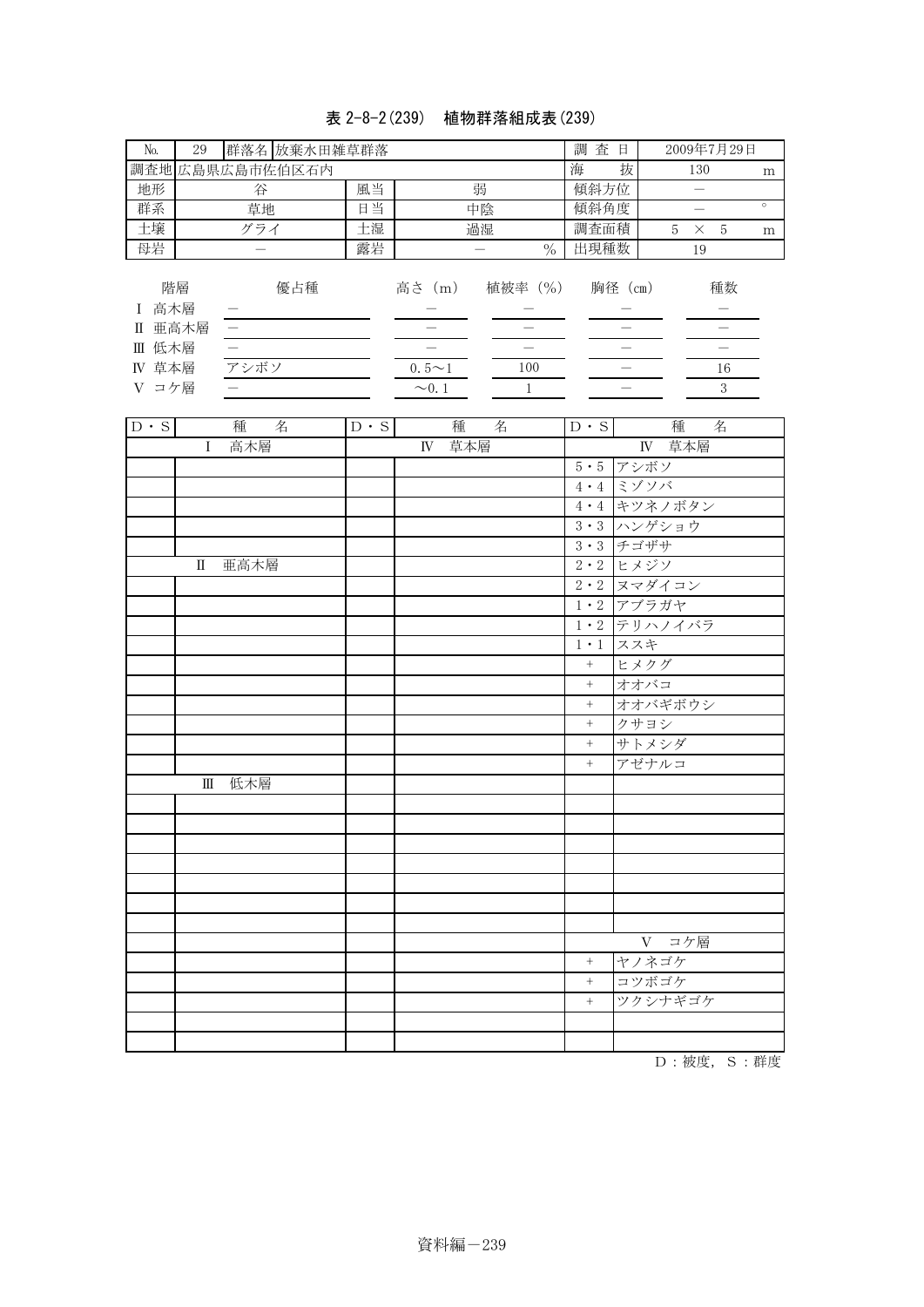# 表 2-8-2(240) 植物群落組成表(240)

| No.                                         | 群落名 放棄水田雑草群落<br>30 |                             | 調査日                           |                                                                                |                                                                                          | 2009年7月29日          |                           |                          |                                           |         |
|---------------------------------------------|--------------------|-----------------------------|-------------------------------|--------------------------------------------------------------------------------|------------------------------------------------------------------------------------------|---------------------|---------------------------|--------------------------|-------------------------------------------|---------|
|                                             |                    | 調査地広島県広島市佐伯区石内              |                               |                                                                                |                                                                                          | 海                   | 抜                         |                          | 138                                       | m       |
| 地形                                          |                    | 谷                           | 風当                            |                                                                                | 弱                                                                                        | 傾斜方位                |                           | $\overline{\phantom{0}}$ |                                           |         |
| 群系                                          |                    | 草地                          | 日当                            |                                                                                | 中陰                                                                                       | 傾斜角度                |                           |                          | $\overline{\phantom{0}}$                  | $\circ$ |
| 土壤                                          |                    | グライ                         | 土湿                            |                                                                                | 過湿                                                                                       | 調査面積                |                           |                          | $5 \times 5$                              | m       |
| 母岩                                          |                    |                             | 露岩                            |                                                                                | $\overline{\phantom{0}}$<br>$\frac{0}{0}$                                                | 出現種数                |                           |                          | 13                                        |         |
| I 高木層<br>Ⅱ 亜高木層<br>Ⅲ 低木層<br>IV 草本層<br>V コケ層 | 階層                 | 優占種<br>$\leftarrow$<br>ハナタデ |                               | 高さ (m)<br>$\overline{\phantom{0}}$<br>$0.3 \sim 1$<br>$\overline{\phantom{0}}$ | 植被率 (%)<br>$\qquad \qquad -$<br>$\begin{array}{c} \hline \end{array}$<br>100<br>$\equiv$ |                     | 胸径 (cm)<br>$\blacksquare$ |                          | 種数<br>$\qquad \qquad -$<br>13<br>$\equiv$ |         |
|                                             |                    |                             |                               |                                                                                |                                                                                          |                     |                           |                          |                                           |         |
| $\mathbf{D} \cdot \mathbf{S}$               |                    | 種<br>名                      | $\mathbf{D} \cdot \mathbf{S}$ | 種                                                                              | 名                                                                                        | $D \cdot S$         |                           | 種                        | 名                                         |         |
|                                             | $\mathbf I$        | 高木層                         |                               | $\mathbb{N}$                                                                   | 草本層                                                                                      |                     |                           | IV 草本層                   |                                           |         |
|                                             |                    |                             |                               |                                                                                |                                                                                          | 5・5 ハナタデ            |                           |                          |                                           |         |
|                                             |                    |                             |                               |                                                                                |                                                                                          |                     |                           | 4・3 アゼナルコ                |                                           |         |
|                                             |                    |                             |                               |                                                                                |                                                                                          |                     |                           | 5・5 キツネノボタン              |                                           |         |
|                                             |                    |                             |                               |                                                                                |                                                                                          | $2 \cdot 2$         | セリ                        |                          |                                           |         |
|                                             |                    |                             |                               |                                                                                |                                                                                          |                     |                           | 2・2 イヌコウジュ               |                                           |         |
|                                             | $\rm II$           | 亜高木層                        |                               |                                                                                |                                                                                          | $\! +$              |                           | ミズオトギリ                   |                                           |         |
|                                             |                    |                             |                               |                                                                                |                                                                                          | $+ \cdot 2$         |                           | ヤノネグサ                    |                                           |         |
|                                             |                    |                             |                               |                                                                                |                                                                                          | $\hspace{0.02cm} +$ |                           | クサヨシ                     |                                           |         |
|                                             |                    |                             |                               |                                                                                |                                                                                          | $+ \cdot 2$         |                           | ミゾソバ                     |                                           |         |
|                                             |                    |                             |                               |                                                                                |                                                                                          | $+ \cdot 2$         |                           | サトメシダ                    |                                           |         |
|                                             |                    |                             |                               |                                                                                |                                                                                          | $1 \cdot 1$         | ススキ                       |                          |                                           |         |
|                                             |                    |                             |                               |                                                                                |                                                                                          | $\, + \,$           |                           | サワオトギリ                   |                                           |         |
|                                             |                    |                             |                               |                                                                                |                                                                                          | $+$                 |                           | ハシカグサ                    |                                           |         |
|                                             |                    |                             |                               |                                                                                |                                                                                          |                     |                           |                          |                                           |         |
|                                             |                    |                             |                               |                                                                                |                                                                                          |                     |                           |                          |                                           |         |
|                                             |                    |                             |                               |                                                                                |                                                                                          |                     |                           |                          |                                           |         |
|                                             | Ш                  | 低木層                         |                               |                                                                                |                                                                                          |                     |                           |                          |                                           |         |
|                                             |                    |                             |                               |                                                                                |                                                                                          |                     |                           |                          |                                           |         |
|                                             |                    |                             |                               |                                                                                |                                                                                          |                     |                           |                          |                                           |         |
|                                             |                    |                             |                               |                                                                                |                                                                                          |                     |                           |                          |                                           |         |
|                                             |                    |                             |                               |                                                                                |                                                                                          |                     |                           |                          |                                           |         |
|                                             |                    |                             |                               |                                                                                |                                                                                          |                     |                           |                          |                                           |         |
|                                             |                    |                             |                               |                                                                                |                                                                                          |                     |                           |                          |                                           |         |
|                                             |                    |                             |                               |                                                                                |                                                                                          |                     |                           |                          |                                           |         |
|                                             |                    |                             |                               |                                                                                |                                                                                          |                     |                           | V                        | コケ層                                       |         |
|                                             |                    |                             |                               |                                                                                |                                                                                          |                     |                           |                          |                                           |         |
|                                             |                    |                             |                               |                                                                                |                                                                                          |                     |                           |                          |                                           |         |
|                                             |                    |                             |                               |                                                                                |                                                                                          |                     |                           |                          |                                           |         |
|                                             |                    |                             |                               |                                                                                |                                                                                          |                     |                           |                          |                                           |         |
|                                             |                    |                             |                               |                                                                                |                                                                                          |                     |                           |                          |                                           |         |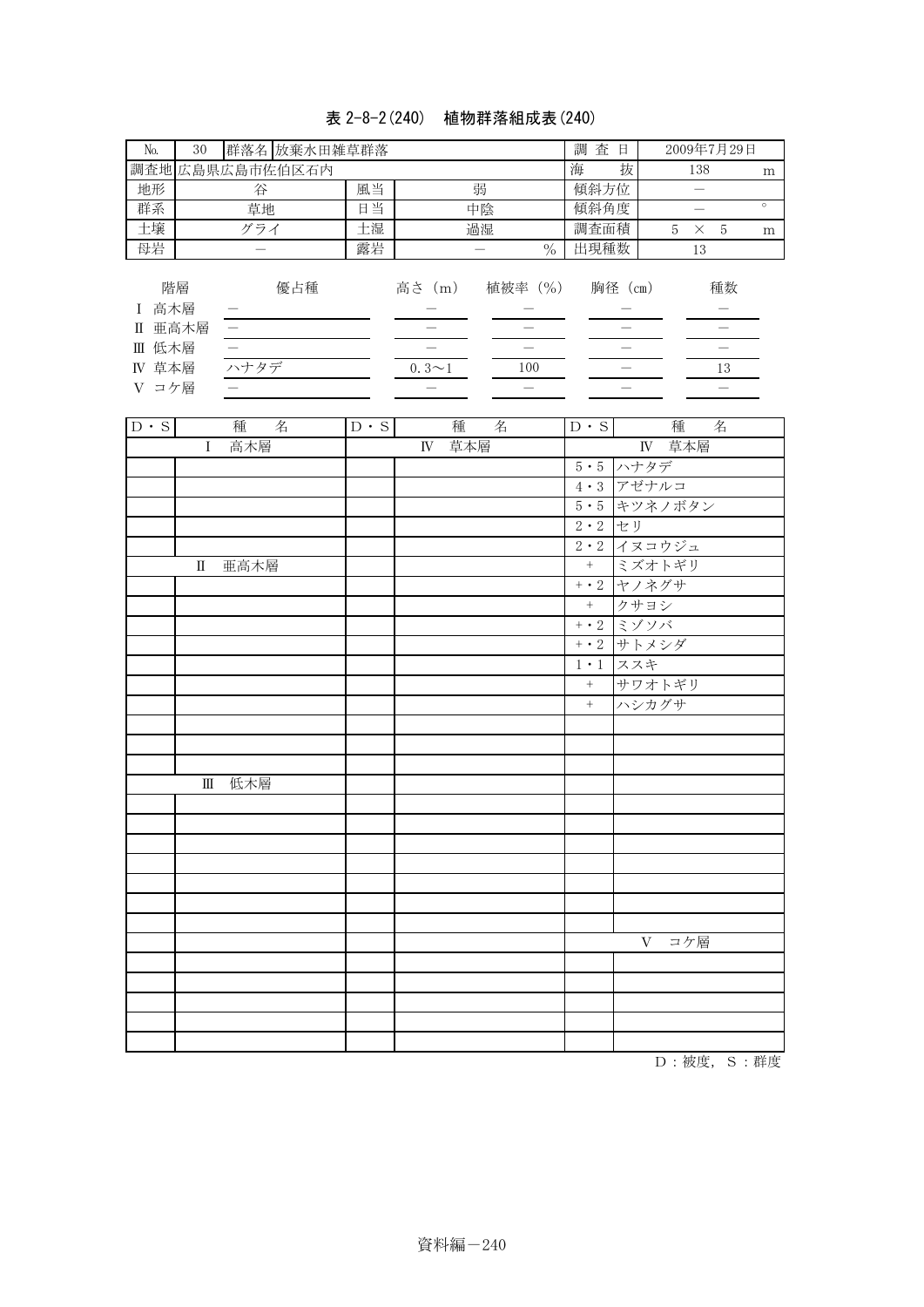# 表 2-8-2(241) 植物群落組成表(241)

| N <sub>o</sub> | 31                |           | 群落名 ネザサ群落       |              |        |               | 調   | 査<br>日  |   |          | 2009年7月29日 |         |
|----------------|-------------------|-----------|-----------------|--------------|--------|---------------|-----|---------|---|----------|------------|---------|
|                |                   |           | 調査地 広島県広島市佐伯区石内 |              |        |               | 海   | 抜       |   | 138      |            | m       |
| 地形             |                   | 谷         |                 | 風当           |        | 弱             |     | 傾斜方位    |   |          |            |         |
| 群系             |                   | 日当<br>低木  |                 |              |        | 中陰            |     | 傾斜角度    |   |          |            | $\circ$ |
| 土壤             |                   | 土湿<br>グライ |                 |              | 過湿     |               |     | 調査面積    | 5 | $\times$ | 5          | m       |
| 母岩             |                   |           |                 | 露岩           |        | $\frac{0}{0}$ |     | 出現種数    |   | 8        |            |         |
| Π              | 階層<br>高木層<br>亜高木層 |           | 優占種             |              | 高さ (m) | 植被率 (%)       |     | 胸径 (cm) |   |          | 種数         |         |
| 低木層<br>Ш       |                   | ネザサ       |                 | $1.5 \sim 2$ | 100    |               | 0.5 |         |   |          |            |         |
| 草本層<br>IV      | コケ層               | ヘクソカズラ    |                 | 0.1          | 0.5    |               |     |         | 2 |          |            |         |
|                |                   |           |                 |              |        |               |     |         |   |          |            |         |

| $D \cdot S$ |   | 種<br>名  | $D \cdot S$    | 種<br>名          | $\overline{D \cdot S}$ | 種<br>名 |
|-------------|---|---------|----------------|-----------------|------------------------|--------|
|             | I | 高木層     |                | Ⅲ 低木層           |                        | IV 草本層 |
|             |   |         |                | $5 \cdot 5$ ネザサ | $+$                    | シハイスミレ |
|             |   |         | $4 \cdot 4$ フジ |                 | $\boldsymbol{+}$       | ヘクソカズラ |
|             |   |         |                | 1・2 ミツバアケビ      |                        |        |
|             |   |         |                | 1・2 イヌザンショウ     |                        |        |
|             |   |         |                | +・2 ヘクソカズラ      |                        |        |
|             |   | II 亜高木層 |                | +・2 アオツヅラフジ     |                        |        |
|             |   |         |                | +・2 ヤマノイモ       |                        |        |
|             |   |         |                |                 |                        |        |
|             |   |         |                |                 |                        |        |
|             |   |         |                |                 |                        |        |
|             |   |         |                |                 |                        |        |
|             |   |         |                |                 |                        |        |
|             |   |         |                |                 |                        |        |
|             |   |         |                |                 |                        |        |
|             |   |         |                |                 |                        |        |
|             |   |         |                |                 |                        |        |
|             |   |         |                |                 |                        |        |
|             |   |         |                |                 |                        |        |
|             |   |         |                |                 |                        |        |
|             |   |         |                |                 |                        |        |
|             |   |         |                |                 |                        |        |
|             |   |         |                |                 |                        |        |
|             |   |         |                |                 |                        |        |
|             |   |         |                |                 |                        |        |
|             |   |         |                |                 |                        | V コケ層  |
|             |   |         |                |                 |                        |        |
|             |   |         |                |                 |                        |        |
|             |   |         |                |                 |                        |        |
|             |   |         |                |                 |                        |        |
|             |   |         |                |                 |                        |        |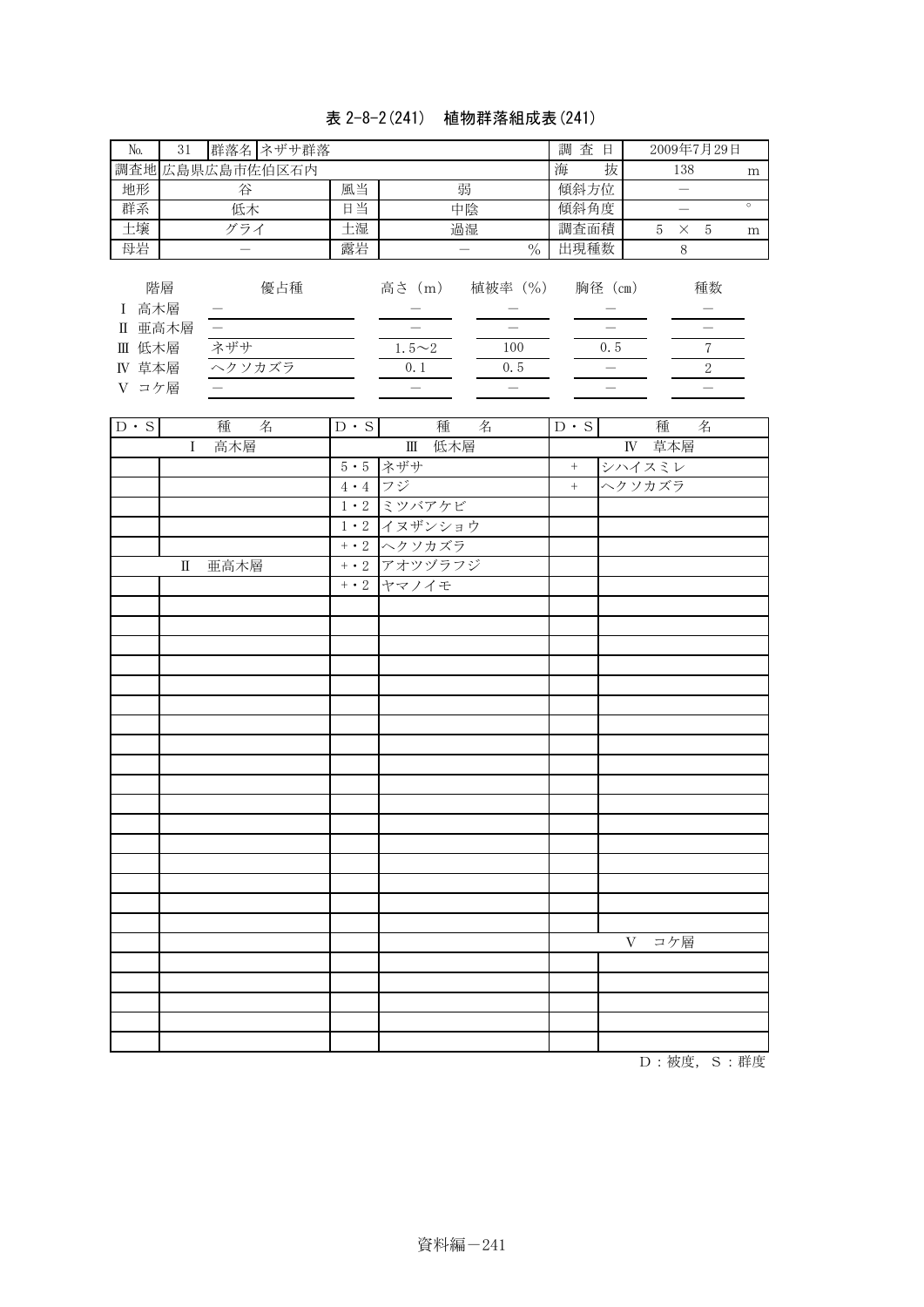### 表 2-8-2(242) 植物群落組成表(242)

| No.                      | 32                              | 群落名 放棄水田雑草群落   |    | 査<br>調<br>日            |               |         | 2009年7月29日 |         |         |
|--------------------------|---------------------------------|----------------|----|------------------------|---------------|---------|------------|---------|---------|
|                          |                                 | 調査地広島県広島市佐伯区石内 |    |                        |               | 海<br>抜  |            | 138     | m       |
| 地形                       |                                 | 谷              | 風当 |                        | 弱             | 傾斜方位    |            |         |         |
| 群系                       |                                 | 草地             | 日当 |                        | 中陰            | 傾斜角度    |            |         | $\circ$ |
| 土壤                       |                                 | グライ            | 土湿 | 過湿                     | 調査面積          | 5       | ×          | -5<br>m |         |
| 母岩                       |                                 |                | 露岩 |                        | $\frac{0}{0}$ | 出現種数    |            | 9       |         |
| П<br>Ш<br>IV<br>コケ層<br>V | 階層<br>高木層<br>亜高木層<br>低木層<br>草本層 | 優占種<br>キツネノボタン |    | 高さ (m)<br>$0.5 \sim 1$ | 植被率 (%)<br>95 | 胸径 (cm) |            |         | 種数<br>9 |

| $D \cdot S$ | 種<br>名             | $D \cdot S$ | 種<br>名 | $D \cdot S$ | 種 名          |
|-------------|--------------------|-------------|--------|-------------|--------------|
|             | 高木層<br>$\mathbf I$ |             | IV 草本層 |             | IV 草本層       |
|             |                    |             |        |             | 5・5 キツネノボタン  |
|             |                    |             |        |             | 2・2 ネコノメソウ   |
|             |                    |             |        |             | $2.2$ ヌマダイコン |
|             |                    |             |        |             | 1・2 ミゾソバ     |
|             |                    |             |        |             | 1・2 ボントクタデ   |
|             | II 亜高木層            |             |        |             | 1・1 ススキ      |
|             |                    |             |        |             | +・2 クサヨシ     |
|             |                    |             |        |             | + ミズヒキ       |
|             |                    |             |        | $\, + \,$   | ネザサ          |
|             |                    |             |        |             |              |
|             |                    |             |        |             |              |
|             |                    |             |        |             |              |
|             |                    |             |        |             |              |
|             |                    |             |        |             |              |
|             |                    |             |        |             |              |
|             |                    |             |        |             |              |
|             | Ⅲ 低木層              |             |        |             |              |
|             |                    |             |        |             |              |
|             |                    |             |        |             |              |
|             |                    |             |        |             |              |
|             |                    |             |        |             |              |
|             |                    |             |        |             |              |
|             |                    |             |        |             |              |
|             |                    |             |        |             |              |
|             |                    |             |        |             | V コケ層        |
|             |                    |             |        |             |              |
|             |                    |             |        |             |              |
|             |                    |             |        |             |              |
|             |                    |             |        |             |              |
|             |                    |             |        |             |              |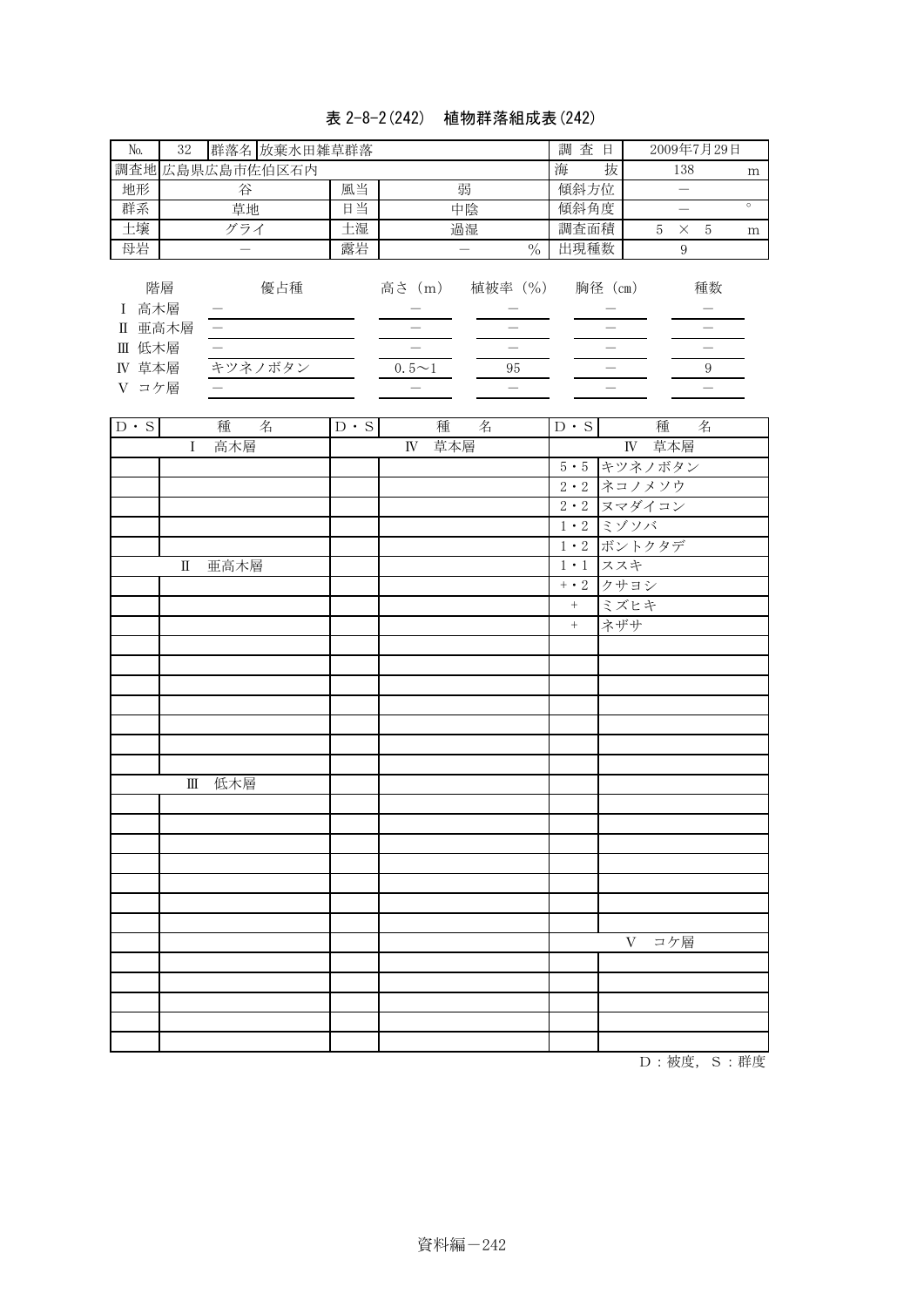# 表 2-8-2(243) 植物群落組成表(243)

| $\rm No.$                          | 33<br>群落名 コナラ群落                           |                               |                                       |                                    | 調查日              |                                   | 2009年7月29日                                            |         |
|------------------------------------|-------------------------------------------|-------------------------------|---------------------------------------|------------------------------------|------------------|-----------------------------------|-------------------------------------------------------|---------|
|                                    | 調査地 広島県広島市佐伯区石内                           |                               |                                       |                                    | 海                | 抜                                 | 145                                                   | m       |
| 地形                                 | 斜面下部                                      | 風当                            |                                       | 弱                                  | 傾斜方位             |                                   | N20E                                                  |         |
| 群系                                 | 高木                                        | 日当                            |                                       | 中陰                                 | 傾斜角度             |                                   | 40                                                    | $\circ$ |
| 土壤                                 | 褐森                                        | 土湿                            | 適                                     |                                    | 調査面積             |                                   | $10~\times~10$                                        | m       |
| 母岩                                 | 花崗岩                                       | 露岩                            |                                       | $\frac{0}{0}$                      | 出現種数             |                                   | $27\,$                                                |         |
| I 高木層<br>Ⅱ 亜高木層<br>Ⅲ 低木層<br>IV 草本層 | 階層<br>優占種<br>コナラ<br>アラカシ<br>ヒサカキ<br>シシガシラ |                               | 高さ (m)<br>15<br>10<br>$1\sim3$<br>0.5 | 植被率(%)<br>95<br>40<br>$90\,$<br>50 |                  | 胸径 (cm)<br>40<br>15<br>$\sqrt{3}$ | 種数<br>$\boldsymbol{2}$<br>$\sqrt{2}$<br>$\,6\,$<br>14 |         |
| V コケ層                              | マルフサゴケ                                    |                               | $\sim 0.1$                            | 30                                 |                  |                                   | $\mathbf{3}$                                          |         |
| $\mathbf{D} \cdot \mathbf{S}$      | 種<br>名                                    | $\mathbf{D} \cdot \mathbf{S}$ | 種                                     | 名                                  | $D \cdot S$      |                                   | 種<br>名                                                |         |
|                                    | 高木層<br>L                                  |                               | 低木層<br>$\mathbb{I}$                   |                                    |                  |                                   | 草本層<br>$\mathbf{I}$ $\mathbf{V}$                      |         |
| $5 \cdot 2$                        | コナラ                                       | $3 \cdot 3$                   | ヒサカキ                                  |                                    | $3 \cdot 4$      |                                   | シシガシラ                                                 |         |
| $2 \cdot 1$                        | リョウブ                                      | $2 \cdot 2$                   | コバノミツバツツジ                             |                                    | $2 \cdot 2$      |                                   | ツルアリドオシ                                               |         |
|                                    |                                           | $1 \cdot 2$                   | ヤブツバキ                                 |                                    | $+$              |                                   | タガネソウ                                                 |         |
|                                    |                                           | $+ \cdot 2$                   | シキミ                                   |                                    | $+$              |                                   | コシアブラ                                                 |         |
|                                    |                                           | $\pm$                         | カクレミノ                                 |                                    | $+$              |                                   | カンアオイ属の一種                                             |         |
|                                    | 亜高木層<br>$\mathbb{I}$                      | $+$                           | サカキ                                   |                                    | $^{+}$           | アセビ                               |                                                       |         |
| $3 \cdot 2$                        | アラカシ                                      |                               |                                       |                                    | $^+$             |                                   | ジャノヒゲ                                                 |         |
| $+ \cdot 2$                        | フジ                                        |                               |                                       |                                    | $\boldsymbol{+}$ |                                   | ネズミモチ                                                 |         |
|                                    |                                           |                               |                                       |                                    | $^+$             |                                   | キッコウハグマ                                               |         |
|                                    |                                           |                               |                                       |                                    | $^+$             |                                   | ヤブコウジ                                                 |         |
|                                    |                                           |                               |                                       |                                    | $^{+}$           |                                   | トウゲシバ                                                 |         |
|                                    |                                           |                               |                                       |                                    | $\! + \!\!\!\!$  |                                   | ミヤマガマズミ                                               |         |
|                                    |                                           |                               |                                       |                                    | $^{+}$           | ベニシダ                              |                                                       |         |
|                                    |                                           |                               |                                       |                                    | $^{+}$           |                                   | ショウジョウバカマ                                             |         |
|                                    |                                           |                               |                                       |                                    |                  |                                   |                                                       |         |
|                                    |                                           |                               |                                       |                                    |                  |                                   |                                                       |         |
|                                    |                                           |                               |                                       |                                    |                  |                                   |                                                       |         |
|                                    |                                           |                               |                                       |                                    |                  |                                   |                                                       |         |
|                                    |                                           |                               |                                       |                                    |                  |                                   |                                                       |         |
|                                    |                                           |                               |                                       |                                    |                  |                                   |                                                       |         |
|                                    |                                           |                               |                                       |                                    |                  |                                   |                                                       |         |
|                                    |                                           |                               |                                       |                                    |                  |                                   |                                                       |         |
|                                    |                                           |                               |                                       |                                    |                  |                                   |                                                       |         |
|                                    |                                           |                               |                                       |                                    |                  |                                   | V コケ層                                                 |         |
|                                    |                                           |                               |                                       |                                    | $3 \cdot 2$      |                                   | マルフサゴケ                                                |         |
|                                    |                                           |                               |                                       |                                    | $+$              |                                   | トサホラゴケモドキ                                             |         |
|                                    |                                           |                               |                                       |                                    | $+$              |                                   | カガミゴケ                                                 |         |
|                                    |                                           |                               |                                       |                                    |                  |                                   |                                                       |         |
|                                    |                                           |                               |                                       |                                    |                  |                                   |                                                       |         |
|                                    |                                           |                               |                                       |                                    |                  |                                   |                                                       |         |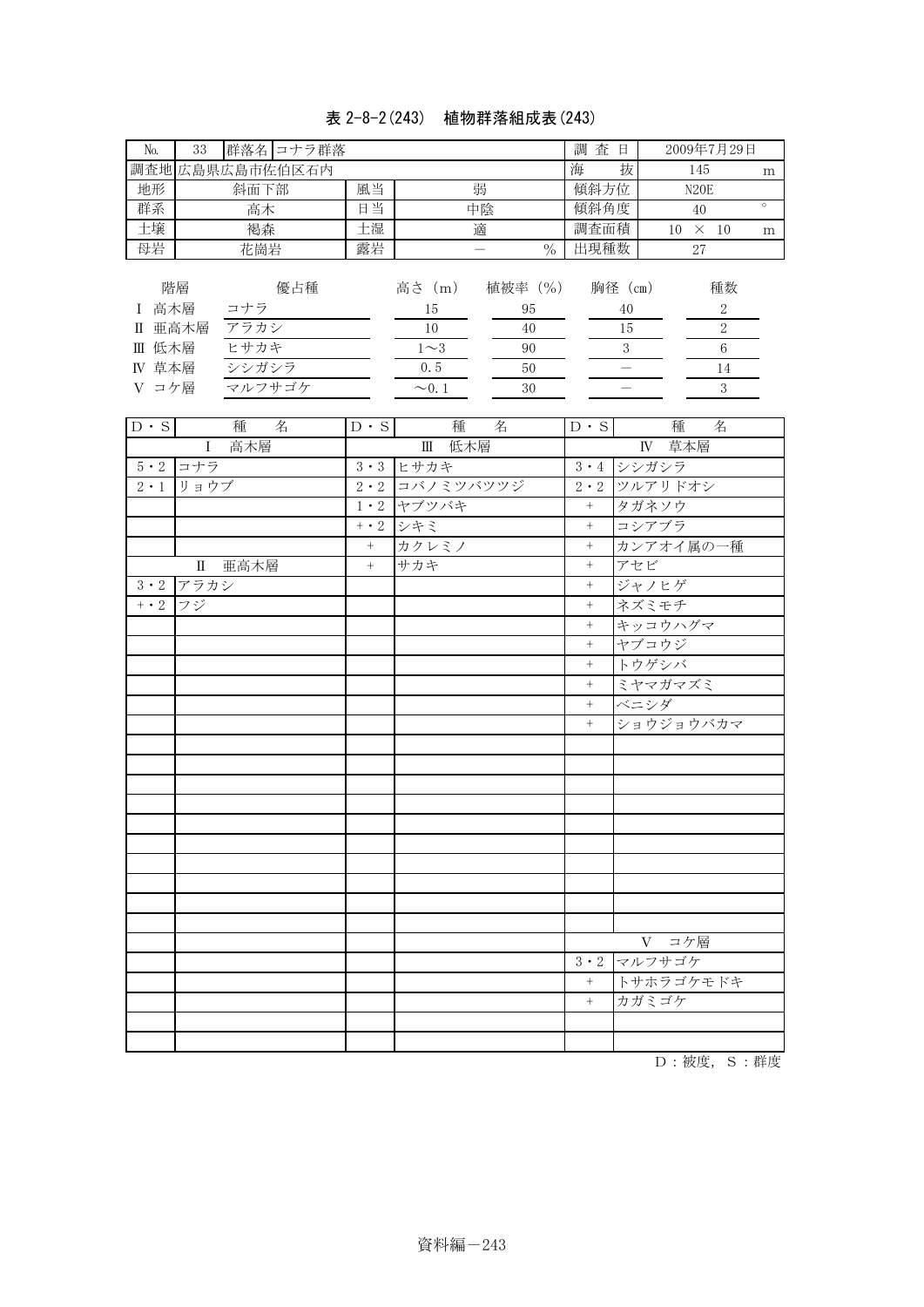# 表 2-8-2(244) 植物群落組成表(244)

| 34<br>N <sub>o</sub>                                       | 群落名 アカマツーコバノミツバツツジ群落                    |    |                                        |                                 | 查日<br>調                  |                | 2009年7月30日             |
|------------------------------------------------------------|-----------------------------------------|----|----------------------------------------|---------------------------------|--------------------------|----------------|------------------------|
|                                                            | 調査地 広島県広島市佐伯区石内                         |    |                                        |                                 | 抜<br>海                   | 185            | m                      |
| 地形                                                         | 尾根                                      | 風当 |                                        | 中                               | 傾斜方位                     | N30W           |                        |
| 群系                                                         | 高木                                      | 日当 |                                        | 陽                               | 傾斜角度                     | 8              | $\circ$                |
| 土壤                                                         | 褐森                                      | 土湿 |                                        | 適                               | 調査面積                     | 10<br>$\times$ | -15<br>m               |
| 母岩                                                         | 露岩<br>花崗岩<br>$\frac{0}{0}$              |    |                                        |                                 |                          | 19             |                        |
| 階層<br>I 高木層<br>亜高木層<br>Π<br>Ⅲ 低木層<br>草本層<br>IV<br>コケ層<br>V | 優占種<br>コナラ<br>リョウブ<br>コバノミツバツツジ<br>ウラジロ |    | 高さ (m)<br>10<br>$6 \sim 8$<br>$2\sim3$ | 植被率 (%)<br>60<br>90<br>40<br>80 | 胸径 (cm)<br>20<br>60<br>2 |                | 種数<br>3<br>6<br>9<br>6 |

| $D \cdot S$   | 種<br>名     | $D \cdot S$                  | 種<br>名        | $D \cdot S$ | 種<br>名               |
|---------------|------------|------------------------------|---------------|-------------|----------------------|
|               | I 高木層      |                              | Ⅲ 低木層         |             | IV 草本層               |
| $3 \cdot 3$   | コナラ        |                              | 3・4 コバノミツバツツジ |             | 4・3 ウラジロ             |
| $2 \cdot 2$   | アカマツ       |                              | 2・2 ネジキ       |             | $2 \cdot 3$ コシダ      |
| $1 \cdot 1$   | ソヨゴ        |                              | 2・2 ヤマウルシ     |             | 1・2 カンサイスノキ          |
|               |            |                              | 2・2 カンサイスノキ   |             | +・2 サルトリイバラ          |
|               |            | $1 \cdot 2$ ネズ               |               |             | $\overline{+}$ 2 コナラ |
|               | Ⅱ 亜高木層     |                              | 1・2 コシアブラ     | $+$         | コバノガマズミ              |
| $4\,\cdot\,4$ | リョウブ       |                              | 1·2 ヒサカキ      |             |                      |
| $2 \cdot 2$   | ネジキ        | $1 \cdot 1$   $7 \text{ }$ J |               |             |                      |
| $1 \cdot 2$   | ネズ         |                              | 1・1 クロキ       |             |                      |
| $1 \cdot 1$   | ソヨゴ        |                              |               |             |                      |
|               | 1・1 シリブカガシ |                              |               |             |                      |
| $1 \cdot 1$   | アカマツ       |                              |               |             |                      |
|               |            |                              |               |             |                      |
|               |            |                              |               |             |                      |
|               |            |                              |               |             |                      |
|               |            |                              |               |             |                      |
|               |            |                              |               |             |                      |
|               |            |                              |               |             |                      |
|               |            |                              |               |             |                      |
|               |            |                              |               |             |                      |
|               |            |                              |               |             |                      |
|               |            |                              |               |             |                      |
|               |            |                              |               |             |                      |
|               |            |                              |               |             |                      |
|               |            |                              |               |             | V コケ層                |
|               |            |                              |               | $+$         | 不明種                  |
|               |            |                              |               |             |                      |
|               |            |                              |               |             |                      |
|               |            |                              |               |             |                      |
|               |            |                              |               |             |                      |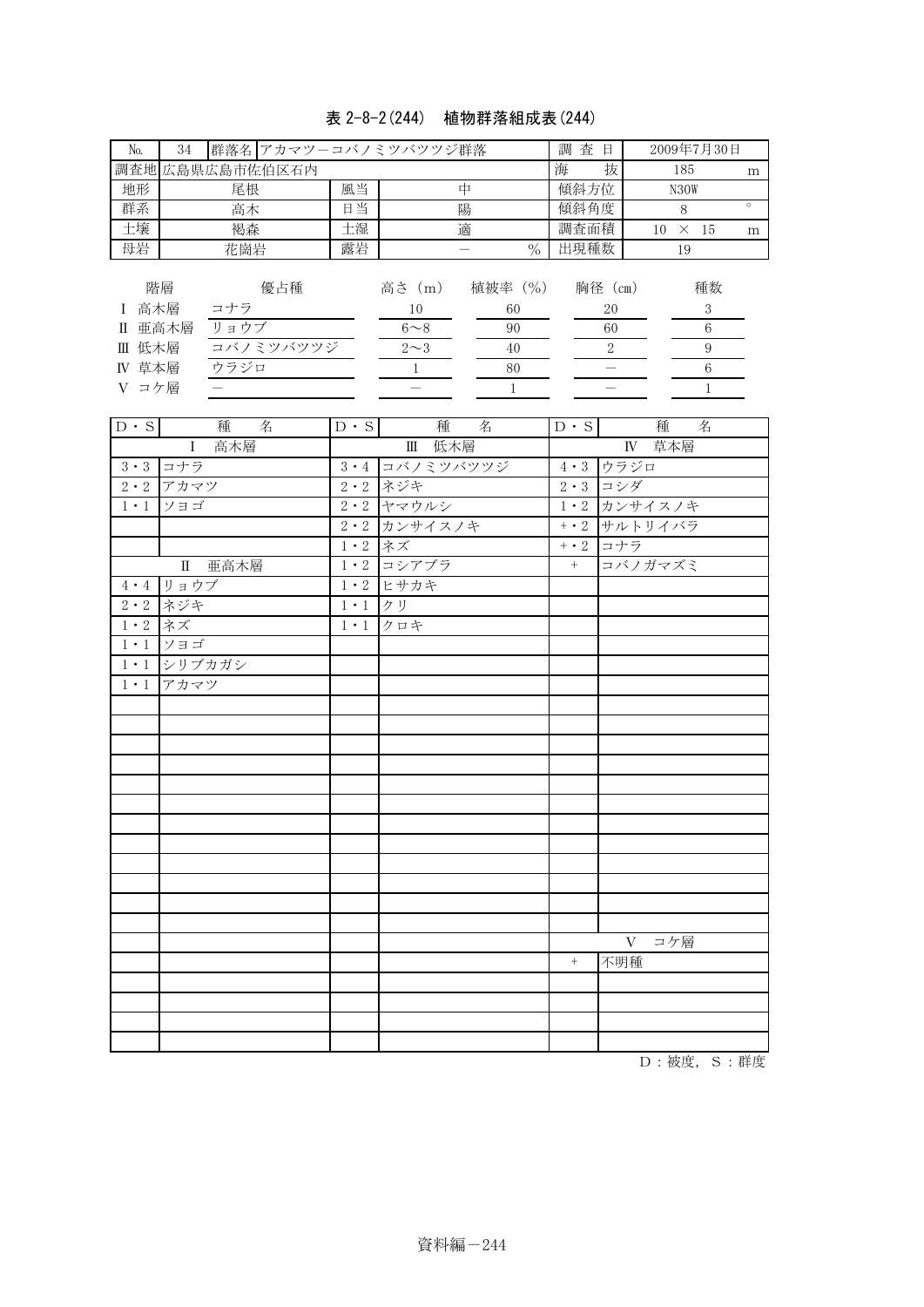## 表 2-8-2(245) 植物群落組成表(245)

| No.             | 35     | 群落名 ススキ群落       |    |              |         |               | 査<br>調<br>日 |   |          | 2009年7月30日 |         |
|-----------------|--------|-----------------|----|--------------|---------|---------------|-------------|---|----------|------------|---------|
|                 |        | 調査地 広島県広島市佐伯区石内 |    |              |         |               | 海<br>抜      |   | 180      |            | m       |
| 地形              |        | 谷               | 風当 |              | 中       |               | 傾斜方位        |   |          |            |         |
| 群系              |        | 草地              | 日当 |              | 陽       |               | 傾斜角度        |   |          |            | $\circ$ |
| 土壤              |        | グライ             | 土湿 | 湿            |         |               | 調査面積        | 5 | $\times$ | 5          | m       |
| 母岩              |        |                 | 露岩 |              |         | $\frac{0}{0}$ | 出現種数        |   | 17       |            |         |
| 高木層             | 階層     | 優占種             |    | 高さ (m)       | 植被率 (%) |               | 胸径 (cm)     |   |          | 種数         |         |
| Π               | 亜高木層   |                 |    |              |         |               |             |   |          |            |         |
| Ⅲ 低木層           |        |                 |    |              |         |               |             |   |          |            |         |
| <b>IV1 草本層1</b> |        | ススキ             |    | $1 \sim 1.8$ | 80      |               |             |   |          | 5          |         |
| <b>IV2 草本層2</b> | ハンゲショウ |                 |    | $0.5 \sim 1$ | 100     |               |             |   |          | 15         |         |
| V コケ層           |        |                 |    |              |         |               |             |   |          |            |         |

| $D \cdot S$ | 種                   | 名 | $D \cdot S$ | 種<br>名          | $D \cdot S$          | 種<br>名          |
|-------------|---------------------|---|-------------|-----------------|----------------------|-----------------|
|             | 高木層<br>$\mathbf{I}$ |   |             | <b>IV1 草本層1</b> |                      | <b>IV2 草本層2</b> |
|             |                     |   | $5 \cdot 4$ | ススキ             |                      | 4・4 ハンゲショウ      |
|             |                     |   | $+ \cdot 2$ | セイタカアワダチソウ      |                      | 1・2 スゲ属の一種      |
|             |                     |   | $+ \cdot 2$ | ヤマフジ            |                      | +・2 ヤブマメ        |
|             |                     |   | $^{+}$      | ノブドウ            |                      | +・2 ヤノネグサ       |
|             |                     |   | $^{+}$      | ウツギ             | $+ \cdot 2$ $\prime$ |                 |
|             | 亜高木層<br>$\Pi$       |   |             |                 |                      | +・2 ヤマフジ        |
|             |                     |   |             |                 |                      | +・2 セイタカアワダチソウ  |
|             |                     |   |             |                 |                      | +・2 ノブドウ        |
|             |                     |   |             |                 |                      | + ダイコンソウ        |
|             |                     |   |             |                 | $+$                  | アオツヅラフジ         |
|             |                     |   |             |                 | $+$                  | ハナタデ            |
|             |                     |   |             |                 | $^{+}$               | ドクダミ            |
|             |                     |   |             |                 | $^{+}$               | アキノタムラソウ        |
|             |                     |   |             |                 | $+$                  | ハシゴシダ           |
|             |                     |   |             |                 | $^{+}$               | テリハノイバラ         |
|             |                     |   |             |                 |                      |                 |
|             | 低木層<br>$\mathbf{m}$ |   |             |                 |                      |                 |
|             |                     |   |             |                 |                      |                 |
|             |                     |   |             |                 |                      |                 |
|             |                     |   |             |                 |                      |                 |
|             |                     |   |             |                 |                      |                 |
|             |                     |   |             |                 |                      |                 |
|             |                     |   |             |                 |                      |                 |
|             |                     |   |             |                 |                      |                 |
|             |                     |   |             |                 |                      | V コケ層           |
|             |                     |   |             |                 |                      |                 |
|             |                     |   |             |                 |                      |                 |
|             |                     |   |             |                 |                      |                 |
|             |                     |   |             |                 |                      |                 |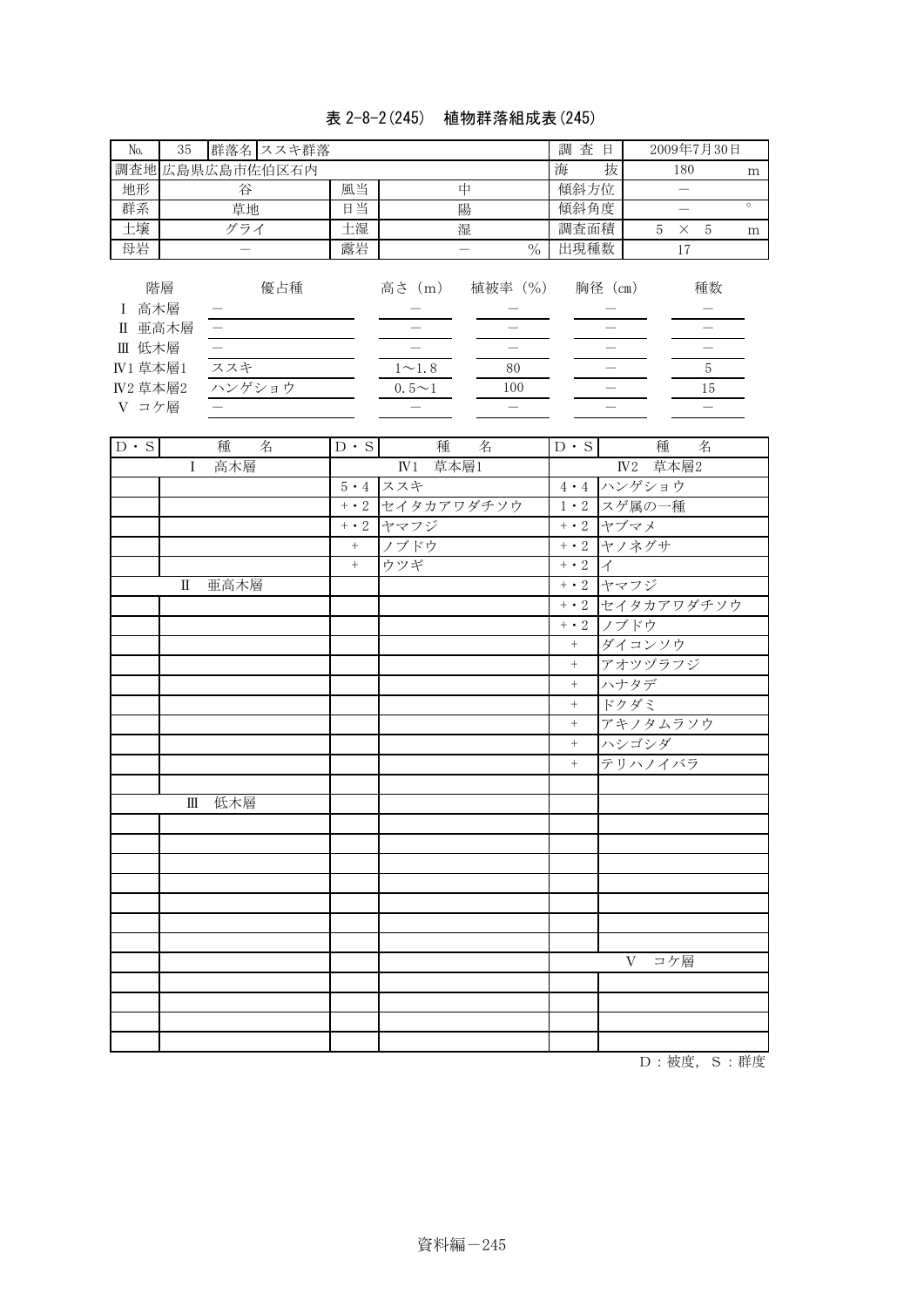## 表 2-8-2(246) 植物群落組成表(246)

| N <sub>o</sub>                        | 36         | 群落名 ヌルデーアカメガシワ群落                |                 |    |                                               |                                       |               |      | 查日                      |      |     | 2009年7月30日         |         |
|---------------------------------------|------------|---------------------------------|-----------------|----|-----------------------------------------------|---------------------------------------|---------------|------|-------------------------|------|-----|--------------------|---------|
|                                       |            |                                 | 調査地 広島県広島市佐伯区石内 |    |                                               |                                       |               | 海    | 抜                       |      | 170 |                    | m       |
| 地形                                    |            | 谷                               |                 | 風当 |                                               | 弱                                     |               | 傾斜方位 |                         |      | N5W |                    |         |
| 群系                                    |            | 高木                              |                 | 日当 |                                               | 中陰                                    |               | 傾斜角度 |                         |      | 5   |                    | $\circ$ |
| 土壤                                    |            | グライ                             |                 | 土湿 |                                               | 調査面積                                  |               | 10   | $\times$                | - 10 | m   |                    |         |
| 母岩                                    |            |                                 |                 | 露岩 |                                               |                                       | $\frac{0}{0}$ | 出現種数 |                         |      | 46  |                    |         |
| 高木層<br>Π<br>Ⅲ 低木層<br>草本層<br>IV<br>コケ層 | 階層<br>亜高木層 | アカメガシワ<br>アカメガシワ<br>ウツギ<br>ハナタデ | 優占種             |    | 高さ (m)<br>10<br>6<br>$2\sim3$<br>$0.4 \sim 2$ | 植被率 (%)<br>20<br>60<br>30<br>100<br>5 |               |      | 胸径 (cm)<br>14<br>8<br>2 |      |     | 種数<br>3<br>9<br>35 |         |

| $D \cdot S$ | 種<br>名                           | $D \cdot S$       | 種<br>名                     | $D \cdot S$ | 種<br>名 |
|-------------|----------------------------------|-------------------|----------------------------|-------------|--------|
|             | 高木層<br>$\mathbf{I}$              |                   | IV 草本層                     |             | IV 草本層 |
| $2 \cdot 1$ | アカメガシワ                           |                   | 4・4 ハナタデ                   | $^{+}$      | ミツバアケビ |
|             |                                  |                   | 3・3 ススキ                    | $^{+}$      | ヤマノイモ  |
|             |                                  |                   | 3・3 ハンゲショウ                 | $\! +$      | ヘクソカズラ |
|             |                                  |                   | 3·2 ミズヒキ                   | $^{+}$      | アカメガシワ |
|             |                                  |                   | 1・2 ヤノネグサ                  | $^{+}$      | ヒメジソ   |
|             | 亜高木層<br>$\rm{I}\hspace{-1.2pt}I$ |                   | 1・2 テリハノイバラ                |             |        |
| $3 \cdot 2$ | アカメガシワ                           |                   | 1・2 サトメシダ                  |             |        |
| $2 \cdot 1$ | クリ                               |                   | 1・2 キツネノボタン                |             |        |
| $2 \cdot 1$ | アラカシ                             |                   | 1・2 ミゾシダ                   |             |        |
|             |                                  |                   | +・2 ノブドウ                   |             |        |
|             |                                  |                   | $\overline{+}\cdot 2$ ササガヤ |             |        |
|             |                                  |                   | +・2 ハシゴシダ                  |             |        |
|             |                                  |                   | +・2 ダイコンソウ                 |             |        |
|             |                                  |                   | + · 2 ゲジゲジシダ               |             |        |
|             |                                  |                   | +・2 イワガネゼンマイ               |             |        |
|             |                                  |                   | +・2 コアカソ                   |             |        |
|             | 低木層<br>$\mathbb{H}$              |                   | + · 2 コチヂミザサ               |             |        |
| $3 \cdot 2$ | ウツギ                              |                   | +・2 スゲ属の一種                 |             |        |
| $1 \cdot 1$ | ヤマウルシ                            |                   | +・2 セイタカアワダチソウ             |             |        |
| $1 \cdot 1$ | アカメガシワ                           | $+ \cdot 2$       | ネコノメソウ                     |             |        |
| $1 \cdot 1$ | タブノキ                             | $^{+}$            | カエデドコロ                     |             |        |
| $1 \cdot 1$ | ナワシログミ                           | $^{+}$            | ゼンマイ                       |             |        |
| $\, +$      | テイカカズラ                           | $^{+}$            | ヒメワラビ                      |             |        |
| $+$         | ヒサカキ                             | $^{+}$            | オヘビイチゴ                     |             |        |
| $^{+}$      | リョウブ                             | $\qquad \qquad +$ | ドクダミ                       |             | V コケ層  |
| $\! +$      | イヌツゲ                             | $^{+}$            | コシロネ                       | $+ \cdot 2$ | 不明種    |
|             |                                  | $^{+}$            | ホソバイヌワラビ                   |             |        |
|             |                                  | $\qquad \qquad +$ | ネザサ                        |             |        |
|             |                                  | $\qquad \qquad +$ | ヌスビトハギ                     |             |        |
|             |                                  | $+$               | ベニシダ                       |             |        |

 $D:$  被度,  $S:$  群度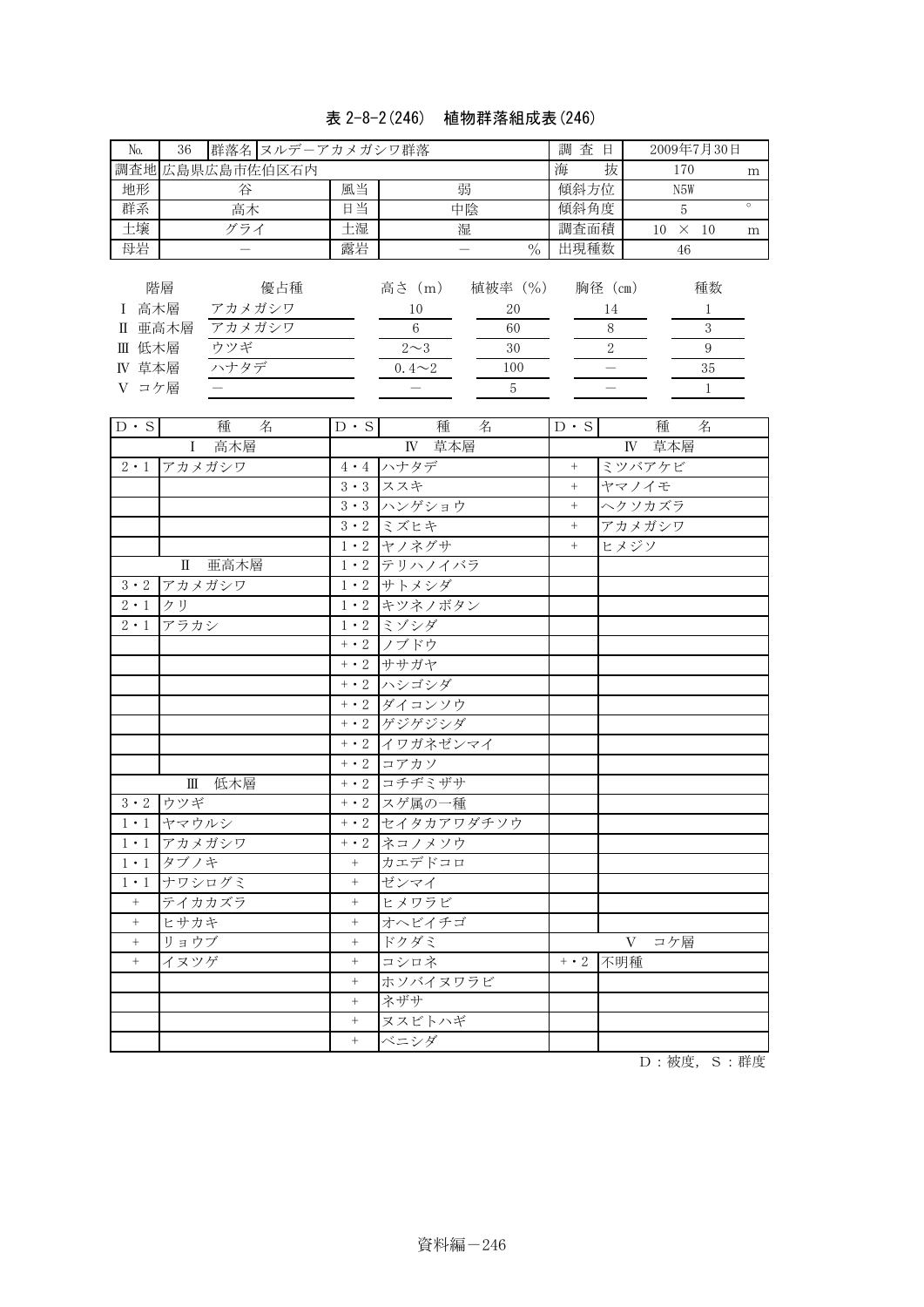### 表 2-8-2(247) 植物群落組成表(247)

| No.                               | 37                |               | 群落名 ウツギ群落       |    |                           |         |                 | 査<br>調 | 日            |   |          | 2009年7月30日    |         |
|-----------------------------------|-------------------|---------------|-----------------|----|---------------------------|---------|-----------------|--------|--------------|---|----------|---------------|---------|
|                                   |                   |               | 調査地 広島県広島市佐伯区石内 |    |                           |         |                 | 海      | 抜            |   | 165      |               | m       |
| 地形                                |                   | 谷             |                 | 風当 |                           | 弱       |                 | 傾斜方位   |              |   |          |               |         |
| 群系                                |                   | 低木            |                 | 日当 |                           | 中陰      |                 | 傾斜角度   |              |   |          |               | $\circ$ |
| 土壤                                |                   | 褐森            |                 | 土湿 | 適                         |         |                 | 調査面積   |              | 5 | $\times$ | 5             | m       |
| 母岩                                |                   | 花崗岩           |                 | 露岩 |                           |         | $\frac{0}{0}$   | 出現種数   |              |   | 30       |               |         |
| Π<br>低木層<br>Ш<br>草本層<br>IV<br>コケ層 | 階層<br>高木層<br>亜高木層 | ウツギ<br>スゲ属の一種 | 優占種             |    | 高さ (m)<br>$2\sim3$<br>0.5 | 植被率 (%) | 100<br>50<br>10 |        | 胸径 (cm)<br>3 |   |          | 種数<br>6<br>25 |         |

| $D \cdot S$ | 種<br>名              | $D \cdot S$ | 種<br>名     | $D \cdot S$      | 種<br>名          |
|-------------|---------------------|-------------|------------|------------------|-----------------|
|             | 高木層<br>$\mathbf{I}$ |             | Ⅲ 低木層      |                  | IV 草本層          |
|             |                     |             | 5・5 ウツギ    |                  | 3・3 スゲ属の一種      |
|             |                     |             | 1・2 ヤマフジ   |                  | 1・2 コチヂミザサ      |
|             |                     | 1・2 クズ      |            |                  | 1・2 ミゾシダ        |
|             |                     |             | 1・1 アカメガシワ |                  | +・2 ヘクソカズラ      |
|             |                     |             | +・2 ミツバアケビ |                  | +・2 ベニシダ        |
|             | 亜高木層<br>$\Pi$       | $+$         | ニガカシュウ     |                  | +・2 ナツハゼ        |
|             |                     |             |            |                  | +・2 ミズヒキ        |
|             |                     |             |            | $+$              | イワガラミ           |
|             |                     |             |            | $^{+}$           | アカメガシワ          |
|             |                     |             |            | $^{+}$           | カキドオシ           |
|             |                     |             |            | $+$              | ヤブツバキ           |
|             |                     |             |            | $+$              | ヤマウルシ           |
|             |                     |             |            | $\, +$           | アラカシ            |
|             |                     |             |            | $^{+}$           | ヤブコウジ           |
|             |                     |             |            | $^{+}$           | ツボクサ            |
|             |                     |             |            | $\, +$           | ホソバイヌワラビ        |
|             |                     |             |            | $^{+}$           | ウツギ             |
|             |                     |             |            | $^{+}$           | コタチツボスミレ        |
|             |                     |             |            | $\, +$           | クリ              |
|             |                     |             |            | $^{+}$           | ヒサカキ            |
|             |                     |             |            | $\boldsymbol{+}$ | ムクノキ            |
|             |                     |             |            | $^{+}$           | ハシゴシダ           |
|             |                     |             |            | $+$              | ャマコウバシ          |
|             |                     |             |            | $+$              | アキノタムラソウ        |
|             |                     |             |            | $^{+}$           | シリブカガシ          |
|             |                     |             |            |                  |                 |
|             |                     |             |            |                  |                 |
|             |                     |             |            |                  | V コケ層           |
|             |                     |             |            |                  | $1 \cdot 2$ 不明種 |
|             |                     |             |            |                  |                 |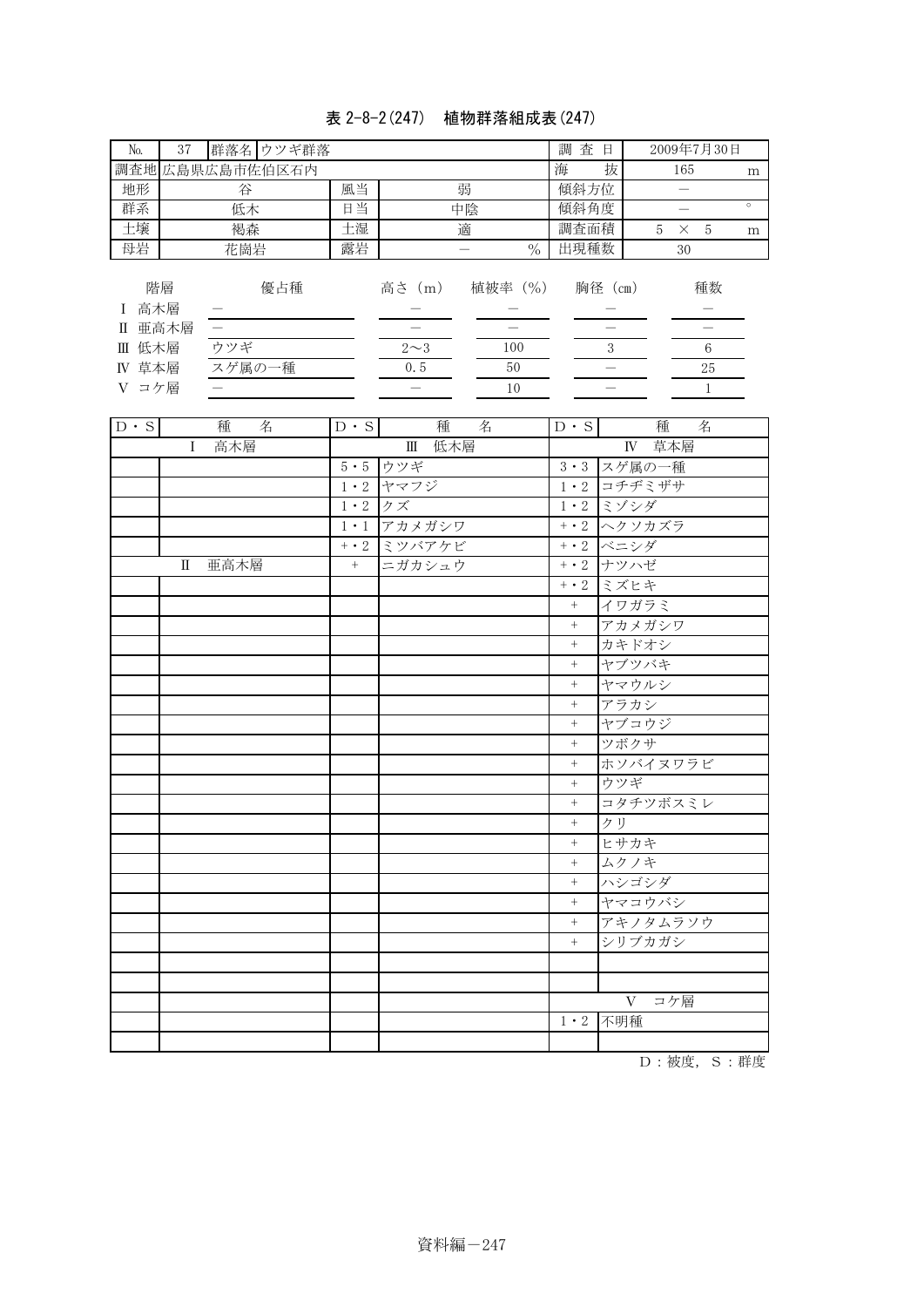### 表 2-8-2(248) 植物群落組成表(248)

| No.                                         |    | 38 群落名 ウツギ群落                   |                               |                               |                                           | 調查日                           |                        | 2009年7月30日                           |         |
|---------------------------------------------|----|--------------------------------|-------------------------------|-------------------------------|-------------------------------------------|-------------------------------|------------------------|--------------------------------------|---------|
|                                             |    | 調査地広島県広島市佐伯区石内                 |                               |                               |                                           | 海                             | 抜                      | 180                                  | m       |
| 地形                                          |    | 谷                              | 風当                            |                               | 弱                                         | 傾斜方位                          |                        | $\overline{\phantom{m}}$             |         |
| 群系                                          |    | 低木                             | 日当                            |                               | 中陰                                        | 傾斜角度                          |                        | $=$                                  | $\circ$ |
| 土壤                                          |    | 褐森                             | 土湿                            |                               | 湿                                         | 調査面積                          |                        | $\times$ 7<br>5                      | m       |
| 母岩                                          |    | 花崗岩                            | 露岩                            |                               | $\overline{\phantom{0}}$<br>$\frac{0}{0}$ | 出現種数                          |                        | $24\,$                               |         |
| I 高木層<br>Ⅱ 亜高木層<br>Ⅲ 低木層<br>IV 草本層<br>V コケ層 | 階層 | 優占種<br>$\equiv$<br>ウツギ<br>ハナタデ |                               | 高さ (m)<br>$\mathbf{3}$<br>0.6 | 植被率 (%)<br>$70\,$<br>50<br>20             |                               | 胸径(cm)<br>$\mathbf{3}$ | 種数<br>$\equiv$<br>$6\,$<br>18<br>$=$ |         |
| $D \cdot S$                                 |    | 種<br>名                         | $\mathbf{D} \cdot \mathbf{S}$ | 種                             | 名                                         | $\mathbf{D} \cdot \mathbf{S}$ |                        | 種<br>名                               |         |
|                                             | Ι  | 高木層                            |                               | 低木層<br>$\mathbb{I}$           |                                           |                               |                        | IV 草本層                               |         |
|                                             |    |                                |                               | 4・3 ウツギ                       |                                           |                               | 3·2 ハナタデ               |                                      |         |
|                                             |    |                                |                               | 1・2 ヤブツバキ                     |                                           |                               | 2・2 ツボスミレ              |                                      |         |
|                                             |    |                                |                               | 1・1 アオキ                       |                                           |                               | 1・2 ミゾシダ               |                                      |         |
|                                             |    |                                |                               | 1・1 エゴノキ                      |                                           |                               | 1·2 ミズヒキ               |                                      |         |
|                                             |    |                                |                               | 1·1 ヒサカキ                      |                                           | $1 \cdot 2$                   |                        | ホソバイヌワラビ                             |         |
|                                             | Π  | 亜高木層                           | $+ \cdot 2$                   | ヤマフジ                          |                                           | $1 \cdot 2$                   | ダイコンソウ                 |                                      |         |
|                                             |    |                                |                               |                               |                                           |                               | 1・2 ハンゲショウ             |                                      |         |
|                                             |    |                                |                               |                               |                                           | $+ \cdot 2$                   | コチヂミザサ                 |                                      |         |
|                                             |    |                                |                               |                               |                                           |                               | +・2 ヤブラン               |                                      |         |
|                                             |    |                                |                               |                               |                                           |                               |                        | +・2 アキノタムラソウ                         |         |
|                                             |    |                                |                               |                               |                                           |                               | +・2 ヘビイチゴ              |                                      |         |
|                                             |    |                                |                               |                               |                                           |                               | +・2 ドクダミ               |                                      |         |
|                                             |    |                                |                               |                               |                                           | $+ \cdot 2$                   | イノデ                    |                                      |         |
|                                             |    |                                |                               |                               |                                           | $\boldsymbol{+}$              | ヤマヤブソテツ                |                                      |         |
|                                             |    |                                |                               |                               |                                           | $\boldsymbol{+}$              | ジャノヒゲ                  |                                      |         |
|                                             |    |                                |                               |                               |                                           | $\boldsymbol{+}$              | ミズタビラコ                 |                                      |         |
|                                             |    |                                |                               |                               |                                           | $\boldsymbol{+}$              | ヌマダイコン                 |                                      |         |
|                                             |    |                                |                               |                               |                                           | $\boldsymbol{+}$              | ヒメジソ                   |                                      |         |
|                                             |    |                                |                               |                               |                                           |                               |                        |                                      |         |
|                                             |    |                                |                               |                               |                                           |                               |                        |                                      |         |
|                                             |    |                                |                               |                               |                                           |                               |                        |                                      |         |
|                                             |    |                                |                               |                               |                                           |                               |                        |                                      |         |
|                                             |    |                                |                               |                               |                                           |                               |                        |                                      |         |
|                                             |    |                                |                               |                               |                                           |                               |                        |                                      |         |
|                                             |    |                                |                               |                               |                                           |                               |                        | V コケ層                                |         |
|                                             |    |                                |                               |                               |                                           |                               |                        |                                      |         |
|                                             |    |                                |                               |                               |                                           |                               |                        |                                      |         |
|                                             |    |                                |                               |                               |                                           |                               |                        |                                      |         |
|                                             |    |                                |                               |                               |                                           |                               |                        |                                      |         |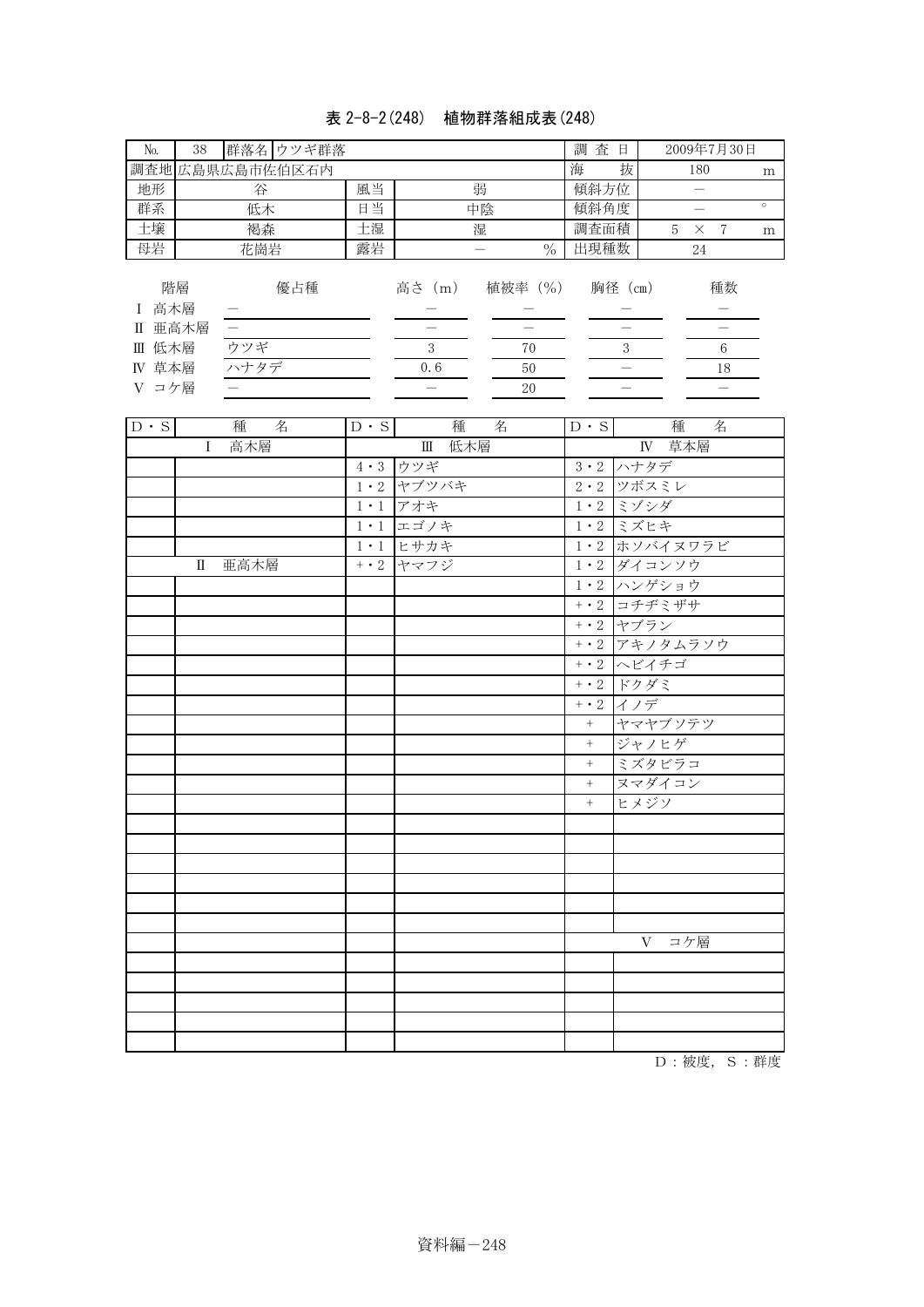### 表 2-8-2(249) 植物群落組成表(249)

| No.                                                                                                                                                          | 群落名 コバノミツバツツジーアカマツ群落<br>39                                                                                                                          |                                                                                                                       |                                                                                                                                                                                                         | 調查日<br>2009年7月30日 |                                                                                                                                    |                                                                                                                                                                                                              |                                                                |         |
|--------------------------------------------------------------------------------------------------------------------------------------------------------------|-----------------------------------------------------------------------------------------------------------------------------------------------------|-----------------------------------------------------------------------------------------------------------------------|---------------------------------------------------------------------------------------------------------------------------------------------------------------------------------------------------------|-------------------|------------------------------------------------------------------------------------------------------------------------------------|--------------------------------------------------------------------------------------------------------------------------------------------------------------------------------------------------------------|----------------------------------------------------------------|---------|
|                                                                                                                                                              | 調査地 広島県広島市佐伯区石内                                                                                                                                     |                                                                                                                       |                                                                                                                                                                                                         |                   | 海                                                                                                                                  | 抜                                                                                                                                                                                                            | 170                                                            | m       |
| 地形                                                                                                                                                           | 斜面中部                                                                                                                                                | 風当                                                                                                                    | 中                                                                                                                                                                                                       |                   | 傾斜方位                                                                                                                               |                                                                                                                                                                                                              | $\text{S}40\text{W}$                                           |         |
| 群系                                                                                                                                                           | 高木                                                                                                                                                  | 日当                                                                                                                    | 陽                                                                                                                                                                                                       |                   | 傾斜角度                                                                                                                               |                                                                                                                                                                                                              | 35                                                             | $\circ$ |
| 土壤                                                                                                                                                           | 褐森                                                                                                                                                  | 土湿                                                                                                                    | 適                                                                                                                                                                                                       |                   | 調査面積                                                                                                                               |                                                                                                                                                                                                              | $10~\times~10$                                                 | m       |
|                                                                                                                                                              |                                                                                                                                                     |                                                                                                                       | $\overline{\phantom{0}}$                                                                                                                                                                                | $\frac{0}{0}$     | 出現種数                                                                                                                               |                                                                                                                                                                                                              | 19                                                             |         |
| 母岩<br>I 高木層<br>Ⅱ 亜高木層<br>Ⅲ 低木層<br>IV 草本層<br>V コケ層<br>$D \cdot S$<br>$2 \cdot 1$<br>$2 \cdot 1$<br>$4 \cdot 4$<br>$2\,\cdot\,2$<br>$1 \cdot 2$<br>$1 \cdot 1$ | 花崗岩<br>階層<br>優占種<br>アカマツ<br>リョウブ<br>ヒサカキ<br>コシダ<br>種<br>名<br>高木層<br>$\mathbf{I}$<br>3・3 アカマツ<br>リョウブ<br>コナラ<br>Ⅱ 亜高木層<br>リョウブ<br>コナラ<br>アカマツ<br>ソヨゴ | 露岩<br>$D \cdot S$<br>$4 \cdot 4$<br>$3 \cdot 3$<br>$2 \cdot 2$<br>$2 \cdot 2$<br>$1 \cdot 2$<br>$1 \cdot 2$<br>$^{+}$ | 植被率(%)<br>高さ(m)<br>$10 \sim 12$<br>60<br>$7\!\sim\!10$<br>90<br>$2\sim$ 5<br>80<br>0.8<br>70<br>$\equiv$<br>$\mathbf{3}$<br>種<br>名<br>Ⅲ 低木層<br>ヒサカキ<br>リョウブ<br>アセビ<br>コバノミツバツツジ<br>ネズ<br>ネジキ<br>サルトリイバラ |                   | $D \cdot S$<br>$+ \cdot 2$<br>$+ \cdot 2$<br>$\! + \!\!\!\!$<br>$\boldsymbol{+}$<br>$\boldsymbol{+}$<br>$\boldsymbol{+}$<br>$^{+}$ | 胸径(cm)<br>16<br>12<br>$\,2$<br>$\overline{\phantom{0}}$<br>$\mathbb{N}$<br>$3 \cdot 3$ コシダ<br>1・2 サルトリイバラ<br>+・2 アセビ<br>+・2 ヘクソカズラ<br>+· 2 ヒサカキ<br>シリブカガシ<br>ヤマウルシ<br>ミツバアケビ<br>イワガラミ<br>ネズ<br>ノギラン<br>カクレミノ | 種数<br>3<br>$\,4$<br>$\sqrt{7}$<br>12<br>$1\,$<br>種<br>名<br>草本層 |         |
|                                                                                                                                                              |                                                                                                                                                     |                                                                                                                       |                                                                                                                                                                                                         |                   |                                                                                                                                    |                                                                                                                                                                                                              |                                                                |         |
|                                                                                                                                                              |                                                                                                                                                     |                                                                                                                       |                                                                                                                                                                                                         |                   |                                                                                                                                    |                                                                                                                                                                                                              |                                                                |         |
|                                                                                                                                                              |                                                                                                                                                     |                                                                                                                       |                                                                                                                                                                                                         |                   |                                                                                                                                    | V コケ層                                                                                                                                                                                                        |                                                                |         |
|                                                                                                                                                              |                                                                                                                                                     |                                                                                                                       |                                                                                                                                                                                                         |                   | $+ \cdot 2$                                                                                                                        | 不明種                                                                                                                                                                                                          |                                                                |         |
|                                                                                                                                                              |                                                                                                                                                     |                                                                                                                       |                                                                                                                                                                                                         |                   |                                                                                                                                    |                                                                                                                                                                                                              |                                                                |         |
|                                                                                                                                                              |                                                                                                                                                     |                                                                                                                       |                                                                                                                                                                                                         |                   |                                                                                                                                    |                                                                                                                                                                                                              |                                                                |         |
|                                                                                                                                                              |                                                                                                                                                     |                                                                                                                       |                                                                                                                                                                                                         |                   |                                                                                                                                    |                                                                                                                                                                                                              |                                                                |         |
|                                                                                                                                                              |                                                                                                                                                     |                                                                                                                       |                                                                                                                                                                                                         |                   |                                                                                                                                    |                                                                                                                                                                                                              |                                                                |         |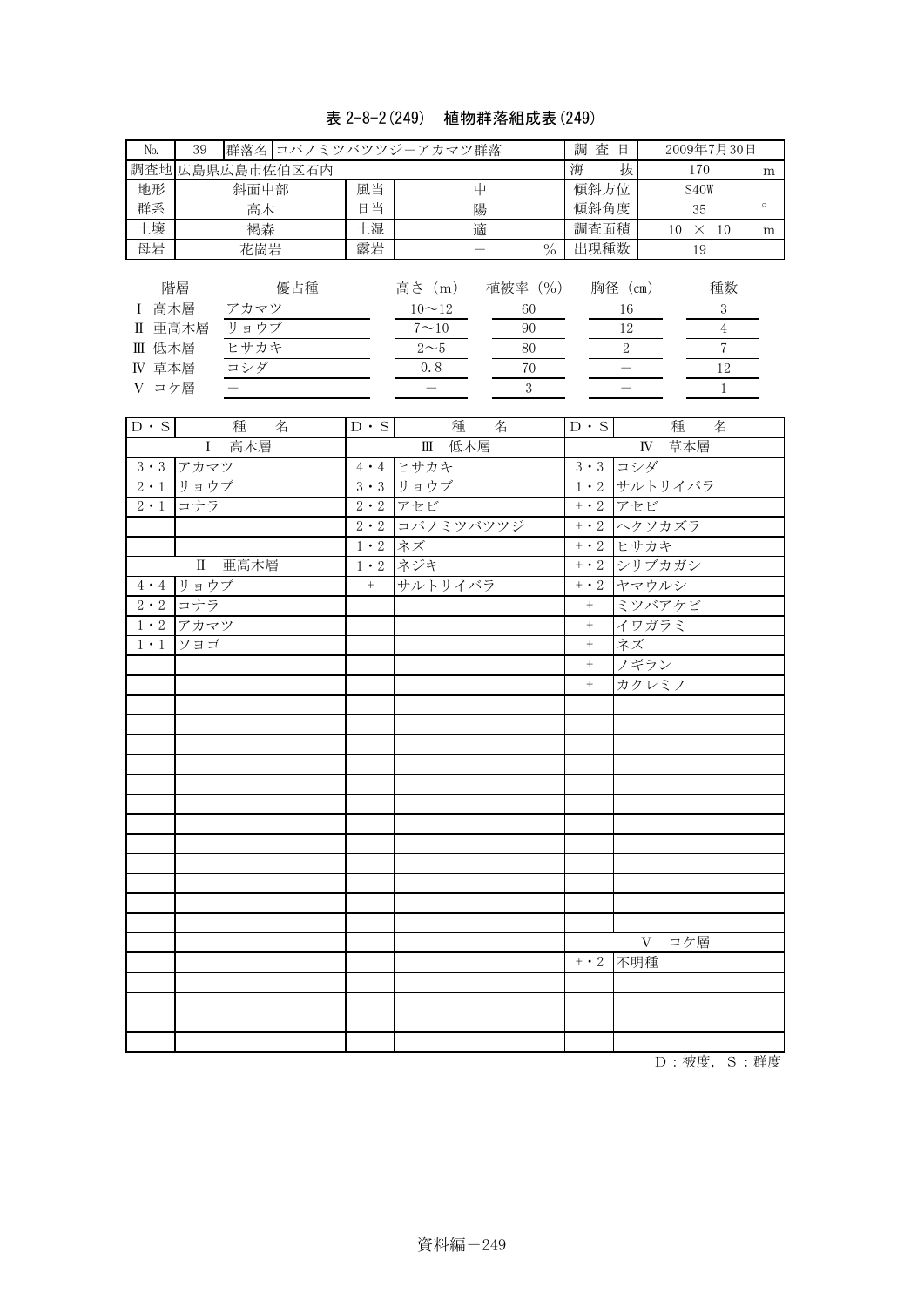### 表 2-8-2(250) 植物群落組成表(250)

| N <sub>o</sub>                                         | 40 |                        | 群落名 シリブカガシ群落     |    | 査<br>調                                          | 日                                    |               |      | 2009年7月30日               |             |                   |              |         |
|--------------------------------------------------------|----|------------------------|------------------|----|-------------------------------------------------|--------------------------------------|---------------|------|--------------------------|-------------|-------------------|--------------|---------|
|                                                        |    |                        | 調査地 広島県広島市佐伯区石内  |    |                                                 |                                      |               | 海    | 抜                        |             | 165               |              | m       |
| 地形                                                     |    | 斜面下部                   |                  | 風当 |                                                 | 弱                                    |               | 傾斜方位 |                          |             | N <sub>30</sub> W |              |         |
| 群系                                                     |    | 高木                     |                  | 日当 |                                                 | 中陰                                   |               | 傾斜角度 |                          |             | 35                |              | $\circ$ |
| 土壌                                                     |    | 褐森                     |                  | 土湿 |                                                 | 調査面積                                 |               | 15   |                          | $\times$ 15 | m                 |              |         |
| 母岩                                                     |    | 露岩<br>花崗岩              |                  |    |                                                 |                                      | $\frac{0}{0}$ | 出現種数 |                          |             | 16                |              |         |
| 階層<br>高木層<br>亜高木層<br>Π<br>低木層<br>Ш<br>草本層<br>IV<br>コケ層 |    | シリブカガシ<br>リョウブ<br>ウラジロ | 優占種<br>コバノミツバツツジ |    | 高さ (m)<br>$12 - 16$<br>$7 \sim 10$<br>$1.5 - 4$ | 植被率 (%)<br>90<br>50<br>40<br>70<br>3 |               |      | 胸径 (cm)<br>26<br>10<br>3 |             |                   | 種数<br>2<br>8 |         |

| $D \cdot S$ | 種<br>名                       | $D \cdot S$ | 種<br>名           | $\overline{D} \cdot S$ | 種<br>名      |
|-------------|------------------------------|-------------|------------------|------------------------|-------------|
|             | I 高木層                        |             | Ⅲ 低木層            |                        | IV 草本層      |
| $5 \cdot 5$ | シリブカガシ                       |             | 3・3 コバノミツバツツジ    |                        | 4・3 ウラジロ    |
|             |                              |             | $2 \cdot 2$ ヒサカキ |                        | +・2 サルトリイバラ |
|             |                              |             | 2·2 シキミ          |                        | +・2 コチヂミザサ  |
|             |                              |             | 2・2 ヤブムラサキ       | $+$                    | コガクウツギ      |
|             |                              |             | 2・2 コバノガマズミ      | $+$                    | ゼンマイ        |
|             | $\scriptstyle\rm II$<br>亜高木層 |             | 1・2 シリブカガシ       | $+$                    | シキミ         |
| $3 \cdot 2$ | リョウブ                         |             | 1・2 アセビ          | $+$                    | ヤマウルシ       |
| $1 \cdot 1$ | サカキ                          |             | 1・1 ヤマウルシ        |                        |             |
|             |                              |             |                  |                        |             |
|             |                              |             |                  |                        |             |
|             |                              |             |                  |                        |             |
|             |                              |             |                  |                        |             |
|             |                              |             |                  |                        |             |
|             |                              |             |                  |                        |             |
|             |                              |             |                  |                        |             |
|             |                              |             |                  |                        |             |
|             |                              |             |                  |                        |             |
|             |                              |             |                  |                        |             |
|             |                              |             |                  |                        |             |
|             |                              |             |                  |                        |             |
|             |                              |             |                  |                        |             |
|             |                              |             |                  |                        |             |
|             |                              |             |                  |                        |             |
|             |                              |             |                  |                        |             |
|             |                              |             |                  |                        | V コケ層       |
|             |                              |             |                  | $\, +$                 | 不明種         |
|             |                              |             |                  |                        |             |
|             |                              |             |                  |                        |             |
|             |                              |             |                  |                        |             |
|             |                              |             |                  |                        |             |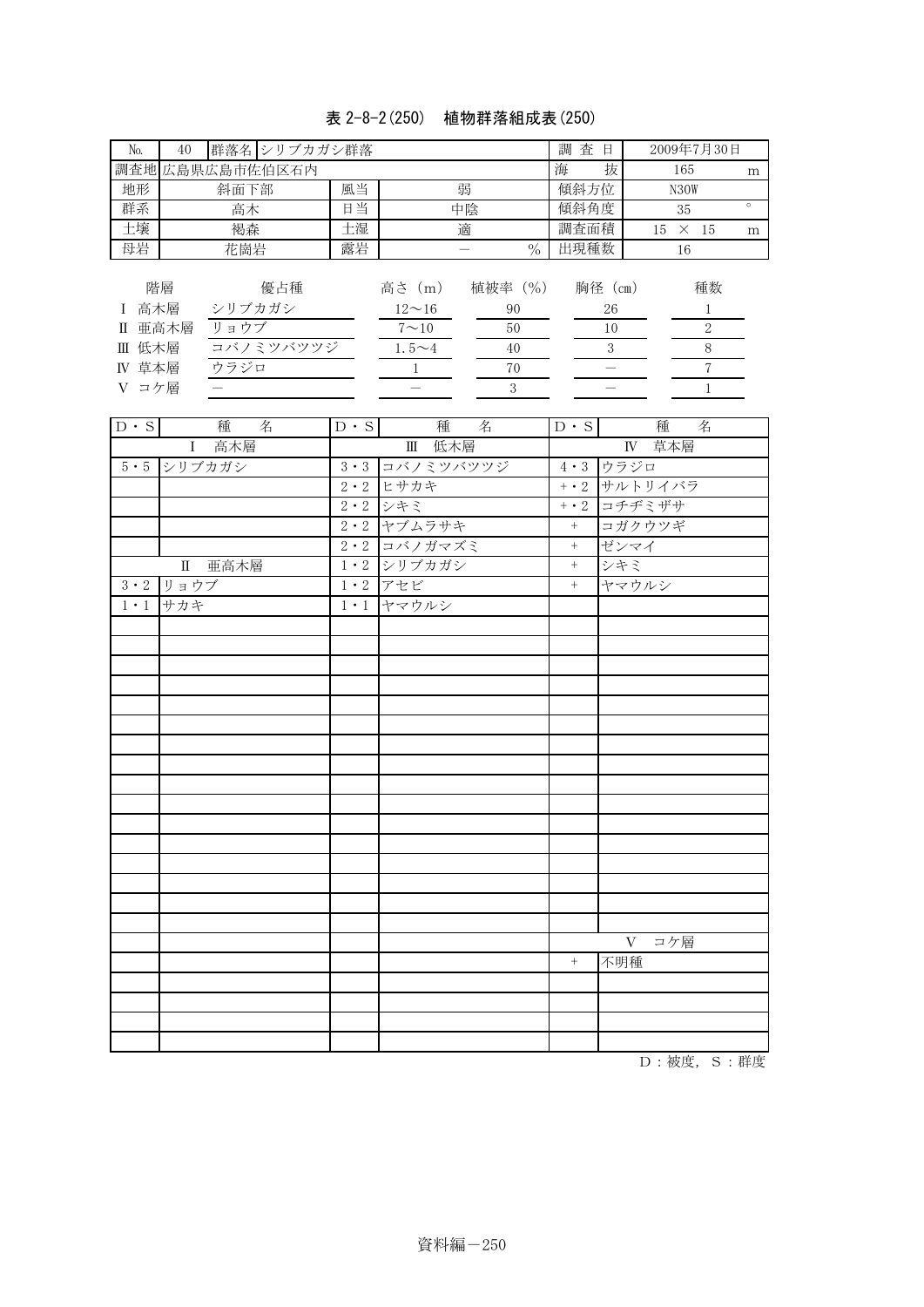### 表 2-8-2(251) 植物群落組成表(251)

| N <sub>o</sub> | 41                                     |     | 群落名 放棄水田雑草群落    |    |                                             |                                        | 査<br>調<br>日 |   |          | 2009年7月30日    |         |
|----------------|----------------------------------------|-----|-----------------|----|---------------------------------------------|----------------------------------------|-------------|---|----------|---------------|---------|
|                |                                        |     | 調査地 広島県広島市佐伯区石内 |    |                                             |                                        | 抜<br>海      |   | 140      |               | m       |
| 地形             |                                        | 谷   |                 | 風当 |                                             | 弱                                      | 傾斜方位        |   |          |               |         |
| 群系             |                                        | 草地  |                 | 日当 |                                             | 中陰                                     | 傾斜角度        |   |          |               | $\circ$ |
| 土壤             |                                        | グライ |                 | 土湿 |                                             | 過湿                                     | 調査面積        | 5 | $\times$ | 5             | m       |
| 母岩             |                                        |     |                 |    |                                             | $\frac{0}{0}$                          | 出現種数        |   | 23       |               |         |
| Π<br>Ш<br>IV   | 階層<br>高木層<br>亜高木層<br>低木層<br>草本層<br>コケ層 |     | 優占種<br>キツネノボタン  |    | 高さ (m)<br>$\mathcal{D}_{1}$<br>$0.2 \sim 1$ | 植被率 (%)<br>10<br>100<br>$\overline{2}$ | 胸径 (cm)     |   |          | 種数<br>3<br>19 |         |

| $D \cdot S$ | 種<br>名 | $D \cdot S$      | 種<br>名 | $D \cdot S$ | 種 名                |
|-------------|--------|------------------|--------|-------------|--------------------|
|             | I 高木層  |                  | Ⅲ 低木層  |             | IV 草本層             |
|             |        | $+$              | ヒサカキ   |             | 4・4 キツネノボタン        |
|             |        | $\boldsymbol{+}$ | ヤマノイモ  |             | 3・4 ハナタデ           |
|             |        | $^{+}$           | クロモジ   |             | 3・3 ヒメゴウソ          |
|             |        |                  |        |             | 3・2 ヌマダイコン         |
|             |        |                  |        |             | 2·2 ミズヒキ           |
|             | Ⅱ 亜高木層 |                  |        |             | 1・2 ミゾソバ           |
|             |        |                  |        |             | 1・2 ネコノメソウ         |
|             |        |                  |        |             | +・2 ゼンマイ           |
|             |        |                  |        |             | +・2 イヌツゲ           |
|             |        |                  |        |             | +・2 フユイチゴ          |
|             |        |                  |        |             | + · 2 ケチヂミザサ       |
|             |        |                  |        |             | +・2 ヘクソカズラ         |
|             |        |                  |        | $+$         | キンミズヒキ             |
|             |        |                  |        | $^{+}$      | ネザサ                |
|             |        |                  |        | $+$         | ミズタビラコ             |
|             |        |                  |        | $\, +$      | ヒメジソ               |
|             |        |                  |        | $\, +$      | ミツバアケビ             |
|             |        |                  |        | $+$         | ヤノネグサ              |
|             |        |                  |        | $^{+}$      | ベニシダ               |
|             |        |                  |        |             |                    |
|             |        |                  |        |             |                    |
|             |        |                  |        |             |                    |
|             |        |                  |        |             |                    |
|             |        |                  |        |             |                    |
|             |        |                  |        |             | コケ層<br>$\mathbf V$ |
|             |        |                  |        |             | $+$ 2 不明種          |
|             |        |                  |        |             |                    |
|             |        |                  |        |             |                    |
|             |        |                  |        |             |                    |
|             |        |                  |        |             |                    |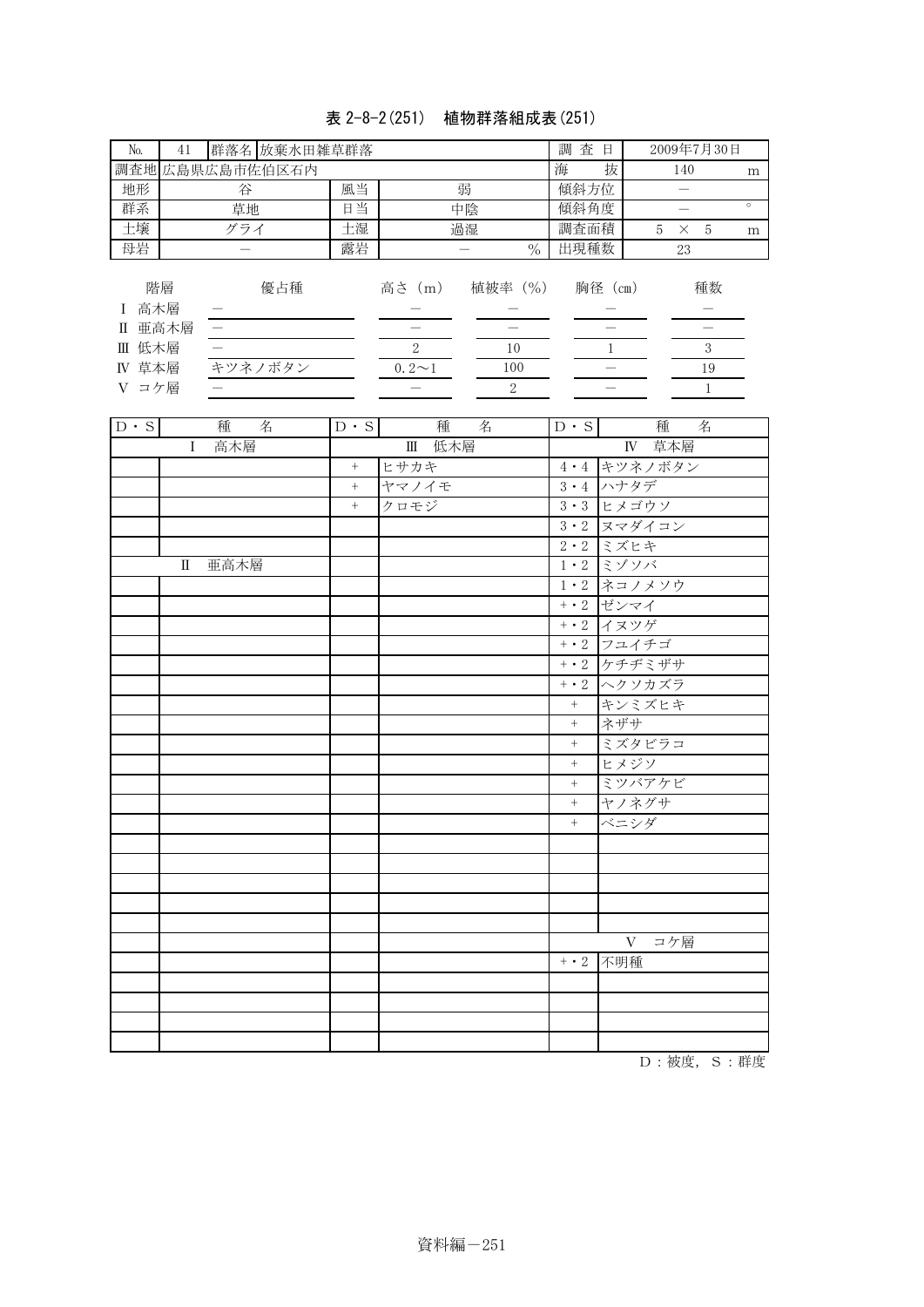## 表 2-8-2(252) 植物群落組成表(252)

| No.                        | 42                | 群落名 モウソウチク林 (竹林)                    |                 |    |                                                                 |                                 |  |      | 査<br>日                  |    |          | 2009年7月30日             |         |
|----------------------------|-------------------|-------------------------------------|-----------------|----|-----------------------------------------------------------------|---------------------------------|--|------|-------------------------|----|----------|------------------------|---------|
|                            |                   |                                     | 調査地 広島県広島市佐伯区石内 |    |                                                                 |                                 |  | 海    | 抜                       |    | 145      |                        | m       |
| 地形                         |                   | 斜面下部                                |                 | 風当 |                                                                 | 弱                               |  | 傾斜方位 |                         |    | N25E     |                        |         |
| 群系                         |                   | 植林                                  |                 | 日当 |                                                                 | 中陰                              |  | 傾斜角度 |                         |    | 15       |                        | $\circ$ |
| 土壤                         |                   | 褐森                                  |                 | 土湿 | 適                                                               |                                 |  | 調査面積 |                         | 10 | $\times$ | - 10                   | m       |
| 母岩                         |                   | 花崗岩                                 |                 | 露岩 |                                                                 | $\frac{0}{0}$                   |  |      | 出現種数                    |    | 17       |                        |         |
| Π<br>低木層<br>Ш<br>草本層<br>IV | 階層<br>高木層<br>亜高木層 | モウソウチク<br>ョウブ<br>IJ<br>ヒサカキ<br>ヒサカキ | 優占種             |    | 高さ (m)<br>$12\!\sim\!18$<br>6<br>$1.5 \sim 3$<br>$0.2 \sim 0.8$ | 植被率 (%)<br>95<br>30<br>60<br>20 |  |      | 胸径 (cm)<br>12<br>5<br>2 |    |          | 種数<br>2<br>3<br>5<br>8 |         |
| コケ層                        |                   |                                     |                 |    | 3                                                               |                                 |  |      |                         |    |          |                        |         |

| $D \cdot S$ | 種<br>名 | $D \cdot S$ | 種<br>名        | $D \cdot S$ | 種 名              |
|-------------|--------|-------------|---------------|-------------|------------------|
|             | I 高木層  |             | Ⅲ 低木層         |             | IV 草本層           |
| $5 \cdot 5$ | モウソウチク |             | 3・3 ヒサカキ      |             | $2 \cdot 2$ ヒサカキ |
| $3 \cdot 2$ | コナラ    |             | 2・2 コバノミツバツツジ |             | +・2 サルトリイバラ      |
|             |        |             | 2・2 ナツハゼ      |             | +・2 ヤブコウジ        |
|             |        |             | 1・2 アセビ       |             | +・2 イヌツゲ         |
|             |        |             | 1・2 ネジキ       |             | +・2 イワガラミ        |
|             | Ⅱ 亜高木層 |             |               | $+$         | シハイスミレ           |
| $2 \cdot 1$ | リョウブ   |             |               | $\, + \,$   | カンアオイ属の一種        |
| $1 \cdot 1$ | シリブカガシ |             |               | $+$         | シャシャンボ           |
| $1 \cdot 1$ | モウソウチク |             |               |             |                  |
|             |        |             |               |             |                  |
|             |        |             |               |             |                  |
|             |        |             |               |             |                  |
|             |        |             |               |             |                  |
|             |        |             |               |             |                  |
|             |        |             |               |             |                  |
|             |        |             |               |             |                  |
|             |        |             |               |             |                  |
|             |        |             |               |             |                  |
|             |        |             |               |             |                  |
|             |        |             |               |             |                  |
|             |        |             |               |             |                  |
|             |        |             |               |             |                  |
|             |        |             |               |             |                  |
|             |        |             |               |             |                  |
|             |        |             |               |             | コケ層<br>V         |
|             |        |             |               |             | +· 2 不明種         |
|             |        |             |               |             |                  |
|             |        |             |               |             |                  |
|             |        |             |               |             |                  |
|             |        |             |               |             |                  |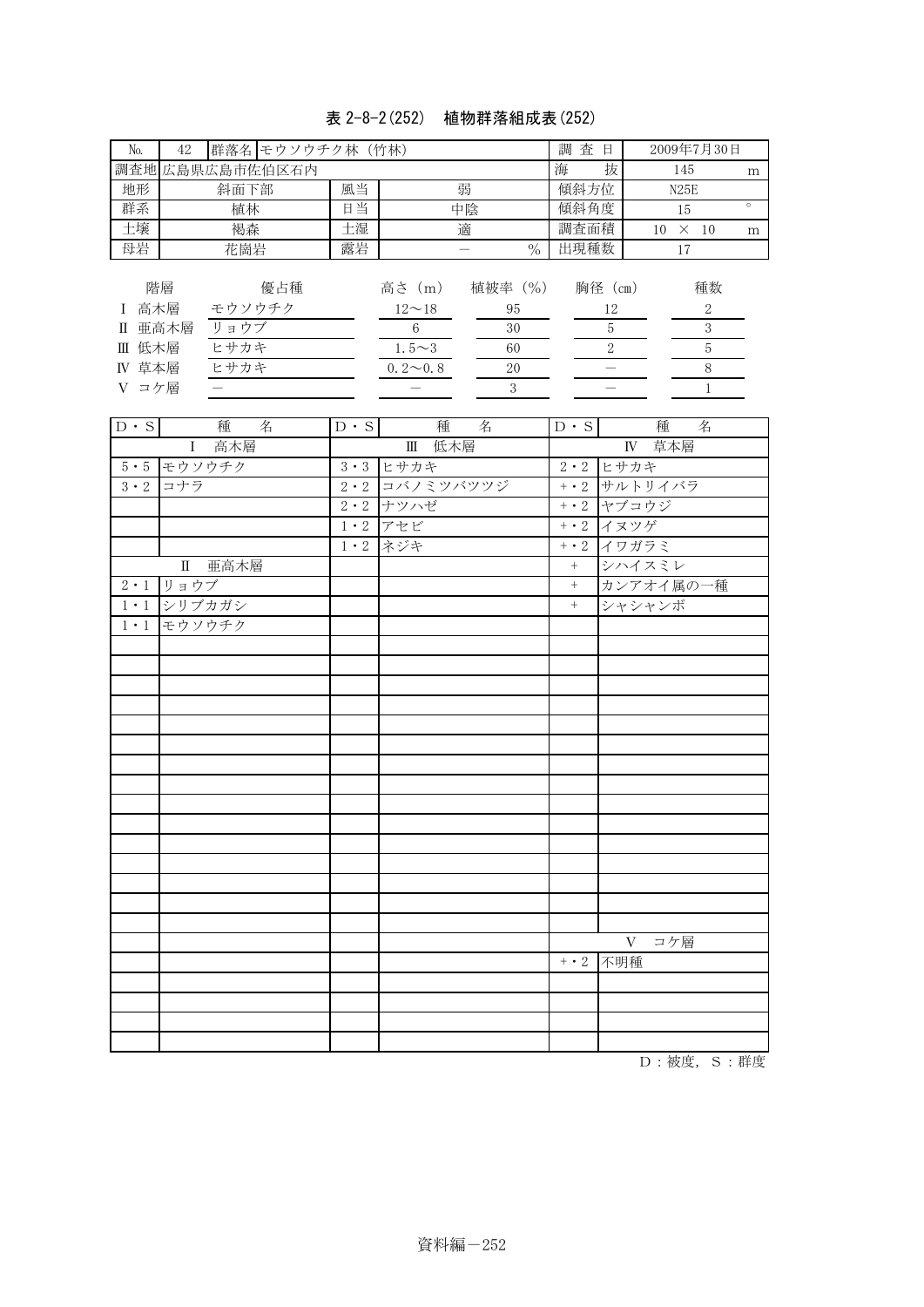# 表 2-8-2(253) 植物群落組成表(253)

| No.                                    | 43          |                               | 群落名 ススキ群落       |             |                                                    |                                            |                  |                          | 調査日<br>2009年7月30日                    |         |  |
|----------------------------------------|-------------|-------------------------------|-----------------|-------------|----------------------------------------------------|--------------------------------------------|------------------|--------------------------|--------------------------------------|---------|--|
|                                        |             |                               | 調査地 広島県広島市佐伯区石内 |             |                                                    |                                            | 海                | 抜                        | 138                                  | m       |  |
| 地形                                     |             | 谷                             |                 | 風当          |                                                    | 中                                          | 傾斜方位             |                          | N60W                                 |         |  |
| 群系                                     |             | 草地                            |                 | 日当          |                                                    | 陽                                          | 傾斜角度             |                          | 3                                    | $\circ$ |  |
| 土壤                                     |             | グライ                           |                 | 土湿          |                                                    | 湿                                          | 調査面積             |                          | $3 \times 3$                         | m       |  |
| 母岩                                     |             | $\equiv$                      |                 | 露岩          |                                                    | $\frac{0}{0}$<br>$\equiv$                  | 出現種数             |                          | 15                                   |         |  |
| I 高木層<br>Π<br>Ⅲ 低木層<br>IV 草本層<br>V コケ層 | 階層<br>亜高木層  | $\qquad \qquad -$<br>ススキ<br>— | 優占種             |             | 高さ (m)<br>$0.2 \sim 2$<br>$\overline{\phantom{0}}$ | 植被率 (%)<br>100<br>$\overline{\phantom{0}}$ |                  | 胸径 (cm)                  | 種数<br>15<br>$\overline{\phantom{0}}$ |         |  |
| $D \cdot S$                            |             | 種                             | 名               | $D \cdot S$ | 種                                                  | 名                                          | $D \cdot S$      |                          | 種<br>名                               |         |  |
|                                        | $\mathbf I$ | 高木層                           |                 |             | $\mathbb{N}$<br>草本層                                |                                            |                  |                          | 草本層<br>$\mathbb{N}$                  |         |  |
|                                        |             |                               |                 |             |                                                    |                                            | $4 \cdot 3$      | ススキ                      |                                      |         |  |
|                                        |             |                               |                 |             |                                                    |                                            |                  |                          | 3・3 ナワシロイチゴ                          |         |  |
|                                        |             |                               |                 |             |                                                    |                                            |                  |                          | 2・2 ハンゲショウ                           |         |  |
|                                        |             |                               |                 |             |                                                    |                                            |                  |                          | 2・2 ヤノネグサ                            |         |  |
|                                        |             |                               |                 |             |                                                    |                                            | $1 \cdot 2$      | ヨモギ                      |                                      |         |  |
|                                        | $\mathbf I$ | 亜高木層                          |                 |             |                                                    |                                            | $1 \cdot 2$      |                          | アキノタムラソウ                             |         |  |
|                                        |             |                               |                 |             |                                                    |                                            |                  |                          | 1・2 イシミカワ                            |         |  |
|                                        |             |                               |                 |             |                                                    |                                            | 1・2 ノブドウ         |                          |                                      |         |  |
|                                        |             |                               |                 |             |                                                    |                                            | $1 \cdot 2$      |                          | ヒメゴウソ                                |         |  |
|                                        |             |                               |                 |             |                                                    |                                            | $+ \cdot 2$      |                          | ツユクサ                                 |         |  |
|                                        |             |                               |                 |             |                                                    |                                            | $+ \cdot 2$      | フジ                       |                                      |         |  |
|                                        |             |                               |                 |             |                                                    |                                            | $^{+}$           | $\overline{\mathcal{A}}$ |                                      |         |  |
|                                        |             |                               |                 |             |                                                    |                                            | $^{+}$           |                          | ヒヨドリバナ                               |         |  |
|                                        |             |                               |                 |             |                                                    |                                            | $\boldsymbol{+}$ |                          | ヘクソカズラ                               |         |  |
|                                        |             |                               |                 |             |                                                    |                                            |                  |                          | ミズオトギリ                               |         |  |

Ⅲ 低木層

D:被度,S:群度

Ⅴ コケ層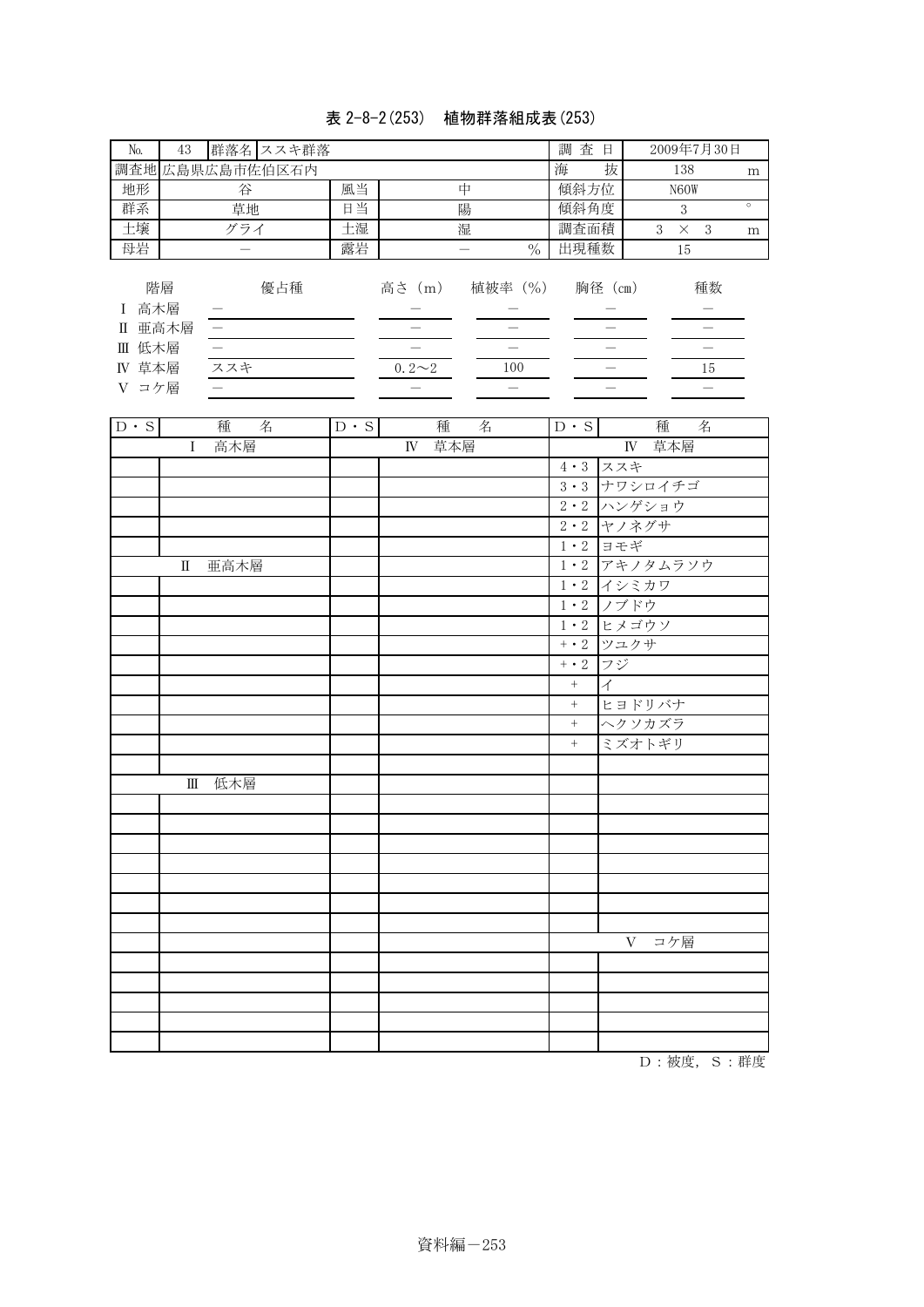# 表 2-8-2(254) 植物群落組成表(254)

| $\rm No.$                          | $\rm 44$    | 群落名 ネザサ群落                                                   |                               |                                                    |                                                                 | 調査日              |                                                                 |                | 2009年7月31日                          |         |
|------------------------------------|-------------|-------------------------------------------------------------|-------------------------------|----------------------------------------------------|-----------------------------------------------------------------|------------------|-----------------------------------------------------------------|----------------|-------------------------------------|---------|
|                                    |             | 調査地広島県広島市佐伯区石内                                              |                               |                                                    |                                                                 | 海                | 抜                                                               |                | 132                                 | m       |
| 地形                                 |             | 谷                                                           | 風当                            |                                                    | 中                                                               | 傾斜方位             |                                                                 |                | $\overline{\phantom{0}}$            |         |
| 群系                                 |             | 草地                                                          | 日当                            |                                                    | 陽                                                               | 傾斜角度             |                                                                 |                |                                     | $\circ$ |
| 土壤                                 |             | グライ                                                         | 土湿                            |                                                    | 適                                                               | 調査面積             |                                                                 | $\overline{5}$ | $\times$ 5                          | m       |
| 母岩                                 |             |                                                             | 露岩                            |                                                    | $\overline{\phantom{0}}$<br>$\%$                                | 出現種数             |                                                                 |                | $\,6\,$                             |         |
| I 高木層<br>Ⅱ 亜高木層<br>Ⅲ 低木層<br>IV 草本層 | 階層          | 優占種<br>$\qquad \qquad -$<br>$\overline{\phantom{0}}$<br>ネザサ |                               | 高さ (m)<br>$\qquad \qquad -$<br>$\equiv$<br>$1.6\,$ | 植被率 (%)<br>$\qquad \qquad -$<br>$\overline{\phantom{0}}$<br>100 |                  | 胸径 (cm)<br>$\overline{\phantom{0}}$<br>$\overline{\phantom{0}}$ |                | 種数<br>$\overline{\phantom{0}}$<br>6 |         |
| V コケ層                              |             |                                                             |                               | $\frac{1}{2}$                                      | $\overline{a}$                                                  |                  |                                                                 |                | $\equiv$                            |         |
| $\mathbf{D} \cdot \mathbf{S}$      |             | 種<br>名                                                      | $\mathbf{D} \cdot \mathbf{S}$ | 種                                                  | 名                                                               | $D \cdot S$      |                                                                 | 種              | 名                                   |         |
|                                    | $\mathbf I$ | 高木層                                                         |                               | $I\!V$                                             | 草本層                                                             |                  | $\mathbf{I}$ V                                                  | 草本層            |                                     |         |
|                                    |             |                                                             |                               |                                                    |                                                                 | $5 \cdot 5$      | ネザサ                                                             |                |                                     |         |
|                                    |             |                                                             |                               |                                                    |                                                                 | $4\,\cdot\,3$    | クズ                                                              |                |                                     |         |
|                                    |             |                                                             |                               |                                                    |                                                                 | $3 \cdot 2$      | ワラビ                                                             |                |                                     |         |
|                                    |             |                                                             |                               |                                                    |                                                                 | $3 \cdot 2$      | ノイバラ                                                            |                |                                     |         |
|                                    |             |                                                             |                               |                                                    |                                                                 |                  |                                                                 | 1・2 ヘクソカズラ     |                                     |         |
|                                    | $\rm II$    | 亜高木層                                                        |                               |                                                    |                                                                 | $\boldsymbol{+}$ |                                                                 | ヤマノイモ          |                                     |         |
|                                    |             |                                                             |                               |                                                    |                                                                 |                  |                                                                 |                |                                     |         |
|                                    |             |                                                             |                               |                                                    |                                                                 |                  |                                                                 |                |                                     |         |
|                                    |             |                                                             |                               |                                                    |                                                                 |                  |                                                                 |                |                                     |         |
|                                    |             |                                                             |                               |                                                    |                                                                 |                  |                                                                 |                |                                     |         |
|                                    |             |                                                             |                               |                                                    |                                                                 |                  |                                                                 |                |                                     |         |
|                                    |             |                                                             |                               |                                                    |                                                                 |                  |                                                                 |                |                                     |         |
|                                    |             |                                                             |                               |                                                    |                                                                 |                  |                                                                 |                |                                     |         |
|                                    |             |                                                             |                               |                                                    |                                                                 |                  |                                                                 |                |                                     |         |
|                                    |             |                                                             |                               |                                                    |                                                                 |                  |                                                                 |                |                                     |         |
|                                    |             |                                                             |                               |                                                    |                                                                 |                  |                                                                 |                |                                     |         |
|                                    | Ш           | 低木層                                                         |                               |                                                    |                                                                 |                  |                                                                 |                |                                     |         |
|                                    |             |                                                             |                               |                                                    |                                                                 |                  |                                                                 |                |                                     |         |
|                                    |             |                                                             |                               |                                                    |                                                                 |                  |                                                                 |                |                                     |         |
|                                    |             |                                                             |                               |                                                    |                                                                 |                  |                                                                 |                |                                     |         |
|                                    |             |                                                             |                               |                                                    |                                                                 |                  |                                                                 |                |                                     |         |
|                                    |             |                                                             |                               |                                                    |                                                                 |                  |                                                                 |                |                                     |         |
|                                    |             |                                                             |                               |                                                    |                                                                 |                  |                                                                 |                |                                     |         |
|                                    |             |                                                             |                               |                                                    |                                                                 |                  |                                                                 |                |                                     |         |
|                                    |             |                                                             |                               |                                                    |                                                                 |                  | V                                                               | コケ層            |                                     |         |
|                                    |             |                                                             |                               |                                                    |                                                                 |                  |                                                                 |                |                                     |         |
|                                    |             |                                                             |                               |                                                    |                                                                 |                  |                                                                 |                |                                     |         |
|                                    |             |                                                             |                               |                                                    |                                                                 |                  |                                                                 |                |                                     |         |
|                                    |             |                                                             |                               |                                                    |                                                                 |                  |                                                                 |                |                                     |         |
|                                    |             |                                                             |                               |                                                    |                                                                 |                  |                                                                 |                |                                     |         |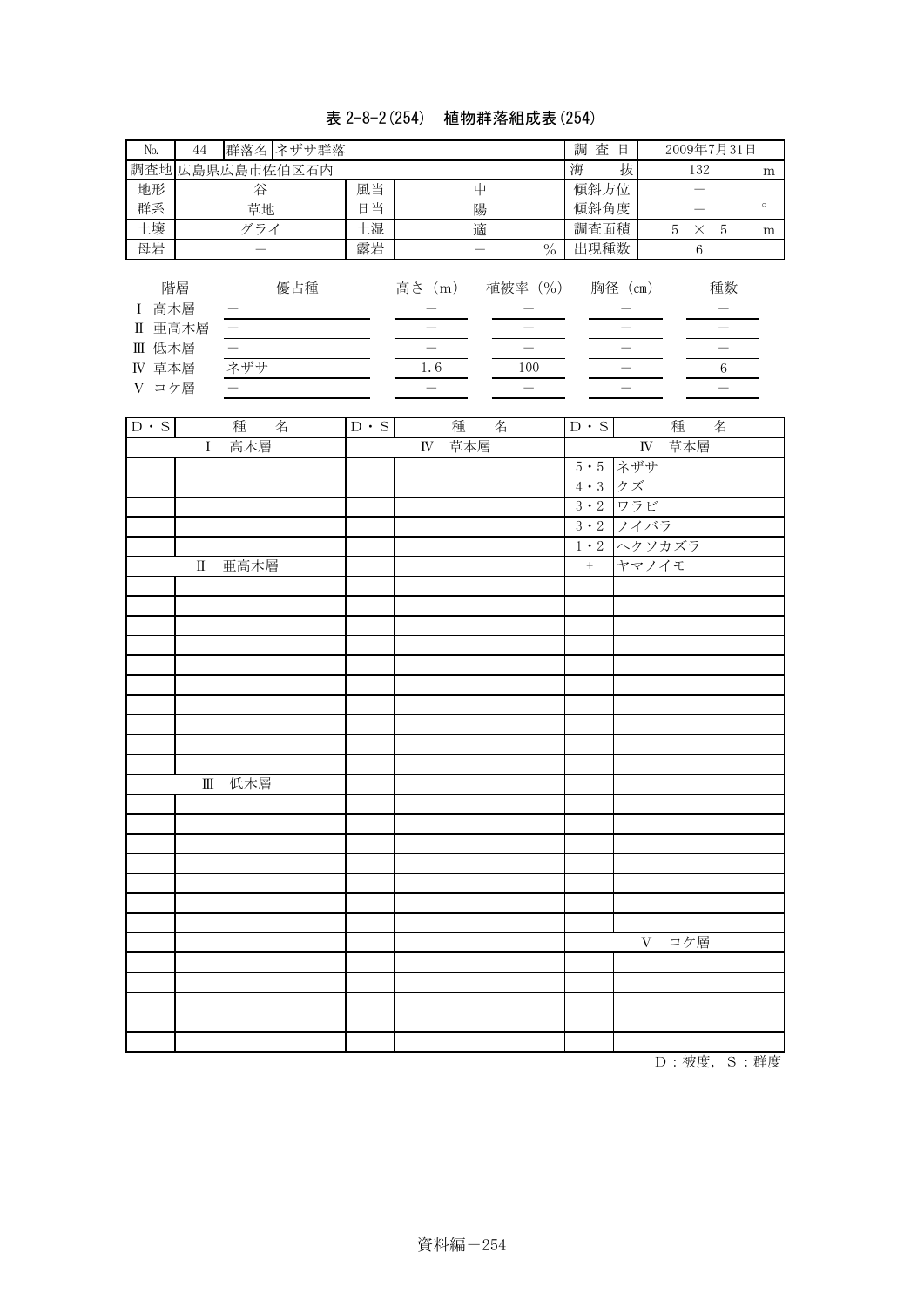## 表 2-8-2(255) 植物群落組成表(255)

| N <sub>o</sub> | 45   | 群落名 モウソウチク林 (竹林) |                 |         |                |         |               | 査<br>調 | 日              |      |             | 2009年7月31日     |   |
|----------------|------|------------------|-----------------|---------|----------------|---------|---------------|--------|----------------|------|-------------|----------------|---|
|                |      |                  | 調査地 広島県広島市佐伯区石内 |         |                |         |               | 海      | 抜              |      | 170         |                | m |
| 地形             |      | 斜面中部             |                 | 風当<br>中 |                |         | 傾斜方位          |        |                | S35W |             |                |   |
| 群系             |      | 日当<br>植林         |                 |         | 陽              |         |               | 傾斜角度   |                | 35   |             | $\circ$        |   |
| 土壤             |      | 褐森               |                 | 土湿      |                | 適       |               | 調査面積   |                | 15   | $\times$ 15 |                | m |
| 母岩             |      | 花崗岩              |                 | 露岩      |                |         | $\frac{0}{0}$ | 出現種数   |                |      | 26          |                |   |
|                |      |                  |                 |         |                |         |               |        |                |      |             |                |   |
|                | 階層   |                  | 優占種             |         | 高さ (m)         | 植被率 (%) |               |        | 胸径 (cm)        |      |             | 種数             |   |
| 高木層            |      | コナラ              |                 |         | $12\!\sim\!18$ | 70      |               |        | 20             |      |             | 3              |   |
| Π              | 亜高木層 | モウソウチク           |                 |         | $6 \sim 10$    | 90      |               |        | 6              |      |             | $\overline{4}$ |   |
| 低木層<br>Ш       |      | ヒサカキ             |                 |         | $1.5 \sim 5$   | 80      |               |        | $\overline{2}$ |      |             | 12             |   |
| 草本層<br>IV      |      |                  |                 |         | 0.5            | 10      |               |        |                |      |             | 12             |   |
| コケ層            |      |                  |                 |         |                | 15      |               |        |                |      |             |                |   |

| $D \cdot S$ | 種<br>名   | $D \cdot S$ | 種<br>名                  | $D \cdot S$ | 種<br>名          |
|-------------|----------|-------------|-------------------------|-------------|-----------------|
|             | I 高木層    |             | Ⅲ 低木層                   |             | IV 草本層          |
|             | 4・3 コナラ  |             | 4・4 ヒサカキ                |             | +・2 アセビ         |
| $2 \cdot 2$ | アカマツ     |             | 3・2 コバノミツバツツジ           |             | +・2 ジャノヒゲ       |
| $2 \cdot 1$ | オオバヤシャブシ |             | $2 \cdot 2$ $\sqrt{3}$  |             | +・2 サルトリイバラ     |
|             |          |             | 2・2 カンサイスノキ             |             | +・2 シシガシラ       |
|             |          |             | $2 \cdot 2$ カクレミノ       |             | +・2 ヤブコウジ       |
|             | Ⅱ 亜高木層   |             | $2 \cdot 2$ $7 \cdot 5$ |             | +・2 ヒメヤマツツジ     |
| $5 \cdot 4$ | モウソウチク   |             | 2・2 ネジキ                 |             | +・2 イヌツゲ        |
| $1 \cdot 1$ | コナラ      |             | 1・1 アラカシ                | $\, + \,$   | ヒサカキ            |
| $1 \cdot 1$ | ネズ       |             | 1・1 ヤマウルシ               | $+$         | ベニシダ            |
| $1 \cdot 1$ | リョウブ     |             | 1·1 クロキ                 | $^{+}$      | ヤマウルシ           |
|             |          |             | 1・1 ミヤマガマズミ             | $+$         | ソヨゴ             |
|             |          |             | +・2 サルトリイバラ             | $^{+}$      | シャシャンボ          |
|             |          |             |                         |             |                 |
|             |          |             |                         |             |                 |
|             |          |             |                         |             |                 |
|             |          |             |                         |             |                 |
|             |          |             |                         |             |                 |
|             |          |             |                         |             |                 |
|             |          |             |                         |             |                 |
|             |          |             |                         |             |                 |
|             |          |             |                         |             |                 |
|             |          |             |                         |             |                 |
|             |          |             |                         |             |                 |
|             |          |             |                         |             |                 |
|             |          |             |                         |             | V コケ層           |
|             |          |             |                         |             | $2 \cdot 2$ 不明種 |
|             |          |             |                         |             |                 |
|             |          |             |                         |             |                 |
|             |          |             |                         |             |                 |
|             |          |             |                         |             |                 |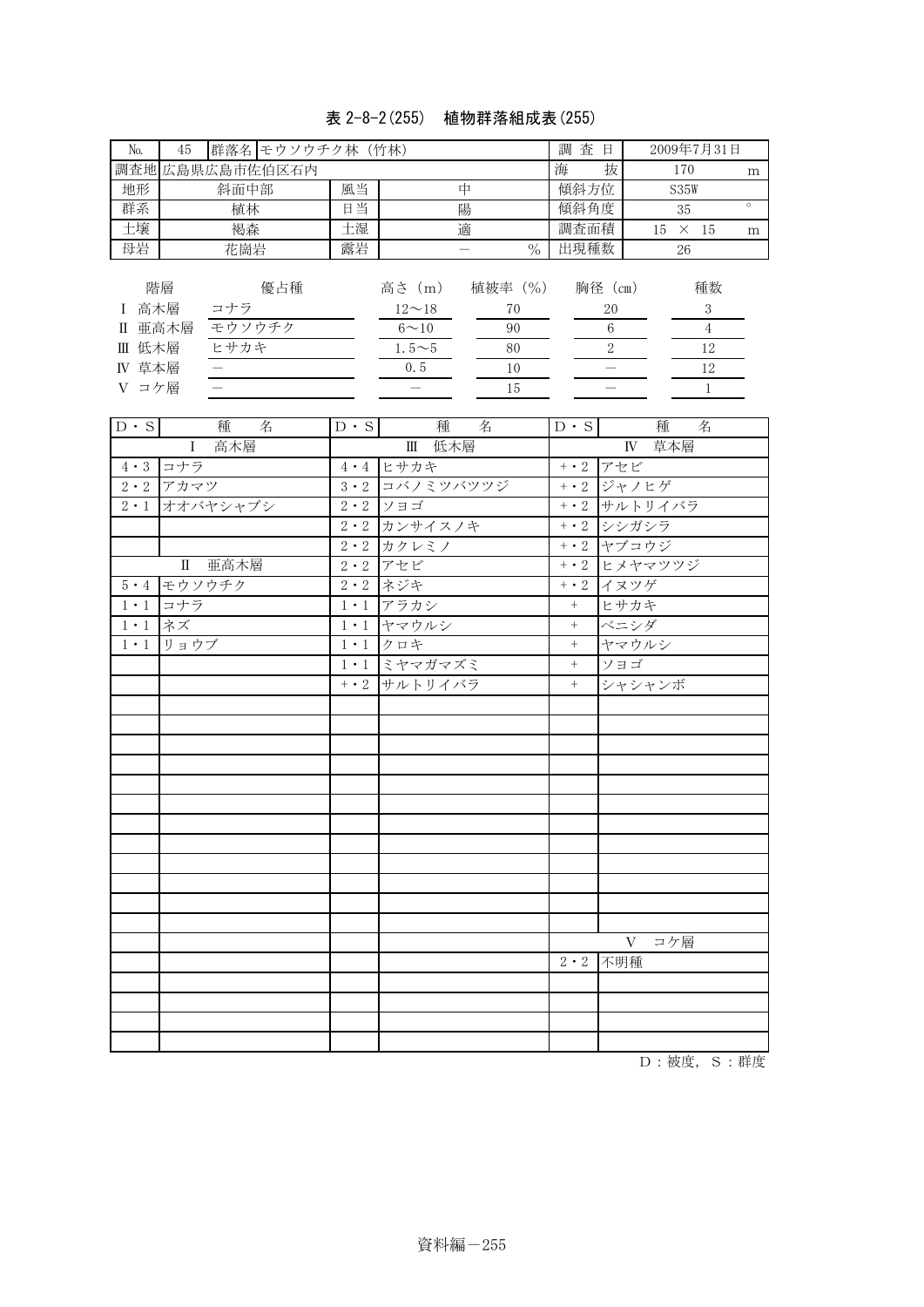## 表 2-8-2(256) 植物群落組成表(256)

| 46<br>N <sub>o</sub>                                | 群落名 スギ・ヒノキ植林                       |    | 査<br>調<br>日                                                     | 2009年7月31日                            |                    |                                  |         |
|-----------------------------------------------------|------------------------------------|----|-----------------------------------------------------------------|---------------------------------------|--------------------|----------------------------------|---------|
|                                                     | 調査地 広島県広島市佐伯区石内                    |    |                                                                 |                                       | 海<br>抜             | 170                              | m       |
| 地形                                                  | 谷                                  | 風当 |                                                                 | 弱                                     | 傾斜方位               |                                  |         |
| 群系                                                  | 植林                                 | 日当 |                                                                 | 中陰                                    | 傾斜角度               |                                  | $\circ$ |
| 土壤                                                  | 褐森                                 | 土湿 |                                                                 | 適                                     | 調査面積               | 10<br>$\times$ 10                | m       |
| 母岩                                                  | 花崗岩                                | 露岩 |                                                                 | $\frac{0}{0}$                         | 出現種数               | 37                               |         |
| 階層<br>高木層<br>亜高木層<br>Π<br>低木層<br>Ш<br>IV 草本層<br>コケ層 | 優占種<br>スギ<br>スギ<br>コアカソ<br>リョウメンシダ |    | 高さ (m)<br>$16 - 22$<br>$8 \sim 10$<br>$1.5 - 4$<br>$0.3 \sim 1$ | 植被率 (%)<br>90<br>10<br>60<br>80<br>30 | 胸径 (cm)<br>28<br>8 | 種数<br>$\overline{2}$<br>12<br>26 |         |

| $D \cdot S$ | 種<br>名              | $D \cdot S$      | 種<br>名                                                   | $D \cdot S$ | 種<br>名                 |
|-------------|---------------------|------------------|----------------------------------------------------------|-------------|------------------------|
|             | 高木層<br>$\mathbf{I}$ |                  | Ⅲ 低木層                                                    |             | IV 草本層                 |
| $5 \cdot 4$ | スギ                  |                  | $3 \cdot 3$ コアカソ                                         |             | 3・2 イワガネゼンマイ           |
|             |                     |                  | $2 \cdot 2$ ヒサカキ                                         | $3 \cdot 2$ | リョウメンシダ                |
|             |                     |                  | 2・2 ウツギ                                                  |             | 3・2 ミゾシダ               |
|             |                     |                  | 1・2 コバノガマズミ                                              |             | 2・2 ベニシダ               |
|             |                     |                  | 1・2 カクレミノ                                                |             | 2・2 ミズヒキ               |
|             | Ⅱ 亜高木層              |                  | 1・2 ヤマウルシ                                                |             | $2 \cdot 2$ $\sqrt{7}$ |
| $1 \cdot 2$ | スギ                  |                  | $1 \cdot 2$ $\overline{y}$ $\overline{z}$ $\overline{y}$ |             | 1 · 2 コチヂミザサ           |
| $+$         | テイカカズラ              |                  | 1・1 ヤブニッケイ                                               |             | +・2 ヤブラン               |
|             |                     |                  | +・2 ヤマフジ                                                 |             | +・2 ヘクソカズラ             |
|             |                     | +・2 スギ           |                                                          |             | +・2 ヤマイヌワラビ            |
|             |                     | $\boldsymbol{+}$ | イヌツゲ                                                     |             | +・2 フユイチゴ              |
|             |                     | $+$              | シロダモ                                                     |             | +・2 サネカズラ              |
|             |                     |                  |                                                          |             | +・2 ヤブソテツ              |
|             |                     |                  |                                                          |             | +・2 イヌツゲ               |
|             |                     |                  |                                                          |             | +・2 アオミズ               |
|             |                     |                  |                                                          | $\, +$      | マムシグサ                  |
|             |                     |                  |                                                          | $^{+}$      | ヤマフジ                   |
|             |                     |                  |                                                          | $+$         | アオツヅラフジ                |
|             |                     |                  |                                                          | $^{+}$      | カクレミノ                  |
|             |                     |                  |                                                          | $\! +$      | ホソバイヌワラビ               |
|             |                     |                  |                                                          | $^{+}$      | ヤブコウジ                  |
|             |                     |                  |                                                          | $\, +$      | ミツバアケビ                 |
|             |                     |                  |                                                          | $\, +$      | エノキ                    |
|             |                     |                  |                                                          | $+$         | ミズタビラコ                 |
|             |                     |                  |                                                          | $\, +$      | シソバタツナミソウ              |
|             |                     |                  |                                                          | $\, +$      | ツボスミレ                  |
|             |                     |                  |                                                          |             |                        |
|             |                     |                  |                                                          |             | V コケ層                  |
|             |                     |                  |                                                          |             | 3·2 不明種                |
|             |                     |                  |                                                          |             |                        |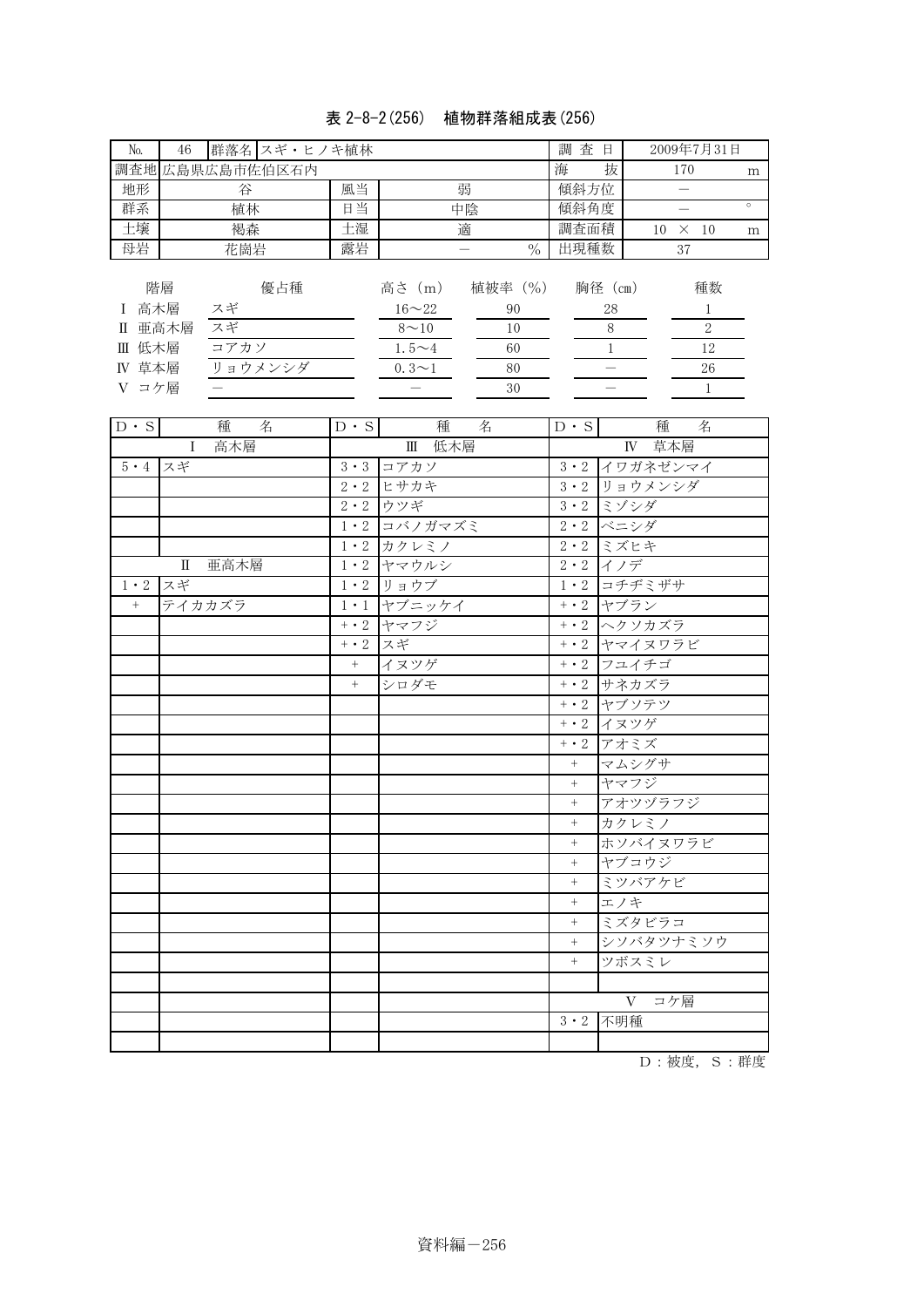# 表 2-8-2(257) 植物群落組成表(257)

| 47<br>N <sub>o</sub>                                       |                     | 群落名 コナラ群落        |    |                                                   |                                      |               | 査<br>調<br>日 |               | 2009年7月31日        |                          |         |
|------------------------------------------------------------|---------------------|------------------|----|---------------------------------------------------|--------------------------------------|---------------|-------------|---------------|-------------------|--------------------------|---------|
| 調査地広島県広島市佐伯区石内                                             |                     |                  |    |                                                   |                                      |               | 海           | 抜             | 190               |                          | m       |
| 地形                                                         | 斜面下部                |                  | 風当 |                                                   | 中                                    |               | 傾斜方位        |               | N <sub>5</sub> OW |                          |         |
| 群系                                                         | 高木                  |                  | 日当 |                                                   | 陽                                    |               | 傾斜角度        |               | 20                |                          | $\circ$ |
| 土壤                                                         | 褐森                  |                  | 土湿 |                                                   | 適                                    |               | 調査面積        |               | 15<br>$\times$    | -15                      | m       |
| 母岩                                                         | 花崗岩                 |                  | 露岩 |                                                   |                                      | $\frac{0}{0}$ | 出現種数        |               | 46                |                          |         |
| 階層<br>I 高木層<br>亜高木層<br>Π<br>低木層<br>Ш<br>草本層<br>IV<br>V コケ層 | アベマキ<br>コナラ<br>イヌツゲ | 優占種<br>コバノミツバツツジ |    | 高さ (m)<br>$16 \sim 18$<br>$7 \sim 10$<br>$2\sim5$ | 植被率 (%)<br>95<br>50<br>80<br>70<br>5 |               | 胸径 (cm)     | 20<br>12<br>2 |                   | 種数<br>2<br>5<br>24<br>24 |         |

| $D \cdot S$   | 種<br>名              | $D \cdot S$      | 種<br>名                                             | $D \cdot S$ | 種<br>名                                                                                                                                                                                                                                                                                                                                                                             |
|---------------|---------------------|------------------|----------------------------------------------------|-------------|------------------------------------------------------------------------------------------------------------------------------------------------------------------------------------------------------------------------------------------------------------------------------------------------------------------------------------------------------------------------------------|
|               | 高木層<br>$\mathsf{L}$ |                  | Ⅲ 低木層                                              |             | IV 草本層                                                                                                                                                                                                                                                                                                                                                                             |
| $4 \cdot 4$   | アベマキ                |                  | 4・4 コバノミツバツツジ                                      |             | $\overline{3\cdot 3}$ イヌツゲ                                                                                                                                                                                                                                                                                                                                                         |
| $3 \cdot 3$   | コナラ                 |                  | 3・3 イヌツゲ                                           |             | 2・2 ヤブコウジ                                                                                                                                                                                                                                                                                                                                                                          |
|               |                     |                  | 3・2 ミヤマガマズミ                                        |             | 1・2 フユイチゴ                                                                                                                                                                                                                                                                                                                                                                          |
|               |                     |                  | 2・2 ナツハゼ                                           |             | $\overline{1} \cdot 2$ サネカズラ                                                                                                                                                                                                                                                                                                                                                       |
|               |                     |                  | 2・2 コバノガマズミ                                        |             | +・2 ヘクソカズラ                                                                                                                                                                                                                                                                                                                                                                         |
|               | Ⅱ 亜高木層              |                  | $\overline{2\cdot 2}$ $\Rightarrow$ $\overline{7}$ |             | +・2 ナガバモミジイチゴ                                                                                                                                                                                                                                                                                                                                                                      |
| $2\,\cdot\,2$ | コナラ                 |                  | 1・2 ヒメヤマツツジ                                        |             | $\overline{+}\cdot 2$ $\overline{+}$ $\overline{+}$ $\overline{+}$ $\overline{+}$ $\overline{+}$ $\overline{+}$ $\overline{+}$ $\overline{+}$ $\overline{+}$ $\overline{+}$ $\overline{+}$ $\overline{+}$ $\overline{+}$ $\overline{+}$ $\overline{+}$ $\overline{+}$ $\overline{+}$ $\overline{+}$ $\overline{+}$ $\overline{+}$ $\overline{+}$ $\overline{+}$ $\overline{+}$ $\$ |
| $1 \cdot 1$   | リョウブ                |                  | $1 \cdot 2$ ヒサカキ                                   |             | +・2 ジャノヒゲ                                                                                                                                                                                                                                                                                                                                                                          |
| $1 \cdot 1$   | ヤマザクラ               |                  | 1・2 ヤマウルシ                                          |             | +・2 ベニシダ                                                                                                                                                                                                                                                                                                                                                                           |
| $1 \cdot 1$   | シリブカガシ              |                  | 1・2 アオハダ                                           |             | +・2 コナラ                                                                                                                                                                                                                                                                                                                                                                            |
| $1 \cdot 1$   | コシアブラ               |                  | 1・2 コガクウツギ                                         |             | +・2 ヤマウルシ                                                                                                                                                                                                                                                                                                                                                                          |
|               |                     |                  | 1・1 クロキ                                            |             | +・2 チゴユリ                                                                                                                                                                                                                                                                                                                                                                           |
|               |                     |                  | 1・1 ムラサキシキブ                                        |             | +・2 サルトリイバラ                                                                                                                                                                                                                                                                                                                                                                        |
|               |                     |                  | 1・1 ザイフリボク                                         | $\, + \,$   | タラノキ                                                                                                                                                                                                                                                                                                                                                                               |
|               |                     |                  | 1・1 アラカシ                                           | $+$         | ヤブラン                                                                                                                                                                                                                                                                                                                                                                               |
|               |                     |                  | 1・1 ウリカエデ                                          | $+$         | コチヂミザサ                                                                                                                                                                                                                                                                                                                                                                             |
|               |                     |                  | 1・1 コシアブラ                                          | $+$         | カクレミノ                                                                                                                                                                                                                                                                                                                                                                              |
|               |                     |                  | 1・1 アセビ                                            | $+$         | ニワトコ                                                                                                                                                                                                                                                                                                                                                                               |
|               |                     |                  | 1・1 イヌザンショウ                                        | $^{+}$      | タブノキ                                                                                                                                                                                                                                                                                                                                                                               |
|               |                     |                  | 1・1 クロモジ                                           | $+$         | クロキ                                                                                                                                                                                                                                                                                                                                                                                |
|               |                     |                  | 1・1 ネズミモチ                                          | $\! +$      | ヤブニッケイ                                                                                                                                                                                                                                                                                                                                                                             |
|               |                     |                  | +・2 サルトリイバラ                                        | $^{+}$      | ソヨゴ                                                                                                                                                                                                                                                                                                                                                                                |
|               |                     | $\boldsymbol{+}$ | ヤマフジ                                               | $^{+}$      | ミツバアケビ                                                                                                                                                                                                                                                                                                                                                                             |
|               |                     | $+$              | サネカズラ                                              | $\! +$      | コシアブラ                                                                                                                                                                                                                                                                                                                                                                              |
|               |                     |                  |                                                    |             |                                                                                                                                                                                                                                                                                                                                                                                    |
|               |                     |                  |                                                    |             |                                                                                                                                                                                                                                                                                                                                                                                    |
|               |                     |                  |                                                    |             | V<br>コケ層                                                                                                                                                                                                                                                                                                                                                                           |
|               |                     |                  |                                                    | $+ \cdot 2$ | 不明種                                                                                                                                                                                                                                                                                                                                                                                |
|               |                     |                  |                                                    |             |                                                                                                                                                                                                                                                                                                                                                                                    |
|               |                     |                  |                                                    |             |                                                                                                                                                                                                                                                                                                                                                                                    |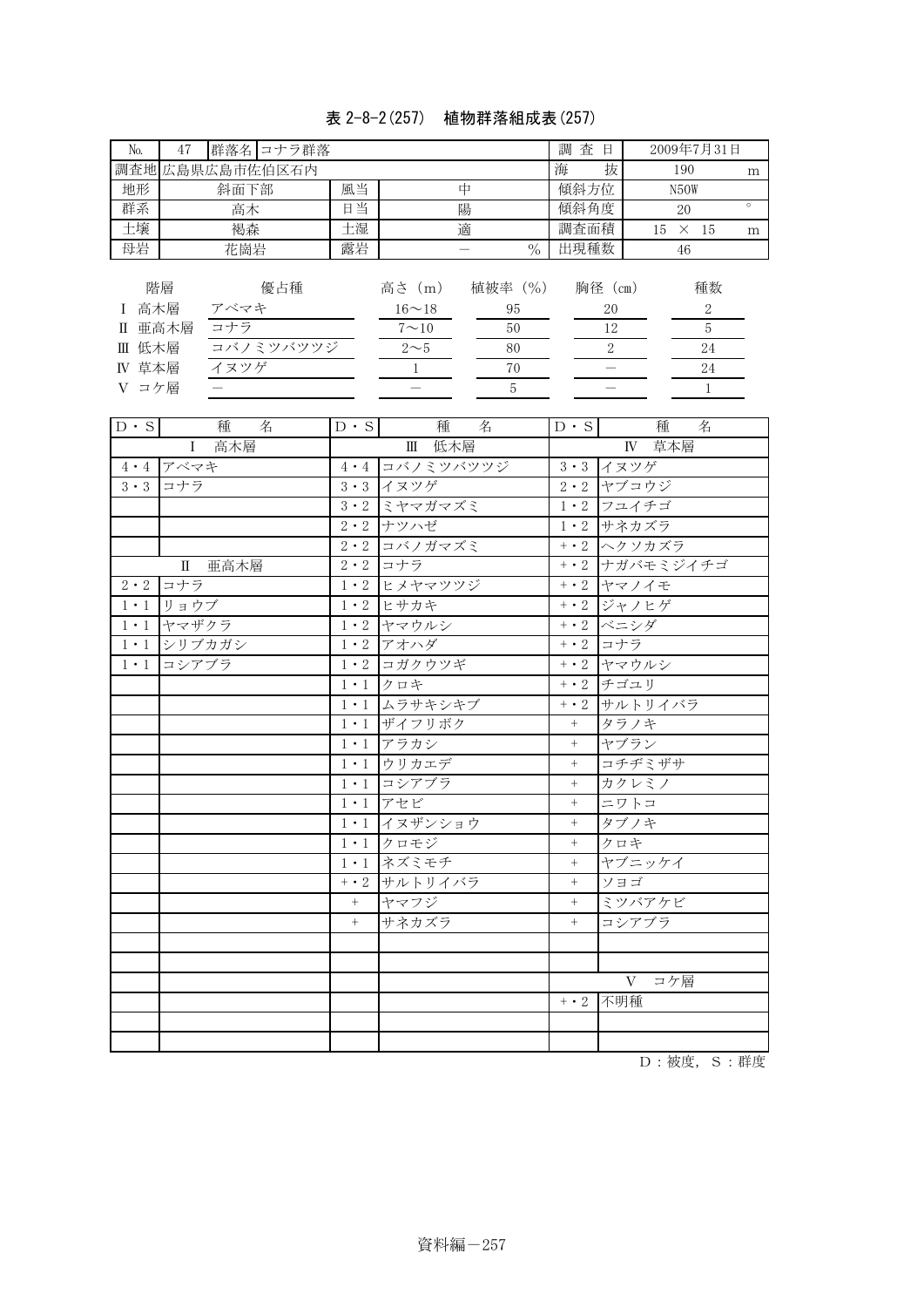### 表 2-8-2(258) 植物群落組成表(258)

| N <sub>o</sub>                                        | 群落名 マダケ林 (竹林)<br>48 |    |                                               |                                | 調<br>查日 | 2009年7月31日        |                          |
|-------------------------------------------------------|---------------------|----|-----------------------------------------------|--------------------------------|---------|-------------------|--------------------------|
|                                                       | 調査地 広島県広島市佐伯区石内     |    |                                               |                                | 海<br>抜  | 192               | m                        |
| 地形                                                    | 斜面下部                | 風当 |                                               | 弱                              | 傾斜方位    | <b>N35W</b>       |                          |
| 群系                                                    | 植林                  | 日当 |                                               | 中陰                             | 傾斜角度    | 30                | $\circ$                  |
| 土壤                                                    | 褐森                  | 土湿 |                                               | 適                              | 調査面積    | 10<br>$\times$ 10 | m                        |
| 母岩                                                    | 花崗岩                 | 露岩 |                                               | $\frac{0}{0}$                  | 出現種数    | 6                 |                          |
| 階層<br>高木層<br>亜高木層<br>Π<br>Ⅲ 低木層<br>草本層<br>IV<br>V コケ層 | 優占種<br>マダケ          |    | 高さ (m)<br>$10 \sim 12$<br>$1 \sim 1.5$<br>0.5 | 植被率 (%)<br>100<br>5<br>3<br>10 | 胸径 (cm) |                   | 種数<br>$\mathcal{D}$<br>2 |

| $D \cdot S$ | 名<br>種 | $D \cdot S$ | 種<br>名  | $D \cdot S$    | 名<br>種          |
|-------------|--------|-------------|---------|----------------|-----------------|
|             | I 高木層  |             | Ⅲ 低木層   |                | IV 草本層          |
| $5.5$ マダケ   |        |             | 1・1 ヤツデ | $\overline{+}$ | ジャノヒゲ           |
|             |        | $+ \cdot 2$ | ヒサカキ    | $+$            | ベニシダ            |
|             |        |             |         |                |                 |
|             |        |             |         |                |                 |
|             |        |             |         |                |                 |
|             | Ⅱ 亜高木層 |             |         |                |                 |
|             |        |             |         |                |                 |
|             |        |             |         |                |                 |
|             |        |             |         |                |                 |
|             |        |             |         |                |                 |
|             |        |             |         |                |                 |
|             |        |             |         |                |                 |
|             |        |             |         |                |                 |
|             |        |             |         |                |                 |
|             |        |             |         |                |                 |
|             |        |             |         |                |                 |
|             |        |             |         |                |                 |
|             |        |             |         |                |                 |
|             |        |             |         |                |                 |
|             |        |             |         |                |                 |
|             |        |             |         |                |                 |
|             |        |             |         |                |                 |
|             |        |             |         |                |                 |
|             |        |             |         |                |                 |
|             |        |             |         |                | V コケ層           |
|             |        |             |         |                | $+ \cdot 2$ 不明種 |
|             |        |             |         |                |                 |
|             |        |             |         |                |                 |
|             |        |             |         |                |                 |
|             |        |             |         |                |                 |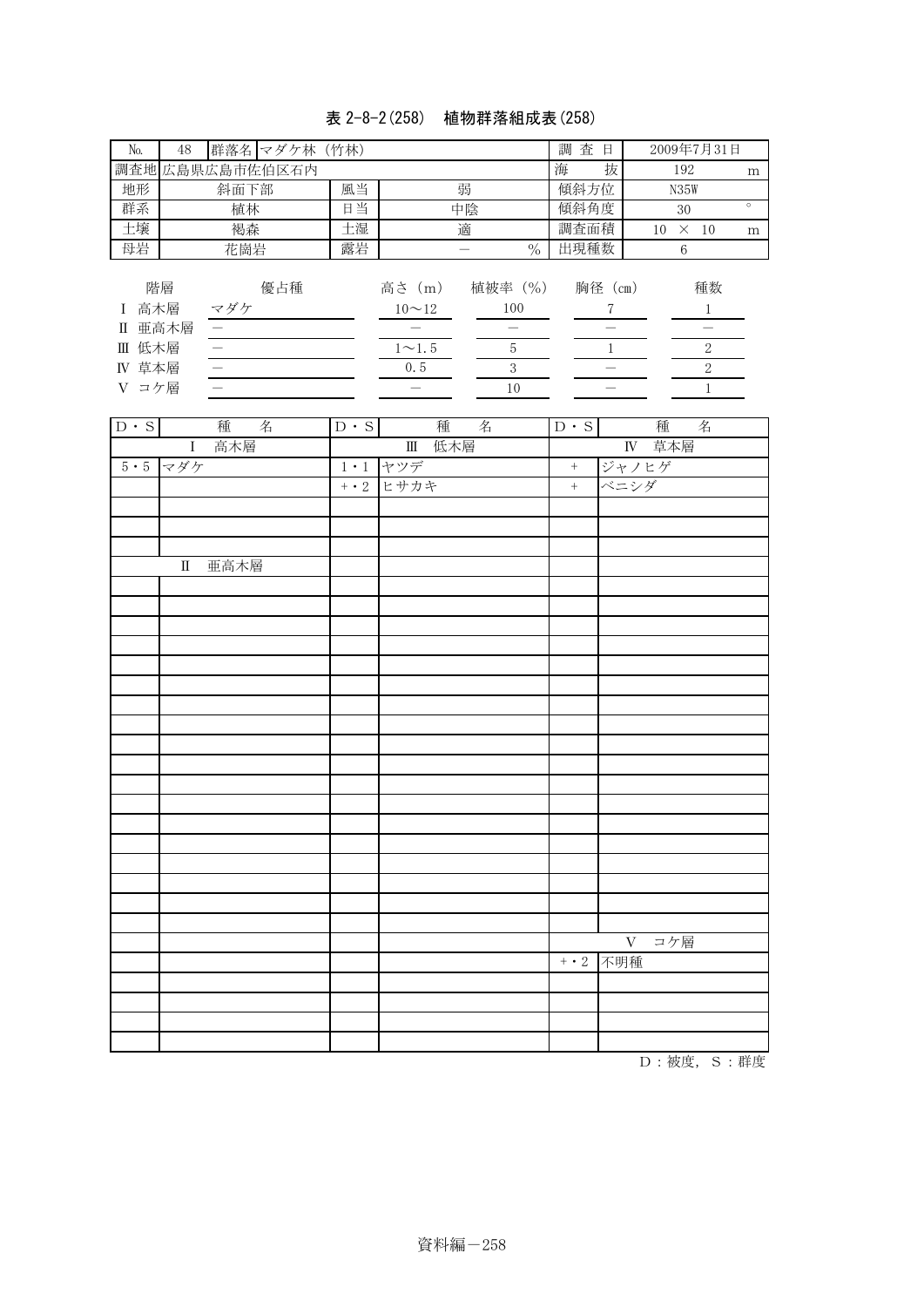### 表 2-8-2(259) 植物群落組成表(259)

| No.                                                                                                                                                              | 49<br>群落名 アラカシ群落                                                                                                                                             |                                                                                                                                           |                                                                                                                                                                                                         | 調査日                                                                                                                     |                                                                                                                                   | 2009年7月31日                                                       |         |
|------------------------------------------------------------------------------------------------------------------------------------------------------------------|--------------------------------------------------------------------------------------------------------------------------------------------------------------|-------------------------------------------------------------------------------------------------------------------------------------------|---------------------------------------------------------------------------------------------------------------------------------------------------------------------------------------------------------|-------------------------------------------------------------------------------------------------------------------------|-----------------------------------------------------------------------------------------------------------------------------------|------------------------------------------------------------------|---------|
|                                                                                                                                                                  | 調査地広島県広島市佐伯区石内                                                                                                                                               |                                                                                                                                           |                                                                                                                                                                                                         | 海                                                                                                                       | 抜                                                                                                                                 | 210                                                              | m       |
| 地形                                                                                                                                                               | 斜面下部                                                                                                                                                         | 風当                                                                                                                                        | 中                                                                                                                                                                                                       | 傾斜方位                                                                                                                    |                                                                                                                                   | <b>S85W</b>                                                      |         |
| 群系                                                                                                                                                               | 高木                                                                                                                                                           | 日当                                                                                                                                        | 中陰                                                                                                                                                                                                      | 傾斜角度                                                                                                                    |                                                                                                                                   | 42                                                               | $\circ$ |
| 土壤                                                                                                                                                               | 褐森                                                                                                                                                           | 土湿                                                                                                                                        | 適                                                                                                                                                                                                       | 調査面積                                                                                                                    |                                                                                                                                   | $10~\times~15$                                                   | m       |
|                                                                                                                                                                  |                                                                                                                                                              |                                                                                                                                           | $\frac{0}{0}$<br>$\overline{\phantom{0}}$                                                                                                                                                               | 出現種数                                                                                                                    |                                                                                                                                   | 20                                                               |         |
| 母岩<br>I 高木層<br>Ⅱ 亜高木層<br>Ⅲ 低木層<br>IV 草本層<br>V コケ層<br>$\mathbf{D} \cdot \mathbf{S}$<br>$3 \cdot 2$<br>$2 \cdot 1$<br>$2\,\cdot\,2$<br>$1 \cdot 1$<br>$+$<br>$\pm$ | 花崗岩<br>階層<br>優占種<br>アラカシ<br>アラカシ<br>アラカシ<br>ベニシダ<br>種<br>名<br>高木層<br>L<br>4・3 アラカシ<br>コナラ<br>シリブカガシ<br>亜高木層<br>$\mathbb{I}$<br>アラカシ<br>コナラ<br>ヤマフジ<br>テイカカズラ | 露岩<br>$D \cdot S$<br>$3 \cdot 3$<br>$2 \cdot 2$<br>$2 \cdot 2$<br>$2 \cdot 2$<br>$2 \cdot 2$<br>$1 \cdot 1$<br>$1 \cdot 1$<br>$1 \cdot 1$ | 高さ (m)<br>植被率 (%)<br>$16 - 20$<br>95<br>$8\!\sim\!10$<br>20<br>$2\infty$ 6<br>50<br>0.6<br>20<br>$10\,$<br>種<br>名<br>Ⅲ 低木層<br>アラカシ<br>ヒサカキ<br>コガクウツギ<br>ヤブツバキ<br>コバノミツバツツジ<br>カクレミノ<br>ヤマウルシ<br>コバノガマズミ | $D \cdot S$<br>$+ \cdot 2$<br>$+ \cdot 2$<br>$^+$<br>$\boldsymbol{+}$<br>$\boldsymbol{+}$<br>$\boldsymbol{+}$<br>$^{+}$ | 胸径 (cm)<br>40<br>16<br>$\overline{4}$<br>種<br>IV 草本層<br>1・2 ベニシダ<br>テイカカズラ<br>ジャノヒゲ<br>サルトリイバラ<br>ヤブラン<br>ヤブコウジ<br>コチヂミザサ<br>タブノキ | 種数<br>3<br>$\overline{4}$<br>$8\,$<br>$8\,$<br>$\mathbf{1}$<br>名 |         |
|                                                                                                                                                                  |                                                                                                                                                              |                                                                                                                                           |                                                                                                                                                                                                         |                                                                                                                         |                                                                                                                                   |                                                                  |         |
|                                                                                                                                                                  |                                                                                                                                                              |                                                                                                                                           |                                                                                                                                                                                                         |                                                                                                                         | V コケ層                                                                                                                             |                                                                  |         |
|                                                                                                                                                                  |                                                                                                                                                              |                                                                                                                                           |                                                                                                                                                                                                         | $+ \cdot 2$                                                                                                             | 不明種                                                                                                                               |                                                                  |         |
|                                                                                                                                                                  |                                                                                                                                                              |                                                                                                                                           |                                                                                                                                                                                                         |                                                                                                                         |                                                                                                                                   |                                                                  |         |
|                                                                                                                                                                  |                                                                                                                                                              |                                                                                                                                           |                                                                                                                                                                                                         |                                                                                                                         |                                                                                                                                   |                                                                  |         |
|                                                                                                                                                                  |                                                                                                                                                              |                                                                                                                                           |                                                                                                                                                                                                         |                                                                                                                         |                                                                                                                                   |                                                                  |         |
|                                                                                                                                                                  |                                                                                                                                                              |                                                                                                                                           |                                                                                                                                                                                                         |                                                                                                                         |                                                                                                                                   |                                                                  |         |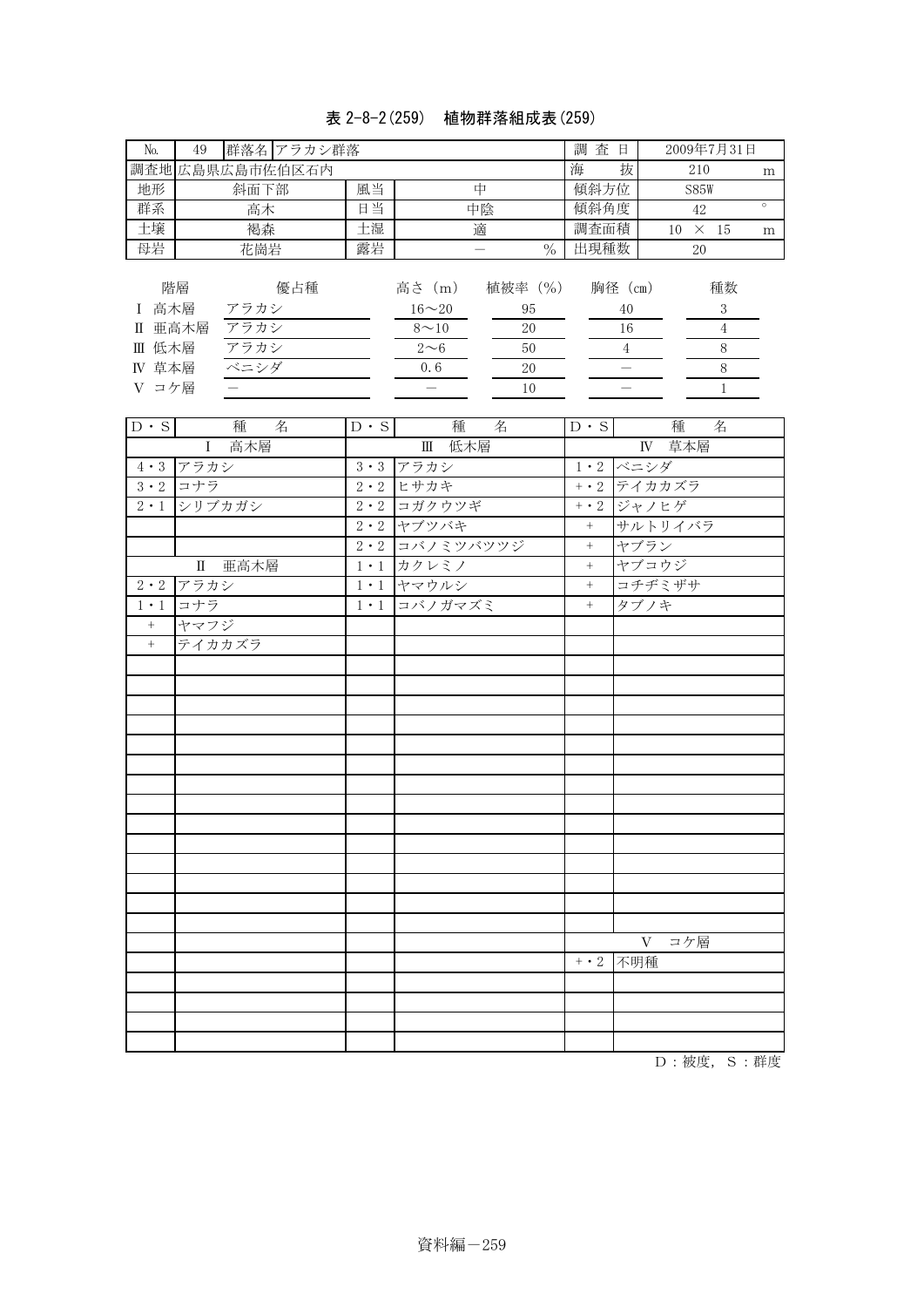### 表 2-8-2(260) 植物群落組成表(260)

| No.                              | 群落名 ヌルデーアカメガシワ群落<br>50 | 調查日<br>2009年7月31日 |                                  |             |                         |                |         |
|----------------------------------|------------------------|-------------------|----------------------------------|-------------|-------------------------|----------------|---------|
|                                  | 調査地広島県広島市佐伯区石内         |                   |                                  | 海           | 抜                       | 192            | m       |
| 地形                               | 谷                      | 風当                | 弱                                | 傾斜方位        |                         |                |         |
| 群系                               | 高木                     | 日当                | 中陰                               | 傾斜角度        |                         |                | $\circ$ |
| 土壤                               | 褐森                     | 土湿                | 適                                | 調査面積        |                         | $10 \times 10$ | m       |
| 母岩                               | 花崗岩                    | 露岩                | $\%$<br>$\overline{\phantom{0}}$ | 出現種数        |                         | 35             |         |
|                                  |                        |                   |                                  |             |                         |                |         |
|                                  | 階層<br>優占種              |                   | 植被率 (%)<br>高さ(m)                 |             | 胸径(cm)                  | 種数             |         |
| I 高木層                            | アカメガシワ                 |                   | $10 \sim 14$<br>90               |             | 20                      | 1              |         |
| Ⅱ 亜高木層                           | アカメガシワ                 |                   | $6 - 8$<br>30                    |             | 12                      | $\sqrt{2}$     |         |
| Ⅲ 低木層                            | ウツギ                    |                   | $2\mathtt{\sim}4$<br>50          |             | $\mathbf{3}$            | $\overline{4}$ |         |
| IV 草本層                           | コチヂミザサ                 |                   | 95<br>$1\,$                      |             |                         | 33             |         |
| V コケ層                            |                        |                   | 30                               |             |                         | $1\,$          |         |
|                                  |                        |                   |                                  |             |                         |                |         |
| $D \cdot S$                      | 種<br>名                 | $D \cdot S$       | 種<br>名<br>IV 草本層                 | $D \cdot S$ |                         | 種<br>名         |         |
| $5 \cdot 5$                      | I 高木層<br>アカメガシワ        | $4 \cdot 4$       | コチヂミザサ                           | $+$         | $\mathbb{N}$<br>サルトリイバラ | 草本層            |         |
|                                  |                        | $3 \cdot 2$       | イノデ                              | $+$         | エゴノキ                    |                |         |
|                                  |                        | $2 \cdot 2$       | ミズヒキ                             | $^{+}$      | スギ                      |                |         |
|                                  |                        | $2 \cdot 2$       | クサイチゴ                            |             |                         |                |         |
|                                  |                        | $1 \cdot 2$       | イワガネゼンマイ                         |             |                         |                |         |
|                                  | 亜高木層<br>П              | $1 \cdot 2$       | スゲ属の一種                           |             |                         |                |         |
| $2 \cdot 2$                      | アカメガシワ                 | $1 \cdot 2$       | メヤブマオ                            |             |                         |                |         |
| $1 \cdot 1$                      | エゴノキ                   |                   | 1・2 ヤマイヌワラビ                      |             |                         |                |         |
|                                  |                        | $+ \cdot 2$       | イヌビワ                             |             |                         |                |         |
|                                  |                        | $+ \cdot 2$       | ヒサカキ                             |             |                         |                |         |
|                                  |                        | $+ \cdot 2$       | ウツギ                              |             |                         |                |         |
|                                  |                        | $+ \cdot 2$       | ヤブラン                             |             |                         |                |         |
|                                  |                        | $+ \cdot 2$       | ヘビイチゴ                            |             |                         |                |         |
|                                  |                        | $+ \cdot 2$       | ベニシダ                             |             |                         |                |         |
|                                  |                        | $+ \cdot 2$       | ミツバアケビ                           |             |                         |                |         |
|                                  |                        |                   | +・2 テイカカズラ                       |             |                         |                |         |
|                                  | 低木層<br>Ш               |                   | +・2 ミゾシダ                         |             |                         |                |         |
| $3 \cdot 3$                      | ウツギ                    | $+ \cdot 2$       | アキノタムラソウ                         |             |                         |                |         |
| $1 \cdot 1$                      | アカメガシワ                 | $+ \cdot 2$       | ヤマカモジグサ                          |             |                         |                |         |
|                                  | 1・1 ヤブツバキ              |                   | +・2 コアカソ                         |             |                         |                |         |
| $\begin{array}{c} + \end{array}$ | テイカカズラ                 |                   | +・2 ドクダミ                         |             |                         |                |         |
|                                  |                        |                   | +・2 ホソバイヌワラビ                     |             |                         |                |         |
|                                  |                        |                   | +・2 イヌツゲ                         |             |                         |                |         |
|                                  |                        | $+$               | アオキ                              |             |                         |                |         |
|                                  |                        | $^{+}$            | アカメガシワ                           |             | $\mathbf V$             | コケ層            |         |
|                                  |                        | $^{+}$            | ヤマコウバシ                           | $3 \cdot 2$ | 不明種                     |                |         |
|                                  |                        | $\! + \!\!\!\!$   | ナンテン                             |             |                         |                |         |
|                                  |                        | $\! + \!\!\!\!$   | キランソウ                            |             |                         |                |         |
|                                  |                        | $+$<br>$+$        | キンミズヒキ<br>オニドコロ                  |             |                         |                |         |
|                                  |                        |                   |                                  |             |                         |                |         |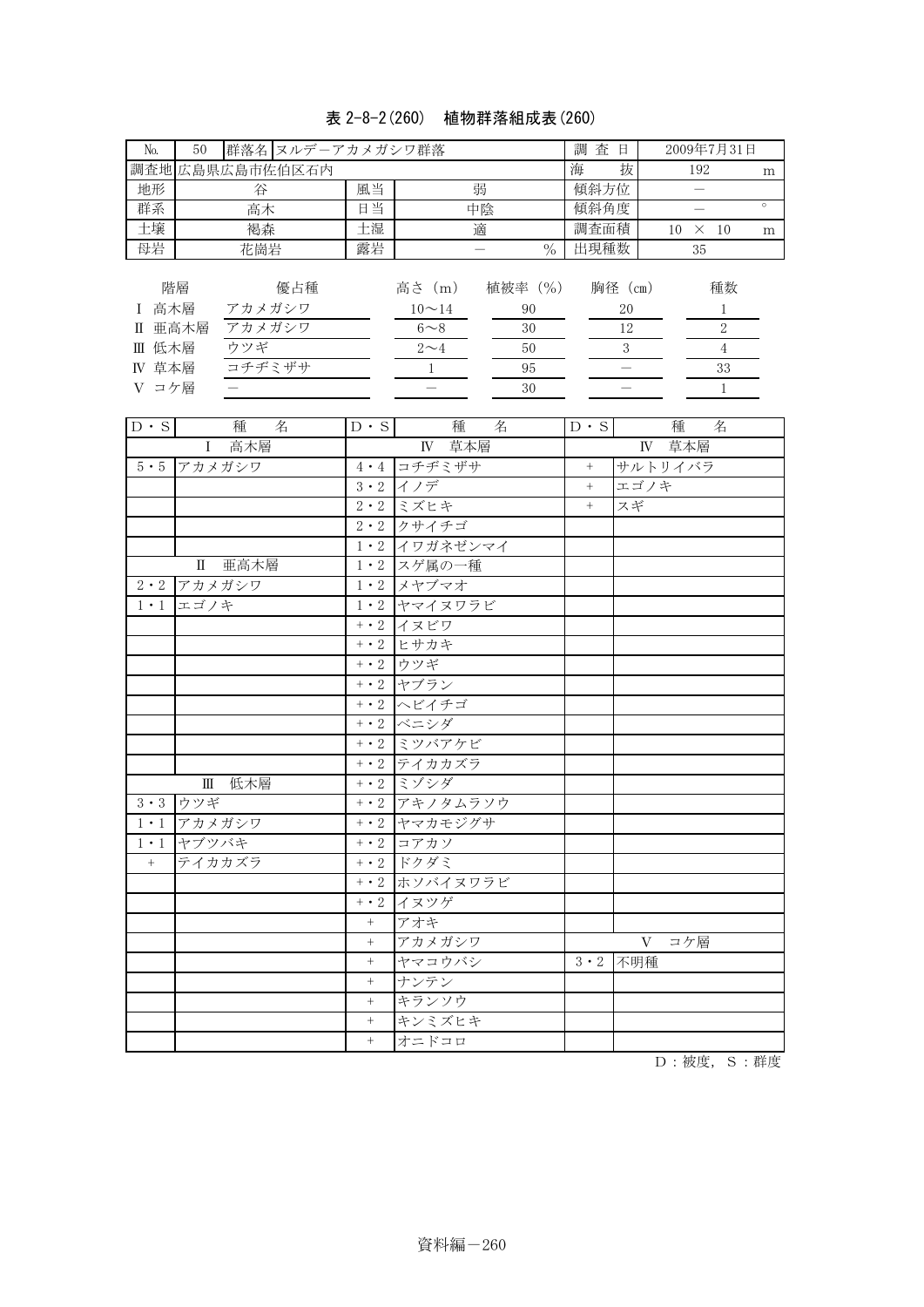# 表 2-8-2(261) 植物群落組成表(261)

| No.         | 群落名 ウツギ群落<br>51                |                  |               |                           | 調查日               |               | 2009年7月31日   |         |
|-------------|--------------------------------|------------------|---------------|---------------------------|-------------------|---------------|--------------|---------|
|             | 調査地広島県広島市佐伯区石内                 |                  |               |                           | 海                 | 抜             | 235          | m       |
| 地形          | 谷                              | 風当               |               | 弱                         | 傾斜方位              |               | N25W         |         |
| 群系          | 低木                             | 日当               |               | 中陰                        | 傾斜角度              | 15            |              | $\circ$ |
| 土壤          | 褐森                             | 土湿               |               | 適                         | 調査面積              |               | $5 \times 5$ | m       |
| 母岩          | 花崗岩                            | 露岩               |               | $\equiv$<br>$\frac{0}{0}$ | 出現種数              |               | 25           |         |
|             |                                |                  |               |                           |                   |               |              |         |
|             | 階層<br>優占種                      |                  |               | 高さ (m) 植被率 (%) 胸径 (cm)    |                   |               | 種数           |         |
| I 高木層       |                                |                  |               | $\equiv$                  |                   |               |              |         |
| Ⅱ 亜高木層      |                                |                  |               |                           |                   |               | $=$          |         |
| Ⅲ 低木層       | ウツギ                            |                  | $2\sim3$      | 100                       |                   | $\frac{2}{1}$ | $6\degree$   |         |
| IV 草本層      | ミズヒキ                           |                  | 0.3           | 50                        |                   |               | $20\,$       |         |
| V コケ層       | $\leftarrow$                   |                  | $\frac{1}{2}$ | $30\,$                    |                   |               | $\mathbf{1}$ |         |
| $D \cdot S$ | 種<br>名                         | $D \cdot S$      | 種             | 名                         | $D \cdot S$       |               | 種<br>名       |         |
|             | 高木層<br>$\mathbf I$             |                  | Ⅲ 低木層         |                           |                   |               | IV 草本層       |         |
|             |                                |                  | 5·2 ウツギ       |                           |                   | 3·2 ミズヒキ      |              |         |
|             |                                |                  | 1・2 サネカズラ     |                           | $2 \cdot 2$       | ミゾシダ          |              |         |
|             |                                |                  | 1・2 カエデドコロ    |                           | $1 \cdot 2$       | スゲ属の一種        |              |         |
|             |                                |                  | 1・2 サルトリイバラ   | $1 \cdot 2$               | ヤマフジ              |               |              |         |
|             |                                | $\boldsymbol{+}$ | ヤブツバキ         |                           | +・2 クサイチゴ         |               |              |         |
|             | 亜高木層<br>$\rm I\hspace{-.1em}I$ | $+$              | タブノキ          |                           |                   | +・2 テイカカズラ    |              |         |
|             |                                |                  |               |                           | $+ \cdot 2$       | ヤブラン          |              |         |
|             |                                |                  |               |                           | $+ \cdot 2$       | サネカズラ         |              |         |
|             |                                |                  |               |                           | $+ \cdot 2$       |               | ヤマイヌワラビ      |         |
|             |                                |                  |               |                           | $+ \cdot 2$       | イノデ           |              |         |
|             |                                |                  |               |                           | $+ \cdot 2$       | フユイチゴ         |              |         |
|             |                                |                  |               |                           | $\boldsymbol{+}$  | ヤブツバキ         |              |         |
|             |                                |                  |               |                           | $\! +$            | ヤブソテツ         |              |         |
|             |                                |                  |               |                           | $\! + \!\!\!\!$   | ミツバアケビ        |              |         |
|             |                                |                  |               |                           | $+$               | オニドコロ         |              |         |
|             |                                |                  |               |                           | $+$               |               | ヤマカモジグサ      |         |
|             |                                |                  |               |                           | $\qquad \qquad +$ |               | ナガバタチツボスミレ   |         |
|             |                                |                  |               |                           | $^+$              | ササクサ          |              |         |
|             |                                |                  |               |                           | $^+$              | ヒサカキ          |              |         |
|             |                                |                  |               |                           | $^{+}$            | ジャノヒゲ         |              |         |
|             |                                |                  |               |                           |                   |               |              |         |
|             |                                |                  |               |                           |                   |               |              |         |
|             |                                |                  |               |                           |                   |               |              |         |
|             |                                |                  |               |                           |                   |               | V コケ層        |         |
|             |                                |                  |               |                           | $3 \cdot 2$       | 不明種           |              |         |
|             |                                |                  |               |                           |                   |               |              |         |
|             |                                |                  |               |                           |                   |               |              |         |
|             |                                |                  |               |                           |                   |               |              |         |
|             |                                |                  |               |                           |                   |               |              |         |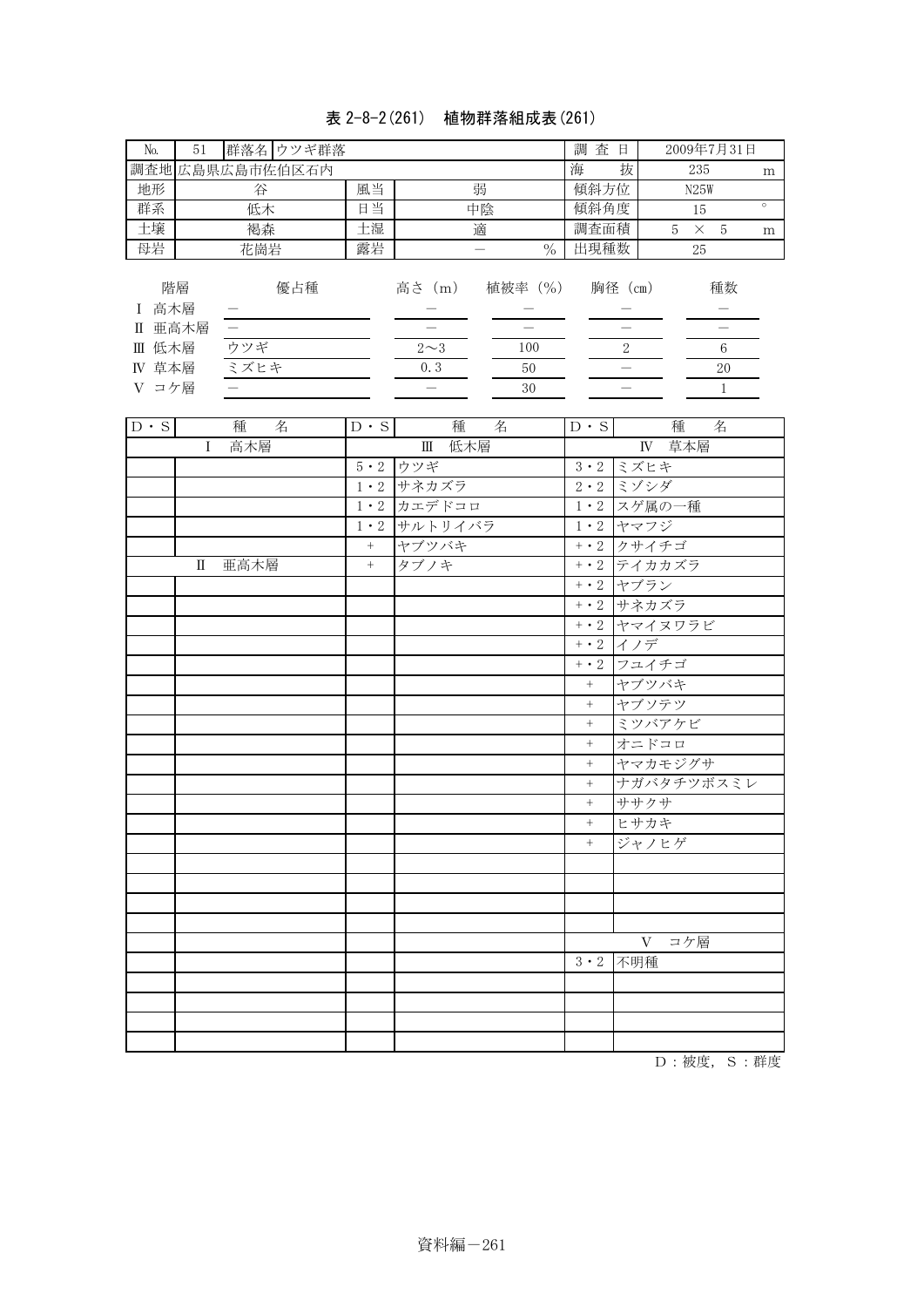# 表 2-8-2(262) 植物群落組成表(262)

| No.                    | 52                                     | 群落名 オニウシノケグサ群落 (人工草地) | 調查日         |               | 2009年8月6日            |             |        |                    |         |
|------------------------|----------------------------------------|-----------------------|-------------|---------------|----------------------|-------------|--------|--------------------|---------|
|                        |                                        | 調査地 広島県広島市佐伯区石内       |             |               | 海                    | 抜           | 180    | m                  |         |
| 地形                     |                                        | 斜面下部                  | 風当          | 中             |                      |             | 傾斜方位   |                    |         |
| 群系                     |                                        | 草地                    | 日当          |               | 陽                    | 傾斜角度        |        | 60                 | $\circ$ |
| 土壤                     |                                        | 人工                    | 土湿          |               | 適                    | 調査面積        |        | 3<br>5<br>$\times$ | m       |
| 母岩                     |                                        | $\qquad \qquad -$     | 露岩          |               | $\frac{0}{0}$        | 出現種数        |        | 17                 |         |
| Ι<br>П<br>Ш<br>IV<br>V | 階層<br>高木層<br>亜高木層<br>低木層<br>草本層<br>コケ層 | 優占種<br>オニウシノケグサ       |             | 高さ (m)<br>0.7 | 植被率 (%)<br>100<br>30 |             | 胸径(cm) | 種数<br>1            | 16      |
| $D \cdot S$            |                                        | 種<br>名                | $D \cdot S$ | 種             | 名                    | $D \cdot S$ |        | 種<br>名             |         |
|                        | Ι                                      | 高木層                   |             | IV            | 草本層                  |             | IV     | 草本層                |         |
|                        |                                        |                       |             |               |                      | $4 \cdot 4$ |        | オニウシノケグサ           |         |
|                        |                                        |                       |             |               |                      | $3 \cdot 3$ |        | シナダレスズメガヤ          |         |
|                        |                                        |                       |             |               |                      | $1 \cdot 2$ | イワニガナ  |                    |         |
|                        |                                        |                       |             |               |                      | $1 \cdot 2$ |        | ヒメジョオン             |         |
|                        |                                        |                       |             |               |                      | $1 \cdot 2$ | ヤブソテツ  |                    |         |
|                        | $\rm I\hspace{-.1em}I$                 | 亜高木層                  |             |               |                      | $+ \cdot 2$ |        | ヒメムカシヨモギ           |         |
|                        |                                        |                       |             |               |                      |             |        | + • 2   ヤイタカアワダチソウ |         |

|                     |  |         | 4・4 オニウシノケグサ    |
|---------------------|--|---------|-----------------|
|                     |  |         | 3・3 シナダレスズメガヤ   |
|                     |  |         | 1・2 イワニガナ       |
|                     |  |         | 1・2 ヒメジョオン      |
|                     |  |         | 1・2 ヤブソテツ       |
| 亜高木層<br>$\rm{I\!I}$ |  |         | +・2 ヒメムカシヨモギ    |
|                     |  |         | +・2 セイタカアワダチソウ  |
|                     |  |         | +・2 ノゲシ         |
|                     |  |         | +・2 オニタビラコ      |
|                     |  |         | +・2 ヘクソカズラ      |
|                     |  |         | $+ \cdot 2$ ヨモギ |
|                     |  |         | +・2 カモガヤ        |
|                     |  | $+$ $-$ | エノキグサ           |
|                     |  | $+$     | コセンダングサ         |
|                     |  | $+$     | トラノオシダ          |
|                     |  | $+$     | イタドリ            |
| Ⅲ 低木層               |  |         |                 |
|                     |  |         |                 |
|                     |  |         |                 |
|                     |  |         |                 |
|                     |  |         |                 |
|                     |  |         |                 |
|                     |  |         |                 |
|                     |  |         |                 |
|                     |  |         | V コケ層           |
|                     |  |         | 3·3 不明種         |
|                     |  |         |                 |
|                     |  |         |                 |
|                     |  |         |                 |
|                     |  |         |                 |
|                     |  |         |                 |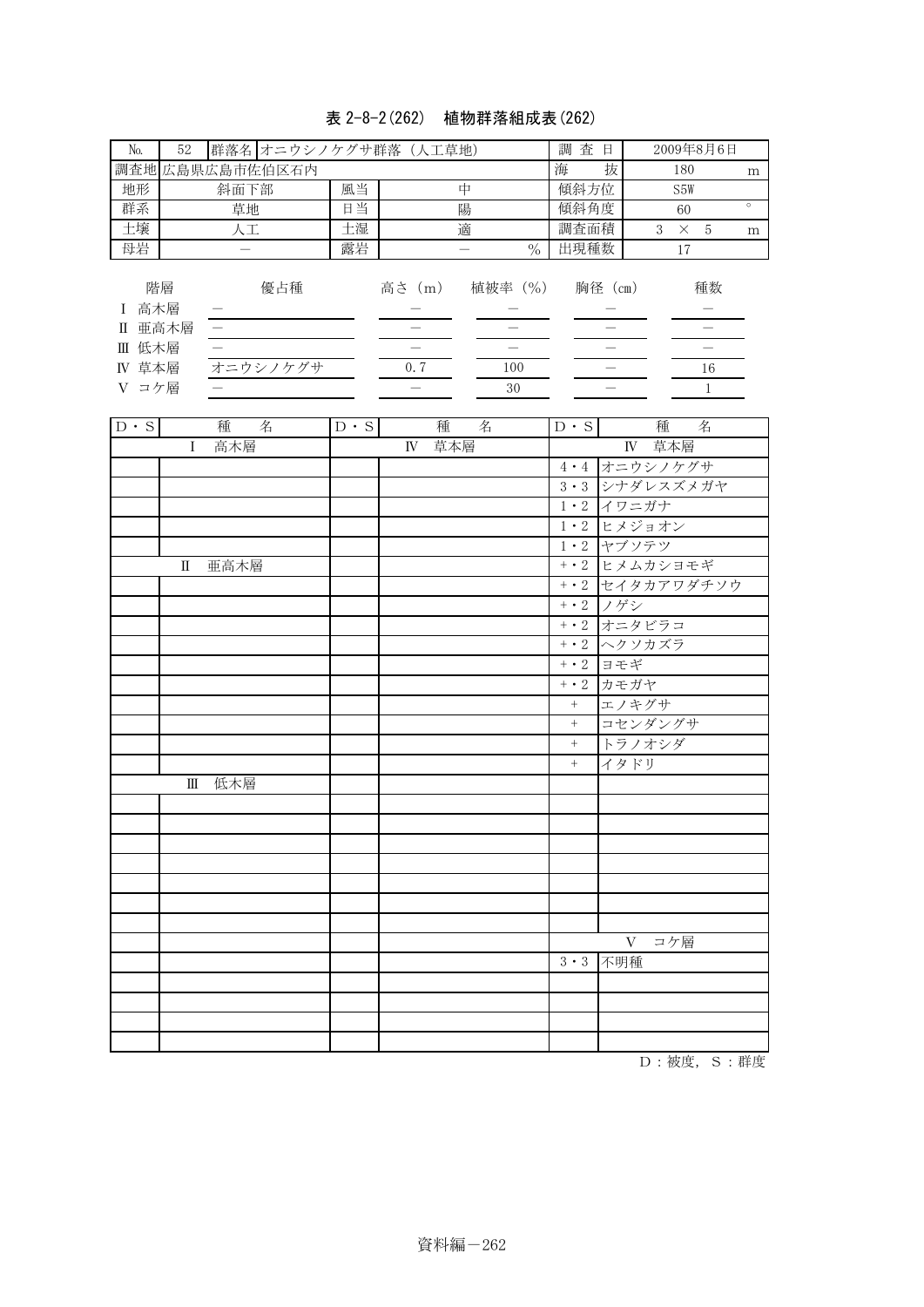### 表 2-8-2(263) 植物群落組成表(263)

| N <sub>o</sub>                    | 53                | 群落名 アカマツーコバノミツバツツジ群落 |                 |    |                           |                           |               | 査<br>調<br>日  | 2009年8月6日   |               |         |
|-----------------------------------|-------------------|----------------------|-----------------|----|---------------------------|---------------------------|---------------|--------------|-------------|---------------|---------|
|                                   |                   |                      | 調査地 広島県広島市佐伯区石内 |    |                           |                           |               | 抜<br>海       | 165         |               | m       |
| 地形                                |                   | 斜面上部                 |                 | 風当 | 中                         |                           |               | 傾斜方位         | <b>S16W</b> |               |         |
| 群系                                | 低木                |                      |                 | 日当 | 陽                         |                           |               | 傾斜角度         | 35          |               | $\circ$ |
| 土壤                                | 褐森<br>土湿          |                      |                 | 適  |                           | 調査面積                      | 5<br>$\times$ | .5           | m           |               |         |
| 母岩                                |                   | 花崗岩                  |                 | 露岩 |                           |                           | $\%$          | 出現種数         | 18          |               |         |
| Π<br>低木層<br>Ш<br>草本層<br>IV<br>コケ層 | 階層<br>高木層<br>亜高木層 | ヘクソカズラ               | 優占種<br>オオバヤシャブシ |    | 高さ (m)<br>$2\sim3$<br>1.2 | 植被率 (%)<br>100<br>80<br>5 |               | 胸径 (cm)<br>6 |             | 種数<br>5<br>15 |         |

| $D \cdot S$ | 種<br>名              | $D \cdot S$ | 種<br>名       | $D \cdot S$ | 種<br>名               |
|-------------|---------------------|-------------|--------------|-------------|----------------------|
|             | 高木層<br>$\mathbf{I}$ |             | Ⅲ 低木層        |             | IV 草本層               |
|             |                     |             | 5・5 オオバヤシャブシ |             | 4・4 ヘクソカズラ           |
|             |                     |             | 2・2 アカマツ     |             | $2 \cdot 2$ ヨモギ      |
|             |                     |             | 1・1 ヤマハゼ     |             | 2·2 セイタカアワダチソウ       |
|             |                     |             | +・2 ノブドウ     |             | 1·2 ヒヨドリバナ           |
|             |                     |             | +・2 ヘクソカズラ   |             | 1・2 ノブドウ             |
|             | Ⅱ 亜高木層              |             |              |             | 1・2 オニウシノケグサ         |
|             |                     |             |              |             | +・2 アカマツ             |
|             |                     |             |              |             | +・2 メドハギ             |
|             |                     |             |              |             | + · 2 コチヂミザサ         |
|             |                     |             |              |             | +・2 アオツヅラフジ          |
|             |                     |             |              |             | +・2 ヤマノイモ            |
|             |                     |             |              |             | +・2 ミツバアケビ           |
|             |                     |             |              | $+$         | メリケンカルカヤ             |
|             |                     |             |              | $^{+}$      | スイバ                  |
|             |                     |             |              | $+$         | ツクシハギ                |
|             |                     |             |              |             |                      |
|             |                     |             |              |             |                      |
|             |                     |             |              |             |                      |
|             |                     |             |              |             |                      |
|             |                     |             |              |             |                      |
|             |                     |             |              |             |                      |
|             |                     |             |              |             |                      |
|             |                     |             |              |             |                      |
|             |                     |             |              |             |                      |
|             |                     |             |              |             | V コケ層                |
|             |                     |             |              |             | $\overline{+}$ 2 不明種 |
|             |                     |             |              |             |                      |
|             |                     |             |              |             |                      |
|             |                     |             |              |             |                      |
|             |                     |             |              |             |                      |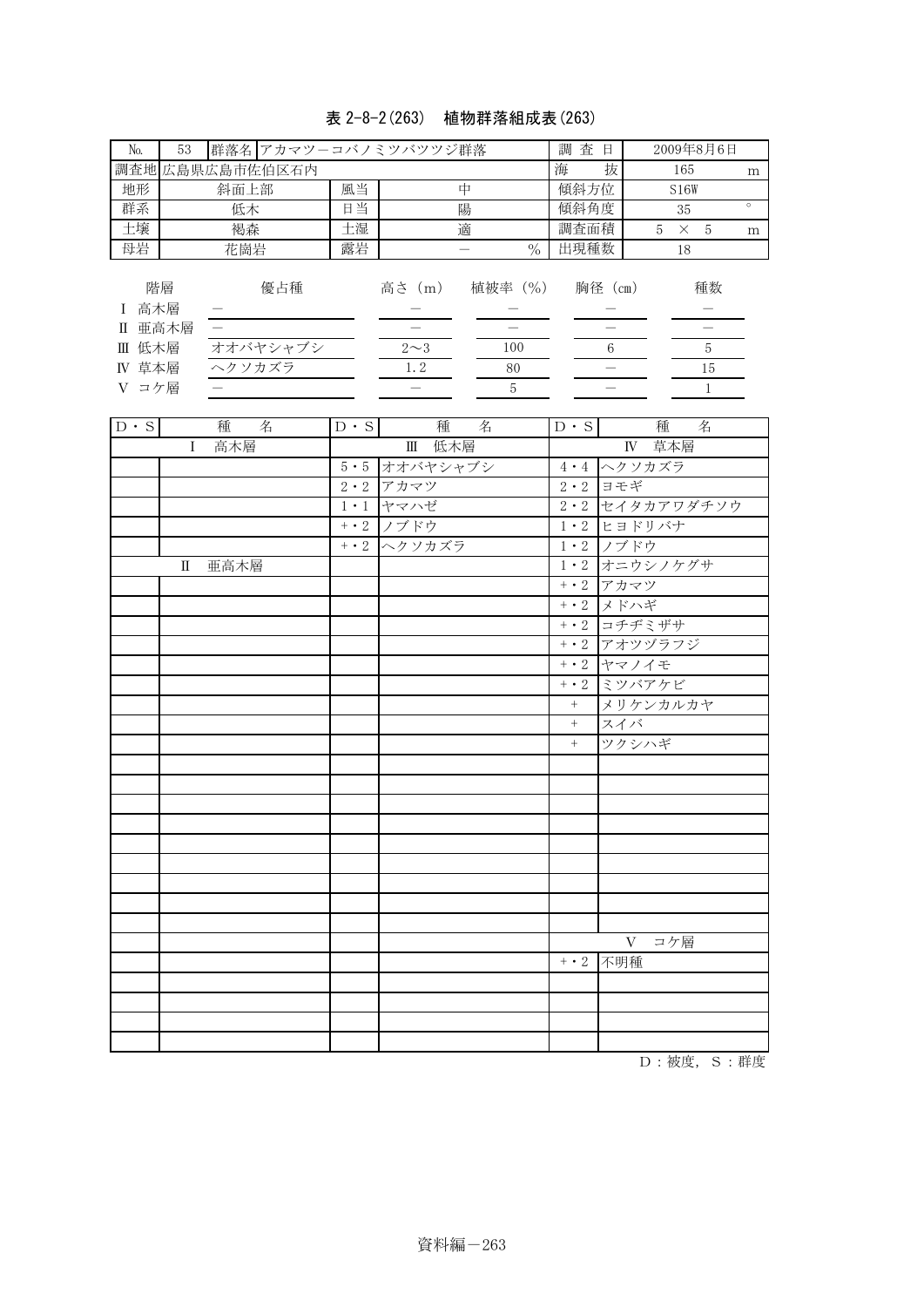# 表 2-8-2(264) 植物群落組成表(264)

| No.                                         | $54\,$<br>群落名 スギ・ヒノキ植林           | 調查日                    | 2009年8月6日                                                                                                |                  |                                                                                |
|---------------------------------------------|----------------------------------|------------------------|----------------------------------------------------------------------------------------------------------|------------------|--------------------------------------------------------------------------------|
|                                             | 調査地広島県広島市佐伯区石内                   |                        |                                                                                                          | 海                | 抜<br>182<br>m                                                                  |
| 地形                                          | 谷                                | 風当                     | 弱                                                                                                        | 傾斜方位             | N <sub>5</sub> OW                                                              |
| 群系                                          | 植林                               | 日当                     | 中陰                                                                                                       | 傾斜角度             | $\circ$<br>10                                                                  |
| 土壤                                          | 褐森                               | 土湿                     | 湿                                                                                                        | 調査面積             | $15 \times 15$<br>m                                                            |
| 母岩                                          | 花崗岩                              | 露岩                     | $\equiv$<br>$\%$                                                                                         | 出現種数             | 44                                                                             |
| I 高木層<br>Ⅱ 亜高木層<br>Ⅲ 低木層<br>IV 草本層<br>V コケ層 | 階層<br>優占種<br>スギ<br>ネズミモチ<br>ミゾシダ |                        | 植被率(%)<br>高さ(m)<br>24<br>85<br>$7\!\sim\!12$<br>30<br>$1.5 - 5$<br>60<br>0.6<br>$70\,$<br>$\equiv$<br>40 | 胸径(cm)           | 種数<br>30<br>1<br>$\overline{4}$<br>18<br>11<br>$\mathbf{1}$<br>$32\,$<br>$1\,$ |
|                                             |                                  |                        |                                                                                                          |                  |                                                                                |
| $D \cdot S$                                 | 種<br>名                           | $D \cdot S$            | 種<br>名                                                                                                   | $D \cdot S$      | 種<br>名                                                                         |
|                                             | 高木層<br>$\mathbf{I}$              |                        | IV 草本層                                                                                                   |                  | IV 草本層                                                                         |
| $5 \cdot 4$                                 | ヿ゙スギ                             | $3 \cdot 3$            | ミゾシダ                                                                                                     | $\boldsymbol{+}$ | ミツバアケビ                                                                         |
|                                             |                                  | $2 \cdot \overline{2}$ | イノデ                                                                                                      | $+$              | ベニシダ                                                                           |
|                                             |                                  |                        | 2・2 イワガネソウ                                                                                               |                  |                                                                                |
|                                             |                                  | $2 \cdot 2$            | ツタ                                                                                                       |                  |                                                                                |
|                                             | 亜高木層                             | $1 \cdot 2$            | ミズヒキ                                                                                                     |                  |                                                                                |
| $2 \cdot 1$                                 | П<br>イヌビワ                        |                        | 1・2 サネカズラ<br>1・2 キョスミヒメワラビ                                                                               |                  |                                                                                |
| $1 \cdot 1$                                 | スギ                               |                        | 1・2 テイカカズラ                                                                                               |                  |                                                                                |
| $1 \cdot 1$                                 | アカメガシワ                           |                        | 1・2 オニドコロ                                                                                                |                  |                                                                                |
| $1 \cdot 1$                                 | タブノキ                             |                        | 1・2 コチヂミザサ                                                                                               |                  |                                                                                |
|                                             |                                  |                        | 1・2 ヘラシダ                                                                                                 |                  |                                                                                |
|                                             |                                  |                        | +・2 ヤブソテツ                                                                                                |                  |                                                                                |
|                                             |                                  |                        | +・2 ヘクソカズラ                                                                                               |                  |                                                                                |
|                                             |                                  | $+ \cdot 2$            | ジャノヒゲ                                                                                                    |                  |                                                                                |
|                                             |                                  |                        | +·2 コガクウツギ                                                                                               |                  |                                                                                |
|                                             |                                  |                        | +・2 コアカソ                                                                                                 |                  |                                                                                |
|                                             | Ⅲ 低木層                            | $+ \cdot 2$            | ヒメクラマゴケ                                                                                                  |                  |                                                                                |
| $3 \cdot 2$                                 | ネズミモチ                            | $+ \cdot 2$            | ドクダミ                                                                                                     |                  |                                                                                |
| $2 \cdot 2$                                 | ヒサカキ                             |                        | +・2 トウゲシバ                                                                                                |                  |                                                                                |
| 2・2 スギ                                      |                                  |                        | +・2 シシガシラ                                                                                                |                  |                                                                                |
|                                             | $2 \cdot 2$ コアカソ                 | +・2 フジ                 |                                                                                                          |                  |                                                                                |
|                                             | 2・2 ヤブツバキ                        |                        | +・2 ヤブコウジ                                                                                                |                  |                                                                                |
|                                             | 1・2 ヤブムラサキ                       |                        | +・2 フユイチゴ                                                                                                |                  |                                                                                |
| $1 \cdot 1$                                 | アラカシ                             |                        | +・2 ミズタビラコ                                                                                               |                  |                                                                                |
| $1\cdot 1$                                  | ウツギ                              | $\boldsymbol{+}$       | ウツギ                                                                                                      |                  | コケ層<br>V                                                                       |
| $1 \cdot 1$                                 | リョウブ                             | $^+$                   | ヤマノイモ                                                                                                    | $3 \cdot 2$      | 不明種                                                                            |
| $+ \cdot 2$                                 | テイカカズラ                           | $\, +$                 | ナガバタチツボスミレ                                                                                               |                  |                                                                                |
| $^+$                                        | ナワシログミ                           |                        | エノキ                                                                                                      |                  |                                                                                |
|                                             |                                  | $\boldsymbol{+}$       | イヌツゲ                                                                                                     |                  |                                                                                |
|                                             |                                  | $\! +$                 | ノブドウ                                                                                                     |                  |                                                                                |

 $D:$  被度,  $S:$  群度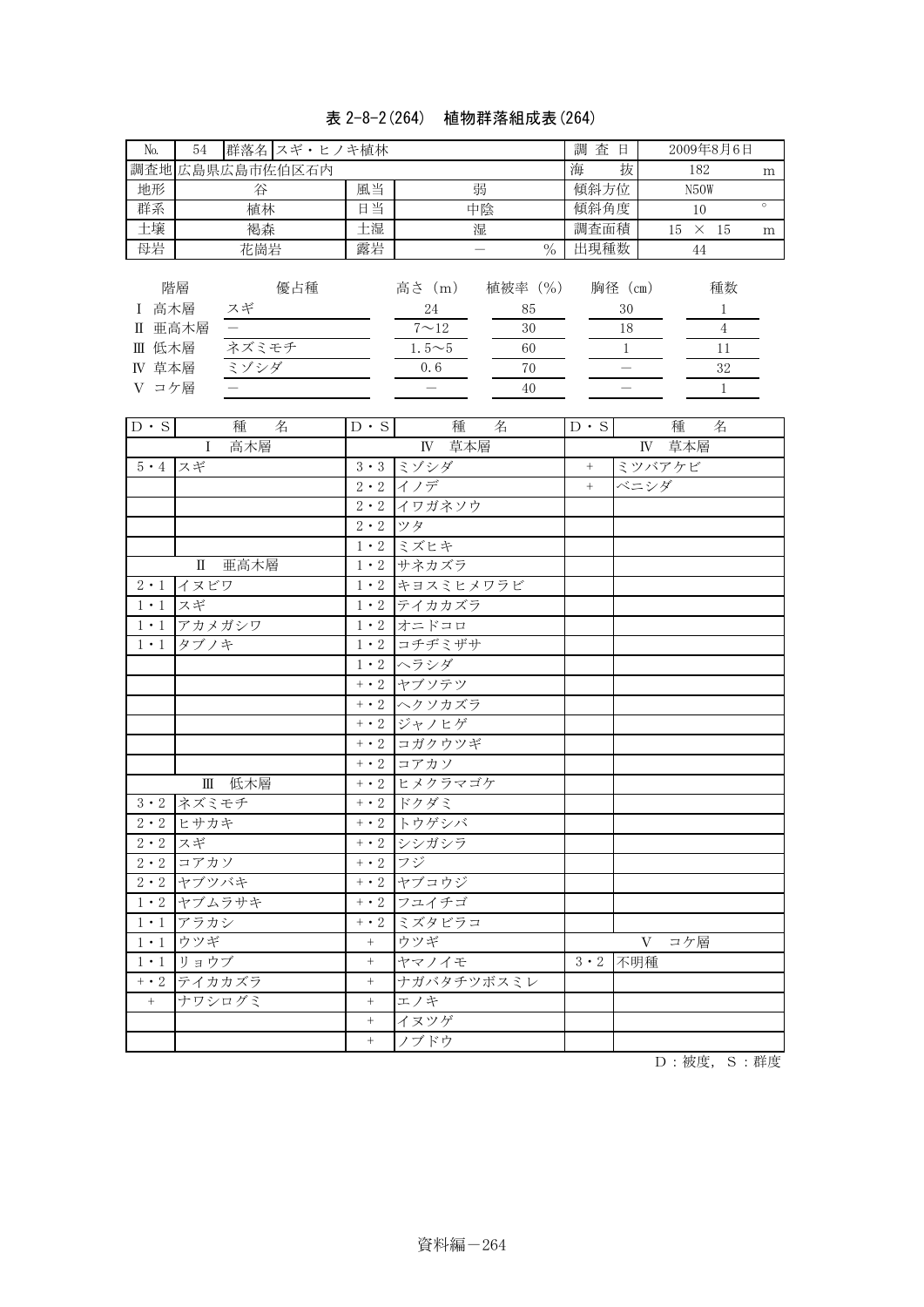### 表 2-8-2(265) 植物群落組成表(265)

| No.                                                        | 群落名 シリブカガシ群落<br>55                                                        | 調查日                        |                                                                              | 2009年8月6日                                      |                            |                                            |                                                           |         |
|------------------------------------------------------------|---------------------------------------------------------------------------|----------------------------|------------------------------------------------------------------------------|------------------------------------------------|----------------------------|--------------------------------------------|-----------------------------------------------------------|---------|
|                                                            | 調査地広島県広島市佐伯区石内                                                            |                            |                                                                              |                                                | 海                          | 抜                                          | 170                                                       | m       |
| 地形                                                         | 斜面下部                                                                      | 風当                         | 弱                                                                            |                                                | 傾斜方位                       | N15E                                       |                                                           |         |
| 群系                                                         | 高木                                                                        | 日当                         |                                                                              | 中陰                                             |                            | 傾斜角度                                       | 45                                                        | $\circ$ |
| 土壤                                                         | 褐森                                                                        | 土湿                         | 適                                                                            |                                                | 調査面積                       |                                            | $10 \times 15$                                            | m       |
| 母岩                                                         | 花崗岩                                                                       | 露岩                         | $\overline{\phantom{0}}$                                                     | $\%$                                           | 出現種数                       |                                            | $22\,$                                                    |         |
| I 高木層<br>Ⅱ 亜高木層<br>Ⅲ 低木層<br>IV 草本層<br>V コケ層<br>$D \cdot S$ | 階層<br>優占種<br>シリブカガシ<br>アラカシ<br>ヒサカキ<br>$\overline{\phantom{0}}$<br>種<br>名 | $D \cdot S$                | 高さ (m)<br>$12\mathtt{\sim}16$<br>$6 - 8$<br>$2\sim3$<br>0.3<br>$\equiv$<br>種 | 植被率(%)<br>100<br>60<br>60<br>15<br>$10\,$<br>名 | $D \cdot S$                | 胸径(cm)<br>26<br>$\sqrt{5}$<br>$\mathbf{3}$ | 種数<br>4<br>$\,6\,$<br>$\sqrt{5}$<br>13<br>$1\,$<br>種<br>名 |         |
|                                                            | I 高木層                                                                     |                            | Ⅲ 低木層                                                                        |                                                |                            |                                            | IV 草本層                                                    |         |
| $5 \cdot 4$                                                | シリブカガシ                                                                    | $3 \cdot 3$                | ヒサカキ<br>ヤブツバキ                                                                |                                                | $1 \cdot 2$                | ヤブツバキ                                      | サルトリイバラ                                                   |         |
| $3 \cdot 2$<br>$2 \cdot 1$                                 | アラカシ<br>コナラ                                                               | $2 \cdot 2$<br>$1 \cdot 2$ | スギ                                                                           |                                                | $+ \cdot 2$<br>$+ \cdot 2$ |                                            |                                                           |         |
| $2 \cdot 1$                                                | リョウブ                                                                      |                            | 1・1 ヤブムラサキ                                                                   |                                                | $+ \cdot 2$                | シシガシラ<br>ヒサカキ                              |                                                           |         |
|                                                            |                                                                           | $1 \cdot 1$                | コバノミツバツツジ                                                                    |                                                | $+ \cdot 2$                | ヤブコウジ                                      |                                                           |         |
|                                                            | 亜高木層<br>П                                                                 |                            |                                                                              |                                                | $+ \cdot 2$                | キジノオシダ                                     |                                                           |         |
| $3 \cdot 3$                                                | アラカシ                                                                      |                            |                                                                              |                                                | $\boldsymbol{+}$           | ヤマフジ                                       |                                                           |         |
| $3 \cdot 2$                                                | ヤブツバキ                                                                     |                            |                                                                              |                                                | $+$                        | ネズミモチ                                      |                                                           |         |
| $2 \cdot 2$                                                | ネジキ                                                                       |                            |                                                                              |                                                | $\! + \!\!\!\!$            |                                            | カンアオイ属の一種                                                 |         |
| $2 \cdot 2$                                                | ヒサカキ                                                                      |                            |                                                                              |                                                | $\! + \!\!\!\!$            | ヒイラギ                                       |                                                           |         |
| $1 \cdot 1$                                                | リョウブ                                                                      |                            |                                                                              |                                                | $^{+}$                     |                                            | コタチツボスミレ                                                  |         |
| $1 \cdot 1$                                                | シリブカガシ                                                                    |                            |                                                                              |                                                | $\, +$                     | ミゾシダ                                       |                                                           |         |
|                                                            |                                                                           |                            |                                                                              |                                                | $^{+}$                     |                                            | ショウジョウバカマ                                                 |         |
|                                                            |                                                                           |                            |                                                                              |                                                |                            |                                            |                                                           |         |
|                                                            |                                                                           |                            |                                                                              |                                                |                            |                                            |                                                           |         |
|                                                            |                                                                           |                            |                                                                              |                                                |                            |                                            |                                                           |         |
|                                                            |                                                                           |                            |                                                                              |                                                |                            |                                            |                                                           |         |
|                                                            |                                                                           |                            |                                                                              |                                                |                            |                                            |                                                           |         |
|                                                            |                                                                           |                            |                                                                              |                                                |                            |                                            |                                                           |         |
|                                                            |                                                                           |                            |                                                                              |                                                |                            |                                            |                                                           |         |
|                                                            |                                                                           |                            |                                                                              |                                                |                            |                                            |                                                           |         |
|                                                            |                                                                           |                            |                                                                              |                                                |                            |                                            |                                                           |         |
|                                                            |                                                                           |                            |                                                                              |                                                |                            |                                            |                                                           |         |
|                                                            |                                                                           |                            |                                                                              |                                                |                            | V                                          | コケ層                                                       |         |
|                                                            |                                                                           |                            |                                                                              |                                                | $1 \cdot 2$                | 不明種                                        |                                                           |         |
|                                                            |                                                                           |                            |                                                                              |                                                |                            |                                            |                                                           |         |
|                                                            |                                                                           |                            |                                                                              |                                                |                            |                                            |                                                           |         |
|                                                            |                                                                           |                            |                                                                              |                                                |                            |                                            |                                                           |         |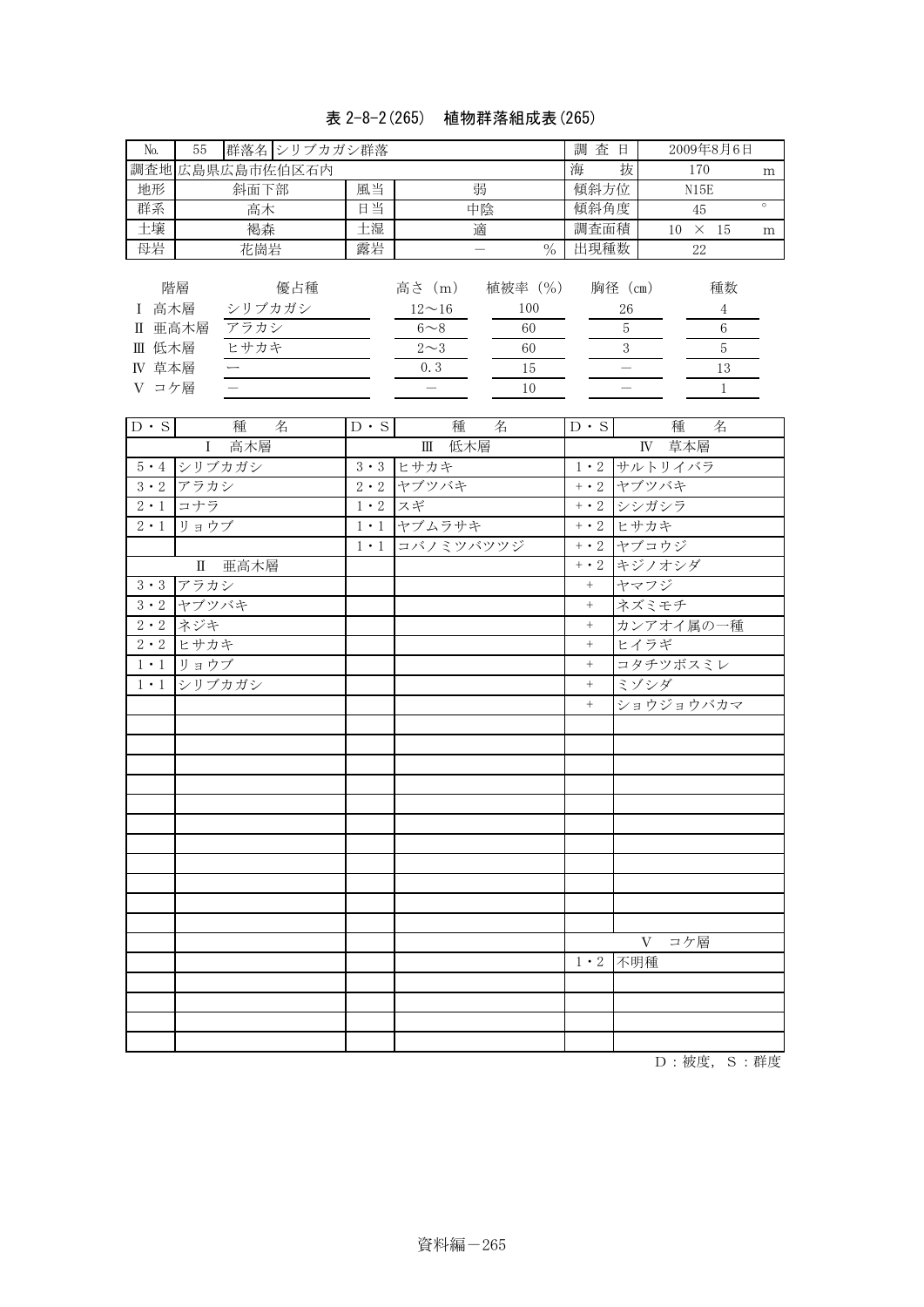### 表 2-8-2(266) 植物群落組成表(266)

| No.                                              | 56     |       |                 |                | 群落名 オニウシノケグサ群落 (人工草地)    |   |                      |               |                | 査<br>日  |       |                        | 2009年8月6日 |   |
|--------------------------------------------------|--------|-------|-----------------|----------------|--------------------------|---|----------------------|---------------|----------------|---------|-------|------------------------|-----------|---|
|                                                  |        |       | 調査地 広島県広島市佐伯区石内 |                |                          |   |                      |               | 海              | 抜       |       | 165                    |           | m |
| 地形                                               |        | 斜面下部  |                 | 風当             | 中                        |   |                      | 傾斜方位          |                |         | N20W  |                        |           |   |
| 群系                                               | 草地     |       |                 | 日当             | 陽                        |   |                      | 傾斜角度          |                |         | 55    |                        | $\circ$   |   |
| 土壤                                               |        | 人工    |                 | 土湿             |                          | 適 |                      |               | 調査面積           |         | 3     | $\times$               | -5        | m |
| 母岩                                               |        |       |                 | 露岩             |                          |   |                      | $\frac{0}{0}$ | 出現種数           |         |       | 15                     |           |   |
| 階層<br>高木層<br>Π<br>低木層<br>Ш<br>草本層<br>IV<br>V コケ層 | 亜高木層   |       | 優占種<br>オニウシノケグサ |                | 高さ (m)<br>$0.3 \sim 0.9$ |   | 植被率 (%)<br>100<br>40 |               |                | 胸径 (cm) |       |                        | 種数<br>14  |   |
| $\cdot$ S<br>D.                                  |        | 種     | 名               | $\cdot$ S<br>D |                          | 種 | 名                    |               | $\cdot$ S<br>D |         | 種     |                        | 名         |   |
|                                                  | $\sim$ | — 1 — |                 |                | $- -$                    |   |                      |               |                |         | $- -$ | --- 1 - <del>- 1</del> |           |   |

| $\overline{\phantom{a}}$<br>高木層<br>$\mathbf{I}$ | $\overline{\phantom{0}}$<br>$\overline{IV}$ 草本層 | $\overline{\phantom{a}}$<br>IV 草本層 |
|-------------------------------------------------|-------------------------------------------------|------------------------------------|
|                                                 |                                                 | 4・4 オニウシノケグサ                       |
|                                                 |                                                 | 3・3 セイタカアワダチソウ                     |
|                                                 |                                                 | $3.3$ $\exists$ $\pm$ $\neq$       |
|                                                 |                                                 | 2・2 オニタビラコ                         |
|                                                 |                                                 | 1・2 ヒメジョオン                         |
| 亜高木層<br>$\mathbb{I}$                            |                                                 | 1・2 ノゲシ                            |
|                                                 |                                                 | 1・2 メリケンカルカヤ                       |
|                                                 |                                                 | +・2 ヘクソカズラ                         |
|                                                 |                                                 | +・2 メマツヨイグサ                        |
|                                                 |                                                 | +・2 イワニガナ                          |
|                                                 |                                                 | +・2 セイヨウタンポポ                       |
|                                                 |                                                 | ヒナタイノコズチ<br>$+$                    |
|                                                 |                                                 | ヤマフジ<br>$^{+}$                     |
|                                                 |                                                 | メドハギ<br>$\, +$                     |
|                                                 |                                                 |                                    |
|                                                 |                                                 |                                    |
| Ⅲ 低木層                                           |                                                 |                                    |
|                                                 |                                                 |                                    |
|                                                 |                                                 |                                    |
|                                                 |                                                 |                                    |
|                                                 |                                                 |                                    |
|                                                 |                                                 |                                    |
|                                                 |                                                 |                                    |
|                                                 |                                                 |                                    |
|                                                 |                                                 | V コケ層                              |
|                                                 |                                                 | 3·3 不明種                            |
|                                                 |                                                 |                                    |
|                                                 |                                                 |                                    |
|                                                 |                                                 |                                    |
|                                                 |                                                 |                                    |

 $D:$  被度,  $S:$  群度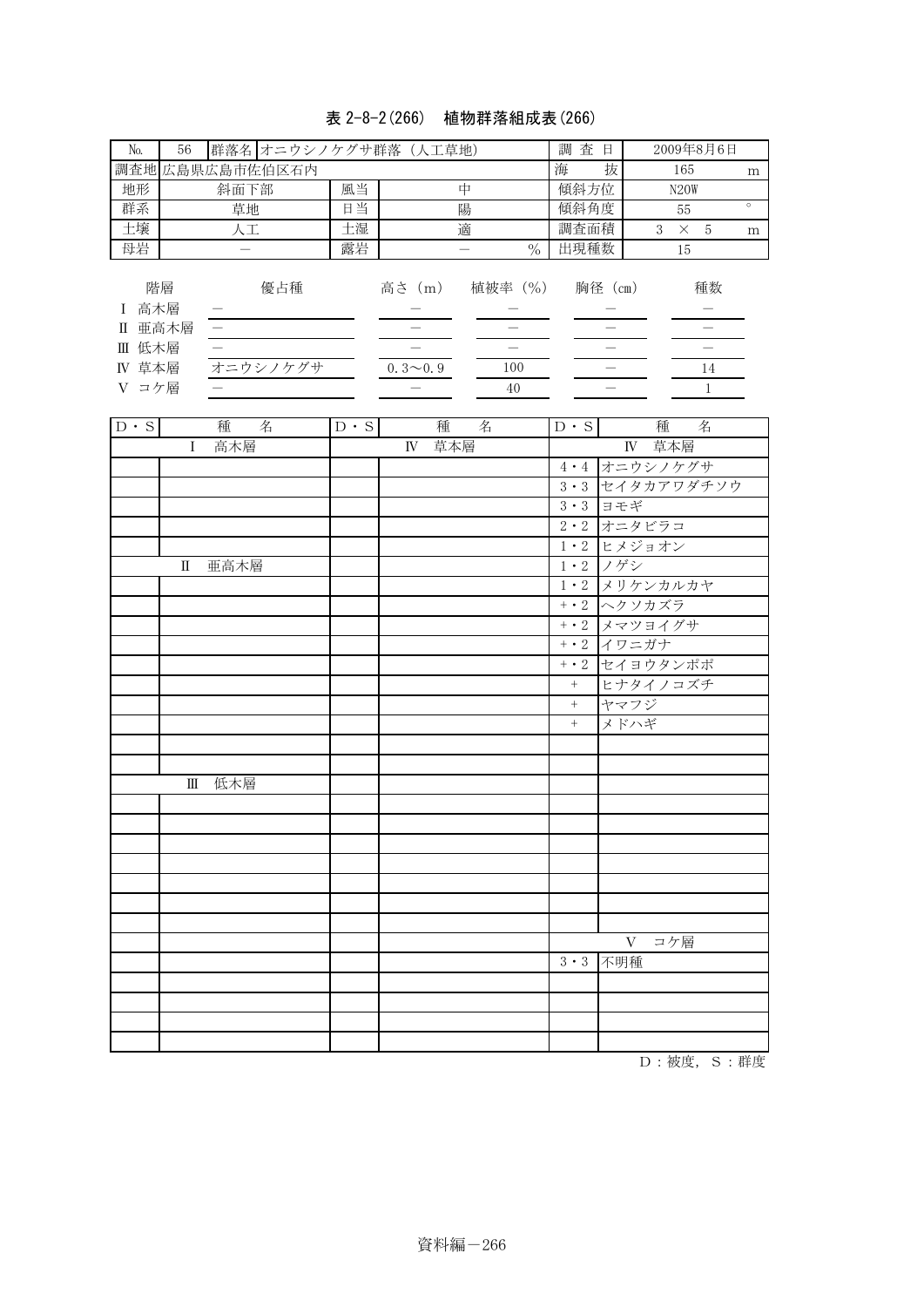### 表 2-8-2(267) 植物群落組成表(267)

| No.         | 57           | 群落名 放棄水田雑草群落             |             |                       |                                  | 調查日         |                          | 2009年8月6日                |         |
|-------------|--------------|--------------------------|-------------|-----------------------|----------------------------------|-------------|--------------------------|--------------------------|---------|
|             |              | 調査地広島県広島市佐伯区石内           |             |                       |                                  | 海           | 抜                        | 140                      | m       |
| 地形          |              | 谷                        | 風当          |                       | 弱                                | 傾斜方位        |                          | N30W                     |         |
| 群系          |              | 草地                       | 日当          |                       | 中陰                               | 傾斜角度        |                          | $\overline{4}$           | $\circ$ |
| 土壤          |              | グライ                      | 土湿          |                       | 過湿                               | 調査面積        |                          | $3 \times$<br>$\sqrt{3}$ | m       |
| 母岩          |              | $\overline{\phantom{0}}$ | 露岩          |                       | $\overline{\phantom{0}}$<br>$\%$ | 出現種数        |                          | 11                       |         |
|             |              |                          |             |                       |                                  |             |                          |                          |         |
|             | 階層           | 優占種                      |             |                       | 高さ (m) 植被率 (%) 胸径 (cm)           |             |                          | 種数                       |         |
| I 高木層       |              |                          |             |                       |                                  |             |                          |                          |         |
| Ⅱ 亜高木層      |              | $\overline{\phantom{0}}$ |             |                       |                                  |             |                          | $\overline{\phantom{0}}$ |         |
| Ⅲ 低木層       |              |                          |             |                       | $\equiv$                         |             |                          | $\overline{\phantom{0}}$ |         |
| IV1 草本層1    |              | キショウブ                    |             | $0.8 \sim 1.5$        | $90\,$                           |             | $\frac{1}{1}$            | $\mathbf{1}$             |         |
| IV2 草本層2    |              | ネコノメソウ                   |             | 0.8                   | 90                               |             | $\overline{\phantom{0}}$ | $\boldsymbol{9}$         |         |
| V コケ層       |              |                          |             | $=$                   | $\overline{5}$                   |             | $\overline{\phantom{a}}$ | $\mathbf{1}$             |         |
|             |              |                          |             |                       |                                  |             |                          |                          |         |
| $D \cdot S$ |              | 種<br>名                   | $D \cdot S$ | 種                     | 名                                | $D \cdot S$ |                          | 種<br>名                   |         |
|             | $\mathbf I$  | 高木層                      |             | $\overline{IV1}$ 草本層1 |                                  |             |                          | IV2 草本層2                 |         |
|             |              |                          | $5 \cdot 5$ | キショウブ                 |                                  |             | 4 - 4 ネコノメソウ             |                          |         |
|             |              |                          |             |                       |                                  | $3 \cdot 2$ | ハンゲショウ                   |                          |         |
|             |              |                          |             |                       |                                  | $2 \cdot 2$ | ツボスミレ                    |                          |         |
|             |              |                          |             |                       |                                  | $2 \cdot 2$ |                          |                          |         |
|             |              |                          |             |                       |                                  |             | ヤノネグサ                    |                          |         |
|             |              |                          |             |                       |                                  | $1 \cdot 2$ | ハナタデ                     |                          |         |
|             | $\mathbb{I}$ | 亜高木層                     |             |                       |                                  |             | 1・2 イボクサ                 |                          |         |
|             |              |                          |             |                       |                                  |             | + · 2 コチヂミザサ             |                          |         |
|             |              |                          |             |                       |                                  |             | +・2 キツネノボタン              |                          |         |
|             |              |                          |             |                       |                                  | $+$         | ササガヤ                     |                          |         |
|             |              |                          |             |                       |                                  |             |                          |                          |         |
|             |              |                          |             |                       |                                  |             |                          |                          |         |
|             |              |                          |             |                       |                                  |             |                          |                          |         |
|             |              |                          |             |                       |                                  |             |                          |                          |         |
|             |              |                          |             |                       |                                  |             |                          |                          |         |
|             |              |                          |             |                       |                                  |             |                          |                          |         |
|             |              |                          |             |                       |                                  |             |                          |                          |         |
|             | Ш            | 低木層                      |             |                       |                                  |             |                          |                          |         |
|             |              |                          |             |                       |                                  |             |                          |                          |         |
|             |              |                          |             |                       |                                  |             |                          |                          |         |
|             |              |                          |             |                       |                                  |             |                          |                          |         |
|             |              |                          |             |                       |                                  |             |                          |                          |         |
|             |              |                          |             |                       |                                  |             |                          |                          |         |
|             |              |                          |             |                       |                                  |             |                          |                          |         |
|             |              |                          |             |                       |                                  |             |                          |                          |         |
|             |              |                          |             |                       |                                  |             |                          | V コケ層                    |         |
|             |              |                          |             |                       |                                  | $+ \cdot 2$ | 不明種                      |                          |         |
|             |              |                          |             |                       |                                  |             |                          |                          |         |
|             |              |                          |             |                       |                                  |             |                          |                          |         |
|             |              |                          |             |                       |                                  |             |                          |                          |         |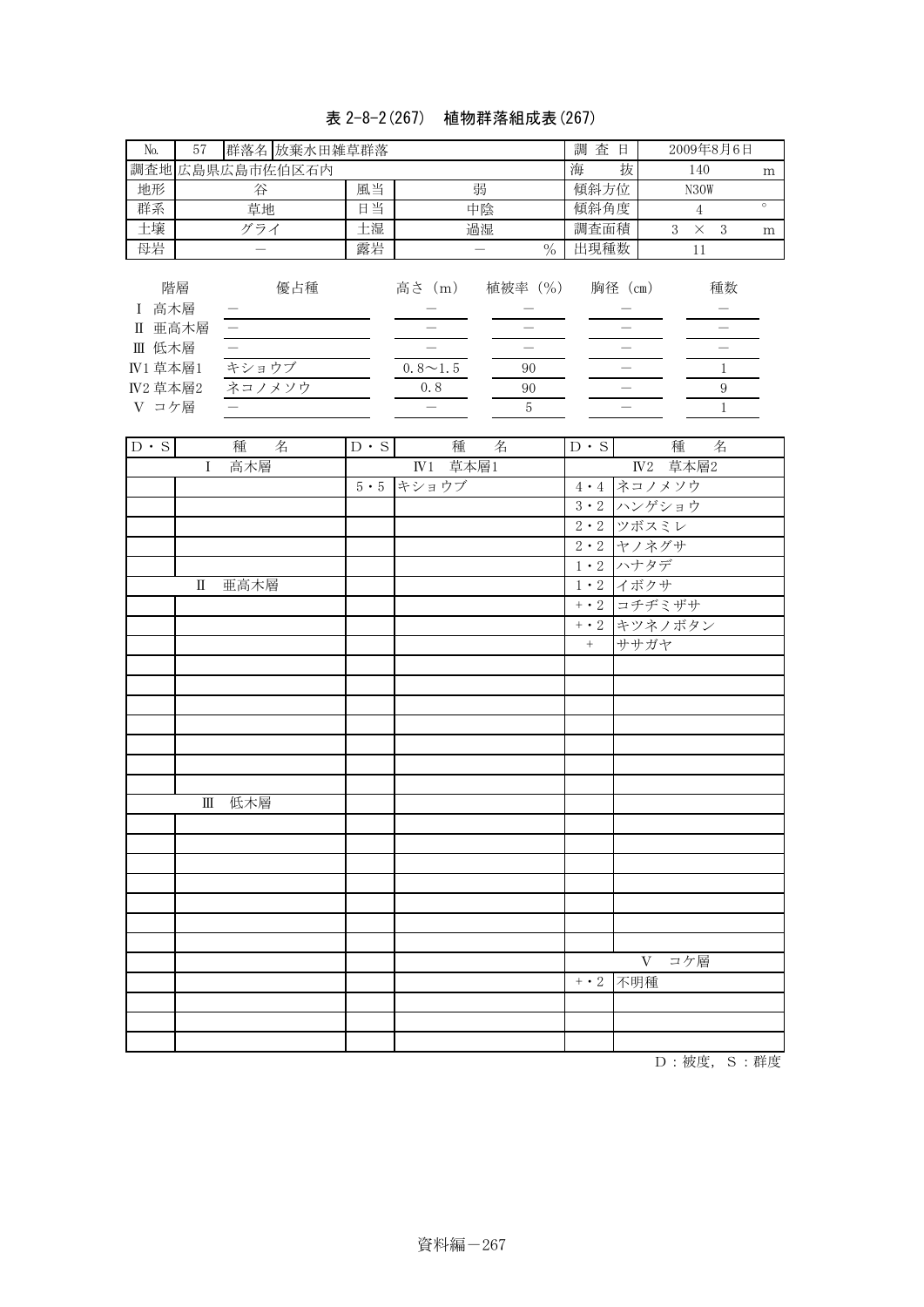### 表 2-8-2(268) 植物群落組成表(268)

| No.                                                                                                             | 群落名 シリブカガシ群落<br>58                                                                                                              |                                                                                                                            |                                                                                                                                                                                                                                | 調査日                                       |                                                                                                                                                                                                                                                                                                                                                      | 2009年8月6日                                                                                                                                                                                                                                                              |                                                                |         |
|-----------------------------------------------------------------------------------------------------------------|---------------------------------------------------------------------------------------------------------------------------------|----------------------------------------------------------------------------------------------------------------------------|--------------------------------------------------------------------------------------------------------------------------------------------------------------------------------------------------------------------------------|-------------------------------------------|------------------------------------------------------------------------------------------------------------------------------------------------------------------------------------------------------------------------------------------------------------------------------------------------------------------------------------------------------|------------------------------------------------------------------------------------------------------------------------------------------------------------------------------------------------------------------------------------------------------------------------|----------------------------------------------------------------|---------|
|                                                                                                                 | 調査地広島県広島市佐伯区石内                                                                                                                  |                                                                                                                            |                                                                                                                                                                                                                                |                                           | 海                                                                                                                                                                                                                                                                                                                                                    | 抜                                                                                                                                                                                                                                                                      | 145                                                            | m       |
| 地形                                                                                                              | 斜面下部                                                                                                                            | 風当                                                                                                                         | 弱                                                                                                                                                                                                                              |                                           | 傾斜方位                                                                                                                                                                                                                                                                                                                                                 |                                                                                                                                                                                                                                                                        | N45E                                                           |         |
| 群系                                                                                                              | 高木                                                                                                                              | 日当                                                                                                                         | 中陰                                                                                                                                                                                                                             |                                           | 傾斜角度                                                                                                                                                                                                                                                                                                                                                 |                                                                                                                                                                                                                                                                        | 30                                                             | $\circ$ |
|                                                                                                                 | 褐森                                                                                                                              | 土湿                                                                                                                         | 適                                                                                                                                                                                                                              |                                           | 調査面積                                                                                                                                                                                                                                                                                                                                                 |                                                                                                                                                                                                                                                                        | $15 \times 15$                                                 | m       |
|                                                                                                                 |                                                                                                                                 |                                                                                                                            | $\overline{\phantom{0}}$                                                                                                                                                                                                       | $\%$                                      |                                                                                                                                                                                                                                                                                                                                                      |                                                                                                                                                                                                                                                                        | 30                                                             |         |
| 土壤<br>母岩<br>Ⅱ 亜高木層<br>Ⅲ 低木層<br>IV 草本層<br>V コケ層<br>$\mathbf{D} \cdot \mathbf{S}$<br>$2\,\cdot\,2$<br>$+ \cdot 2$ | 花崗岩<br>階層<br>優占種<br>I 高木層<br>シリブカガシ<br>ヒサカキ<br>シシガシラ<br>種<br>名<br>I 高木層<br>5・4 シリブカガシ<br>亜高木層<br>$\mathbb{I}$<br>シリブカガシ<br>ヤマフジ | 露岩<br>$D \cdot S$<br>$3 \cdot 3$<br>$2 \cdot 2$<br>$2 \cdot 2$<br>$2 \cdot 2$<br>$2 \cdot 2$<br>$1 \cdot 2$<br>$1 \cdot 1$ | 高さ(m)<br>$16 - 20$<br>8<br>$2\sim 5$<br>0.5<br>$\equiv$<br>種<br>名<br>Ⅲ 低木層<br>ヒサカキ<br>ヤブツバキ<br>シリブカガシ<br>コガクウツギ<br>ヤブムラサキ<br>ムラサキシキブ<br>アオハダ<br>1・1 リョウブ<br>$1 \cdot 1$ $\sqrt{7}$<br>1・1 コバノミツバツツジ<br>1・1 カンサイスノキ<br>+・2 ヤマフジ | 植被率 (%)<br>90<br>20<br>80<br>40<br>$30\,$ | 出現種数<br>$D \cdot S$<br>$2 \cdot 2$<br>$1 \cdot \overline{2}$<br>$1 \cdot 2$<br>$1 \cdot 2$<br>$1 \cdot 2$<br>$1 \cdot 2$<br>$1 \cdot 2$<br>$+ \cdot 2$<br>$+ \cdot 2$<br>$+ \cdot 2$<br>$+ \cdot 2$<br>$\! + \!\!\!\!$<br>$\boldsymbol{+}$<br>$\boldsymbol{+}$<br>$\boldsymbol{+}$<br>$^{+}$<br>$\boldsymbol{+}$<br>$\! + \!\!\!\!$<br>$+$<br>$^{+}$ | 胸径(cm)<br>25<br>14<br>$\mathbf{3}$<br>シシガシラ<br>ヤブコウジ<br>ツルアリドオシ<br>サルトリイバラ<br>ヒサカキ<br>フユイチゴ<br>ベニシダ<br>1・2 コガクウツギ<br>アオツヅラフジ<br>オニドコロ<br>+ · 2 コチヂミザサ<br>ヤブムラサキ<br>ヤマフジ<br>アオハダ<br>ヤワラシダ<br>ヘクソカズラ<br>マルバアオダモ<br>ヤマウルシ<br>ミヤマガマズミ<br>サネカズラ<br>シャシャンボ<br>アオキ<br>カンサイスノキ | 種数<br>1<br>$\sqrt{2}$<br>12<br>23<br>$1\,$<br>種<br>名<br>IV 草本層 |         |
|                                                                                                                 |                                                                                                                                 |                                                                                                                            |                                                                                                                                                                                                                                |                                           |                                                                                                                                                                                                                                                                                                                                                      |                                                                                                                                                                                                                                                                        |                                                                |         |
|                                                                                                                 |                                                                                                                                 |                                                                                                                            |                                                                                                                                                                                                                                |                                           |                                                                                                                                                                                                                                                                                                                                                      | $V -$                                                                                                                                                                                                                                                                  | コケ層                                                            |         |
|                                                                                                                 |                                                                                                                                 |                                                                                                                            |                                                                                                                                                                                                                                |                                           | $3 \cdot 2$                                                                                                                                                                                                                                                                                                                                          | 不明種                                                                                                                                                                                                                                                                    |                                                                |         |
|                                                                                                                 |                                                                                                                                 |                                                                                                                            |                                                                                                                                                                                                                                |                                           |                                                                                                                                                                                                                                                                                                                                                      |                                                                                                                                                                                                                                                                        |                                                                |         |
|                                                                                                                 |                                                                                                                                 |                                                                                                                            |                                                                                                                                                                                                                                |                                           |                                                                                                                                                                                                                                                                                                                                                      |                                                                                                                                                                                                                                                                        |                                                                |         |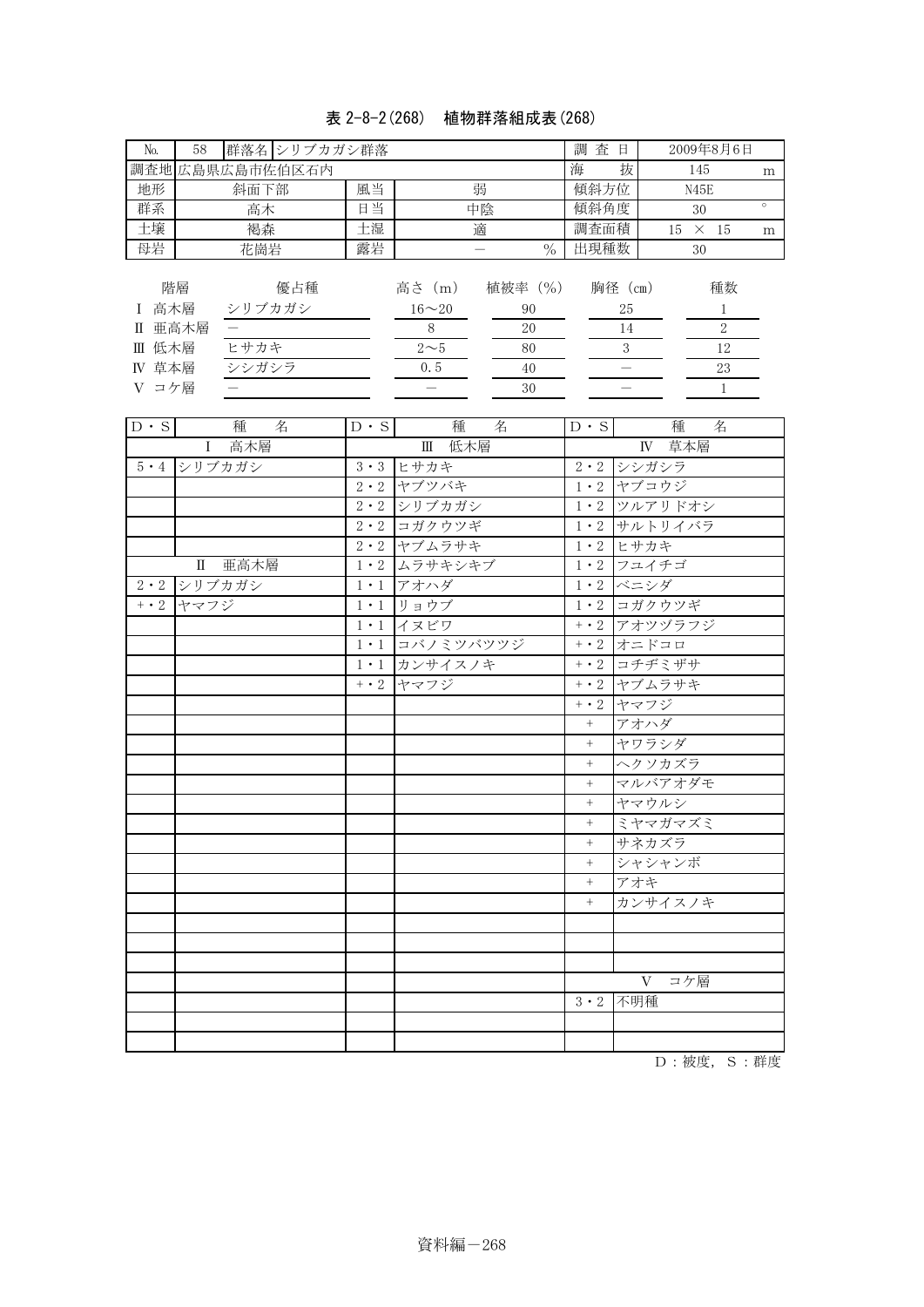## 表 2-8-2(269) 植物群落組成表(269)

| $\rm No.$                                   | $59\,$      | 群落名 一年生草本群落                             |                                         |                                                             |                                                                         | 調查日                    |                                 | 2009年8月6日                                                          |         |
|---------------------------------------------|-------------|-----------------------------------------|-----------------------------------------|-------------------------------------------------------------|-------------------------------------------------------------------------|------------------------|---------------------------------|--------------------------------------------------------------------|---------|
|                                             |             | 調査地広島県広島市佐伯区石内                          |                                         |                                                             |                                                                         | 海                      | 抜                               | 125                                                                | m       |
| 地形                                          |             | 平地                                      | 風当                                      |                                                             | 中                                                                       | 傾斜方位                   |                                 | $\qquad \qquad -$                                                  |         |
| 群系                                          |             | 草地                                      | 日当                                      |                                                             | 陽                                                                       | 傾斜角度                   |                                 | $\overline{\phantom{0}}$                                           | $\circ$ |
| 土壤                                          |             | 褐森                                      | 土湿                                      |                                                             | 適                                                                       | 調査面積                   |                                 | $3 \times$<br>$\sqrt{3}$                                           | m       |
| 母岩                                          |             | 花崗岩                                     | 露岩                                      |                                                             | $\overline{\phantom{0}}$<br>$\frac{0}{0}$                               | 出現種数                   |                                 | 11                                                                 |         |
| I 高木層<br>Ⅱ 亜高木層<br>Ⅲ 低木層<br>IV 草本層<br>V コケ層 | 階層          | 優占種<br>$\overline{\phantom{0}}$<br>メヒシバ |                                         | 高さ (m)<br>$\overline{\phantom{0}}$<br>0.8<br>$\overline{a}$ | 植被率 (%)<br>$\overline{\phantom{0}}$<br>$\equiv$<br>100<br>$\frac{1}{1}$ |                        | 胸径 (cm)<br>$\equiv$<br>$\equiv$ | 種数<br>$\overline{\phantom{0}}$<br>$\equiv$<br>11<br>$\overline{a}$ |         |
| $D \cdot S$                                 |             | 種<br>名                                  | $\mathbf{D} \mathrel{\cdot} \mathbf{S}$ | 種                                                           | 名                                                                       | $D \cdot S$            |                                 | 種<br>名                                                             |         |
|                                             | $\mathbf I$ | 高木層                                     |                                         | 草本層<br>$\mathbb{N}$                                         |                                                                         |                        | $\mathbb{N}$                    | 草本層                                                                |         |
|                                             |             |                                         |                                         |                                                             |                                                                         | $5 \cdot 4$            | メヒシバ                            |                                                                    |         |
|                                             |             |                                         |                                         |                                                             |                                                                         | $3 \cdot 2$            |                                 | ヒメジョオン                                                             |         |
|                                             |             |                                         |                                         |                                                             |                                                                         |                        | 2·2 スギナ                         |                                                                    |         |
|                                             |             |                                         |                                         |                                                             |                                                                         | $2 \cdot 2$            |                                 | アマチャヅル                                                             |         |
|                                             |             |                                         |                                         |                                                             |                                                                         | $2 \cdot 2$            | ヨモギ                             |                                                                    |         |
|                                             | $\rm II$    | 亜高木層                                    |                                         |                                                             |                                                                         | $1 \cdot 2$            | カタバミ                            |                                                                    |         |
|                                             |             |                                         |                                         |                                                             |                                                                         | $1 \cdot 2$            | カキドオシ                           |                                                                    |         |
|                                             |             |                                         |                                         |                                                             |                                                                         | $1 \cdot 2$            | ホシダ                             |                                                                    |         |
|                                             |             |                                         |                                         |                                                             |                                                                         | $+ \cdot \overline{2}$ | クワクサ                            |                                                                    |         |
|                                             |             |                                         |                                         |                                                             |                                                                         | $+ \cdot 2$<br>$\! +$  |                                 | コセンダングサ                                                            |         |
|                                             |             |                                         |                                         |                                                             |                                                                         |                        |                                 | スズメノエンドウ                                                           |         |
|                                             |             |                                         |                                         |                                                             |                                                                         |                        |                                 |                                                                    |         |
|                                             |             |                                         |                                         |                                                             |                                                                         |                        |                                 |                                                                    |         |
|                                             |             |                                         |                                         |                                                             |                                                                         |                        |                                 |                                                                    |         |
|                                             |             |                                         |                                         |                                                             |                                                                         |                        |                                 |                                                                    |         |
|                                             | Ш           | 低木層                                     |                                         |                                                             |                                                                         |                        |                                 |                                                                    |         |
|                                             |             |                                         |                                         |                                                             |                                                                         |                        |                                 |                                                                    |         |
|                                             |             |                                         |                                         |                                                             |                                                                         |                        |                                 |                                                                    |         |
|                                             |             |                                         |                                         |                                                             |                                                                         |                        |                                 |                                                                    |         |
|                                             |             |                                         |                                         |                                                             |                                                                         |                        |                                 |                                                                    |         |
|                                             |             |                                         |                                         |                                                             |                                                                         |                        |                                 |                                                                    |         |
|                                             |             |                                         |                                         |                                                             |                                                                         |                        |                                 |                                                                    |         |
|                                             |             |                                         |                                         |                                                             |                                                                         |                        |                                 |                                                                    |         |
|                                             |             |                                         |                                         |                                                             |                                                                         |                        | V                               | コケ層                                                                |         |
|                                             |             |                                         |                                         |                                                             |                                                                         |                        |                                 |                                                                    |         |
|                                             |             |                                         |                                         |                                                             |                                                                         |                        |                                 |                                                                    |         |
|                                             |             |                                         |                                         |                                                             |                                                                         |                        |                                 |                                                                    |         |
|                                             |             |                                         |                                         |                                                             |                                                                         |                        |                                 |                                                                    |         |
|                                             |             |                                         |                                         |                                                             |                                                                         |                        |                                 |                                                                    |         |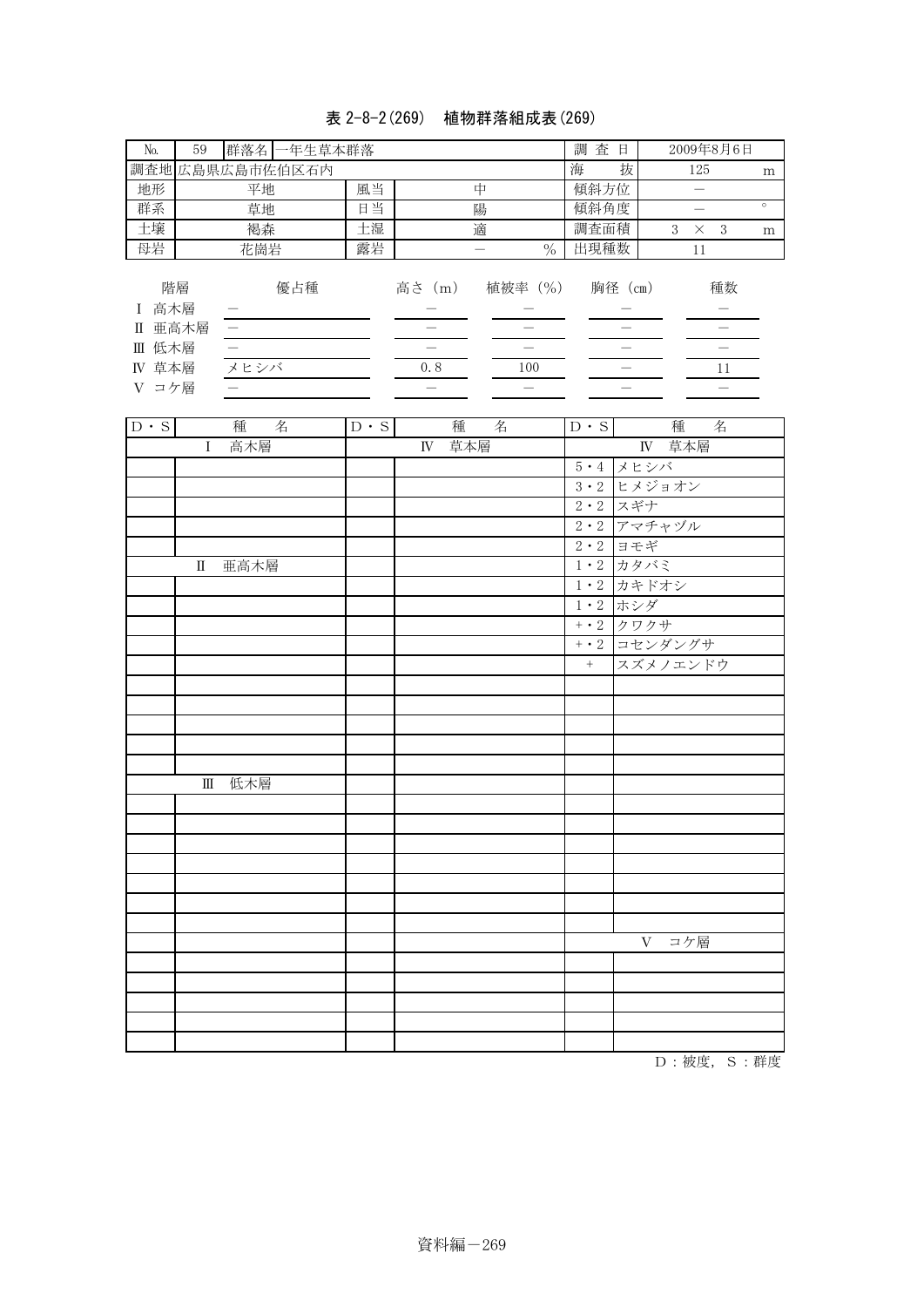## 表 2-8-2(270) 植物群落組成表(270)

| $\rm No.$                                   | $60\,$                                | 群落名 一年生草本群落                                 |                               |                                           |                                                                                       | 調査日                           |                                                                 | 2009年8月6日                                          |         |
|---------------------------------------------|---------------------------------------|---------------------------------------------|-------------------------------|-------------------------------------------|---------------------------------------------------------------------------------------|-------------------------------|-----------------------------------------------------------------|----------------------------------------------------|---------|
|                                             |                                       | 調査地広島県広島市佐伯区石内                              |                               |                                           |                                                                                       | 海                             | 抜                                                               | 120                                                | m       |
| 地形                                          |                                       | 平地                                          | 風当                            | 中                                         |                                                                                       | 傾斜方位                          |                                                                 | $\overline{\phantom{0}}$                           |         |
| 群系                                          |                                       | 草地                                          | 日当                            | 陽                                         |                                                                                       | 傾斜角度                          |                                                                 | $\equiv$                                           | $\circ$ |
| 土壤                                          |                                       | 褐森                                          | 土湿                            | 適                                         |                                                                                       | 調査面積                          |                                                                 | $3 \times$<br>$\sqrt{3}$                           | m       |
| 母岩                                          |                                       | 花崗岩                                         | 露岩                            | $\overline{\phantom{0}}$                  | $\frac{0}{0}$                                                                         | 出現種数                          |                                                                 | 9                                                  |         |
| I 高木層<br>Ⅱ 亜高木層<br>Ⅲ 低木層<br>IV 草本層<br>V コケ層 | 階層                                    | 優占種<br>$\overline{\phantom{0}}$<br>ヒメムカシヨモギ |                               | 高さ (m)<br>$\overline{\phantom{0}}$<br>1.6 | 植被率 (%)<br>$\overline{\phantom{0}}$<br>$\equiv$<br>$85\,$<br>$\overline{\phantom{0}}$ |                               | 胸径 (cm)<br>$\overline{\phantom{0}}$<br>$\overline{\phantom{0}}$ | 種数<br>$\boldsymbol{9}$<br>$\overline{\phantom{0}}$ |         |
| $\mathbf{D} \cdot \mathbf{S}$               |                                       | 種<br>名                                      | $\mathbf{D} \cdot \mathbf{S}$ | 種                                         | 名                                                                                     | $\mathbf{D} \cdot \mathbf{S}$ |                                                                 | 種<br>名                                             |         |
|                                             | I                                     | 高木層                                         |                               | 草本層<br>${\rm IV}$                         |                                                                                       |                               | $\mathbb{N}$                                                    | 草本層                                                |         |
|                                             |                                       |                                             |                               |                                           |                                                                                       | $5 \cdot 4$                   |                                                                 | ヒメムカシヨモギ                                           |         |
|                                             |                                       |                                             |                               |                                           |                                                                                       | $2 \cdot 2$                   | メヒシバ                                                            |                                                    |         |
|                                             |                                       |                                             |                               |                                           |                                                                                       |                               | 1・2 ヒメジョオン                                                      |                                                    |         |
|                                             |                                       |                                             |                               |                                           |                                                                                       | $+ \cdot 2$                   | スギナ                                                             |                                                    |         |
|                                             |                                       |                                             |                               |                                           |                                                                                       | $+ \cdot 2$                   | ツユクサ                                                            |                                                    |         |
|                                             | $\rm II$                              | 亜高木層                                        |                               |                                           |                                                                                       | $\boldsymbol{+}$              | コナスビ                                                            |                                                    |         |
|                                             |                                       |                                             |                               |                                           |                                                                                       | $\, +$                        |                                                                 | ヒナタイノコズチ                                           |         |
|                                             |                                       |                                             |                               |                                           |                                                                                       | $\boldsymbol{+}$              | ヒメクグ                                                            |                                                    |         |
|                                             |                                       |                                             |                               |                                           |                                                                                       | $\! + \!\!\!\!$               |                                                                 | アオカモジグサ                                            |         |
|                                             |                                       |                                             |                               |                                           |                                                                                       |                               |                                                                 |                                                    |         |
|                                             |                                       |                                             |                               |                                           |                                                                                       |                               |                                                                 |                                                    |         |
|                                             |                                       |                                             |                               |                                           |                                                                                       |                               |                                                                 |                                                    |         |
|                                             |                                       |                                             |                               |                                           |                                                                                       |                               |                                                                 |                                                    |         |
|                                             |                                       |                                             |                               |                                           |                                                                                       |                               |                                                                 |                                                    |         |
|                                             |                                       |                                             |                               |                                           |                                                                                       |                               |                                                                 |                                                    |         |
|                                             | $\rm I\hspace{-.1em}I\hspace{-.1em}I$ | 低木層                                         |                               |                                           |                                                                                       |                               |                                                                 |                                                    |         |
|                                             |                                       |                                             |                               |                                           |                                                                                       |                               |                                                                 |                                                    |         |
|                                             |                                       |                                             |                               |                                           |                                                                                       |                               |                                                                 |                                                    |         |
|                                             |                                       |                                             |                               |                                           |                                                                                       |                               |                                                                 |                                                    |         |
|                                             |                                       |                                             |                               |                                           |                                                                                       |                               |                                                                 |                                                    |         |
|                                             |                                       |                                             |                               |                                           |                                                                                       |                               |                                                                 |                                                    |         |
|                                             |                                       |                                             |                               |                                           |                                                                                       |                               |                                                                 |                                                    |         |
|                                             |                                       |                                             |                               |                                           |                                                                                       |                               |                                                                 |                                                    |         |
|                                             |                                       |                                             |                               |                                           |                                                                                       |                               | V                                                               | コケ層                                                |         |
|                                             |                                       |                                             |                               |                                           |                                                                                       |                               |                                                                 |                                                    |         |
|                                             |                                       |                                             |                               |                                           |                                                                                       |                               |                                                                 |                                                    |         |
|                                             |                                       |                                             |                               |                                           |                                                                                       |                               |                                                                 |                                                    |         |
|                                             |                                       |                                             |                               |                                           |                                                                                       |                               |                                                                 |                                                    |         |
|                                             |                                       |                                             |                               |                                           |                                                                                       |                               |                                                                 |                                                    |         |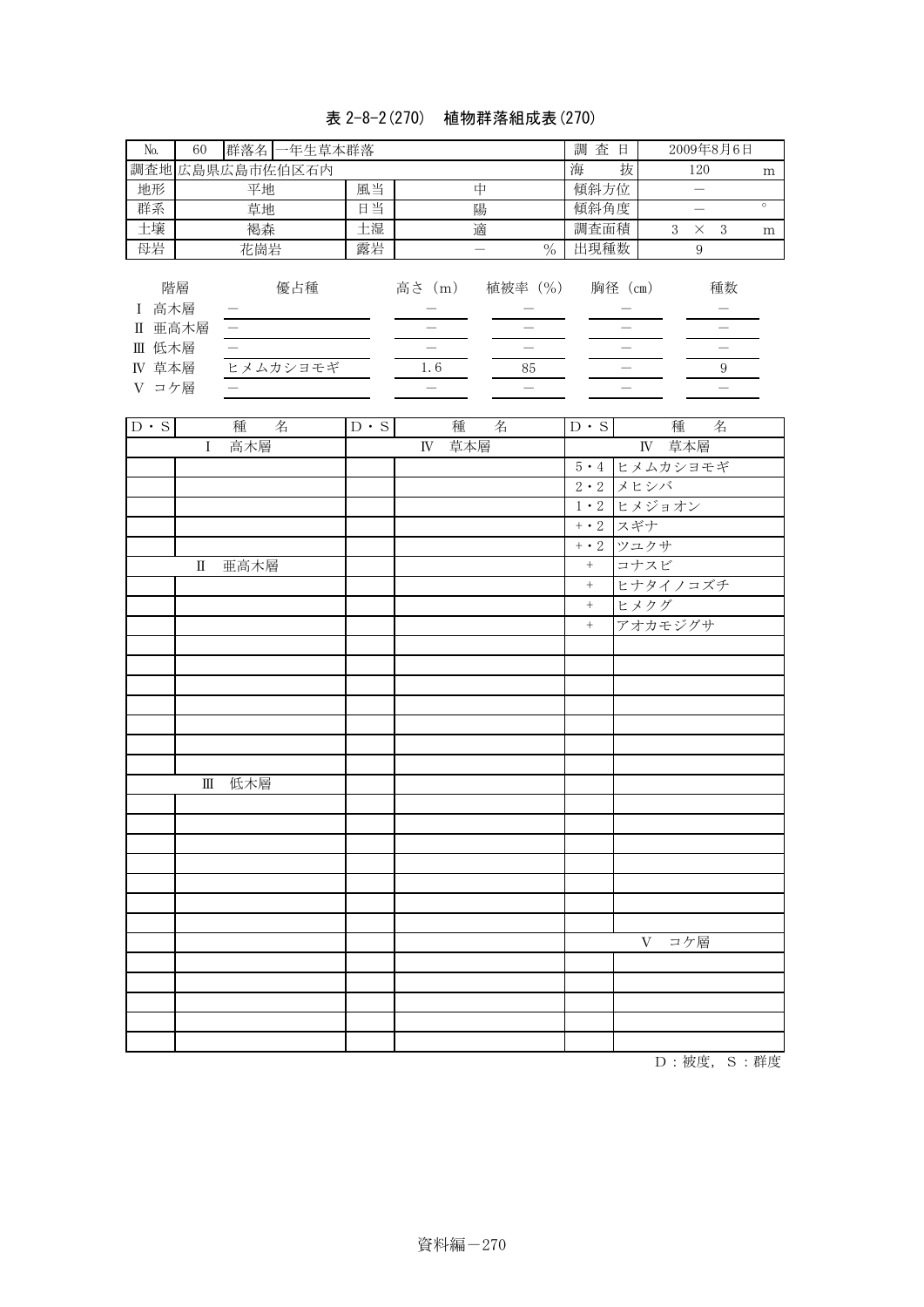# 表 2-8-2(271) 植物群落組成表(271)

| $\rm No.$                                                                | $61\,$            | 群落名 水田雑草群落                                                                                 |                            |                                                                           |                                                                | 調査日                                       |                                                       | 2009年8月6日                                                                 |         |
|--------------------------------------------------------------------------|-------------------|--------------------------------------------------------------------------------------------|----------------------------|---------------------------------------------------------------------------|----------------------------------------------------------------|-------------------------------------------|-------------------------------------------------------|---------------------------------------------------------------------------|---------|
|                                                                          |                   | 調査地広島県広島市佐伯区石内                                                                             |                            |                                                                           |                                                                | 海                                         | 抜                                                     | 116                                                                       | m       |
| 地形                                                                       |                   | 谷                                                                                          | 風当                         |                                                                           | 中                                                              | 傾斜方位                                      |                                                       | $\qquad \qquad -$                                                         |         |
| 群系                                                                       |                   | 水田                                                                                         | 日当                         |                                                                           | 陽                                                              | 傾斜角度                                      |                                                       | $=$                                                                       | $\circ$ |
| 土壤                                                                       |                   | 人工                                                                                         | 土湿                         |                                                                           | 湿                                                              | 調査面積                                      |                                                       | $\sqrt{3}$<br>$\times$<br>$\mathbf{1}$                                    | m       |
| 母岩                                                                       |                   |                                                                                            | 露岩                         |                                                                           | $\overline{\phantom{0}}$                                       | 出現種数                                      |                                                       | $\,6\,$                                                                   |         |
| I 高木層<br>Ⅱ 亜高木層<br>Ⅲ 低木層<br>IV1 草本層1<br>IV2 草本層2<br>V コケ層<br>$D \cdot S$ | 階層<br>$\mathbf I$ | 優占種<br>$\overline{\phantom{m}}$<br>$\overline{\phantom{0}}$<br>イネ<br>ウキクサ<br>種<br>名<br>高木層 | $D \cdot S$<br>$5 \cdot 5$ | 高さ (m)<br>$\,1$<br>0.03<br>$\overline{\phantom{a}}$<br>種<br>$I\!V1$<br>イネ | $\%$<br>植被率 (%)<br>$\equiv$<br>100<br>15<br>$1\,$<br>名<br>草本層1 | $D \cdot S$<br>$2 \cdot 2$<br>$+ \cdot 2$ | 胸径 (cm)<br>$\overline{\phantom{0}}$<br>ウキクサ<br>タネツケバナ | 種数<br>$\overline{a}$<br>$\,1\,$<br>$\,4$<br>$\,1\,$<br>種<br>名<br>IV2 草本層2 |         |
|                                                                          |                   |                                                                                            |                            |                                                                           |                                                                | $\, +$                                    |                                                       | チョウジタデ                                                                    |         |
|                                                                          |                   |                                                                                            |                            |                                                                           |                                                                | $+$                                       | トキンソウ                                                 |                                                                           |         |
|                                                                          | Π<br>Ш            | 亜高木層<br>低木層                                                                                |                            |                                                                           |                                                                |                                           |                                                       |                                                                           |         |
|                                                                          |                   |                                                                                            |                            |                                                                           |                                                                |                                           |                                                       | V コケ層                                                                     |         |
|                                                                          |                   |                                                                                            |                            |                                                                           |                                                                | $+$                                       | 不明種                                                   |                                                                           |         |
|                                                                          |                   |                                                                                            |                            |                                                                           |                                                                |                                           |                                                       |                                                                           |         |
|                                                                          |                   |                                                                                            |                            |                                                                           |                                                                |                                           |                                                       |                                                                           |         |

 $D:$  被度,  $S:$  群度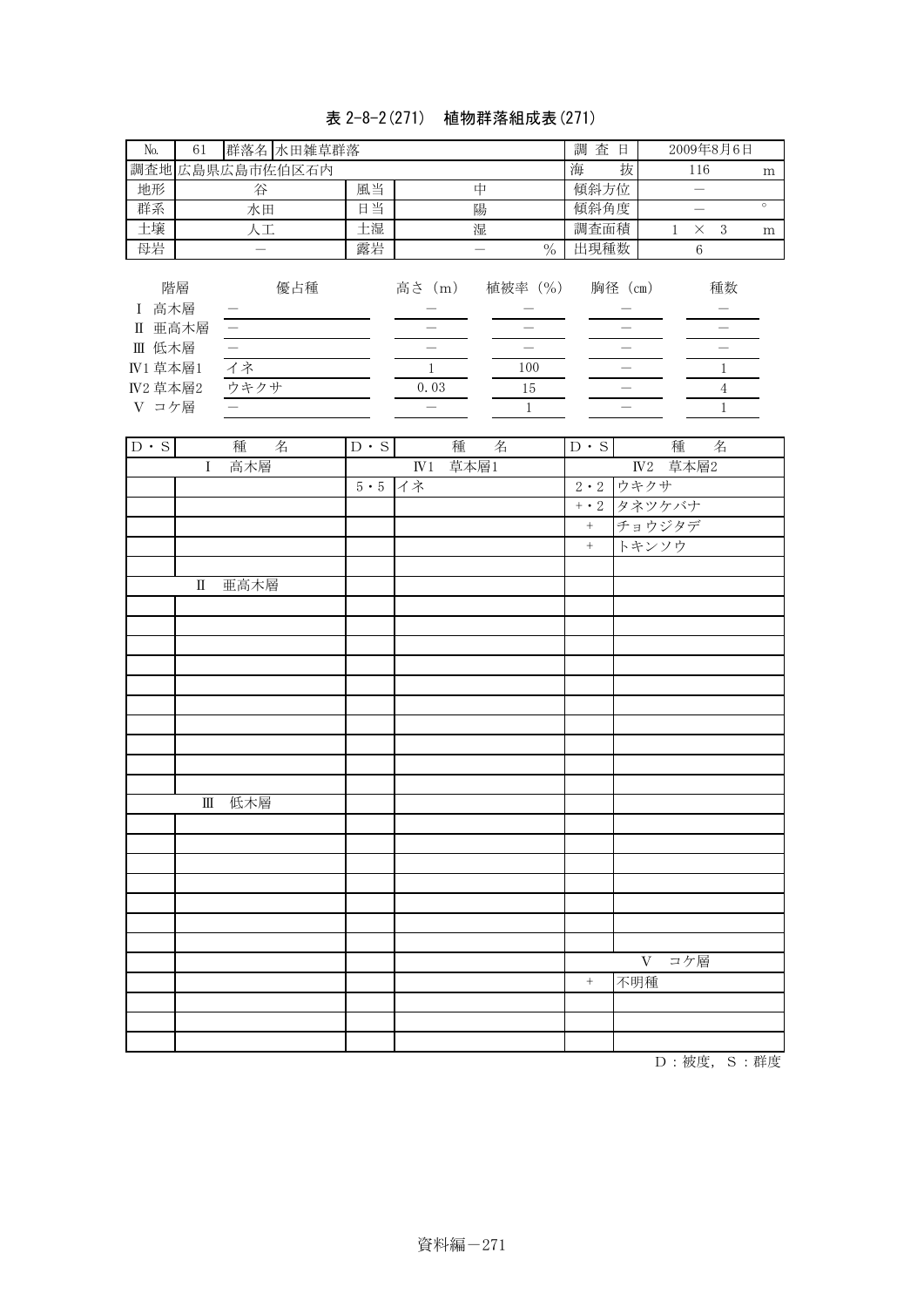# 表 2-8-2(272) 植物群落組成表(272)

| No.                                                        | 62          | 群落名 ヒメコウゾ群落                                         |             |                                               | 調查日                                                      |                  | 2009年8月6日                 |                                                                           |         |
|------------------------------------------------------------|-------------|-----------------------------------------------------|-------------|-----------------------------------------------|----------------------------------------------------------|------------------|---------------------------|---------------------------------------------------------------------------|---------|
|                                                            |             | 調査地広島県広島市佐伯区石内                                      |             |                                               |                                                          | 海                | 抜                         | 110                                                                       | m       |
| 地形                                                         |             | 斜面下部                                                | 風当          |                                               | 中                                                        | 傾斜方位             |                           | N75W                                                                      |         |
| 群系                                                         |             | 低木                                                  | 日当          |                                               | 陽                                                        | 傾斜角度             |                           | 40                                                                        | $\circ$ |
| 土壤                                                         |             | 褐森                                                  | 土湿          |                                               | 適                                                        | 調査面積             |                           | $3 \times 3$                                                              | m       |
| 母岩                                                         |             | 花崗岩                                                 | 露岩          |                                               | $\overline{\phantom{0}}$<br>$\%$                         | 出現種数             |                           | 17                                                                        |         |
| I 高木層<br>Ⅱ 亜高木層<br>Ⅲ 低木層<br>IV 草本層<br>V コケ層<br>$D \cdot S$ | 階層          | 優占種<br>$\qquad \qquad -$<br>ヒメコウゾ<br>ツルヨシ<br>種<br>名 | $D \cdot S$ | $2 \sim 2.5$<br>$0.5 \sim 1.5$<br>.<br>—<br>種 | 高さ (m) 植被率 (%) 胸径 (cm)<br>100<br>80<br>$\mathbf{1}$<br>名 | $D \cdot S$      | $\frac{1}{2}$<br>$\equiv$ | 種数<br>$\overline{\phantom{0}}$<br>$\overline{4}$<br>14<br>$1\,$<br>種<br>名 |         |
|                                                            |             | I 高木層                                               |             | Ⅲ 低木層                                         |                                                          |                  |                           | IV 草本層                                                                    |         |
|                                                            |             |                                                     |             | 5・5 ヒメコウゾ                                     |                                                          |                  | 4・4 ツルヨシ                  |                                                                           |         |
|                                                            |             |                                                     |             | $3 \cdot 3$ $7 \times$                        |                                                          |                  | 2・2 ヒメコウゾ                 |                                                                           |         |
|                                                            |             |                                                     |             | 2・2 イシミカワ                                     |                                                          |                  | 2・2 ノイバラ                  |                                                                           |         |
|                                                            |             |                                                     |             | 2・1 ウツギ                                       |                                                          | $2 \cdot 2$      | ススキ                       |                                                                           |         |
|                                                            |             |                                                     |             |                                               |                                                          | $1 \cdot 2$      | ヨモギ                       |                                                                           |         |
|                                                            | $\mathbb I$ | 亜高木層                                                |             |                                               |                                                          | $+ \cdot 2$      | ヤマノイモ                     |                                                                           |         |
|                                                            |             |                                                     |             |                                               |                                                          | $+ \cdot 2$      | ホシダ                       |                                                                           |         |
|                                                            |             |                                                     |             |                                               |                                                          | $+ \cdot 2$      | クズ                        |                                                                           |         |
|                                                            |             |                                                     |             |                                               |                                                          | $\boldsymbol{+}$ | カラムシ                      |                                                                           |         |
|                                                            |             |                                                     |             |                                               |                                                          | $\pm$            | ミツバアケビ                    |                                                                           |         |
|                                                            |             |                                                     |             |                                               |                                                          | $\, +$           |                           | アオツヅラフジ                                                                   |         |
|                                                            |             |                                                     |             |                                               |                                                          | $\pm$            | アマチャヅル                    |                                                                           |         |
|                                                            |             |                                                     |             |                                               |                                                          | $\boldsymbol{+}$ | アカネ                       |                                                                           |         |
|                                                            |             |                                                     |             |                                               |                                                          | $\boldsymbol{+}$ | コアカソ                      |                                                                           |         |
|                                                            |             |                                                     |             |                                               |                                                          |                  |                           |                                                                           |         |
|                                                            |             |                                                     |             |                                               |                                                          |                  |                           |                                                                           |         |
|                                                            |             |                                                     |             |                                               |                                                          |                  |                           |                                                                           |         |
|                                                            |             |                                                     |             |                                               |                                                          |                  |                           |                                                                           |         |
|                                                            |             |                                                     |             |                                               |                                                          |                  |                           |                                                                           |         |
|                                                            |             |                                                     |             |                                               |                                                          |                  |                           |                                                                           |         |
|                                                            |             |                                                     |             |                                               |                                                          |                  |                           |                                                                           |         |
|                                                            |             |                                                     |             |                                               |                                                          |                  |                           |                                                                           |         |
|                                                            |             |                                                     |             |                                               |                                                          |                  |                           |                                                                           |         |
|                                                            |             |                                                     |             |                                               |                                                          |                  |                           |                                                                           |         |
|                                                            |             |                                                     |             |                                               |                                                          |                  |                           | V コケ層                                                                     |         |
|                                                            |             |                                                     |             |                                               |                                                          | $^{+}$           | 不明種                       |                                                                           |         |
|                                                            |             |                                                     |             |                                               |                                                          |                  |                           |                                                                           |         |
|                                                            |             |                                                     |             |                                               |                                                          |                  |                           |                                                                           |         |
|                                                            |             |                                                     |             |                                               |                                                          |                  |                           |                                                                           |         |
|                                                            |             |                                                     |             |                                               |                                                          |                  |                           |                                                                           |         |

 $D:$  被度,  $S:$  群度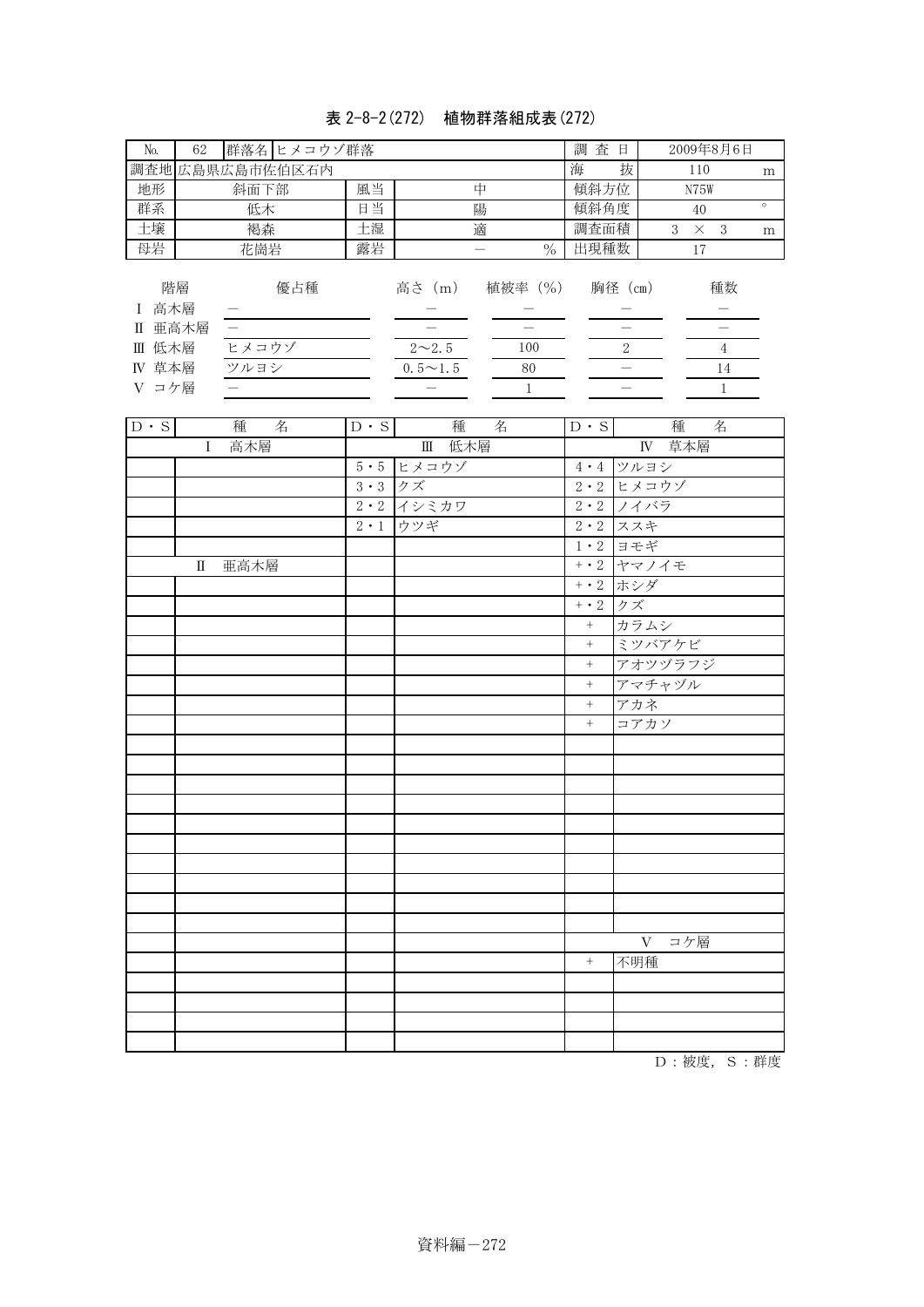# 表 2-8-2(273) 植物群落組成表(273)

| N <sub>o</sub>                                           | 63   | 群落名 アカマツーコバノミツバツツジ群落                   |             |                                                |                                       | 調<br>査<br>日                           |             | 2009年8月7日                |         |
|----------------------------------------------------------|------|----------------------------------------|-------------|------------------------------------------------|---------------------------------------|---------------------------------------|-------------|--------------------------|---------|
|                                                          |      | 調査地 広島県広島市佐伯区石内                        |             |                                                |                                       | 抜<br>海                                |             | 290                      | m       |
| 地形                                                       |      | 尾根                                     | 風当          | 中                                              |                                       | 傾斜方位                                  |             | N <sub>30</sub> W        |         |
| 群系                                                       |      | 高木                                     | 日当          | 陽                                              |                                       | 傾斜角度                                  |             | 8                        | $\circ$ |
| 土壤                                                       |      | 褐森                                     | 土湿          |                                                | 調査面積                                  | 15                                    | $\times$ 15 | m                        |         |
| 母岩                                                       |      | 花崗岩                                    | 露岩          |                                                | $\frac{0}{0}$                         | 出現種数                                  |             | 38                       |         |
| 階層<br>高木層<br>L<br>Π<br>低木層<br>Ш<br>草本層<br>IV<br>コケ層<br>V | 亜高木層 | 優占種<br>アカマツ<br>ソヨゴ<br>コバノミツバツツジ<br>コシダ |             | 高さ (m)<br>$10 - 14$<br>$5 \sim 8$<br>$1.5 - 4$ | 植被率 (%)<br>30<br>90<br>90<br>70<br>10 | 胸径 (cm)<br>26<br>10<br>$\overline{2}$ |             | 種数<br>8<br>15<br>27<br>1 |         |
| $D \cdot S$                                              |      | 名<br>種                                 | $D \cdot S$ | 種                                              | 名                                     | $D \cdot S$                           | 種           | 名                        |         |
|                                                          | 高木層  |                                        |             | 低木層<br>Ш                                       |                                       |                                       | 草本層<br>IV   |                          |         |
|                                                          |      |                                        |             |                                                |                                       |                                       |             |                          |         |

| 高木層<br>L             | Ⅲ 低木層                    | IV 草本層              |
|----------------------|--------------------------|---------------------|
| $3 \cdot 3$<br>アカマツ  | コバノミツバツツジ<br>$4 \cdot 4$ | $4 \cdot 3$ コシダ     |
|                      | $3 \cdot 4$ ヒサカキ         | 2・2 ヤマツツジ           |
|                      | 3・2 コナラ                  | 2·2 ヒサカキ            |
| 亜高木層<br>$\mathbb{I}$ | 2・2 ネジキ                  | 1・2 ナツハゼ            |
| ソヨゴ<br>$4\cdot 4$    | 2・2 カンサイスノキ              | 1・2 コナラ             |
| $3 \cdot 3$<br>アカマツ  | 2・2 ヤマハゼ                 | 1・2 ヤマウルシ           |
| $3 \cdot 3$<br>コナラ   | 2・2 クロキ                  | 1・2 サルトリイバラ         |
| $2 \cdot 2$<br>ネズ    | $2 \cdot 2$ クリ           | +・2 イヌツゲ            |
| $2 \cdot 2$<br>クリ    | $2 \cdot 2$ $\sqrt{3}$   | +・2 シャシャンボ          |
| $2 \cdot 2$<br>ネジキ   | 1・2 ミヤマガマズミ              | + · 2 ソヨゴ           |
| $1 \cdot 1$<br>リョウブ  | 1・2 ナツハゼ                 | +・2 コバノガマズミ         |
| $1 \cdot 1$<br>タカノツメ | 1・2 ヤマウルシ                | + . 2 ミヤマガマズミ       |
|                      | 1・1 カマツカ                 | +·2 コウヤボウキ          |
|                      | 1・1 シリブカガシ               | +・2 ヤブコウジ           |
|                      | +・2 サルトリイバラ              | +・2 リョウブ            |
|                      |                          | +・2 テイカカズラ          |
|                      |                          | カクレミノ<br>$+$        |
|                      |                          | マルバアオダモ<br>$+$      |
|                      |                          | クロバイ<br>$^{+}$      |
|                      |                          | カキノキ<br>$+$         |
|                      |                          | アラカシ<br>$+$         |
|                      |                          | ササユリ<br>$^{+}$      |
|                      |                          | シハイスミレ<br>$^{+}$    |
|                      |                          | コツクバネウツギ<br>$^{+}$  |
|                      |                          | クリ<br>$+$           |
|                      |                          | $^{+}$<br>オオバノトンボソウ |
|                      |                          | $+$<br>ツクシハギ        |
|                      |                          |                     |
|                      |                          | V コケ層               |
|                      |                          | $1 \cdot 2$ 不明種     |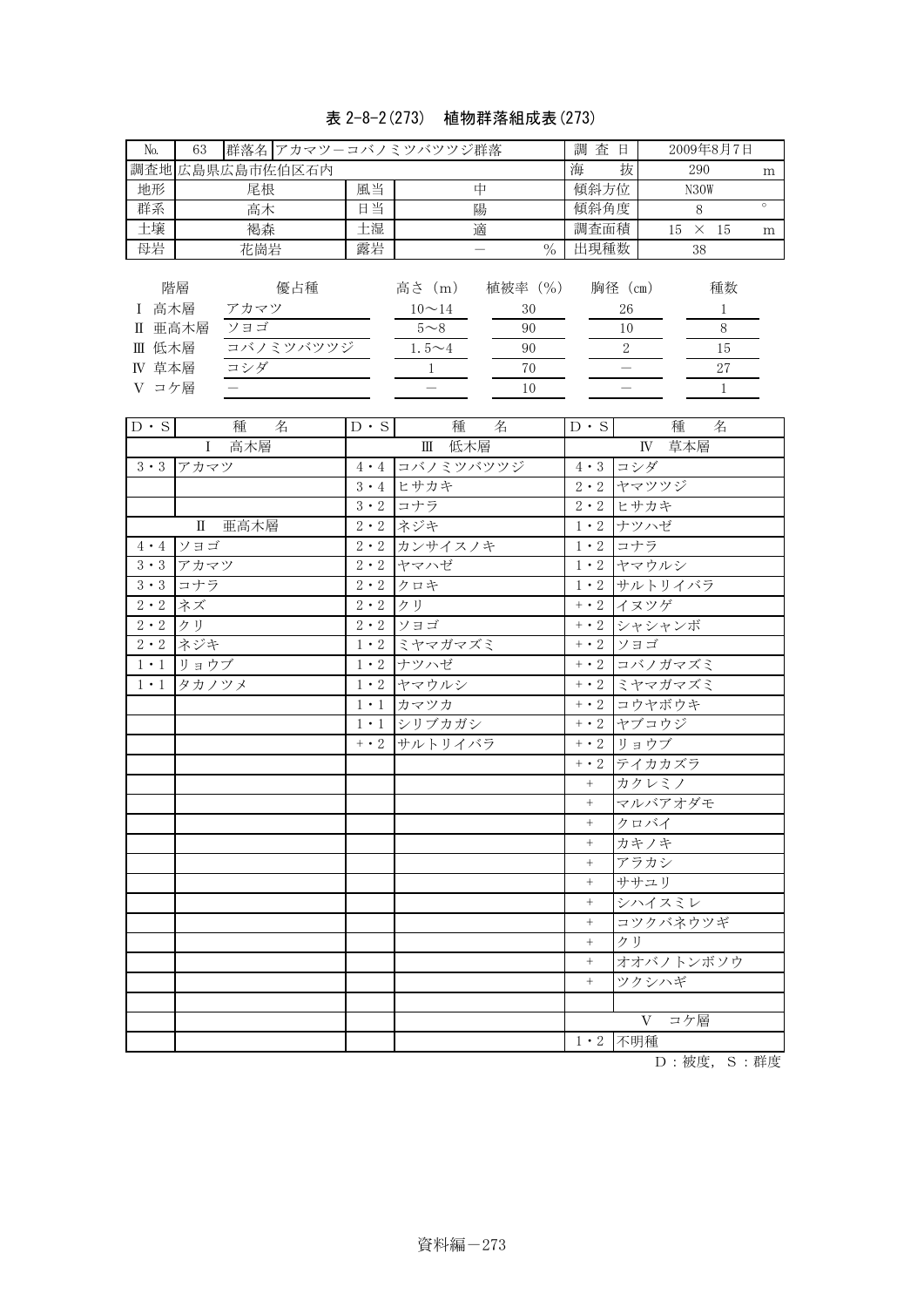# 表 2-8-2(274) 植物群落組成表(274)

| $\rm No.$                                   | $64\,$                                            | 群落名 オオキンケイギク群落 (人工草地)                       |                               |               |                                                                              | 調查日                           |                                     | 2009年8月7日                                             |         |
|---------------------------------------------|---------------------------------------------------|---------------------------------------------|-------------------------------|---------------|------------------------------------------------------------------------------|-------------------------------|-------------------------------------|-------------------------------------------------------|---------|
|                                             |                                                   | 調査地広島県広島市佐伯区石内                              |                               |               |                                                                              | 海                             | 抜                                   | 170                                                   | m       |
| 地形                                          |                                                   | 斜面中部                                        | 風当                            | 中             |                                                                              | 傾斜方位                          |                                     | N45W                                                  |         |
| 群系                                          |                                                   | 草地                                          | 日当                            | 陽             |                                                                              | 傾斜角度                          |                                     | 45                                                    | $\circ$ |
| 土壤                                          |                                                   | 人工                                          | 土湿                            | 適             |                                                                              | 調査面積                          |                                     | $3 \times$<br>$\sqrt{3}$                              | m       |
| 母岩                                          |                                                   | $\qquad \qquad -$                           | 露岩                            | $\equiv$      | $\frac{0}{0}$                                                                | 出現種数                          |                                     | 14                                                    |         |
| I 高木層<br>Ⅱ 亜高木層<br>Ⅲ 低木層<br>IV 草本層<br>V コケ層 | 階層                                                | 優占種<br>$\overline{\phantom{0}}$<br>オオキンケイギク |                               | 高さ (m)<br>0.9 | 植被率(%)<br>$\overline{\phantom{0}}$<br>$\equiv$<br>$\rm 95$<br>$\overline{5}$ |                               | 胸径 (cm)<br>$\overline{\phantom{0}}$ | 種数<br>$\overline{\phantom{0}}$<br>13<br>$\frac{1}{2}$ |         |
| $\mathbf{D} \cdot \mathbf{S}$               |                                                   | 種<br>名                                      | $\mathbf{D} \cdot \mathbf{S}$ | 種             | 名                                                                            | $\mathbf{D} \cdot \mathbf{S}$ |                                     | 種<br>名                                                |         |
|                                             | I                                                 | 高木層                                         |                               | 草本層<br>IV     |                                                                              |                               | $\mathbb{N}$                        | 草本層                                                   |         |
|                                             |                                                   |                                             |                               |               |                                                                              | $5 \cdot 4$                   |                                     | オオキンケイギク                                              |         |
|                                             |                                                   |                                             |                               |               |                                                                              |                               | 3・3 コバンソウ                           |                                                       |         |
|                                             |                                                   |                                             |                               |               |                                                                              |                               |                                     | 3・3 オッタチカタバミ                                          |         |
|                                             |                                                   |                                             |                               |               |                                                                              |                               |                                     | 2 · 2 メマツヨイグサ                                         |         |
|                                             |                                                   |                                             |                               |               |                                                                              |                               |                                     | 1・2 コマツヨイグサ                                           |         |
|                                             | $\mathop{\mathrm{I}\mskip-4.0mu{\rm I}}\nolimits$ | 亜高木層                                        |                               |               |                                                                              |                               |                                     | +·2 ヒメムカショモギ                                          |         |
|                                             |                                                   |                                             |                               |               |                                                                              | $+ \cdot 2$                   | ヨモギ                                 |                                                       |         |
|                                             |                                                   |                                             |                               |               |                                                                              | $+ \cdot 2$                   | エノキグサ                               |                                                       |         |
|                                             |                                                   |                                             |                               |               |                                                                              | $+ \cdot 2$                   | ヘクソカズラ                              |                                                       |         |
|                                             |                                                   |                                             |                               |               |                                                                              | $+ \cdot 2$                   |                                     | アキノエノコログサ                                             |         |
|                                             |                                                   |                                             |                               |               |                                                                              | $\, +$                        | スズメノヒエ                              |                                                       |         |
|                                             |                                                   |                                             |                               |               |                                                                              | $\boldsymbol{+}$              | ヒメジョオン                              |                                                       |         |
|                                             |                                                   |                                             |                               |               |                                                                              | $+$                           | ツユクサ                                |                                                       |         |
|                                             |                                                   |                                             |                               |               |                                                                              |                               |                                     |                                                       |         |
|                                             |                                                   |                                             |                               |               |                                                                              |                               |                                     |                                                       |         |
|                                             |                                                   |                                             |                               |               |                                                                              |                               |                                     |                                                       |         |
|                                             | Ш                                                 | 低木層                                         |                               |               |                                                                              |                               |                                     |                                                       |         |
|                                             |                                                   |                                             |                               |               |                                                                              |                               |                                     |                                                       |         |
|                                             |                                                   |                                             |                               |               |                                                                              |                               |                                     |                                                       |         |
|                                             |                                                   |                                             |                               |               |                                                                              |                               |                                     |                                                       |         |
|                                             |                                                   |                                             |                               |               |                                                                              |                               |                                     |                                                       |         |
|                                             |                                                   |                                             |                               |               |                                                                              |                               |                                     |                                                       |         |
|                                             |                                                   |                                             |                               |               |                                                                              |                               |                                     |                                                       |         |
|                                             |                                                   |                                             |                               |               |                                                                              |                               |                                     |                                                       |         |
|                                             |                                                   |                                             |                               |               |                                                                              |                               |                                     | V コケ層                                                 |         |
|                                             |                                                   |                                             |                               |               |                                                                              | $+ \cdot 2$                   | 不明種                                 |                                                       |         |
|                                             |                                                   |                                             |                               |               |                                                                              |                               |                                     |                                                       |         |
|                                             |                                                   |                                             |                               |               |                                                                              |                               |                                     |                                                       |         |
|                                             |                                                   |                                             |                               |               |                                                                              |                               |                                     |                                                       |         |
|                                             |                                                   |                                             |                               |               |                                                                              |                               |                                     |                                                       |         |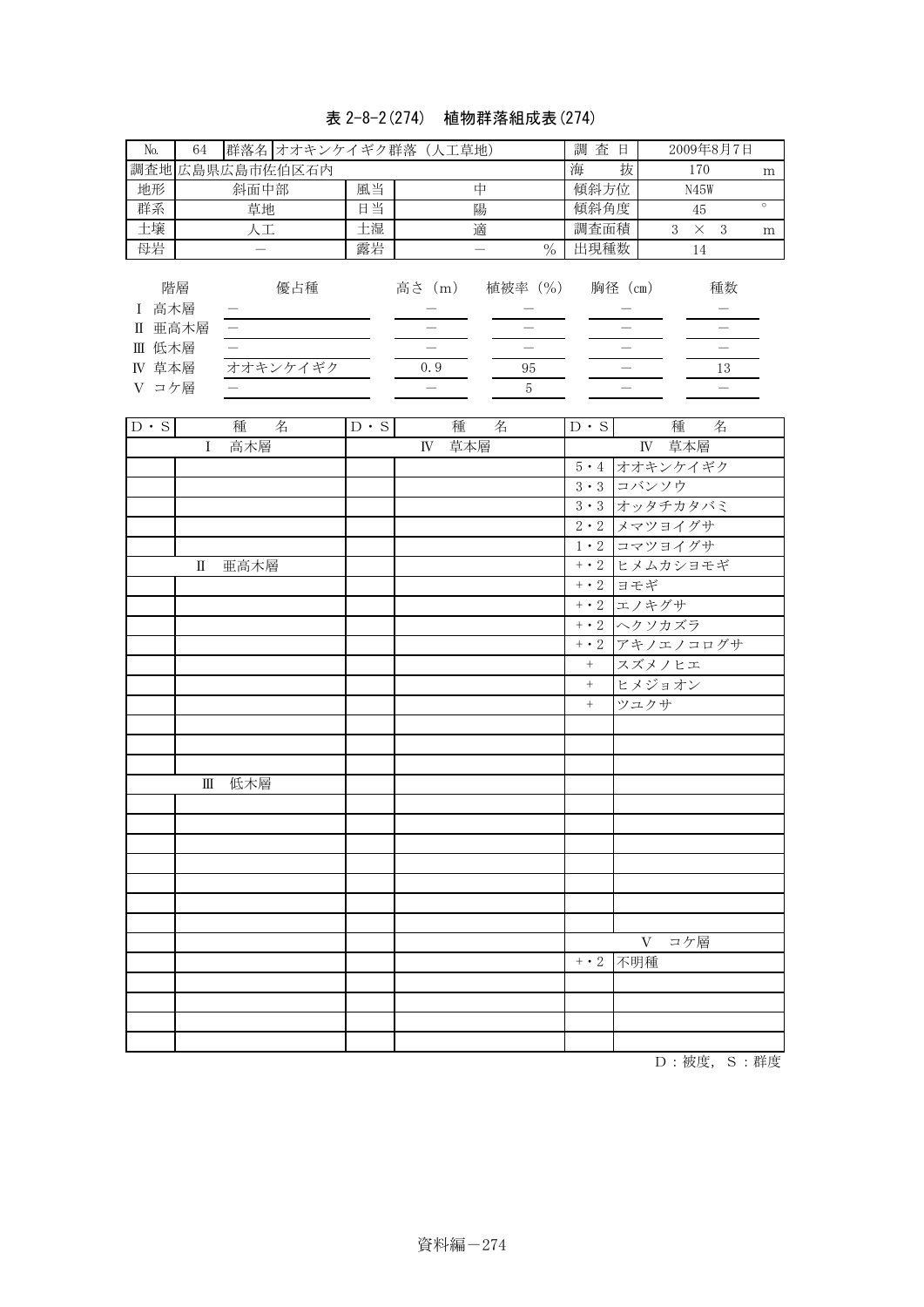# 表 2-8-2(275) 植物群落組成表(275)

| No.                                                                          | 群落名 コナラ群落<br>65                                                                 |             |                                                                                                                           | 調查日                    | 2009年8月7日                                                                                      |
|------------------------------------------------------------------------------|---------------------------------------------------------------------------------|-------------|---------------------------------------------------------------------------------------------------------------------------|------------------------|------------------------------------------------------------------------------------------------|
|                                                                              | 調査地 広島県広島市佐伯区石内                                                                 |             |                                                                                                                           | 海                      | 抜<br>125<br>m                                                                                  |
| 地形                                                                           | 斜面下部                                                                            | 風当          | 弱                                                                                                                         | 傾斜方位                   | N80W                                                                                           |
| 群系                                                                           | 高木                                                                              | 日当          | 中陰                                                                                                                        | 傾斜角度                   | $\circ$<br>30                                                                                  |
| 土壤                                                                           | 褐森                                                                              | 土湿          | 適                                                                                                                         | 調査面積                   | $15~\times~15$<br>m                                                                            |
| 母岩                                                                           | 花崗岩                                                                             | 露岩          | $\equiv$<br>$\frac{0}{0}$                                                                                                 | 出現種数                   | 36                                                                                             |
| I 高木層<br>Ⅱ 亜高木層<br>Ⅲ 低木層<br>IV 草本層<br>V コケ層<br>$\mathbf{D} \cdot \mathbf{S}$ | 階層<br>優占種<br>コナラ<br>リョウブ<br>ヒサカキ<br>シシガシラ<br>$\overline{\phantom{a}}$<br>種<br>名 | $D \cdot S$ | 植被率(%)<br>高さ(m)<br>$10 \sim 15$<br>80<br>$6\!\sim\!10$<br>90<br>1.5 $\sim$ 4<br>80<br>$30\,$<br>$1\,$<br>$20\,$<br>種<br>名 | $D \cdot S$            | 胸径(cm)<br>種数<br>20<br>3<br>$\overline{5}$<br>12<br>3<br>10<br>$27\,$<br>$\mathbf{1}$<br>種<br>名 |
|                                                                              | 高木層<br>$\mathbf{I}$                                                             |             | Ⅲ 低木層                                                                                                                     |                        | IV 草本層                                                                                         |
| $4 \cdot 3$                                                                  | コナラ                                                                             | $4 \cdot 4$ | ヒサカキ                                                                                                                      | $2 \cdot 2$            | シシガシラ                                                                                          |
| $4 \cdot 3$                                                                  | アラカシ                                                                            |             | 3・3 コバノミツバツツジ                                                                                                             | $1 \cdot 2$            | ヒメヤマツツジ                                                                                        |
| $1 \cdot 1$                                                                  | クリ                                                                              | $2 \cdot 2$ | アセビ                                                                                                                       | $1 \cdot 2$            | イヌツゲ                                                                                           |
|                                                                              |                                                                                 | $2 \cdot 2$ | ネジキ                                                                                                                       | $1 \cdot 2$            | ヤブコウジ                                                                                          |
|                                                                              |                                                                                 | $1 \cdot 2$ | アラカシ                                                                                                                      | $+ \cdot 2$            | ヒサカキ                                                                                           |
|                                                                              | 亜高木層<br>$\mathbb{I}$                                                            | $1 \cdot 1$ | シリブカガシ                                                                                                                    | $+ \cdot 2$            | コガクウツギ                                                                                         |
| $4 \cdot 4$                                                                  | リョウブ                                                                            | $1 \cdot 1$ | ヤマウルシ                                                                                                                     | $+ \cdot 2$            | ヤマウルシ                                                                                          |
| $\overline{2} \cdot 2$                                                       | コナラ                                                                             | $+$         | サルトリイバラ                                                                                                                   | $+ \cdot 2$            | コウヤボウキ                                                                                         |
| $2 \cdot 2$                                                                  | アラカシ                                                                            | $^+$        | ソヨゴ                                                                                                                       | $+ \cdot 2$            | ツルアリドオシ                                                                                        |
| $1 \cdot 2$                                                                  | ヤマフジ                                                                            | $+$         | ヒメヤマツツジ                                                                                                                   | $+ \cdot 2$            | サルトリイバラ                                                                                        |
| $1 \cdot 1$                                                                  | ネジキ                                                                             |             |                                                                                                                           | $+ \cdot 2$            | ネザサ                                                                                            |
|                                                                              |                                                                                 |             |                                                                                                                           | $+ \cdot \overline{2}$ | トウゲシバ                                                                                          |
|                                                                              |                                                                                 |             |                                                                                                                           | $\! + \!$              | ムラサキシキブ                                                                                        |
|                                                                              |                                                                                 |             |                                                                                                                           | $^{+}$                 | コナラ                                                                                            |
|                                                                              |                                                                                 |             |                                                                                                                           | $\boldsymbol{+}$       | アラカシ                                                                                           |
|                                                                              |                                                                                 |             |                                                                                                                           |                        | シュンラン                                                                                          |
|                                                                              |                                                                                 |             |                                                                                                                           | $^+$                   | クロキ                                                                                            |
|                                                                              |                                                                                 |             |                                                                                                                           | $\! + \!\!\!\!$        | カンサイスノキ                                                                                        |
|                                                                              |                                                                                 |             |                                                                                                                           | $^+$                   | ミヤマガマズミ                                                                                        |
|                                                                              |                                                                                 |             |                                                                                                                           | $\! + \!\!\!\!$        | マルバアオダモ                                                                                        |
|                                                                              |                                                                                 |             |                                                                                                                           | $^+$                   | オオバノトンボソウ                                                                                      |
|                                                                              |                                                                                 |             |                                                                                                                           | $\! + \!$              | ノササゲ                                                                                           |
|                                                                              |                                                                                 |             |                                                                                                                           | $^+$                   | カンアオイ属の一種                                                                                      |
|                                                                              |                                                                                 |             |                                                                                                                           | $^+$                   | <b>ショウジョウバカマ</b>                                                                               |
|                                                                              |                                                                                 |             |                                                                                                                           | $\qquad \qquad +$      | ウラジロ                                                                                           |
|                                                                              |                                                                                 |             |                                                                                                                           | $^{+}$                 | ミゾシダ                                                                                           |
|                                                                              |                                                                                 |             |                                                                                                                           | $^{+}$                 | シラヤマギク                                                                                         |
|                                                                              |                                                                                 |             |                                                                                                                           |                        |                                                                                                |
|                                                                              |                                                                                 |             |                                                                                                                           |                        | V コケ層                                                                                          |
|                                                                              |                                                                                 |             |                                                                                                                           |                        | 2·2 不明種                                                                                        |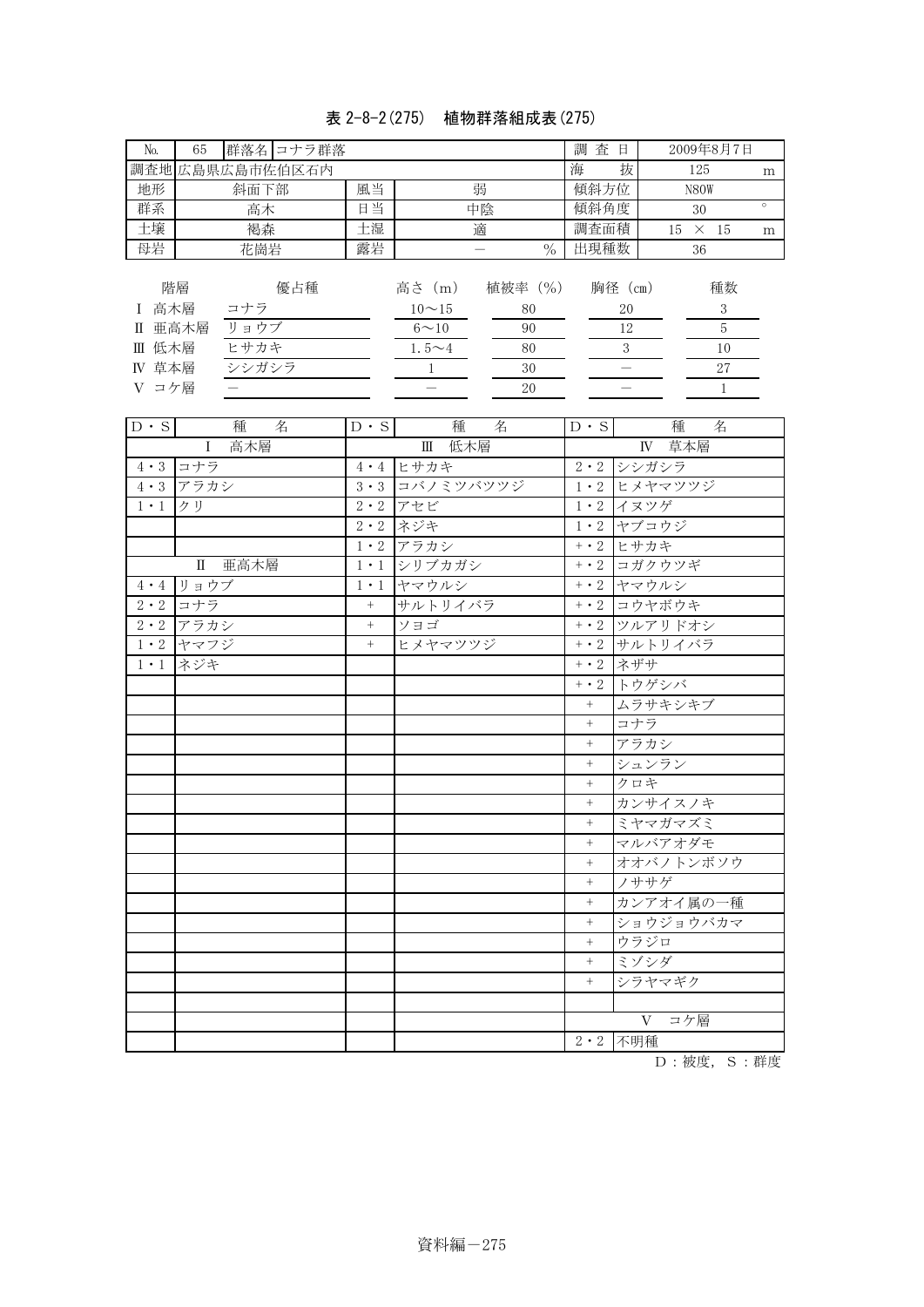# 表 2-8-2(276) 植物群落組成表(276)

| No.                                         | 66 | 群落名 クズ群落                                                                          |             |                                    |                                                                     | 調查日              |                                            | 2009年8月7日                                                                |         |
|---------------------------------------------|----|-----------------------------------------------------------------------------------|-------------|------------------------------------|---------------------------------------------------------------------|------------------|--------------------------------------------|--------------------------------------------------------------------------|---------|
|                                             |    | 調査地広島県広島市佐伯区石内                                                                    |             |                                    |                                                                     | 海                | 抜                                          | 100                                                                      | m       |
| 地形                                          |    | 斜面下部                                                                              | 風当          |                                    | 中                                                                   | 傾斜方位             |                                            | N70W                                                                     |         |
| 群系                                          |    | 草地                                                                                | 日当          |                                    | 陽                                                                   | 傾斜角度             |                                            | 50                                                                       | $\circ$ |
| 土壤                                          |    | 褐森                                                                                | 土湿          |                                    | 乾                                                                   | 調査面積             |                                            | $\overline{5}$<br>$\times$<br>3                                          | m       |
| 母岩                                          |    | 花崗岩                                                                               | 露岩          |                                    | $\equiv$<br>$\%$                                                    | 出現種数             |                                            | 12                                                                       |         |
| I 高木層<br>Ⅱ 亜高木層<br>Ⅲ 低木層<br>IV 草本層<br>V コケ層 | 階層 | 優占種<br>$\overline{\phantom{m}}$<br>$\leftarrow$<br>$\overline{\phantom{0}}$<br>クズ |             | 高さ (m)<br>$1.\,2$<br>$\frac{1}{2}$ | 植被率 (%)<br>$\equiv$<br>$\frac{1}{\sqrt{2}}$<br>$\frac{1}{2}$<br>100 |                  | 胸径 (cm)<br>$\overline{\phantom{0}}$<br>$=$ | 種数<br>$\overline{\phantom{0}}$<br>$\overline{a}$<br>12<br>$\overline{a}$ |         |
| $D \cdot S$                                 |    | 種<br>名                                                                            | $D \cdot S$ | 種                                  | 名                                                                   | $D \cdot S$      |                                            | 種<br>名                                                                   |         |
|                                             | Ι  | 高木層                                                                               |             | IV                                 | 草本層                                                                 |                  | $\mathbb{N}$                               | 草本層                                                                      |         |
|                                             |    |                                                                                   |             |                                    |                                                                     | 5・5 クズ           |                                            |                                                                          |         |
|                                             |    |                                                                                   |             |                                    |                                                                     |                  | 3・3 フユイチゴ                                  |                                                                          |         |
|                                             |    |                                                                                   |             |                                    |                                                                     |                  | 3・3 ヘクソカズラ                                 |                                                                          |         |
|                                             |    |                                                                                   |             |                                    |                                                                     | $3 \cdot 3$      |                                            | ツルウメモドキ                                                                  |         |
|                                             |    |                                                                                   |             |                                    |                                                                     | $2 \cdot 2$      |                                            | アオツヅラフジ                                                                  |         |
|                                             | Π  | 亜高木層                                                                              |             |                                    |                                                                     | $2 \cdot 2$      | ノイバラ                                       |                                                                          |         |
|                                             |    |                                                                                   |             |                                    |                                                                     | $2 \cdot 2$      | ヨモギ                                        |                                                                          |         |
|                                             |    |                                                                                   |             |                                    |                                                                     | $1 \cdot 2$      |                                            | ヨウシュヤマゴボウ                                                                |         |
|                                             |    |                                                                                   |             |                                    |                                                                     | $1 \cdot 2$      |                                            | ヒカゲイノコズチ                                                                 |         |
|                                             |    |                                                                                   |             |                                    |                                                                     | $+ \cdot 2$      | ヒメジョオン                                     |                                                                          |         |
|                                             |    |                                                                                   |             |                                    |                                                                     | $\boldsymbol{+}$ |                                            | スズメノエンドウ                                                                 |         |
|                                             |    |                                                                                   |             |                                    |                                                                     | $+$              | カモジグサ                                      |                                                                          |         |
|                                             |    |                                                                                   |             |                                    |                                                                     |                  |                                            |                                                                          |         |
|                                             |    |                                                                                   |             |                                    |                                                                     |                  |                                            |                                                                          |         |
|                                             |    |                                                                                   |             |                                    |                                                                     |                  |                                            |                                                                          |         |
|                                             |    |                                                                                   |             |                                    |                                                                     |                  |                                            |                                                                          |         |
|                                             | Ш  | 低木層                                                                               |             |                                    |                                                                     |                  |                                            |                                                                          |         |
|                                             |    |                                                                                   |             |                                    |                                                                     |                  |                                            |                                                                          |         |
|                                             |    |                                                                                   |             |                                    |                                                                     |                  |                                            |                                                                          |         |
|                                             |    |                                                                                   |             |                                    |                                                                     |                  |                                            |                                                                          |         |
|                                             |    |                                                                                   |             |                                    |                                                                     |                  |                                            |                                                                          |         |
|                                             |    |                                                                                   |             |                                    |                                                                     |                  |                                            |                                                                          |         |
|                                             |    |                                                                                   |             |                                    |                                                                     |                  |                                            |                                                                          |         |
|                                             |    |                                                                                   |             |                                    |                                                                     |                  | V                                          | コケ層                                                                      |         |
|                                             |    |                                                                                   |             |                                    |                                                                     |                  |                                            |                                                                          |         |
|                                             |    |                                                                                   |             |                                    |                                                                     |                  |                                            |                                                                          |         |
|                                             |    |                                                                                   |             |                                    |                                                                     |                  |                                            |                                                                          |         |
|                                             |    |                                                                                   |             |                                    |                                                                     |                  |                                            |                                                                          |         |
|                                             |    |                                                                                   |             |                                    |                                                                     |                  |                                            |                                                                          |         |
|                                             |    |                                                                                   |             |                                    |                                                                     |                  |                                            |                                                                          |         |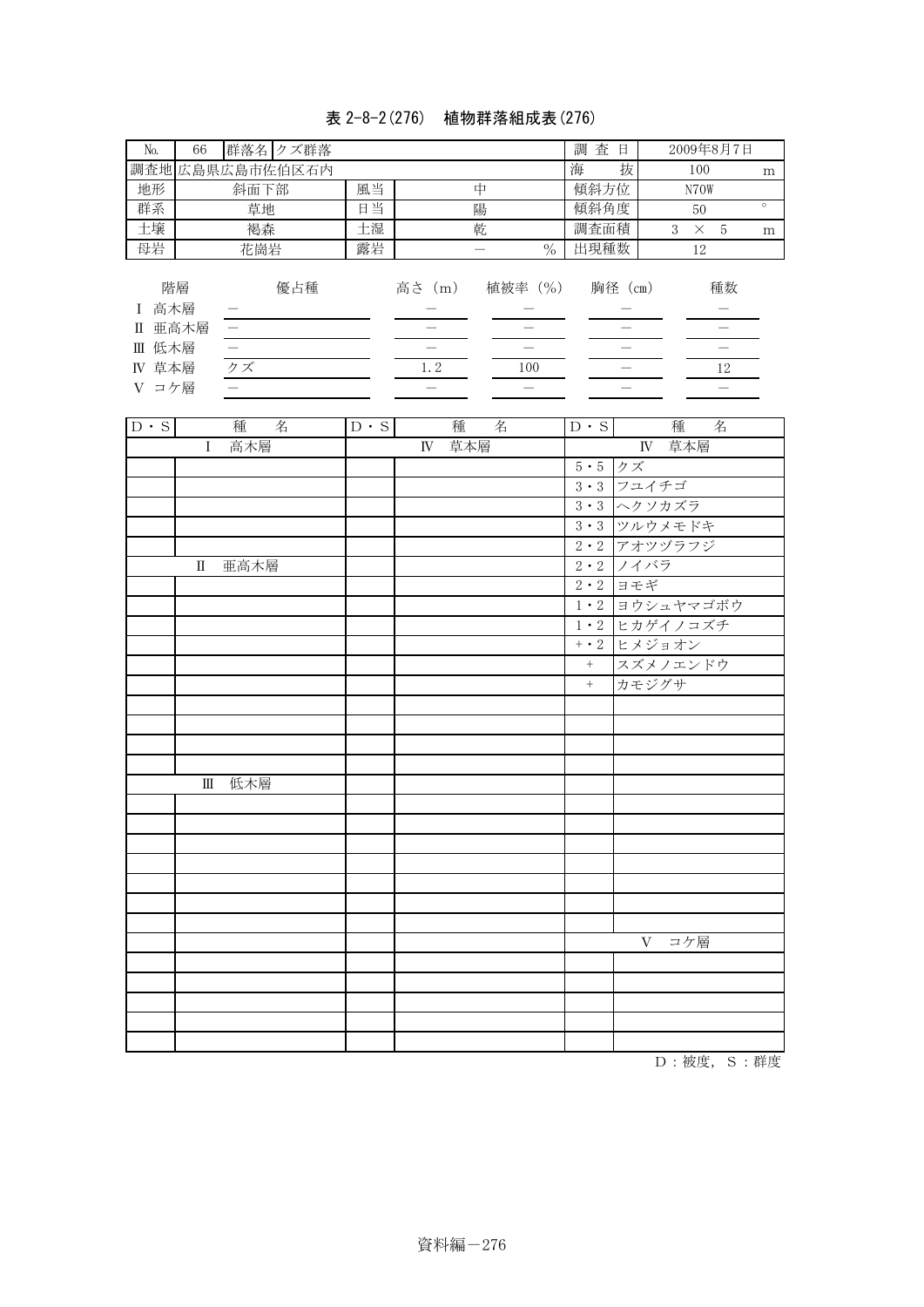# 表 2-8-2(277) 植物群落組成表(277)

| No.                                         | 67           | 群落名 ヌルデーアカメガシワ群落                                                                      |             |                        |                                                                   | 調查日                           |                       | 2009年8月7日                                                                  |         |
|---------------------------------------------|--------------|---------------------------------------------------------------------------------------|-------------|------------------------|-------------------------------------------------------------------|-------------------------------|-----------------------|----------------------------------------------------------------------------|---------|
|                                             |              | 調査地広島県広島市佐伯区石内                                                                        |             |                        |                                                                   | 海                             | 抜                     | 128                                                                        | m       |
| 地形                                          |              | 斜面下部                                                                                  | 風当          |                        | 中                                                                 | 傾斜方位                          |                       | N62W                                                                       |         |
| 群系                                          |              | 低木                                                                                    | 日当          |                        | 陽                                                                 | 傾斜角度                          |                       | 45                                                                         | $\circ$ |
| 土壤                                          |              | 褐森                                                                                    | 土湿          |                        | 乾                                                                 | 調査面積                          |                       | $5 \times 7$                                                               | m       |
| 母岩                                          |              | 花崗岩                                                                                   | 露岩          |                        | $\equiv$<br>$\%$                                                  | 出現種数                          |                       | 26                                                                         |         |
| I 高木層<br>Ⅱ 亜高木層<br>Ⅲ 低木層<br>IV 草本層<br>V コケ層 | 階層           | 優占種<br>$\overline{\phantom{0}}$<br>アカメガシワ<br>コヌカグサ<br>$\hspace{0.1mm}-\hspace{0.1mm}$ |             | $2\sim3$<br>0.8<br>$=$ | 高さ (m) 植被率 (%) 胸径 (cm)<br>$\equiv$<br>100<br>90<br>$\overline{2}$ |                               | $\frac{3}{-}$         | 種数<br>$\overline{\phantom{0}}$<br>$\overline{4}$<br>$22\,$<br>$\mathbf{1}$ |         |
| $D \cdot S$                                 |              | 種 名                                                                                   | $D \cdot S$ | 種                      | 名                                                                 | $\mathbf{D} \cdot \mathbf{S}$ |                       | 種<br>名                                                                     |         |
|                                             | $\mathbf{I}$ | 高木層                                                                                   |             | Ⅲ 低木層                  |                                                                   |                               |                       | IV 草本層                                                                     |         |
|                                             |              |                                                                                       |             | 4・3 アカメガシワ             |                                                                   |                               | 4・4 コヌカグサ             |                                                                            |         |
|                                             |              |                                                                                       |             | 3・3 ヤマハゼ               |                                                                   |                               |                       | 2・2 セイタカアワダチソウ                                                             |         |
|                                             |              |                                                                                       |             | 1・2 ヒメコウゾ              |                                                                   | $2 \cdot 2$                   | ススキ                   |                                                                            |         |
|                                             |              |                                                                                       | $1 \cdot 2$ | クリ                     |                                                                   |                               | 2・2 アカメガシワ            |                                                                            |         |
|                                             | П            | 亜高木層                                                                                  |             |                        |                                                                   | $1 \cdot 2$                   | 2・2 ヘクソカズラ<br>ビロードイチゴ |                                                                            |         |
|                                             |              |                                                                                       |             |                        |                                                                   |                               | $1 \cdot 2$ ヨモギ       |                                                                            |         |
|                                             |              |                                                                                       |             |                        |                                                                   |                               | +・2 アオツヅラフジ           |                                                                            |         |
|                                             |              |                                                                                       |             |                        |                                                                   |                               | + · 2 コチヂミザサ          |                                                                            |         |
|                                             |              |                                                                                       |             |                        |                                                                   | $+ \cdot 2$                   | ノイバラ                  |                                                                            |         |
|                                             |              |                                                                                       |             |                        |                                                                   | $+ \cdot 2$                   | ミツバアケビ                |                                                                            |         |
|                                             |              |                                                                                       |             |                        |                                                                   | $+ \cdot 2$                   | ツユクサ                  |                                                                            |         |
|                                             |              |                                                                                       |             |                        |                                                                   | $+ \cdot 2$                   | クサイチゴ                 |                                                                            |         |
|                                             |              |                                                                                       |             |                        |                                                                   | $^{+}$                        | イヌザンショウ               |                                                                            |         |
|                                             |              |                                                                                       |             |                        |                                                                   | $^{+}$                        | ネジキ                   |                                                                            |         |
|                                             |              |                                                                                       |             |                        |                                                                   | $\! + \!$                     | アカマツ                  |                                                                            |         |
|                                             |              |                                                                                       |             |                        |                                                                   | $\! +$                        | ベニシダ                  |                                                                            |         |
|                                             |              |                                                                                       |             |                        |                                                                   | $+$                           | カキノキ                  |                                                                            |         |
|                                             |              |                                                                                       |             |                        |                                                                   | $\qquad \qquad +$             | トラノオシダ                |                                                                            |         |
|                                             |              |                                                                                       |             |                        |                                                                   | $^{+}$                        | クズ                    |                                                                            |         |
|                                             |              |                                                                                       |             |                        |                                                                   | $^{+}$                        | ヤマウルシ                 |                                                                            |         |
|                                             |              |                                                                                       |             |                        |                                                                   | $^{+}$                        | ヌルデ                   |                                                                            |         |
|                                             |              |                                                                                       |             |                        |                                                                   |                               |                       |                                                                            |         |
|                                             |              |                                                                                       |             |                        |                                                                   |                               |                       |                                                                            |         |
|                                             |              |                                                                                       |             |                        |                                                                   |                               |                       | V コケ層                                                                      |         |
|                                             |              |                                                                                       |             |                        |                                                                   | $+ \cdot 2$                   | 不明種                   |                                                                            |         |
|                                             |              |                                                                                       |             |                        |                                                                   |                               |                       |                                                                            |         |
|                                             |              |                                                                                       |             |                        |                                                                   |                               |                       |                                                                            |         |
|                                             |              |                                                                                       |             |                        |                                                                   |                               |                       |                                                                            |         |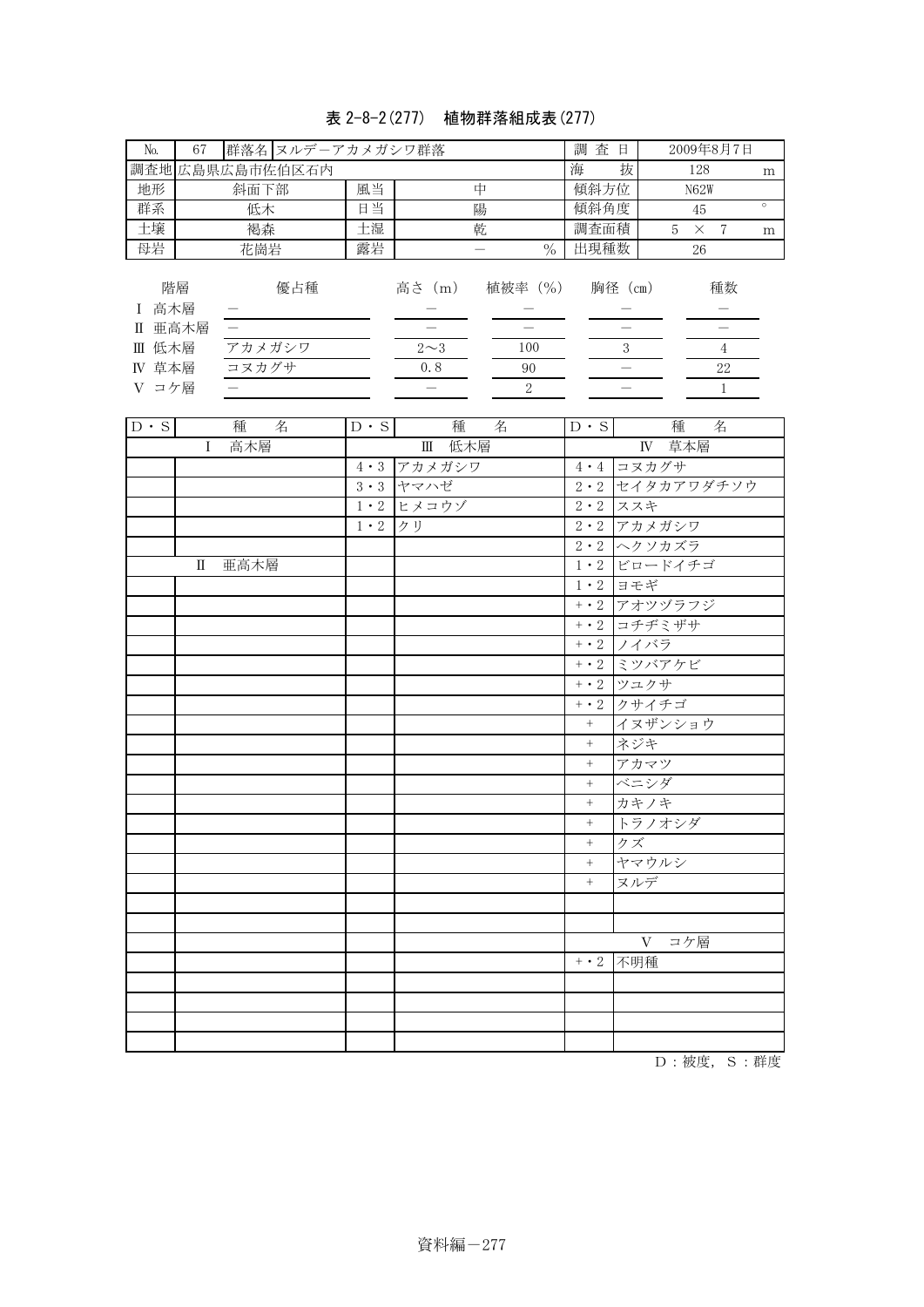# 表 2-8-2(278) 植物群落組成表(278)

| N <sub>o</sub>                             | 68         | 群落名 セイタカアワダチソウ群落  | 査<br>調<br>日 |               | 2009年8月7日      |         |      |                 |         |
|--------------------------------------------|------------|-------------------|-------------|---------------|----------------|---------|------|-----------------|---------|
|                                            |            | 調査地 広島県広島市佐伯区石内   | 海<br>抜      |               | 145            | m       |      |                 |         |
| 地形                                         |            | 斜面上部              | 風当          |               | 傾斜方位           |         | S55E |                 |         |
| 群系                                         |            | 草地                | 日当          |               | 陽              | 傾斜角度    |      | 45              | $\circ$ |
| 土壤                                         | 褐森<br>土湿   |                   |             |               | 適              | 調査面積    | 3    | - 3<br>$\times$ | m       |
| 母岩                                         |            | 花崗岩               | 露岩          |               | $\frac{0}{0}$  | 出現種数    |      | 8               |         |
| 高木層<br>Π<br>低木層<br>Ш<br>草本層<br>IV<br>V コケ層 | 階層<br>亜高木層 | 優占種<br>セイタカアワダチソウ |             | 高さ (m)<br>1.2 | 植被率 (%)<br>100 | 胸径 (cm) |      | 種数<br>8         |         |

| $D \cdot S$ | 種 名    | $\overline{D \cdot S}$ | 種 名    | $D \cdot S$    | 種 名             |
|-------------|--------|------------------------|--------|----------------|-----------------|
|             | I 高木層  |                        | IV 草本層 |                | IV 草本層          |
|             |        |                        |        |                | 5・4 セイタカアワダチソウ  |
|             |        |                        |        |                | 3・3 ヒカゲイノコズチ    |
|             |        |                        |        | $2 \cdot 2$ クズ |                 |
|             |        |                        |        |                | 1・2 ヒメジョオン      |
|             |        |                        |        |                | 1・2 メマツヨイグサ     |
|             | Ⅱ 亜高木層 |                        |        |                | $+ \cdot 2$ ヨモギ |
|             |        |                        |        |                | +・2 アキノノゲシ      |
|             |        |                        |        |                | +・2 アキノエノコログサ   |
|             |        |                        |        |                |                 |
|             |        |                        |        |                |                 |
|             |        |                        |        |                |                 |
|             |        |                        |        |                |                 |
|             |        |                        |        |                |                 |
|             |        |                        |        |                |                 |
|             |        |                        |        |                |                 |
|             |        |                        |        |                |                 |
|             | Ⅲ 低木層  |                        |        |                |                 |
|             |        |                        |        |                |                 |
|             |        |                        |        |                |                 |
|             |        |                        |        |                |                 |
|             |        |                        |        |                |                 |
|             |        |                        |        |                |                 |
|             |        |                        |        |                |                 |
|             |        |                        |        |                |                 |
|             |        |                        |        |                | V コケ層           |
|             |        |                        |        |                |                 |
|             |        |                        |        |                |                 |
|             |        |                        |        |                |                 |
|             |        |                        |        |                |                 |
|             |        |                        |        |                |                 |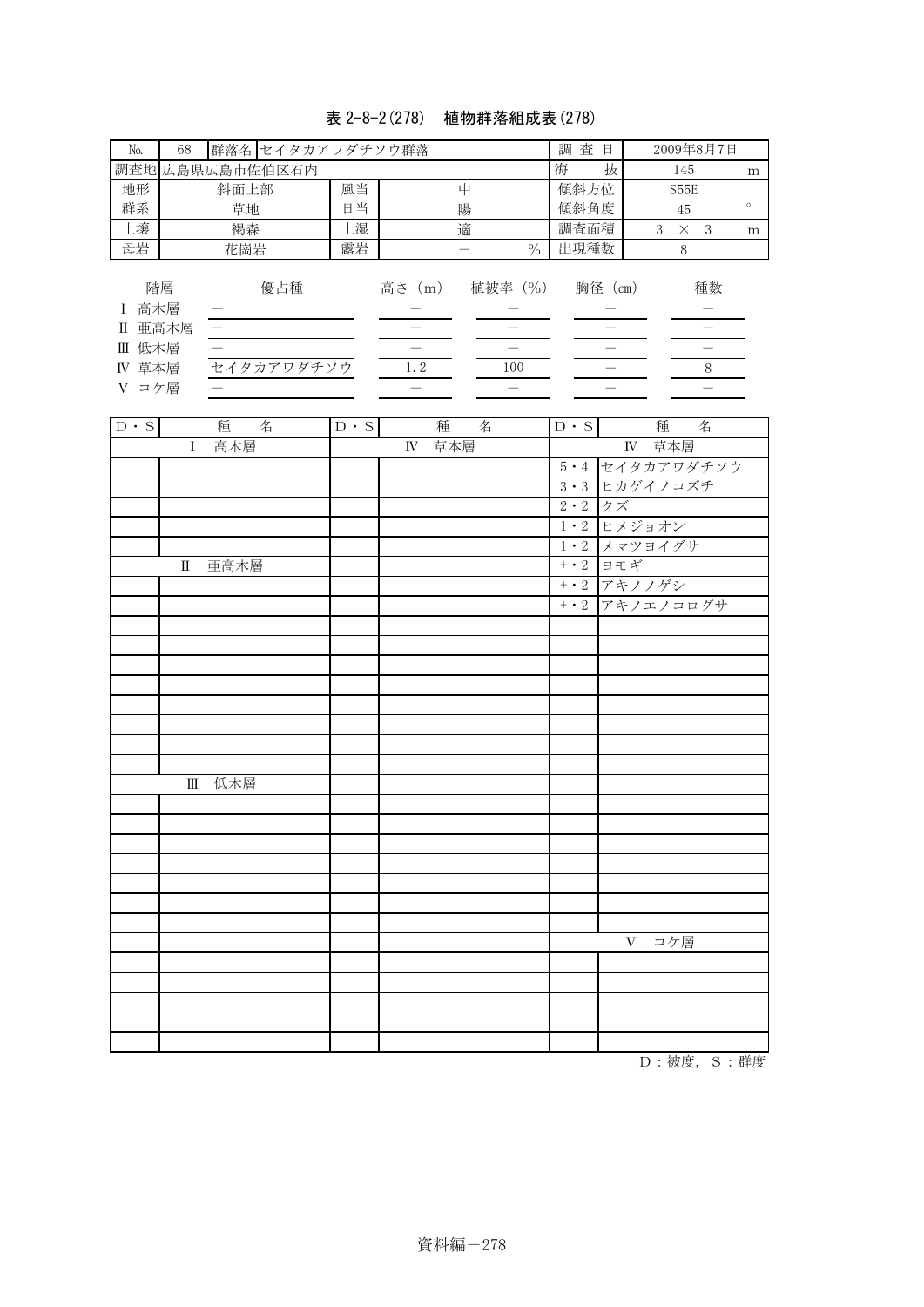## 表 2-8-2(279) 植物群落組成表(279)

| $\rm No.$                                   | 69                                    |                                              | 群落名 ツルヨシ群落      |                               |                                                                       |                                                            | 調査日                                          |                                       |            | 2009年8月7日                                                           |           |
|---------------------------------------------|---------------------------------------|----------------------------------------------|-----------------|-------------------------------|-----------------------------------------------------------------------|------------------------------------------------------------|----------------------------------------------|---------------------------------------|------------|---------------------------------------------------------------------|-----------|
|                                             |                                       |                                              | 調査地 広島県広島市佐伯区石内 |                               |                                                                       |                                                            | 海                                            | 抜                                     |            | 140                                                                 | ${\rm m}$ |
| 地形                                          |                                       | 谷                                            |                 | 風当                            |                                                                       | 弱                                                          | 傾斜方位                                         |                                       |            | $\overline{\phantom{0}}$                                            |           |
| 群系                                          |                                       | 河中                                           |                 | 日当                            |                                                                       | 陽                                                          | 傾斜角度                                         |                                       |            | $\equiv$                                                            | $\circ$   |
| 土壤                                          |                                       | 水面下                                          |                 | 土湿                            |                                                                       | 過湿                                                         | 調査面積                                         |                                       | $\sqrt{2}$ | $\overline{2}$<br>$\times$                                          | m         |
| 母岩                                          |                                       | $\overline{\phantom{0}}$                     |                 | 露岩                            |                                                                       | $=$<br>$\%$                                                | 出現種数                                         |                                       |            | $\,1$                                                               |           |
| I 高木層<br>Ⅱ 亜高木層<br>Ⅲ 低木層<br>IV 草本層<br>V コケ層 | 階層                                    | $\overline{\phantom{m}}$<br>$\equiv$<br>ツルヨシ | 優占種             |                               | 高さ (m)<br>$\overline{\phantom{0}}$<br>$\overline{\phantom{0}}$<br>1.2 | 植被率 (%)<br>$\overline{\phantom{0}}$<br>$\mathbb{E}$<br>100 |                                              | 胸径 (cm)<br>$\overline{a}$<br>$\equiv$ |            | 種数<br>$\overline{\phantom{0}}$<br>$\overline{\phantom{0}}$<br>$1\,$ |           |
| $\mathbf{D} \cdot \mathbf{S}$               |                                       | 種                                            | 名               | $\mathbf{D} \cdot \mathbf{S}$ | 種                                                                     | 名                                                          | $\mathbf{D}\ \boldsymbol{\cdot}\ \mathbf{S}$ |                                       | 種          | 名                                                                   |           |
|                                             | I                                     | 高木層                                          |                 |                               | 草本層<br>IV                                                             |                                                            |                                              |                                       | IV 草本層     |                                                                     |           |
|                                             |                                       |                                              |                 |                               |                                                                       |                                                            |                                              | 5・5 ツルヨシ                              |            |                                                                     |           |
|                                             |                                       |                                              |                 |                               |                                                                       |                                                            |                                              |                                       |            |                                                                     |           |
|                                             |                                       |                                              |                 |                               |                                                                       |                                                            |                                              |                                       |            |                                                                     |           |
|                                             |                                       |                                              |                 |                               |                                                                       |                                                            |                                              |                                       |            |                                                                     |           |
|                                             |                                       |                                              |                 |                               |                                                                       |                                                            |                                              |                                       |            |                                                                     |           |
|                                             | П                                     | 亜高木層                                         |                 |                               |                                                                       |                                                            |                                              |                                       |            |                                                                     |           |
|                                             |                                       |                                              |                 |                               |                                                                       |                                                            |                                              |                                       |            |                                                                     |           |
|                                             |                                       |                                              |                 |                               |                                                                       |                                                            |                                              |                                       |            |                                                                     |           |
|                                             |                                       |                                              |                 |                               |                                                                       |                                                            |                                              |                                       |            |                                                                     |           |
|                                             |                                       |                                              |                 |                               |                                                                       |                                                            |                                              |                                       |            |                                                                     |           |
|                                             |                                       |                                              |                 |                               |                                                                       |                                                            |                                              |                                       |            |                                                                     |           |
|                                             |                                       |                                              |                 |                               |                                                                       |                                                            |                                              |                                       |            |                                                                     |           |
|                                             |                                       |                                              |                 |                               |                                                                       |                                                            |                                              |                                       |            |                                                                     |           |
|                                             |                                       |                                              |                 |                               |                                                                       |                                                            |                                              |                                       |            |                                                                     |           |
|                                             |                                       |                                              |                 |                               |                                                                       |                                                            |                                              |                                       |            |                                                                     |           |
|                                             | $\rm I\hspace{-.1em}I\hspace{-.1em}I$ | 低木層                                          |                 |                               |                                                                       |                                                            |                                              |                                       |            |                                                                     |           |
|                                             |                                       |                                              |                 |                               |                                                                       |                                                            |                                              |                                       |            |                                                                     |           |
|                                             |                                       |                                              |                 |                               |                                                                       |                                                            |                                              |                                       |            |                                                                     |           |
|                                             |                                       |                                              |                 |                               |                                                                       |                                                            |                                              |                                       |            |                                                                     |           |
|                                             |                                       |                                              |                 |                               |                                                                       |                                                            |                                              |                                       |            |                                                                     |           |
|                                             |                                       |                                              |                 |                               |                                                                       |                                                            |                                              |                                       |            |                                                                     |           |
|                                             |                                       |                                              |                 |                               |                                                                       |                                                            |                                              |                                       |            |                                                                     |           |
|                                             |                                       |                                              |                 |                               |                                                                       |                                                            |                                              | $\rm V$                               | コケ層        |                                                                     |           |
|                                             |                                       |                                              |                 |                               |                                                                       |                                                            |                                              |                                       |            |                                                                     |           |
|                                             |                                       |                                              |                 |                               |                                                                       |                                                            |                                              |                                       |            |                                                                     |           |
|                                             |                                       |                                              |                 |                               |                                                                       |                                                            |                                              |                                       |            |                                                                     |           |
|                                             |                                       |                                              |                 |                               |                                                                       |                                                            |                                              |                                       |            |                                                                     |           |
|                                             |                                       |                                              |                 |                               |                                                                       |                                                            |                                              |                                       |            |                                                                     |           |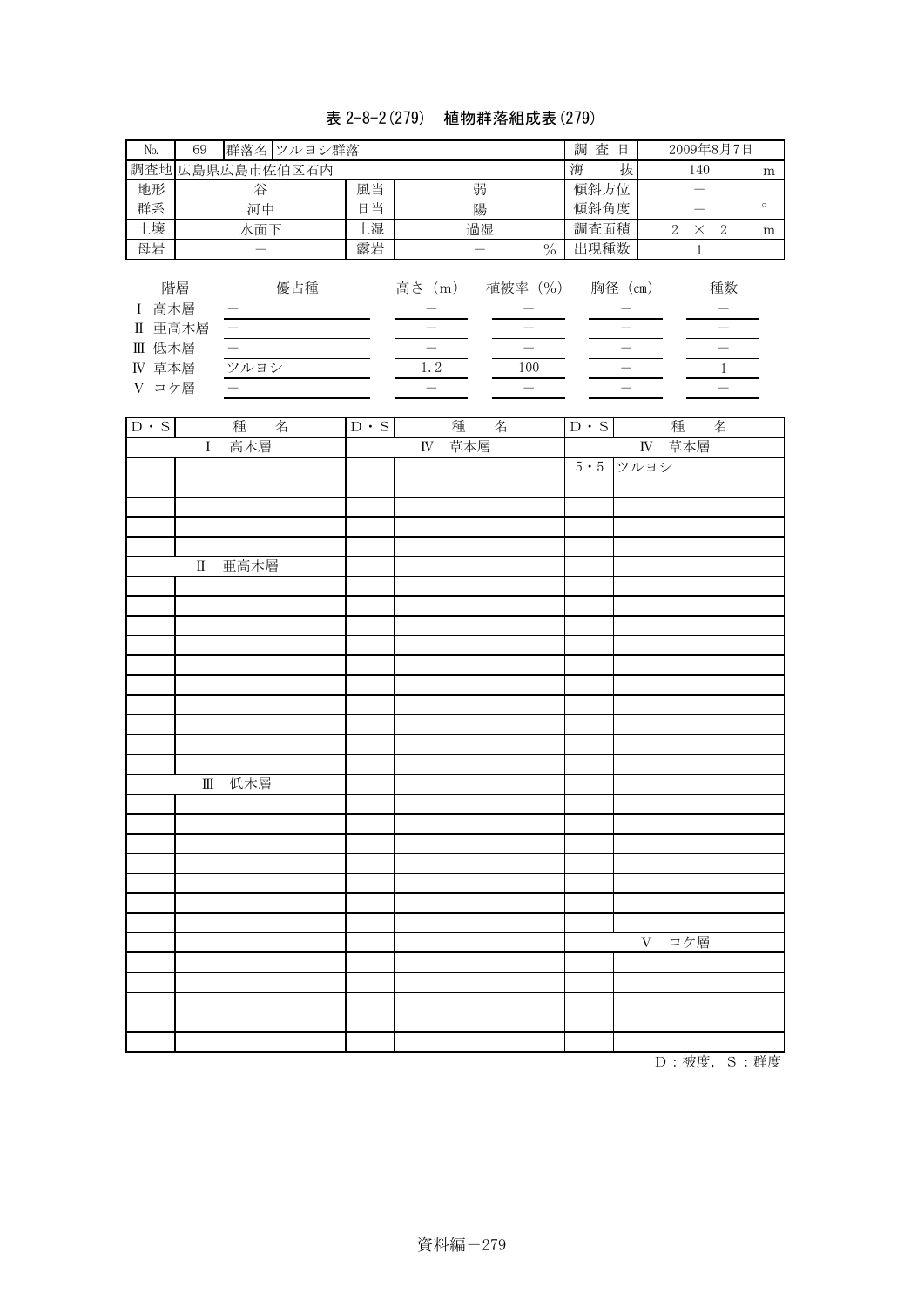### 表 2-8-2(280) 植物群落組成表(280)

| No.             | 70         | 群落名 畑地雑草群落      | 査<br>調<br>日 |        | 2009年8月7日     |         |  |          |         |   |
|-----------------|------------|-----------------|-------------|--------|---------------|---------|--|----------|---------|---|
|                 |            | 調査地 広島県広島市佐伯区石内 |             | 海      | 抜             | 118     |  | m        |         |   |
| 地形              |            | 平地              | 風当          |        | 弱             | 傾斜方位    |  |          |         |   |
| 群系              |            | 畑               | 日当          |        | 傾斜角度          |         |  |          | $\circ$ |   |
| 土壤              |            | 人工              | 土湿          |        | 適             | 調査面積    |  | $\times$ | 2       | m |
| 母岩              |            |                 | 露岩          |        | $\frac{0}{0}$ | 出現種数    |  | 7        |         |   |
| 高木層<br>Π        | 階層<br>亜高木層 | 優占種             |             | 高さ (m) | 植被率 (%)       | 胸径 (cm) |  |          | 種数      |   |
| Ⅲ 低木層           |            |                 |             |        |               |         |  |          |         |   |
| <b>IV1 草本層1</b> |            | サトイモ            |             |        | 90            |         |  |          |         |   |
| <b>IV2 草本層2</b> |            | カタバミ            |             | 0.1    | 30            |         |  |          | 6       |   |
| V コケ層           |            |                 |             |        |               |         |  |          |         |   |

| $D \cdot S$ | 名<br>種  | 種<br>$D \cdot S$<br>名 | $D \cdot S$ | 種 名             |
|-------------|---------|-----------------------|-------------|-----------------|
|             | I 高木層   | $IV1$ 草本層1            |             | <b>IV2 草本層2</b> |
|             |         | $5.3$ サトイモ            |             | 2・2 カタバミ        |
|             |         |                       |             | 1・2 コゴメガヤツリ     |
|             |         |                       |             | 1・2 トキワハゼ       |
|             |         |                       |             | +・2 エノキグサ       |
|             |         |                       |             | +・2 メヒシバ        |
|             | II 亜高木層 |                       | $\pm$       | スベリヒユ           |
|             |         |                       |             |                 |
|             |         |                       |             |                 |
|             |         |                       |             |                 |
|             |         |                       |             |                 |
|             |         |                       |             |                 |
|             |         |                       |             |                 |
|             |         |                       |             |                 |
|             |         |                       |             |                 |
|             |         |                       |             |                 |
|             |         |                       |             |                 |
|             | Ⅲ 低木層   |                       |             |                 |
|             |         |                       |             |                 |
|             |         |                       |             |                 |
|             |         |                       |             |                 |
|             |         |                       |             |                 |
|             |         |                       |             |                 |
|             |         |                       |             |                 |
|             |         |                       |             |                 |
|             |         |                       |             | V コケ層           |
|             |         |                       |             |                 |
|             |         |                       |             |                 |
|             |         |                       |             |                 |
|             |         |                       |             |                 |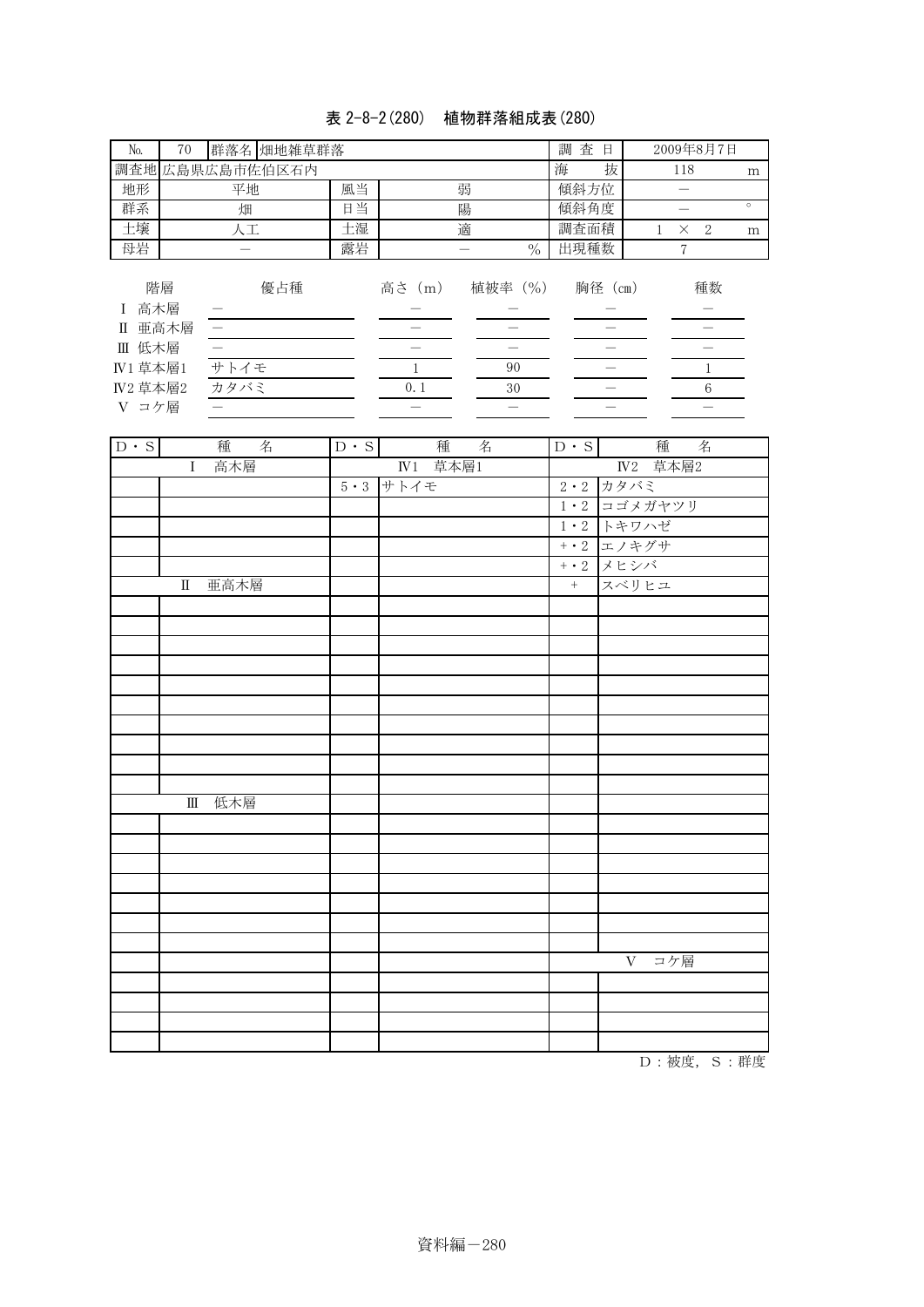# 2-9 温室効果ガス等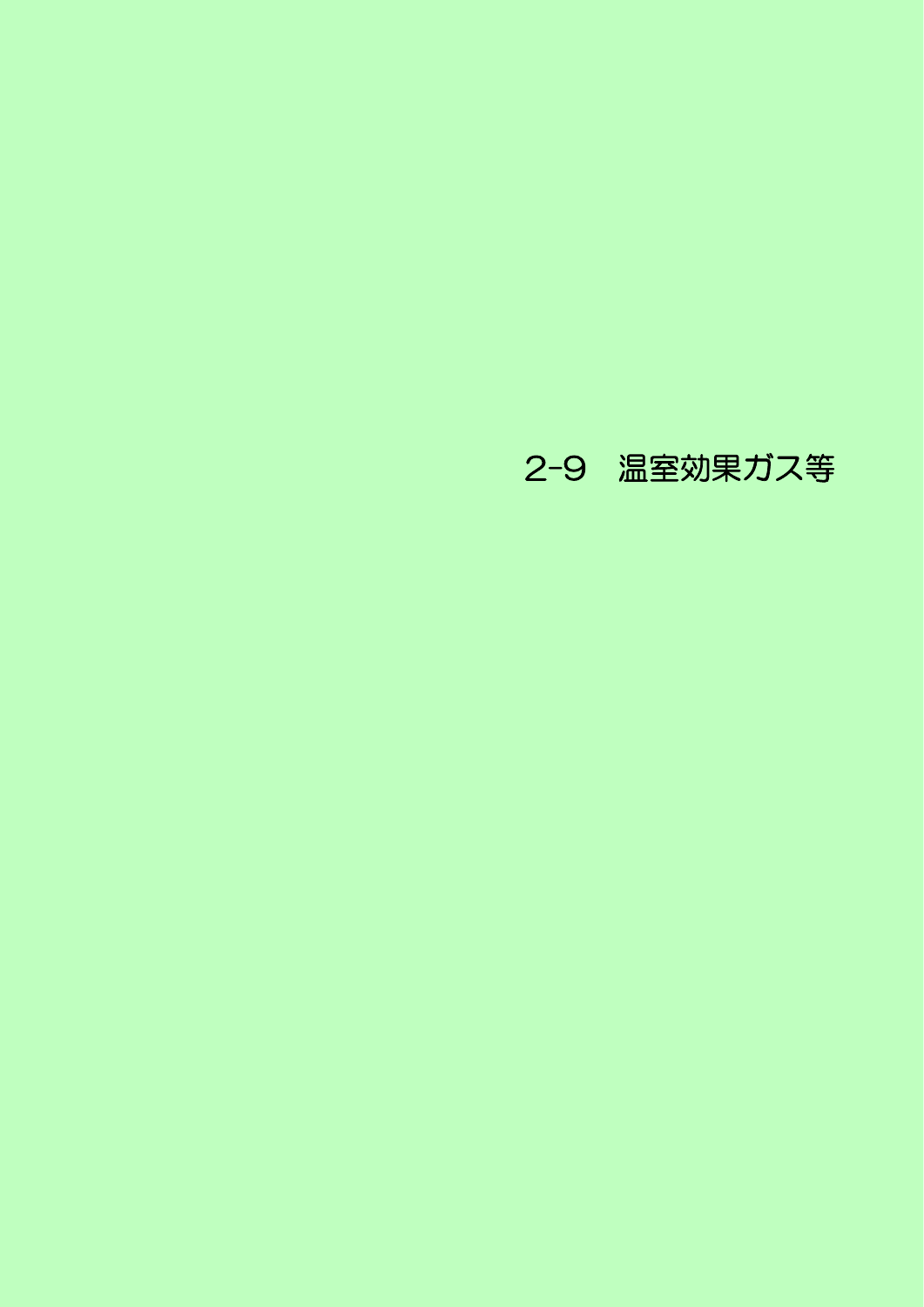## 2-9 温室効果ガス

2-9-1 予 測

1)予測方法

- (1)土地利用の変更による影響(既存樹木の減少による二酸化炭素吸収量の減少)
- ①緑地区分

予測に用いたケースごとの緑地区分の詳細を表 2-9-1(1)~(2)に示す。

- ・ ケースA(改変区域内における現況の緑地面積)
- ・ ケースB(事業計画による緑地面積に、関連施設に条例上義務付けられた緑化 率による緑地面積を付加した緑地面積)

|                                         | 区分   | 群落名                  | 緑地区分              | 事業計画地内<br>(ha) | 改変区域内<br>(ha)                          |
|-----------------------------------------|------|----------------------|-------------------|----------------|----------------------------------------|
|                                         |      | シリブカガシ群落             | 常緑広葉樹             | 0.7            | 0.6                                    |
|                                         |      | アラカシ群落               | 常緑広葉樹             | 0.1            | 0.03                                   |
|                                         |      | コナラ群落                | 落葉広葉樹             | 41.8           | 34.6                                   |
|                                         |      | アカマツ-コバノミツバ<br>ツツジ群落 | 常緑針葉樹<br>落葉広葉樹    | 23.8           | 20.4                                   |
|                                         | 二次林  | ヌルデーアカメガシワ群<br>落(高木) | 落葉広葉樹             | 1.3            | 1.0                                    |
|                                         |      | ヌルデーアカメガシワ群<br>落(低木) | 落葉広葉樹             | 0.8            | 0.8                                    |
| 植生                                      |      | ヒメコウゾ群落              | 落葉広葉樹             | 0.0            | 0.0                                    |
| 区分                                      |      | ウツギ群落                | 落葉広葉樹             | 1.7            | 1.6                                    |
|                                         |      | 伐採跡群落                | 草地                | 0.01           | 0.0                                    |
|                                         |      | ネザサ群落                | 草地                | 6.6            | 6.5                                    |
|                                         |      | ススキ群落                | 草地                | 0.4            | 0.4                                    |
|                                         | 二次草地 | クズ群落                 | 草地                | 0.1            | 0.1                                    |
|                                         |      | セイタカアワダチソウ<br>群落     | 草地                | 0.0            | 0.0                                    |
|                                         |      | 一年生草本群落              | 草地                | $0.01$ 未満      | $0.01$ 未満                              |
|                                         |      | ヨシ群落                 | 草地                | 0.1            | 0.1                                    |
|                                         |      | 放棄水田雑草群落             | 草地                | 0.9            | 0.8                                    |
|                                         | 植林   | 竹林                   | 草地                | 1.3            | 1.1                                    |
|                                         |      | スギ・ヒノキ植林             | 常緑針葉樹             | 1.4            | 1.2                                    |
|                                         |      | 樹園地                  | 農耕地               | 0.1            | 0.1                                    |
| 土地                                      | 耕作地等 | 畑地雑草群落               | 農耕地               | 0.0            | 0.0                                    |
| 利用                                      |      | 水田雑草群落               | 農耕地               | 0.0            | 0.0                                    |
| 区分                                      |      | 人工草地                 | 草地                | 0.1            | 0.1                                    |
|                                         |      | ゴルフ場跡                |                   | 0.0            | 0.0                                    |
|                                         | その他  | 市街地、道路、造成地等          | $\qquad \qquad -$ | 0.8            | 0.8                                    |
|                                         |      | 開放水域                 | $\qquad \qquad -$ | $0.01$ 未満      | $0.01$ 未満                              |
| ۱ ف— <del>بل</del> ه ۱۸ <del>۰۰</del> ب |      | $L \rightarrow L$    | 合計                | 82.0           | 70.2<br>$\sim$ $\Delta$ $\overline{B}$ |

表 2-9-1(1) 緑地区分の詳細(ケースA:現況の緑地面積)

※群落ごとの面積は準備書本編「7-10 植物」の現況調査結果による(本編 p.382 参照)。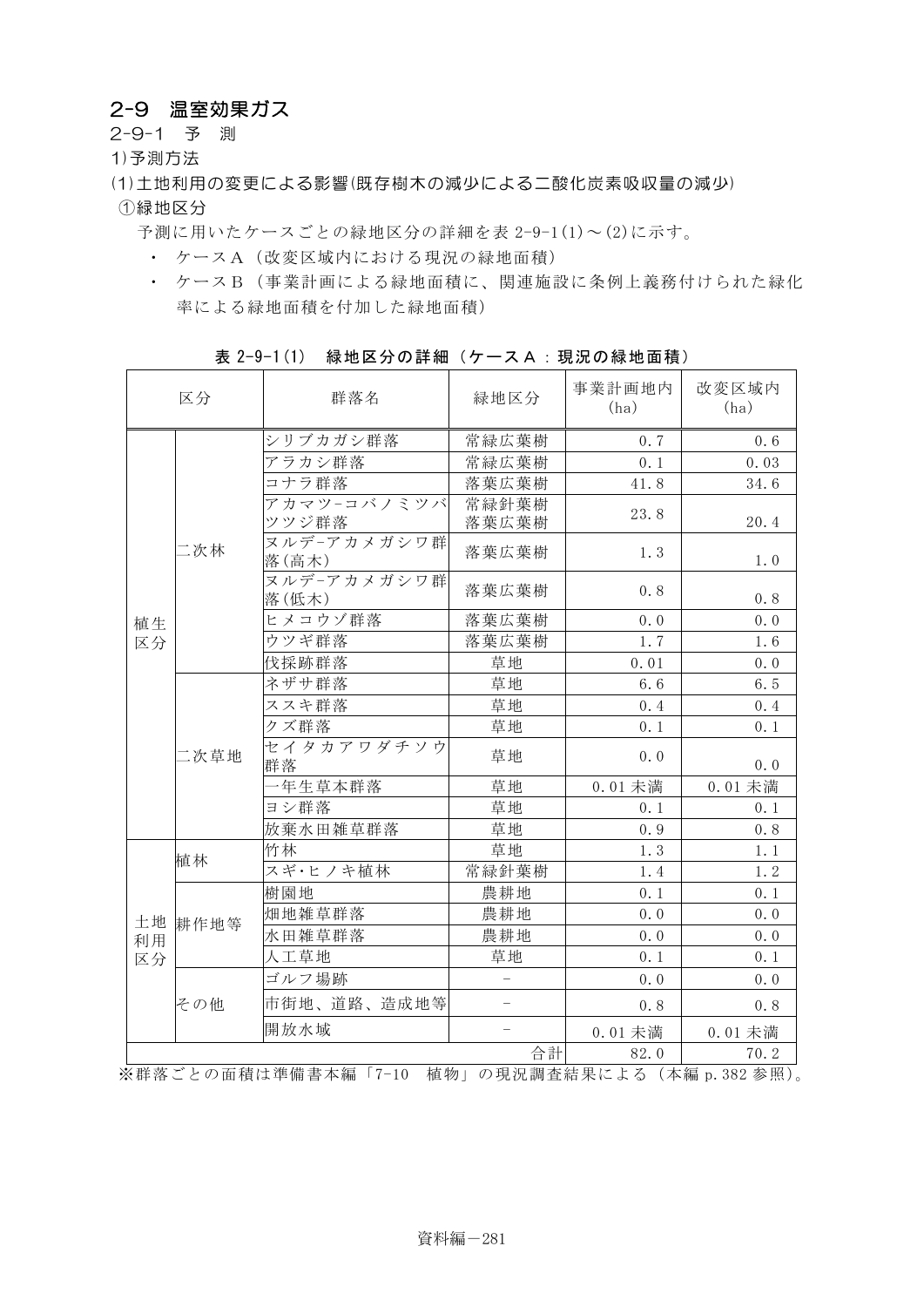|                 |                | 緑地区分  | 面積(ha) | 備考         |
|-----------------|----------------|-------|--------|------------|
|                 | 公園             | 草地    | 3.4    |            |
|                 | 法面             | 草地    | 7.9    |            |
|                 | 法面<br>(植樹部)    | 常緑広葉樹 | 8.0    |            |
| 事業計画に<br>よる緑地面積 | 民有残存緑地         | 常緑広葉樹 | 0.2    |            |
|                 |                | 常緑針葉樹 | 3.6    | 表 2-9-1(1) |
|                 |                | 落葉広葉樹 | 7.6    | より算出       |
|                 |                | 草地    | 0.4    |            |
|                 | 集合住宅           | 草地    | 0.3    | 用地面積の 10%  |
|                 |                |       |        | (建ぺい率 60%) |
| 関連施設に           | 業務用地           | 草地    | 0.7    | 用地面積の 10%  |
| 義務付けられる         |                |       |        | (建ぺい率 60%) |
| 緑地面積*           | 商業用地 (店舗施設 I)  | 草地    | 1.0    | 用地面積の 5%   |
|                 |                |       |        | (建ぺい率 80%) |
|                 |                |       |        | 用地面積の 5%   |
|                 | 商業用地 (店舗施設 II) | 草地    | 0.3    | (建ぺい率 80%) |
|                 | 計              |       | 33.4   |            |

表 2-9-1(2) 緑地区分の詳細(ケースB)

※ 関連施設に義務付けられる緑地面積は、「広島市地球温暖化対策等の推進に関する条例」 に定める緑化基準を適用して算出した。各用地の建ぺい率は平成 22 年 11 月現在の地区 計画案である。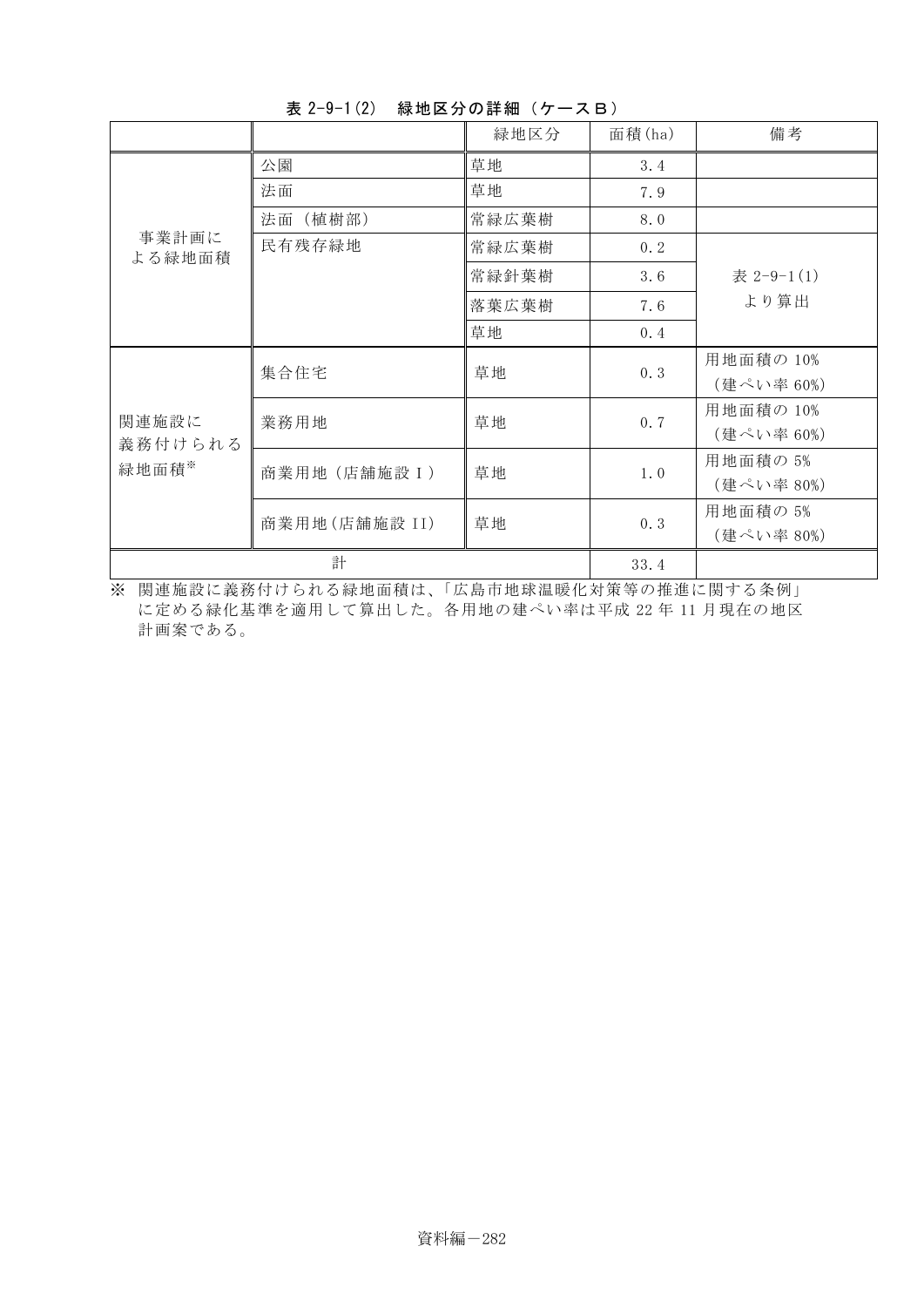(2)関連施設の存在及び施設関連車両の走行による影響

#### ①エネルギー消費量原単位

関連施設のエネルギー消費量原単位の設定に用いた資料を表 2-10-2,3 に示す。 住宅施設には家庭部門、業務施設及び店舗施設には業務部門の数値を適用した。 業務部門において、環境保全措置として LED 照明の導入を検討する場合、「動力他」 に相当する電力エネルギー消費量の割合(24%)に削減率を適用した。

表 2-9-2 家庭部門世帯当たり用途別エネルギー源別エネルギー消費量(2008 年度)

|  |  |  |  | 単位: 千 kcal/世帯 |
|--|--|--|--|---------------|
|--|--|--|--|---------------|

| 2008年度 | 暖房用      | 冷房用      | 給湯用   | 厨房用 | 動力他              | 合計     |
|--------|----------|----------|-------|-----|------------------|--------|
| 電力     | 319      | 216      | 338   | 198 | 3,615            | 4,687  |
| 都市ガス   | 419      | 0        | 1,125 | 300 | $\theta$         | 1,843  |
| LPG    | 110      | 0        | 890   | 319 | 0                | 1,319  |
| 灯油     | 1,598    | $\theta$ | 510   |     | $\theta$         | 2,108  |
| 石炭等    | $\theta$ | $\theta$ | 12    | 2   | 0                | 14     |
| 太陽熱    | 0        | $\Omega$ | 94    |     | $\left( \right)$ | 94     |
| 合計     | 2,446    | 216      | 2,969 | 819 | 3,615            | 10,066 |

出典:エネルギー・統計要覧 2010(平成 22 年、(財)日本エネルギー経済研究所計量分析ユ ニット)

#### 表 2-9-3 業務部門床面積当たり用途別エネルギー源別エネルギー消費量(2008 年度)

単位:千 kcal/㎡

| 2008年度 | 暖房用  | 冷房用  | 給湯用  | 厨房用  | 動力他   | 合計    |
|--------|------|------|------|------|-------|-------|
| 電力     | 3.2  | 11.6 | 1.4  | 2.2  | 112.7 | 131.1 |
| ガス     | 8.5  | 13.3 | 14.4 | 17.5 | 0.0   | 53.8  |
| 石油     | 22.5 | 1.3  | 14.6 | 0.0  | 0.0   | 38.4  |
| 石炭     | 0.6  | 0.0  | 2.2  | 0.8  | 0.0   | 3.7   |
| 熱      | 0.6  | 1.6  | 1.5  | 0.0  | 0.0   | 3.7   |
| 合計     | 35.5 | 27.8 | 34.3 | 20.5 | 112.7 | 230.7 |

出典:エネルギー・統計要覧 2010(平成 22 年、(財)日本エネルギー経済研究所計量分析ユ ニット)